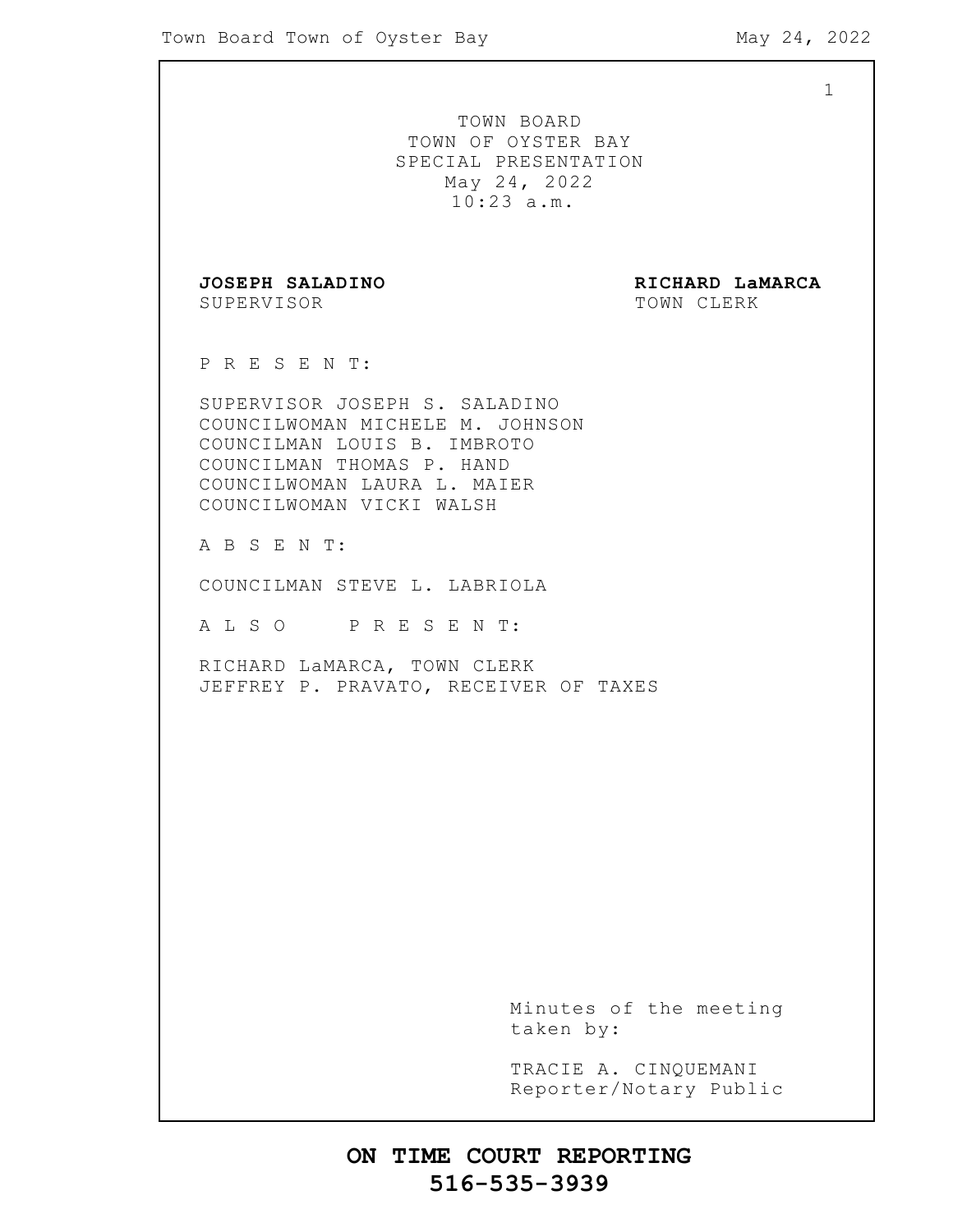1 2 3 4 5 6 7 8 9 10 11 12 13 14 15 16 17 18 19 20 21 22 23 24 25 2 SUPERVISOR SALADINO: Good morning, ladies and gentlemen, and welcome to the Town of Oyster Bay Town Board meeting for Tuesday, May 24, 2022. For those joining us this morning, you have an opportunity to be heard on matters brought before the Town Board, as well as during the public comment period at the end of the Board meeting. As always, this meeting is being live-streamed on social media and the Town's website, which is oysterbaytown.com. These proceedings are recorded and later transcribed. Your voice, as always, is important to us. Statements and comments and input from the public, relative to our meetings, are always welcomed and respected. You'll get our respect, but we also ask you all to show respect to everybody who is here at this meeting. To submit comments online, we take comments via e-mail, please e-mail publiccomment@oysterbay-ny.gov or mail them to the Office of the Town Attorney, 54 Audrey Avenue, Oyster Bay, New York 11771. Leading us in prayer this morning is our good friend, Pastor Ray, of the True Life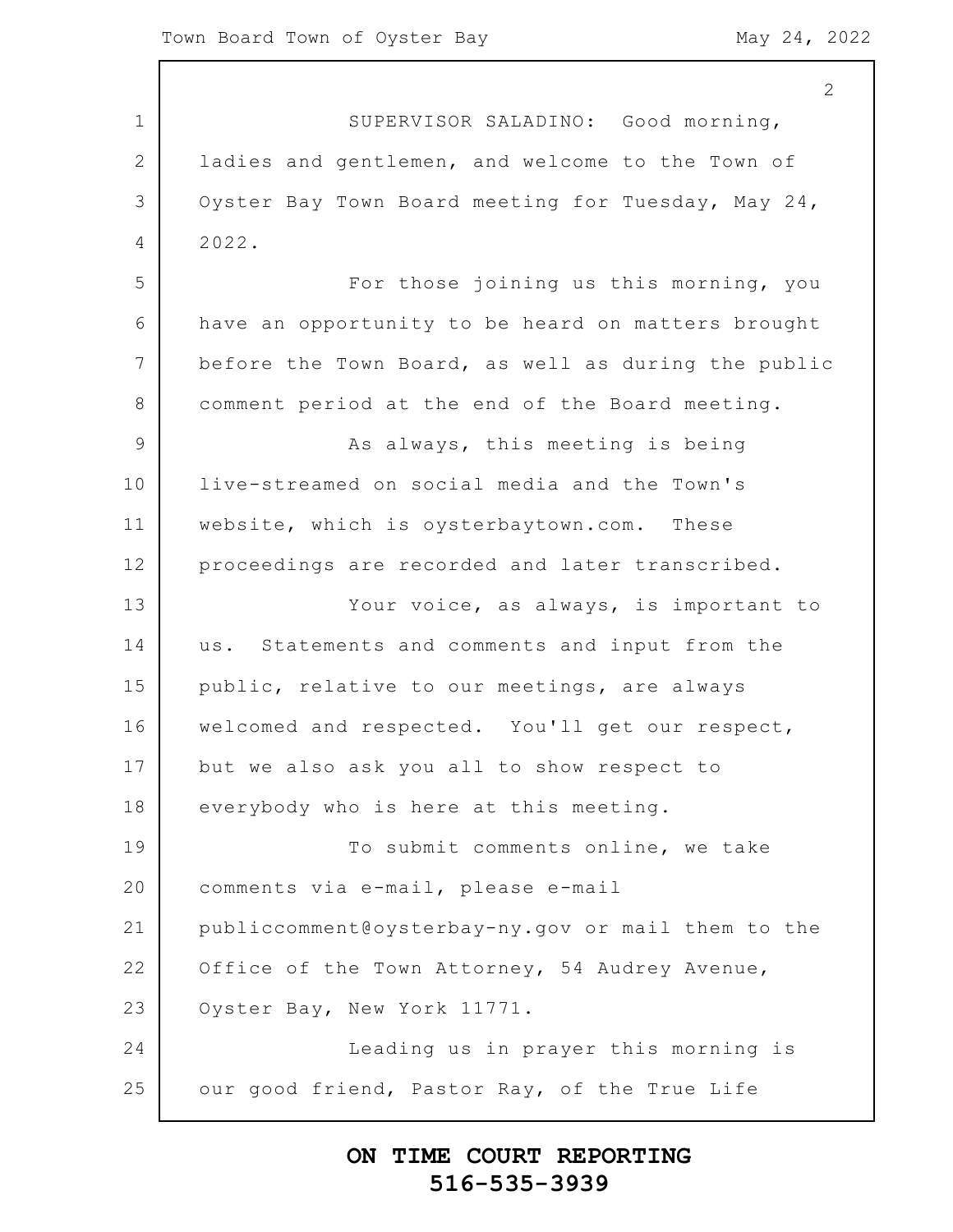1 2 3 4 5 6 7 8 9 10 11 12 13 14 15 16 17 18 19 20 21 22 23 24 25 3 Christian Worship Center in Oyster Bay. Pastor, the floor is yours. PASTOR RAY: Can we bow our heads, please? 1 Timothy 2:1-2 says, I urge you, first of all, to pray for all people. Ask God to help them, intercede on their behalf, and give thanks for them. Pray this way for kings and all who are in authority so that we can live peaceful and quiet lives marked by godliness and dignity. So, Lord, on this coming anniversary of Memorial Day, we pray for those who gave their lives, the ultimate sacrifice, fighting for freedom for our Nation and for comfort of their families who miss them dearly. Lord, our Nation needs your guidance and direction at this hour. We thank you for our Town Council and our Town Supervisor. We humbly ask that your spirit intercede with these important leaders giving them wisdom to make decisions that will honor you. And with peace in our hearts for our fellow man, Amen. ALL: Amen. SUPERVISOR SALADINO: Thank you,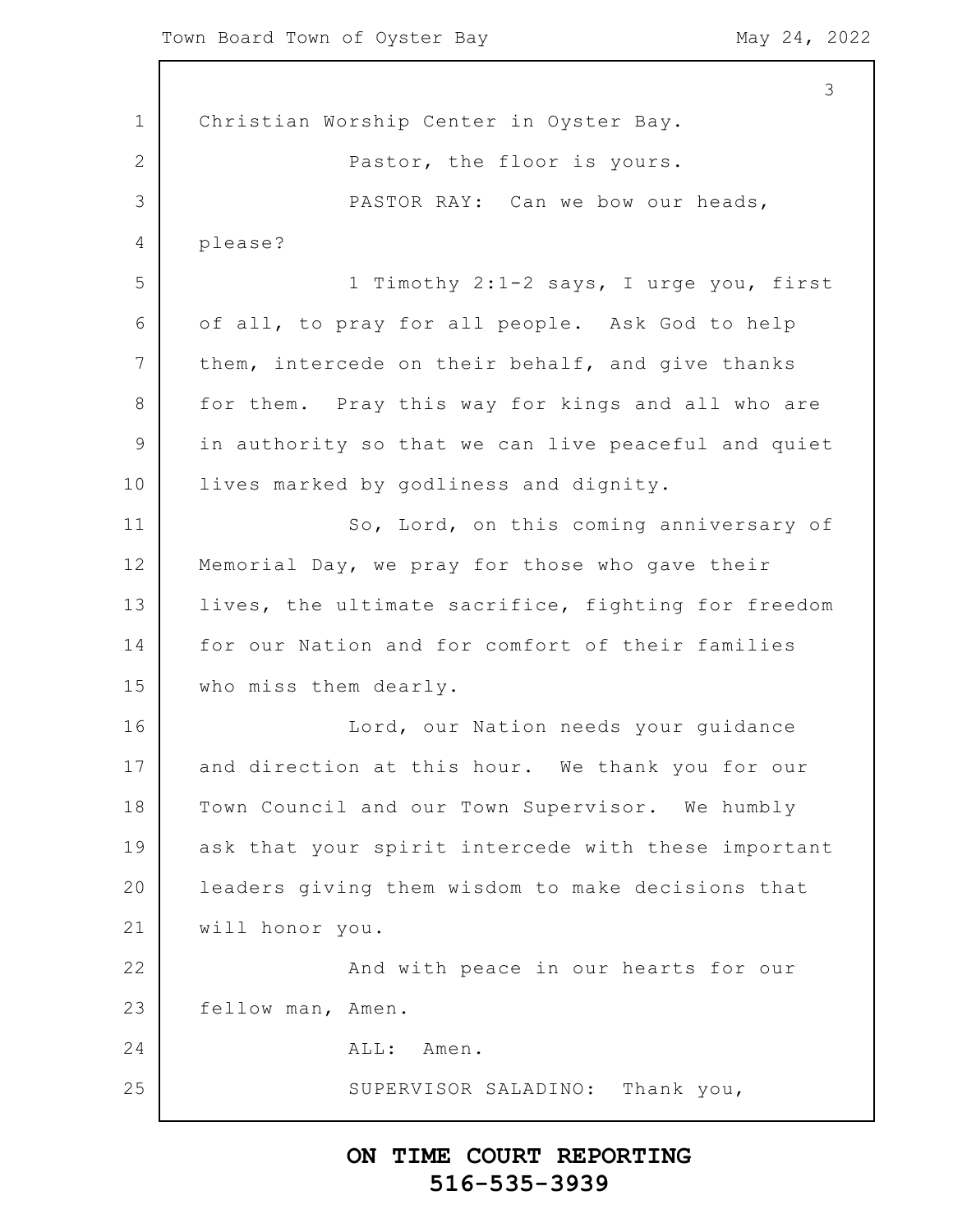1 2 3 4 5 6 7 8 9 10 11 12 13 14 15 16 17 18 19 20 21 22 23 24 25 4 Pastor. Thank you for your ongoing friendship, for your spiritual and humanitarian service to the community, but thanks for just being a great guy. PASTOR RAY: Thank you. SUPERVISOR SALADINO: It's always wonderful to see you, and I hope you'll come back soon. PASTOR RAY: Well, thank you. SUPERVISOR SALADINO: God bless. To lead us in the Pledge of Allegiance, please welcome two amazing, proud Americans. Two loyal Veterans, two great people from AMVETS North Shore Veterans Memorial Post 21 in Oyster Bay. Commander Richard DeJesu, served in the United States Navy from 1958 to 1961. United States Army Veteran Bob Hathaway served from 1958 to 1960. To put that number there as if there was an end to their service is just not the case. The two of you continue to serve our Veterans, our Town, our community, but most importantly, our Nation. We are so proud of you. COMMANDER DeJESU: Thank you. VETERAN HATHAWAY: Thank you.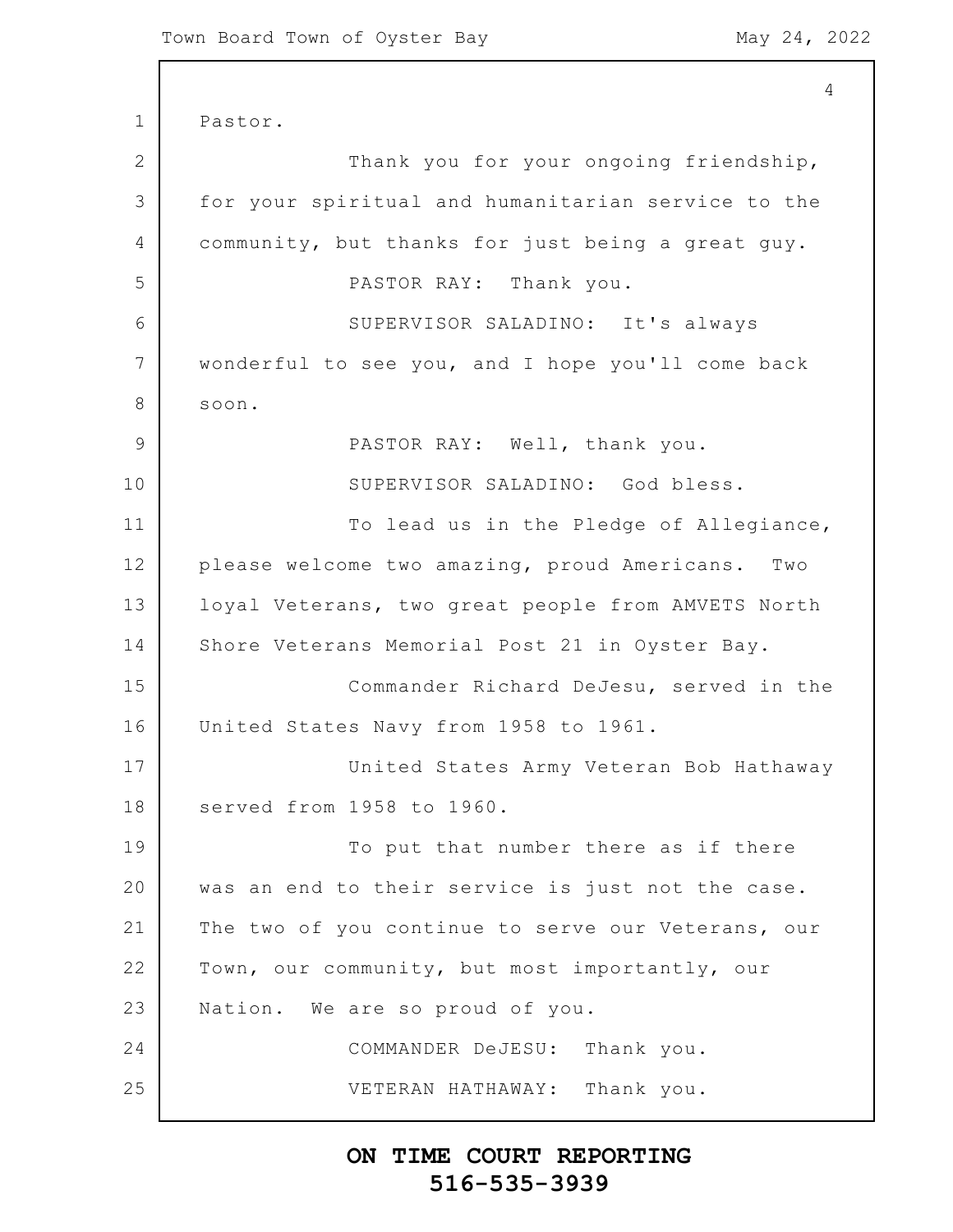1 2 3 4 5 6 7 8 9 10 11 12 13 14 15 16 17 18 19 20 21 22 23 24 25 5 SUPERVISOR SALADINO: Please, proceed. (Whereupon, the Pledge of Allegiance was recited by the assemblage present.) SUPERVISOR SALADINO: Thank you, gentlemen. We greatly appreciate you this morning and always in all that you do, and you always will have our support. COMMANDER DeJESU: Thank you. SUPERVISOR SALADINO: God bless you, and God bless every Veteran in this great Country. COMMANDER DeJESU: Thank you, sir. (Whereupon, a round of applause ensued.) SUPERVISOR SALADINO: I now ask you for a moment of silence to reflect upon the victims of the recent massacre in Buffalo. There is no room for hate in our world, in our Town, in our Nation, and we stand united in condemning this cowardly act of terrorism. Today, we remember the innocent lives lost, we pray for an end to the hate, and the violence, and the discrimination in this Nation. We ask that God watch over the men and women in the United States Armed Forces serving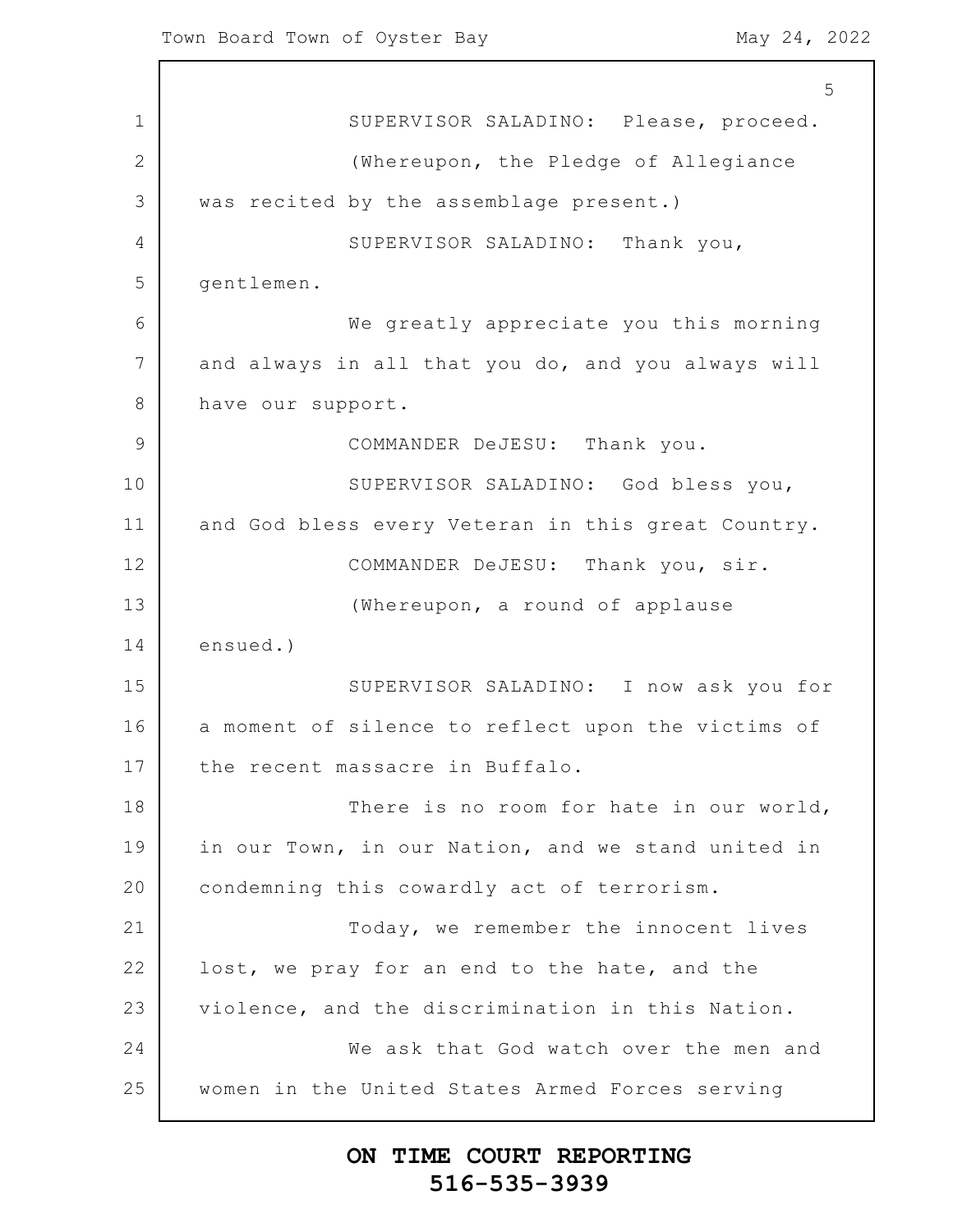1 2 3 4 5 6 7 8 9 10 11 12 13 14 15 16 17 18 19 20 21 22 23 24 25 6 abroad and here in the Homeland. We ask that God look over and protect those in law enforcement - like the wonderful people who protect us here from the Nassau County Police Department, from our Town of Oyster Bay Public Safety, but we ask, especially, for God's blessings for all of those who are suffering whether it's because they lost loved ones here, in Buffalo, in this State, or for the losses in the Ukraine, and, unfortunately, the list goes on and on. May God bless them all. (Whereupon, a moment of silence was observed by the assemblage present.) SUPERVISOR SALADINO: Thank you. Please be seated. Before starting our official Town business, we're proud to join with someone who is incredibly accomplished and, quite frankly, someone whose smile is deceiving because you wouldn't want to mess with him. Aljamain Sterling is a very special guest, and we're very proud and privileged to have you here at our Town Board meeting. Aljamain is a Mixed Martial Artist who competes in the Bantamweight Division of the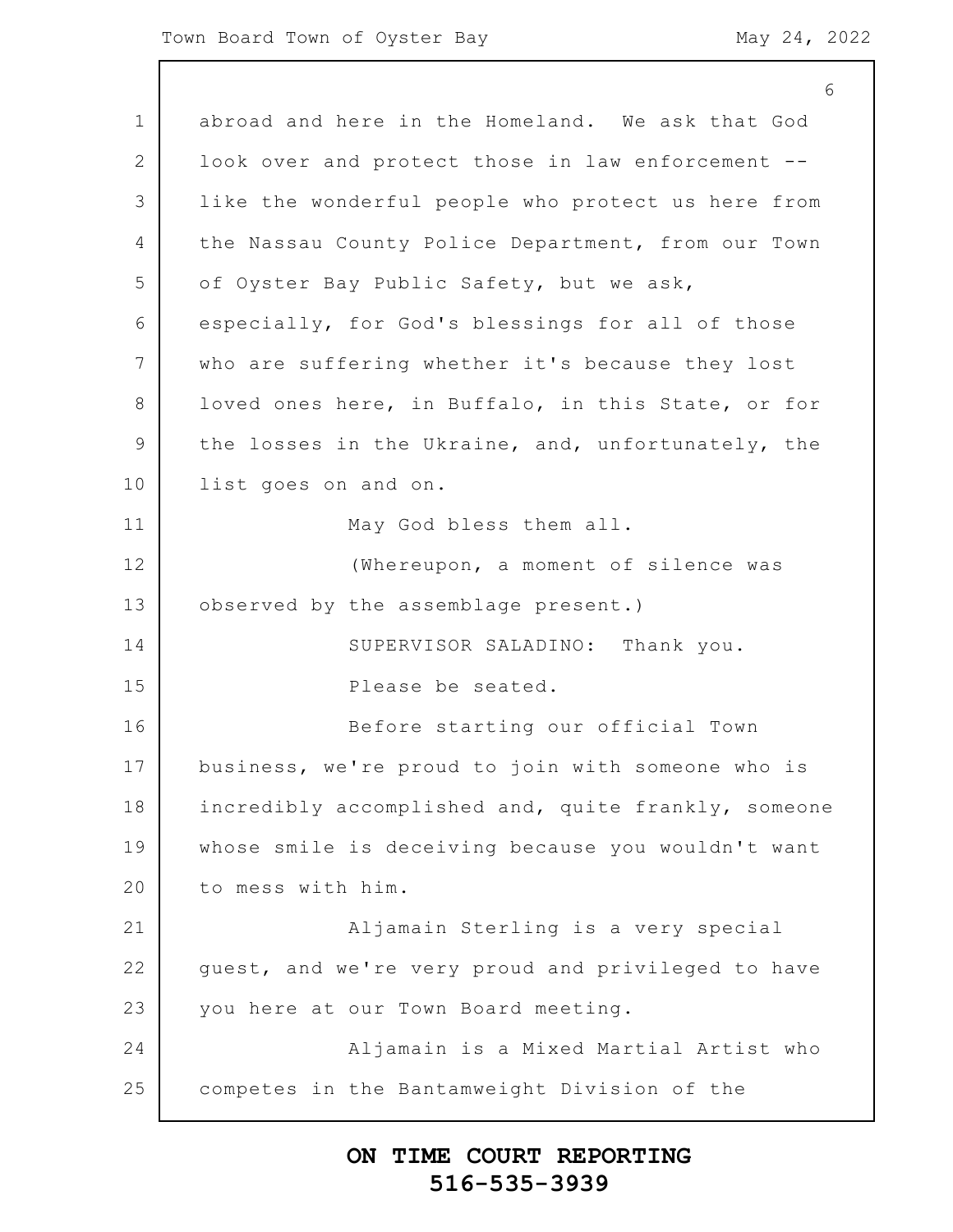1 2 3 4 5 6 7 8 9 10 11 12 13 14 15 16 17 18 19 20 21 22 23 24 25 7 Ultimate Fighting Championship, where he's the current UFC Bantamweight Champion. He's also a former Cage Fury Fighting Champion in the bantamweight, and, as I said, is the champion of that division. The UFC is extremely popular, and those who compete in this grueling discipline are generally considered to be among the finest athletes in the world. I, personally, and probably, Jeff, the same, we've been watching the Stanley Cup finals -playoffs -- we're not in the finals yet, and pro hockey players consider themselves to be pretty tough, but, my friend, I'm not sure there's anybody who wants to walk into a cage with you -- or a ring for that matter -- but most of all, you've brought pride, and you've sent a very strong message about how to be the best of the best and what it takes, and while we are here to honor you, we also thank you for sending a strong message. I don't care if someone's involved in Girl Scouts, whether it's field hockey, basketball, it doesn't matter. To reach your level, there's an enormous amount of commitment, and you set that example on what has to be done to be the best.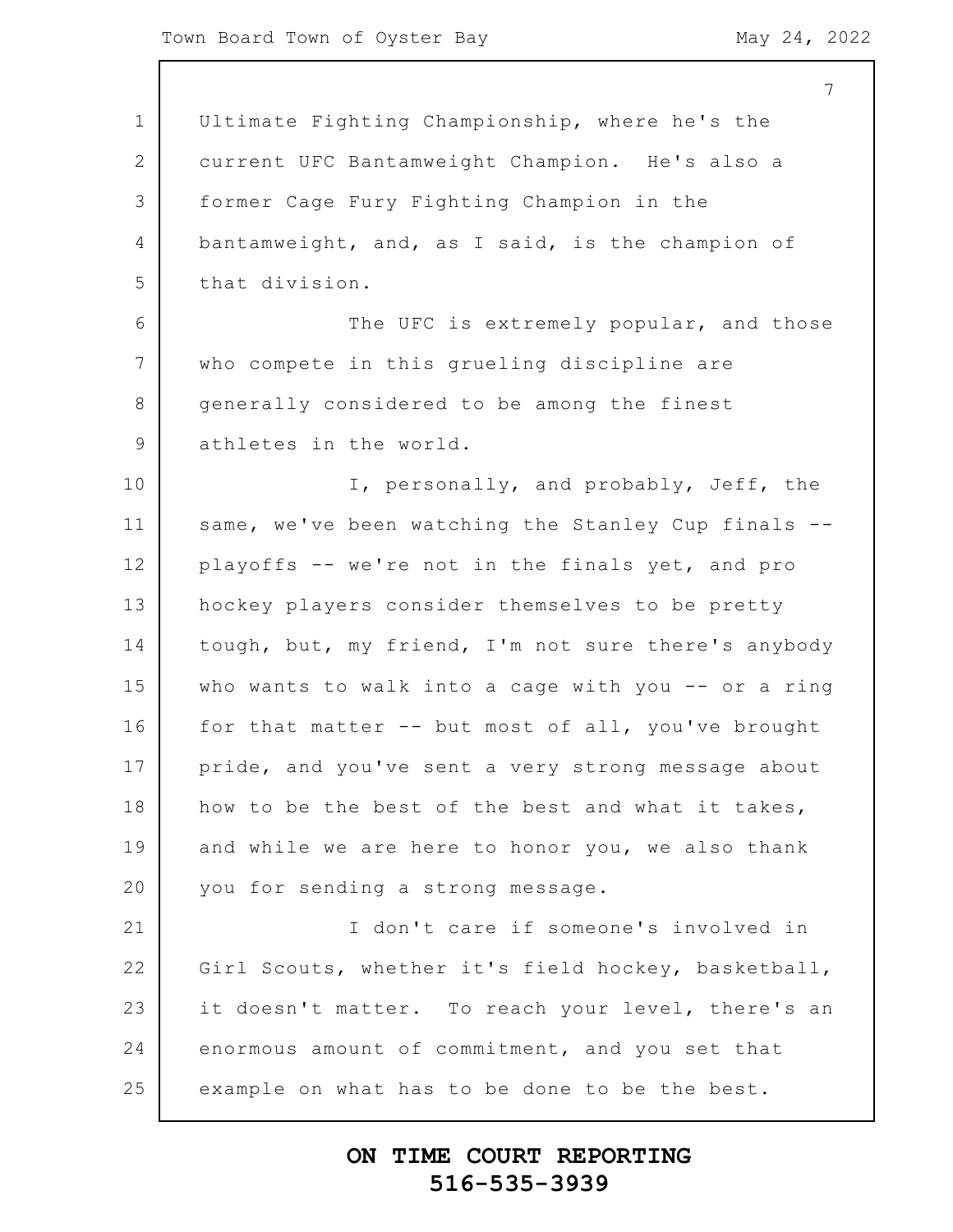8

1 2 3 4 5 6 7 8 9 10 11 12 13 14 15 16 17 18 19 20 21 22 23 24 25 You have to go up against some very dangerous and tough competition, but I also think that you've overcome the toughest competitor, and that's yourself because part of winning is that drive that comes from inside in addition to what has to take place in the ring or in the cage. Aljamain is ranked Number 10 in the UFC Men's Pound-for-Pound ranking, which is truly amazing. He's earned the nickname the "Funk Master" from his unorthodox wrestling style. Aljamain continues to amaze us with these many incredible, athletic accomplishments, and we are so proud of you, and we're proud to say that when it comes to being the best of the best in the State, in the Nation, in the world, we have one of the very, very best living right here, and we're so proud to call you a resident. So if you'll kindly come forward to the rail, I'm going to ask Lou Imbroto to lead all of our elected officials as we honor you in a very special way. Just don't step on his foot. (Whereupon, there was laughter among the assemblage present.) (Whereupon, a Town Citation was presented to Aljamain Sterling, followed by a photo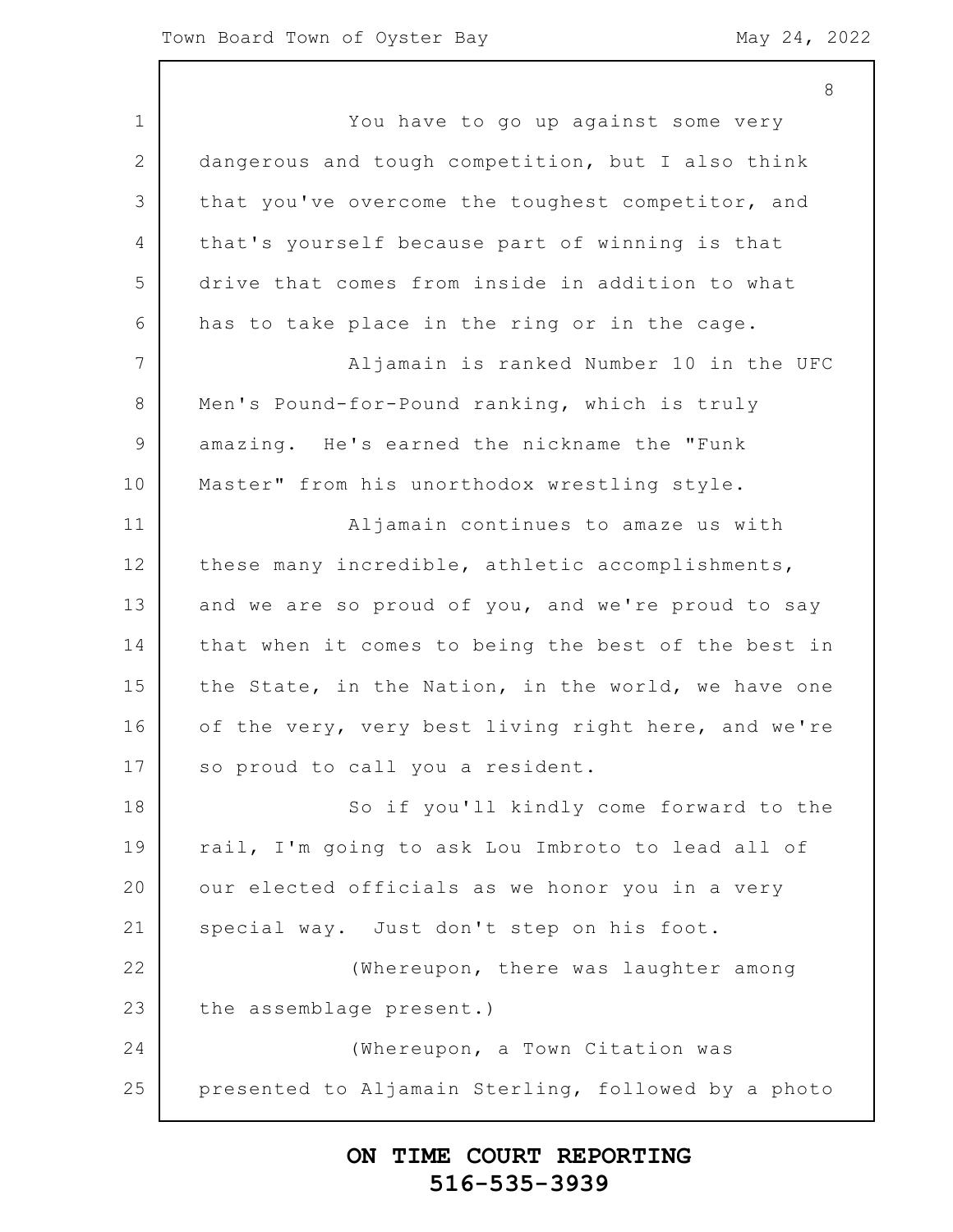```
1
2
3
4
5
6
7
8
9
10
11
12
13
14
15
16
17
18
19
20
21
22
23
24
25
                                                           9
      opportunity and a round of applause.)
                  SUPERVISOR SALADINO: Folks, again,
      let's hear it for the "Funk Master," Aljamain
      Sterling.
                   (Whereupon, a round of applause
      ensued.)
                  SUPERVISOR SALADINO: So we have our
      Regular Action Calendar. We have some hearings
      today.
                  Jeff Pravato, our Receiver, will make
      an announcement after our Board Meeting, and then
      if you'd like to be heard on an issue not related
      to today's Calendar, you can -- either way you have
      to fill out a form, please, up front, and you'll be
      called to speak either if it's on a Resolution,
      please note that, or if it's not, you can come and
      speak to us after the Board meeting, publicly, in
      the post-session.
                  All right.
                   (TIME NOTED: 10:36 A.M.)
```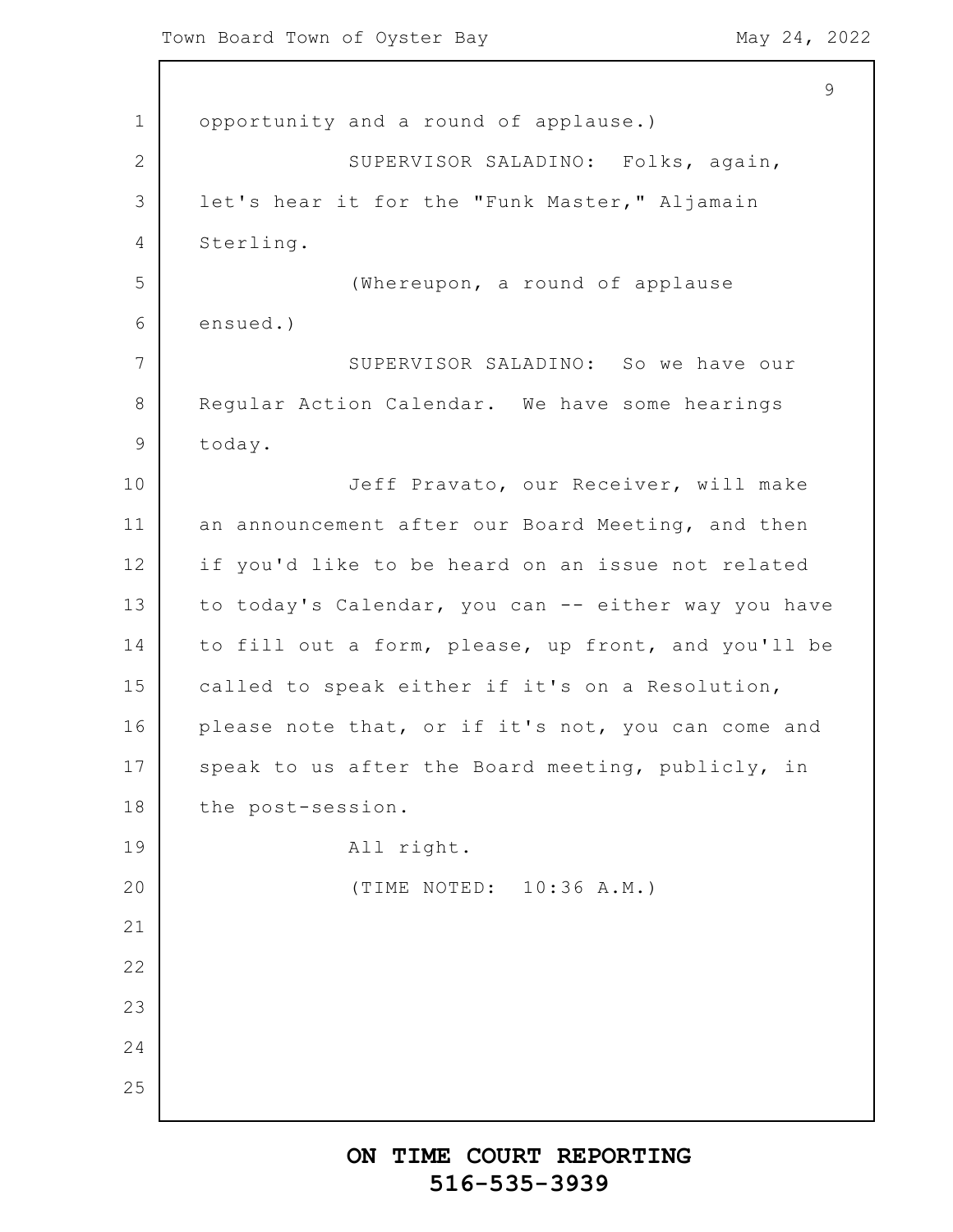| 1                                   | <b>Avenue</b> [1] - 2:22                          | <b>continue</b> $[1] - 4.21$                            | floor $[1] - 3.2$<br>10                         |
|-------------------------------------|---------------------------------------------------|---------------------------------------------------------|-------------------------------------------------|
|                                     | Β                                                 | continues $[1] - 8:11$<br><b>Council</b> [1] - 3:18     | <b>Folks</b> $[1] - 9:2$<br>followed [1] - 8:25 |
| $1$ [1] - 3:5                       |                                                   | COUNCILMAN [3] - 1:9,                                   | foot $[1] - 8:21$                               |
| $10$ [1] - 8:7                      |                                                   | 1:9, 1:12                                               | <b>Forces</b> $[1] - 5:25$                      |
| 10:23 [1] - 1:3                     | Bantamweight $[2] - 6:25$ ,                       | COUNCILWOMAN[3] - 1:8,                                  | form $[1] - 9.14$                               |
| 10:36 $[1] - 9:20$                  | 7:2                                               | 1:10, 1:10                                              | former $[1] - 7:3$                              |
| 11771 $[1] - 2:23$                  | <b>bantamweight</b> $[1]$ - 7:4                   | Country [1] - 5:11                                      | forward [1] - 8:18                              |
| $1958$ [2] - 4:16, 4:18             | basketball $[1]$ - $7:22$                         | County [1] - 6:4                                        | frankly $[1] - 6.18$                            |
| $1960$ [1] - 4:18                   | <b>BAY</b> $[1]$ - 1:1                            | cowardly [1] - 5:20                                     | freedom $[1] - 3:13$                            |
| 1961 $[1] - 4.16$                   | Bay [5] - 2:3, 2:23, 3:1,                         | Cup [1] - 7:11                                          | friend [2] - 2:25, 7:14                         |
|                                     | 4:14, 6:5                                         | current [1] - 7:2                                       | friendship $[1] - 4:2$                          |
| $\mathbf 2$                         | <b>behalf</b> $[1] - 3:7$                         |                                                         | front $[1] - 9.14$                              |
|                                     | best [6] - 7:18, 7:25, 8:14,                      | D                                                       | Funk [2] - 8:9, 9:3                             |
| $2022$ [2] - 1.2, 2.4               | 8:16                                              |                                                         | <b>Fury</b> $[1] - 7:3$                         |
| $21$ [1] - 4:14                     | <b>bless</b> $[4] - 4:10, 5:10, 5:11,$            |                                                         |                                                 |
| $24$ [2] - 1:2, 2:3                 | 6:11                                              | dangerous $[1] - 8.2$                                   | G                                               |
| $2:1-2$ [1] - 3:5                   | blessings $[1] - 6.6$                             | dearly [1] - 3:15                                       |                                                 |
|                                     | <b>BOARD</b> [1] - 1:1                            | deceiving $[1] - 6:19$                                  |                                                 |
| 5                                   | Board [6] - 2:3, 2:7, 2:8,                        | decisions $[1]$ - 3:20                                  | generally $[1]$ - 7:8                           |
|                                     | 6:23, 9:11, 9:17                                  | DeJesu [4] - 4:15, 4:24, 5:9,                           | gentlemen [2] - 2:2, 5:5                        |
|                                     | <b>Bob</b> $[1] - 4:17$<br><b>bow</b> [1] - $3:3$ | 5:12                                                    | Girl $[1]$ - 7:22                               |
| $54$ [1] - 2:22                     | brought $[2] - 2.6, 7.16$                         | Department [1] - 6:4                                    | god [1] - 5:10                                  |
|                                     | <b>Buffalo</b> [2] - 5:17, 6:8                    | dignity $[1] - 3:10$                                    | God [6] - 3:6, 4:10, 5:11,                      |
| A                                   | business $[1]$ - $6:17$                           | direction $[1]$ - 3:17                                  | 5:24, 6:1, 6:11                                 |
|                                     |                                                   | discipline $[1]$ - $7:7$<br>discrimination $[1] - 5:23$ | God's [1] - 6:6                                 |
|                                     | C                                                 |                                                         | godliness [1] - 3:10                            |
| $a.m$ [1] - 1:3<br>A.M $[1] - 9:20$ |                                                   | <b>Division</b> $[1] - 6:25$                            | great [3] - 4:4, 4:13, 5:11                     |
| abroad $[1] - 6:1$                  |                                                   | division $[1] - 7:5$                                    | <b>greatly</b> $[1] - 5:6$                      |
| accomplished [1] - 6:18             | cage [2] - 7:15, 8:6                              | <b>done</b> $[1]$ - 7:25                                | grueling [1] - 7:7                              |
| accomplishments [1] -               | Cage [1] - 7:3                                    | <b>drive</b> $[1] - 8:5$<br>during $[1] - 2:7$          | <b>guest</b> $[1] - 6:22$                       |
| 8:12                                | Calendar [2] - 9.8, 9:13                          |                                                         | guidance [1] - 3:16                             |
| $act$ [1] - 5:20                    | care $[1] - 7:21$                                 | Е                                                       | $guy[1] - 4.4$                                  |
| <b>Action</b> [1] - 9:8             | case $[1] - 4:20$                                 |                                                         | Н                                               |
| addition $[1]$ - 8:5                | Center [1] - 3:1                                  |                                                         |                                                 |
| Aljamain [6] - 6:21, 6:24,          | Champion [2] - 7:2, 7:3                           | e-mail [2] - 2:20                                       |                                                 |
| 8:7, 8:11, 8:25, 9:3                | champion $[1] - 7:4$                              | earned $[1] - 8:9$                                      | <b>HAND</b> $[1] - 1:9$                         |
| ALL $[1] - 3:24$                    | Championship [1] - 7:1                            | either [2] - 9:13, 9:15                                 | hate [2] - 5:18, 5:22                           |
| Allegiance [2] - 4:11, 5:2          | Christian $[1]$ - 3:1                             | elected [1] - 8:20                                      | Hathaway [1] - 4:17                             |
| amaze [1] - 8:11                    | <b>CINQUEMANI [1] - 1:24</b>                      | end [3] - 2:8, 4:20, 5:22                               | <b>HATHAWAY</b> [1] - 4:25                      |
| amazing [2] - 4:12, 8:9             | Citation [1] - 8:24                               | enforcement $[1] - 6:2$                                 | <b>heads</b> $[1] - 3.3$                        |
| Amen [2] - 3:23, 3:24               | <b>CLERK</b> [2] - 1:5, 1:14                      | enormous [1] - 7:24                                     | <b>hear</b> [1] - 9:3                           |
| Americans $[1] - 4.12$              | comfort [1] - 3:14                                | ensued [2] - 5:14, 9:6                                  | heard [2] - 2:6, 9:12                           |
| amount [1] - 7:24                   | coming $[1] - 3:11$                               | especially [1] - 6:6                                    | hearings $[1]$ - 9:8                            |
| <b>AMVETS</b> $[1] - 4.13$          | <b>COMMANDER</b> $[3] - 4:24$ ,                   | example [1] - 7:25                                      | <b>hearts</b> $[1] - 3:22$                      |
| anniversary $[1]$ - 3:11            | 5.9, 5.12                                         | extremely [1] - 7:6                                     | help $[1] - 3.6$                                |
| announcement [1] - 9:11             | Commander [1] - 4:15                              |                                                         | hockey [2] - 7:13, 7:22                         |
| applause [3] - 5:13, 9:1, 9:5       | comment [1] - 2:8                                 | F                                                       | Homeland $[1] - 6:1$                            |
| appreciate $[1]$ - 5:6              | comments [3] - 2:14, 2:19,                        |                                                         | honor [3] - 3:21, 7:19, 8:20                    |
| Armed [1] - 5:25                    | 2:20                                              | families $[1] - 3:14$                                   | <b>hope</b> $[1] - 4:7$                         |
| <b>Army</b> [1] - 4:17              | commitment [1] - 7:24                             | fellow $[1] - 3:23$                                     | hour $[1] - 3:17$                               |
| Artist [1] - 6:24                   | community [2] - 4:4, 4:22                         | field $[1] - 7:22$                                      | humanitarian [1] - 4:3                          |
| assemblage [3] - 5:3, 6:13,         | compete [1] - 7:7                                 | <b>fighting</b> $[1] - 3:13$                            | <b>humbly</b> $[1] - 3:18$                      |
| 8:23                                | competes $[1] - 6.25$                             | <b>Fighting</b> [2] - 7:1, 7:3                          |                                                 |
| athletes $[1] - 7:9$                | competition $[1] - 8:2$                           | fill $[1]$ - 9:14                                       |                                                 |
| athletic [1] - 8:12                 | competitor $[1] - 8.3$                            | finals $[2] - 7:11, 7:12$                               |                                                 |
| <b>Attorney</b> [1] - 2:22          | condemning $[1] - 5:20$                           | finest $[1] - 7:8$                                      | <b>Imbroto</b> [1] - 8:19                       |
| <b>Audrey</b> [1] - 2:22            | consider [1] - 7:13                               | first $[1] - 3.5$                                       | <b>IMBROTO</b> $[1]$ - 1:9                      |
| authority $[1]$ - 3:9               | considered $[1] - 7.8$                            |                                                         |                                                 |
|                                     |                                                   |                                                         |                                                 |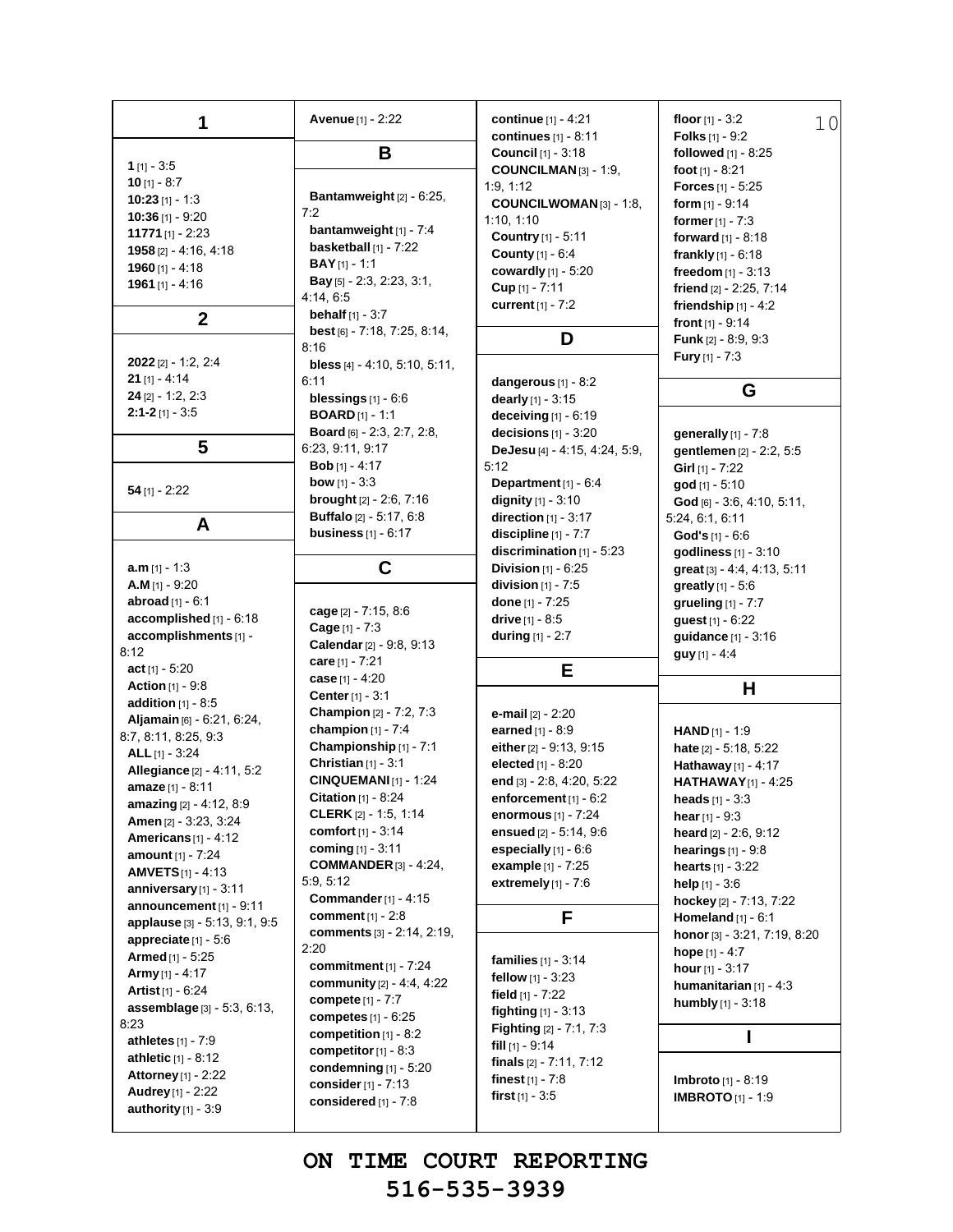| important [2] - 2:13, 3:19<br>importantly $[1] - 4.22$ | <b>marked</b> $[1] - 3:10$<br><b>Martial</b> $[1] - 6:24$ | 2:11                                                               | R<br>11                                       |
|--------------------------------------------------------|-----------------------------------------------------------|--------------------------------------------------------------------|-----------------------------------------------|
| incredible $[1]$ - 8:12                                | massacre $[1]$ - 5:17                                     | P                                                                  |                                               |
| incredibly $[1]$ - 6:18                                | Master [2] - 8:10, 9:3                                    |                                                                    | <b>rail</b> [1] - 8:19                        |
| innocent [1] - 5:21                                    | matter [2] - 7:16, 7:23                                   |                                                                    | ranked $[1] - 8:7$                            |
| input [1] - 2:14                                       | <b>matters</b> $[1] - 2:6$                                | part $[1] - 8.4$                                                   | ranking $[1]$ - 8:8                           |
| inside $[1] - 8.5$                                     | media $[1] - 2:10$                                        | Pastor [3] - 2:25, 3:2, 4:1                                        | Ray [1] - 2:25                                |
| intercede [2] - 3:7, 3:19                              | <b>Meeting</b> $[1] - 9:11$                               | <b>PASTOR</b> [3] - 3.3, 4:5, 4:9                                  | RAY [3] - 3:3, 4:5, 4:9                       |
| involved [1] - 7:21                                    | meeting [7] - 1:23, 2:3, 2:8,                             | <b>peace</b> [1] - 3:22<br>peaceful $[1] - 3.9$                    | reach $[1] - 7:23$                            |
| <b>issue</b> $[1] - 9:12$                              | 2.9, 2.18, 6.23, 9.17                                     | people [3] - 3.6, 4:13, 6:3                                        | <b>RECEIVER</b> [1] - 1:15                    |
|                                                        | meetings $[1]$ - 2:15                                     | period [1] - 2:8                                                   | Receiver [1] - 9:10                           |
| J                                                      | Memorial [2] - 3:12, 4:14                                 | personally $[1]$ - 7:10                                            | recent [1] - 5:17                             |
|                                                        | men $[1] - 5:24$                                          | <b>photo</b> [1] - 8:25                                            | recited $[1] - 5:3$                           |
| Jeff [2] - 7:10, 9:10                                  | <b>Men's</b> $[1] - 8:8$                                  | <b>place</b> $[1] - 8.6$                                           | recorded $[1] - 2:12$<br>reflect $[1] - 5:16$ |
| <b>JEFFREY</b> [1] - 1:15                              | mess $[1] - 6:20$                                         | players [1] - 7:13                                                 | <b>Regular</b> [1] - 9:8                      |
| <b>JOHNSON</b> [1] - 1:8                               | message [2] - 7:17, 7:20                                  | playoffs [1] - 7:12                                                | related [1] - 9:12                            |
| join [1] - 6:17                                        | <b>MICHELE</b> $[1] - 1.8$                                | Pledge [2] - 4:11, 5:2                                             | relative $[1] - 2:15$                         |
| joining [1] - 2:5                                      | <b>Minutes</b> $[1]$ - 1:23<br>miss [1] - 3:15            | Police [1] - 6:4                                                   | remember [1] - 5:21                           |
| JOSEPH [2] - 1:5, 1:8                                  | Mixed [1] - 6:24                                          | <b>popular</b> $[1] - 7:6$                                         | Reporter/Notary [1] - 1:25                    |
|                                                        | moment [2] - 5:16, 6:12                                   | <b>post</b> $[1]$ - 9:18                                           | resident $[1] - 8:17$                         |
| Κ                                                      | morning [4] - 2:1, 2:5, 2:24,                             | <b>Post</b> [1] - 4:14                                             | Resolution [1] - 9:15                         |
|                                                        | 5:6                                                       | post-session [1] - 9:18                                            | respect [2] - 2:16, 2:17                      |
| <b>kindly</b> $[1]$ - 8:18                             | most [2] - 4:22, 7:16                                     | <b>Pound [2] - 8:8</b>                                             | respected $[1]$ - 2:16                        |
| kings [1] - 3:8                                        |                                                           | Pound-for-Pound [1] - 8:8                                          | RICHARD [2] - 1:5, 1:14                       |
|                                                        | N                                                         | <b>PRAVATO</b> [1] - 1:15                                          | Richard [1] - 4:15                            |
| L                                                      |                                                           | Pravato [1] - 9:10                                                 | $ring$ $[2] - 7:15, 8:6$                      |
|                                                        |                                                           | pray [3] - 3:6, 3:12, 5:22                                         | room [1] - 5:18                               |
|                                                        | Nassau [1] - 6:4                                          | <b>Pray</b> [1] - 3:8                                              | round $[3] - 5:13, 9:1, 9:5$                  |
| <b>LABRIOLA</b> $[1]$ - 1:12                           | Nation [6] - 3.14, 3.16,<br>4:23, 5:19, 5:23, 8:15        | <b>prayer</b> [1] - 2:24<br><b>present</b> $[3] - 5.3, 6.13, 8.23$ |                                               |
| <b>ladies</b> $[1] - 2:2$                              | <b>Navy</b> [1] - 4:16                                    | PRESENTATION[1] - 1:2                                              | S                                             |
| LaMARCA[2] - 1:5, 1:14<br>laughter $[1] - 8:22$        | <b>needs</b> $[1] - 3:16$                                 | presented $[1]$ - 8:25                                             |                                               |
| <b>LAURA</b> $[1]$ - 1:10                              | <b>New</b> [1] - 2:23                                     | $pretry$ [1] - 7:13                                                | sacrifice [1] - 3:13                          |
| <b>law</b> $[1] - 6:2$                                 | nickname [1] - 8:9                                        | pride $[1] - 7:17$                                                 | Safety [1] - 6:5                              |
| $lead$ $[2] - 4.11, 8.19$                              | <b>North</b> $[1] - 4:13$                                 | privileged $[1]$ - $6.22$                                          | <b>SALADINO</b> [13] - 1:5, 1:8,              |
| leaders $[1] - 3:20$                                   | <b>note</b> $[1]$ - 9:16                                  | <b>pro</b> [1] - 7:12                                              | 2:1, 3:25, 4:6, 4:10, 5:1, 5:4,               |
| <b>Leading</b> $[1]$ - 2:24                            | <b>NOTED</b> $[1]$ - 9:20                                 | proceed $[1] - 5:1$                                                | 5:10, 5:15, 6:14, 9:2, 9:7                    |
| <b>level</b> [1] - 7:23                                | number [1] - 4:19                                         | proceedings $[1] - 2:12$                                           | <b>Scouts</b> $[1] - 7:22$                    |
| <b>Life</b> $[1] - 2:25$                               | <b>Number</b> [1] - 8:7                                   | protect $[2] - 6.2, 6.3$                                           | seated [1] - 6:15                             |
| <b>list</b> $[1] - 6:10$                               | ny.gov [1] - 2:21                                         | proud [7] - 4:12, 4:23, 6:17,                                      | see $[1] - 4:7$                               |
| live [2] - 2:10, 3:9                                   |                                                           | 6:22, 8:13, 8:17                                                   | <b>sending</b> [1] - 7:20                     |
| live-streamed $[1]$ - 2:10                             | O                                                         | Public [2] - 1:25, 6:5                                             | sent $[1]$ - 7:17<br><b>serve</b> [1] - 4:21  |
| lives [3] - 3:10, 3:13, 5:21                           |                                                           | <b>public</b> [2] - 2:7, 2:15                                      | served [2] - 4:15, 4:18                       |
| <b>living</b> $[1] - 8:16$                             | observed $[1]$ - $6:13$                                   | publiccomment@                                                     | <b>service</b> $[2] - 4:3, 4:20$              |
| <b>look</b> $[1] - 6:2$                                | OF $[2] - 1:1, 1:15$                                      | oysterbay $[1]$ - 2:21<br>publiccomment@                           | serving [1] - 5:25                            |
| <b>Lord</b> $[2] - 3.11, 3.16$                         | Office [1] - 2:22                                         | oysterbay-ny.gov [1] - 2:21                                        | session [1] - 9:18                            |
| $losses$ [1] - 6:9                                     | <b>official</b> $[1] - 6:16$                              | publicly [1] - 9:17                                                | set $[1] - 7:24$                              |
| $lost [2] - 5:22, 6:7$<br><b>Lou</b> $[1] - 8:19$      | officials $[1] - 8:20$                                    | put [1] - 4:19                                                     | Shore [1] - 4:14                              |
| <b>LOUIS</b> $[1] - 1:9$                               | one $[1] - 8:15$                                          |                                                                    | show $[1] - 2:17$                             |
| loved $[1] - 6.8$                                      | ones $[1] - 6.8$                                          | Q                                                                  | silence $[2] - 5.16, 6.12$                    |
| loyal $[1] - 4:13$                                     | ongoing $[1] - 4:2$                                       |                                                                    | <b>smile</b> $[1] - 6:19$                     |
|                                                        | online [1] - 2:19                                         |                                                                    | social $[1] - 2:10$                           |
| Μ                                                      | opportunity [2] - 2:6, 9:1<br>overcome $[1] - 8:3$        | quiet [1] - 3:9                                                    | someone [2] - 6:17, 6:18                      |
|                                                        | <b>OYSTER</b> [1] - 1:1                                   | quite [1] - 6:18                                                   | <b>soon</b> $[1] - 4:8$                       |
|                                                        | Oyster [5] - 2:3, 2:23, 3:1,                              |                                                                    | <b>SPECIAL</b> $[1]$ - 1:2                    |
| <b>MAIER</b> $[1] - 1:10$                              | 4:14, 6:5                                                 |                                                                    | special [2] - 6:21, 8:21                      |
| mail [3] - 2:20, 2:21<br>man $[1] - 3:23$              | oysterbaytown.com [1] -                                   |                                                                    | spirit [1] - 3:19<br>spiritual $[1] - 4:3$    |
|                                                        |                                                           |                                                                    |                                               |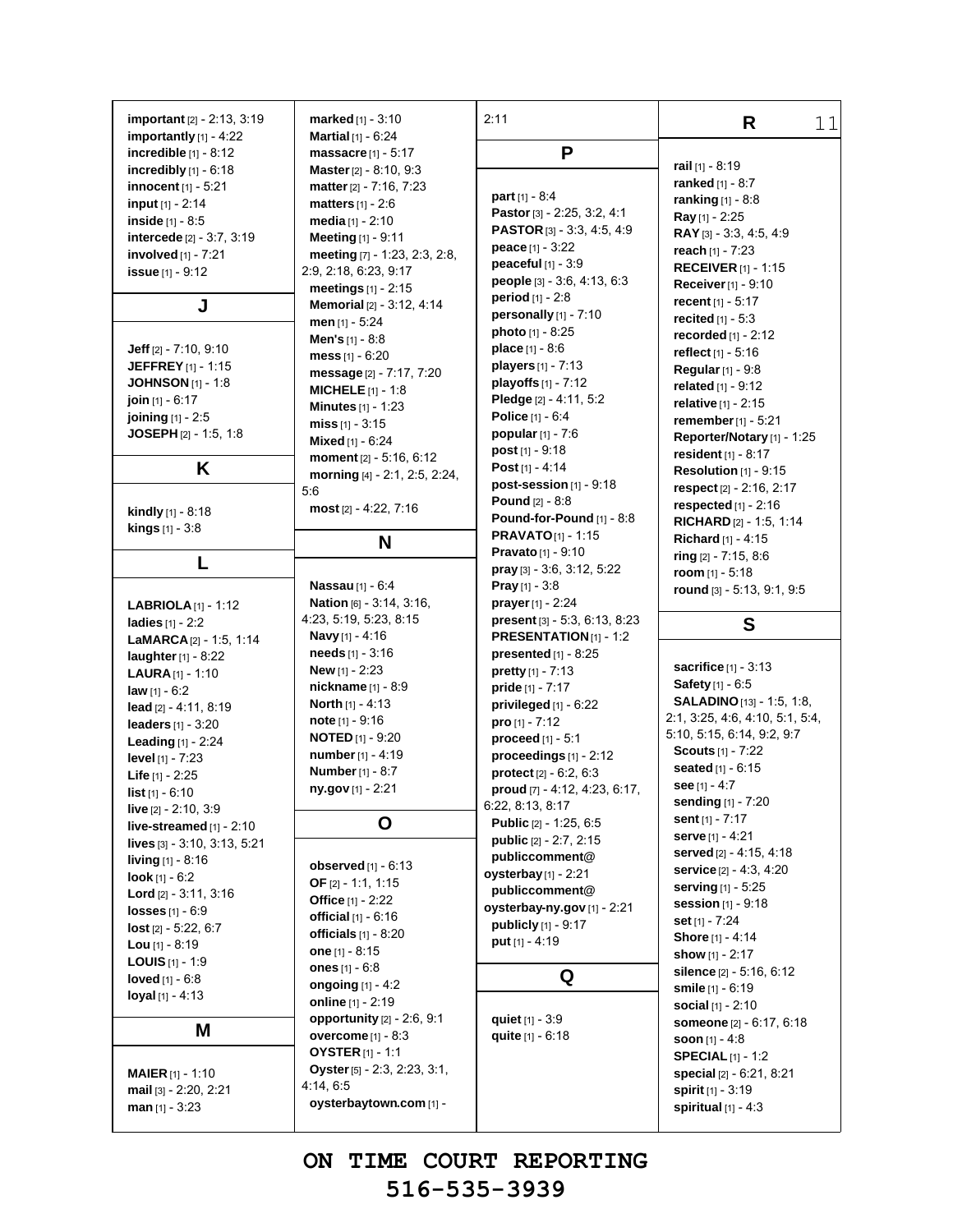**stand** [ 1 ] - 5:19 **Stanley** [1] - 7:11 **starting** [1] - 6:16 **State** [2] - 6:8, 8:15 **Statements** [1] - 2:14 **States** [3] - 4:16, 4:17, 5:25 **step** [ 1 ] - 8:21 **Sterling** [3] - 6:21, 8:25, 9:4 **STEVE** [ 1 ] - 1 :12 **streamed** [1] - 2:10 **strong** [2] - 7:17, 7:20 **style** [ 1 ] - 8:10 **submit** [ 1 ] - 2 :19 **suffering** [1] - 6:7 **Supervisor** [1] - 3:18 **SUPERVISOR** [13] - 1:5, 1:8, 2:1, 3:25, 4:6, 4:10, 5:1, 5:4, 5:10, 5:15, 6:14, 9:2, 9:7 **support** [ 1 ] - 5 : 8 **T TAXES** [ 1 ] - 1 :15 **terrorism** [ 1 ] - 5 :20 **themselves** [ 1 ] - 7 :13 **THOMAS** [ 1 ] - 1 : 9 **TIME** [ 1 ] - 9:20 **Timothy** [ 1 ] - 3 : 5 **Today** [ 1 ] - 5:21 **today** [ 1 ] - 9:9 **today ' s** [ 1 ] - 9 :13 **tough** [2] - 7:14, 8:2 **toughest** [ 1 ] - 8 : 3 **TOWN** [4] - 1:1, 1:1, 1:5, 1:14 **Town** [12] - 2:2, 2:3, 2:7, 2:22 , 3:18 , 4:22 , 5 :19 , 6 : 4 , 6:16 , 6:23 , 8:24 **Town ' s** [ 1 ] - 2 :10 **TRACIE** [ 1 ] - 1 :24 **transcribed** [ 1 ] - 2 :12 **True** [ 1 ] - 2:25 **truly** [ 1 ] - 8:8 **Tuesday** [ 1 ] - 2 : 3 **two** [4] - 4:12, 4:13, 4:21 **U UFC** [3] - 7:2, 7:6, 8:7 **Ukraine** [1] - 6:9 **ultimate** [1] - 3:13 **Ultimate** [1] - 7:1 unfortunately [1] - 6:9 **United** [3] - 4:16, 4:17, 5:25 **united** [ 1 ] - 5:19 **unorthodox** [1] - 8:10 **up** [ 2 ] - 8:1 , 9:14

**urge** [1] - 3:5 **1** 2 **V Veteran** [2] - 4:17, 5:11 **VETERAN** [ 1 ] - 4:25 **Veterans** [3] - 4:13, 4:14, 4 :21 **via** [1] - 2:20 **VICKI** [1] - 1:10 **victims** [ 1 ] - 5 :16 **violence** [ 1 ] - 5 :23 **voice** [1] - 2:13 **W walk** [ 1 ] - 7 :15 **WALSH** [1] - 1:10 **wants** [ 1 ] - 7 :15 **watch** [ 1 ] - 5 :24 **watching** [ 1 ] - 7 :11 **website** [ 1 ] - 2 :11 **welcome** [ 2 ] - 2 : 2 , 4:12 **welcomed** [ 1 ] - 2:16

**winning** [1] - 8:4 **wisdom** [1] - 3:20 **women** [ 1 ] - 5 :25 **wonderful** [ 2 ] - 4:7 , 6:3 **world** [ 3 ] - 5 :18 , 7:9 , 8:15 **Worship** [1] - 3:1 **wrestling** [1] - 8:10

**York** [ 1 ] - 2 :23 **yourself** [ 1 ] - 8 : 4

**Y**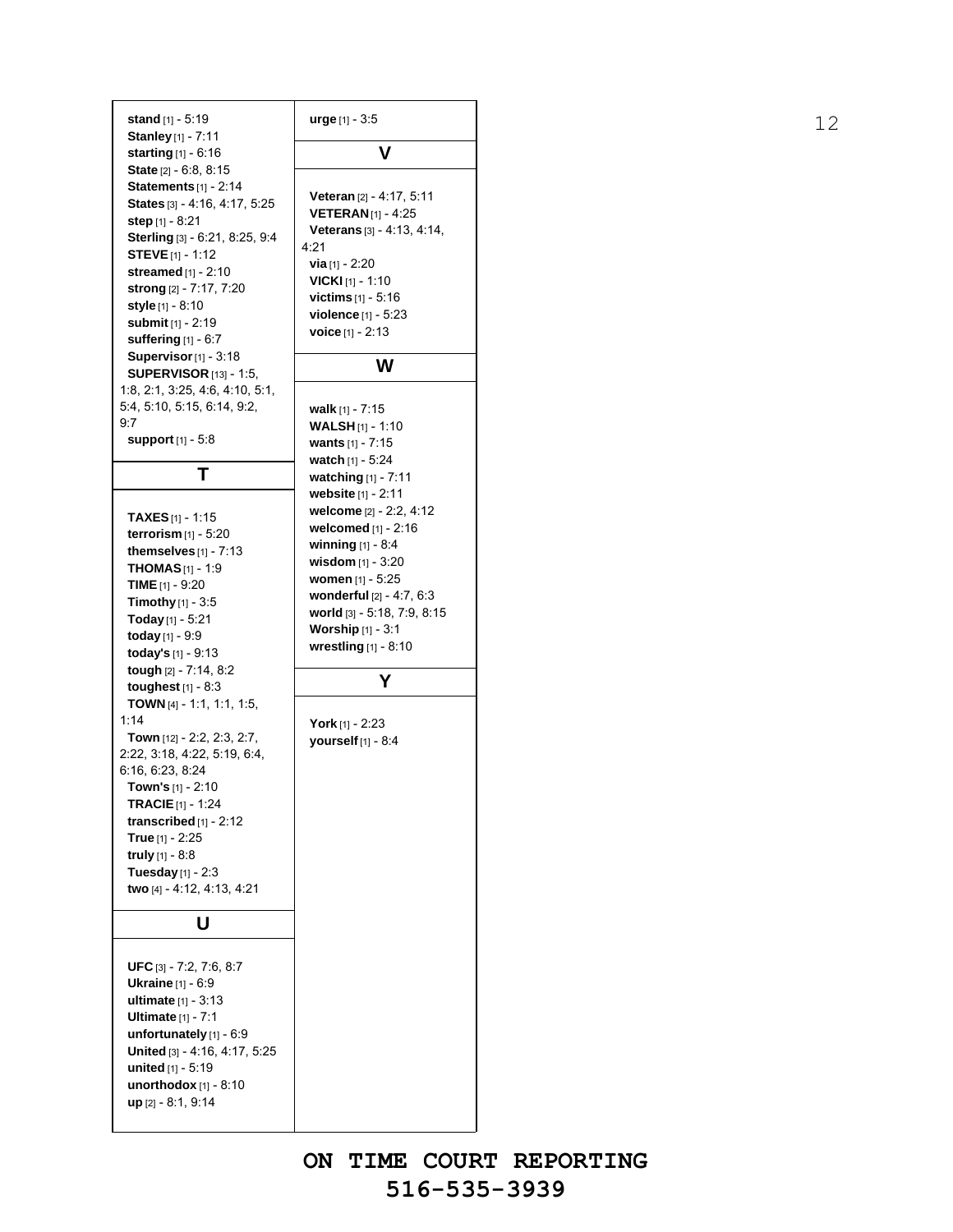1

TOWN BOARD TOWN OF OYSTER BAY REGULAR MEETING May 24, 2022 10:37 a.m.

#### **HEARING – P-6-22**

To consider the application of Jeffrey Pombar and George Pombar, fee owners, for a Special Use Permit and Revocation of Resolution No. 195-84 at premises Located at 157 Glen Head Road, Glen Head, New York.  $(M.D. 4/26/22 #19)$ .

SUPERVISOR TOWN CLERK

**JOSEPH SALADINO RICHARD LaMARCA**

P R E S E N T:

SUPERVISOR JOSEPH S. SALADINO COUNCILWOMAN MICHELE M. JOHNSON COUNCILMAN LOUIS B. IMBROTO COUNCILMAN THOMAS P. HAND COUNCILWOMAN LAURA L. MAIER COUNCILWOMAN VICKI WALSH

A B S E N T:

COUNCILMAN STEVE L. LABRIOLA

A L S O P R E S E N T:

RICHARD LaMARCA, TOWN CLERK JEFFREY P. PRAVATO, RECEIVER OF TAXES

> Minutes of the meeting taken by:

> TRACIE A. CINQUEMANI Reporter/Notary Public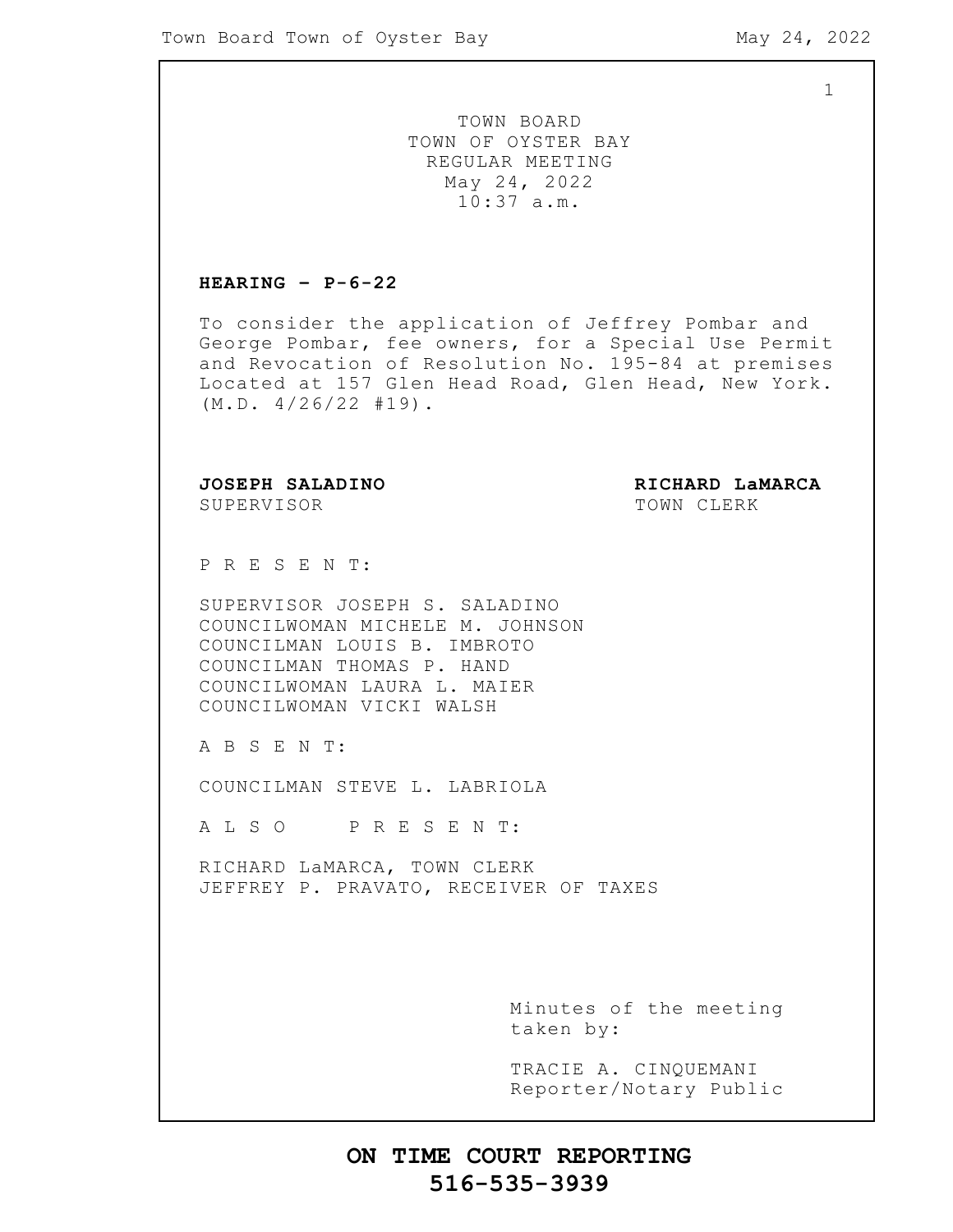1 2 3 4 5 6 7 8 9 10 11 12 13 14 15 16 17 18 19 20 21 22 23 24 25 2 SUPERVISOR SALADINO: With that, Rich LaMarca, our Town Clerk, will you please poll the Board. MR. LaMARCA: Supervisor Saladino? SUPERVISOR SALADINO: Present. MR. LaMARCA: Councilwoman Johnson? COUNCILWOMAN JOHNSON: Present. MR. LaMARCA: Councilman Imbroto? COUNCILMAN IMBROTO: Here. MR. LaMARCA: Councilman Hand? COUNCILMAN HAND: Present. MR. LaMARCA: Councilman Labriola is absent. Councilwoman Maier? COUNCILWOMAN MAIER: Present. MR. LaMARCA: Councilwoman Walsh. COUNCILWOMAN WALSH: Present. MR. LaMARCA: We have a quorum. SUPERVISOR SALADINO: Would you kindly call the first hearing? MR. LaMARCA: Today's first hearing is to consider the application of Jeffrey Pombar and George Pombar, fee owners, for a Special Use Permit and Revocation of Resolution No. 195-84 at premises located at 157 Glen Head Road, Glen Head, New York.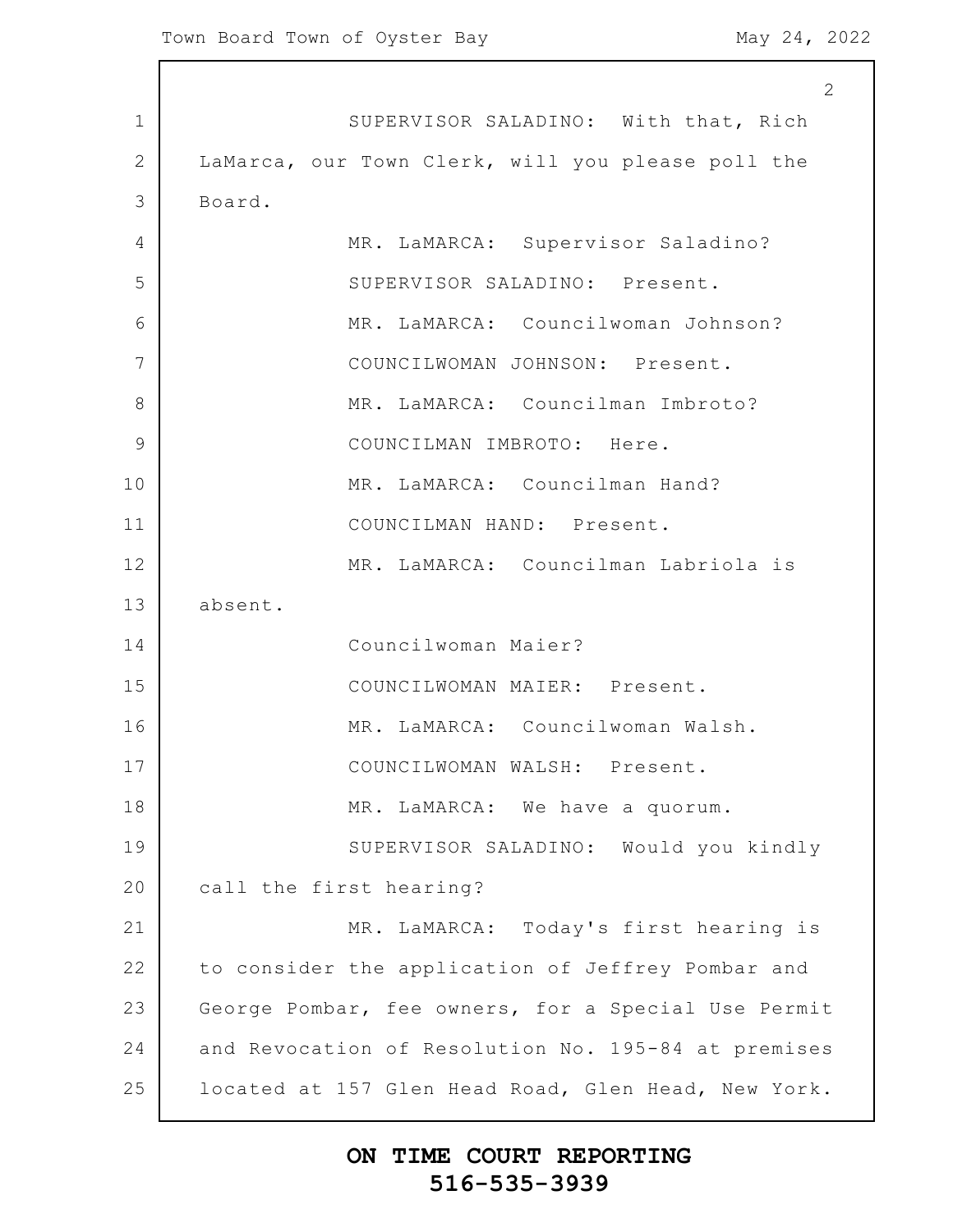1 2 3 4 5 6 7 8 9 10 11 12 13 14 15 16 17 18 19 20 21 22 23 24 25 3 SUPERVISOR SALADINO: Good morning, counselor. MR. AVRUTINE: Good morning. Appearing for the applicants, Howard Avrutine, 2116 Merrick Avenue in Merrick. This is the application of Jeffrey Pombar and George Pombar for a Special Use Permit to allow the use of an existing two-family dwelling and use of an existing storage shed for an accessory Internet spice sales business as well as to rescind restrictions contained in Town Board Resolution No. 195-84. Just at the outset, I would like to put on the record that the applicant, Jeffrey Pombar, is employed by the Town of Oyster Bay in its Parks Department. His official title is Equipment Operator I; and George Pombar is on the Board of Directors of the Water Authority of the North Shore. The premises under application is located on the southerly side of Glen Head Road, 50.36 feet east of Cherry Street in Glen Head. It has a street address of 157 Glen Head Road. It is also known as Section 20, Block 16, Lot 58 on the Nassau County Land and Tax Map.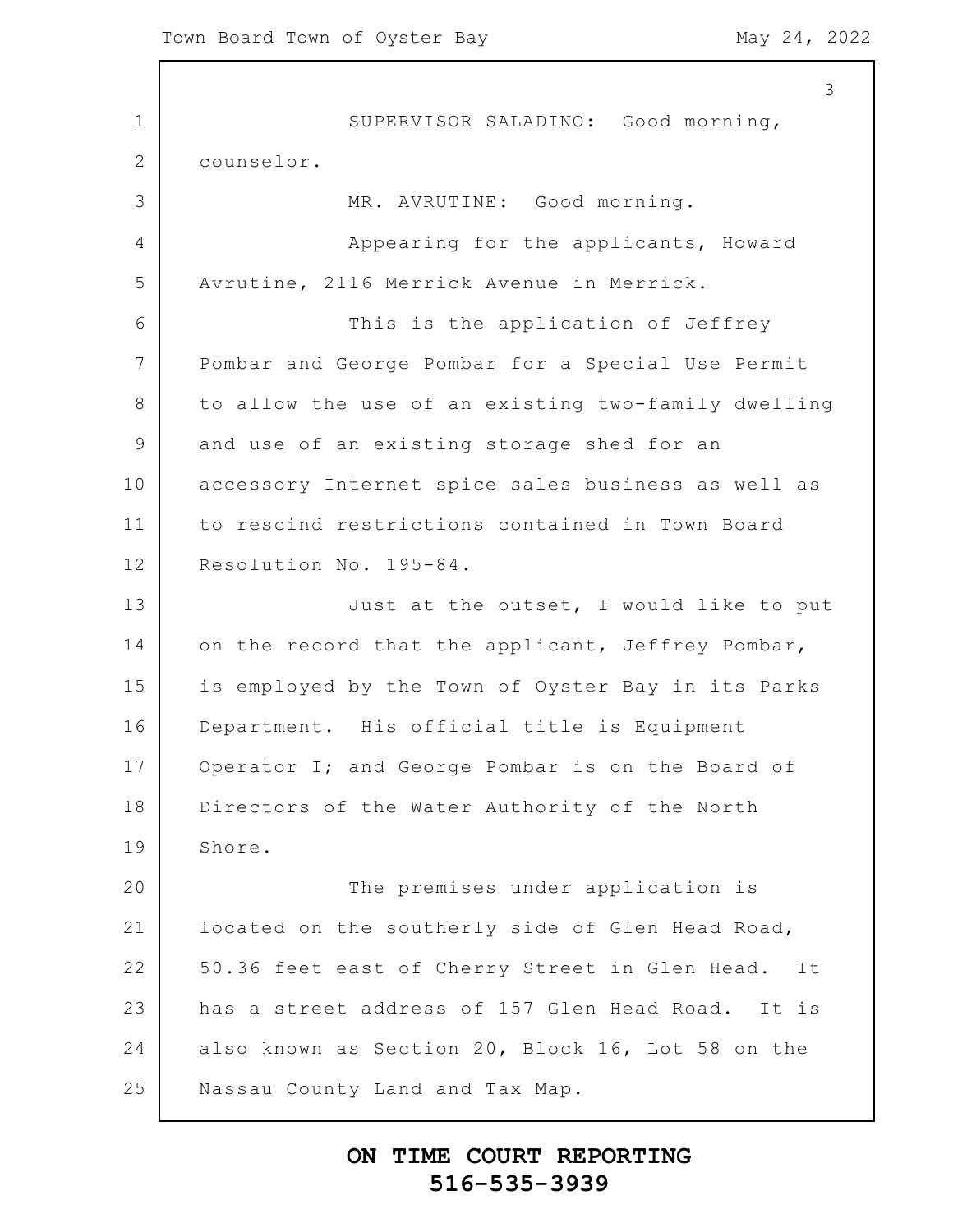1 2 3 4 5 6 7 8 9 10 11 12 13 14 15 16 17 18 19 20 21 22 23 24 25 4 The premises has dimensions of 50.36 feet in width and a depth varying from 159.73 feet on its westerly boundary to 165.72 feet on its easterly boundary. It has a total lot area of 8,250-square-feet. The premises is developed with an existing one- and two-story dwelling, three-car detached garage and framed storage shed. All is depicted on the Site Plans and plans filed with the Board, which are before you. The premises is zoned "GB" General Business District with the exception of an approximately 12 foot by 50 foot rectangular portion of the premises on its southerly side, totaling approximately 600-square-feet, which is zoned R1-7 District. By this application, the applicant seeks approval of a Special Use Permit to maintain the use of the existing home as a two-family dwelling and to authorize use of the accessory structure -- excuse me, the accessory storage shed for storage in connection with Jeffrey Pombar's Internet spice sales business. In addition, the applicants seek to rescind Town Board Resolution No. 195-84, which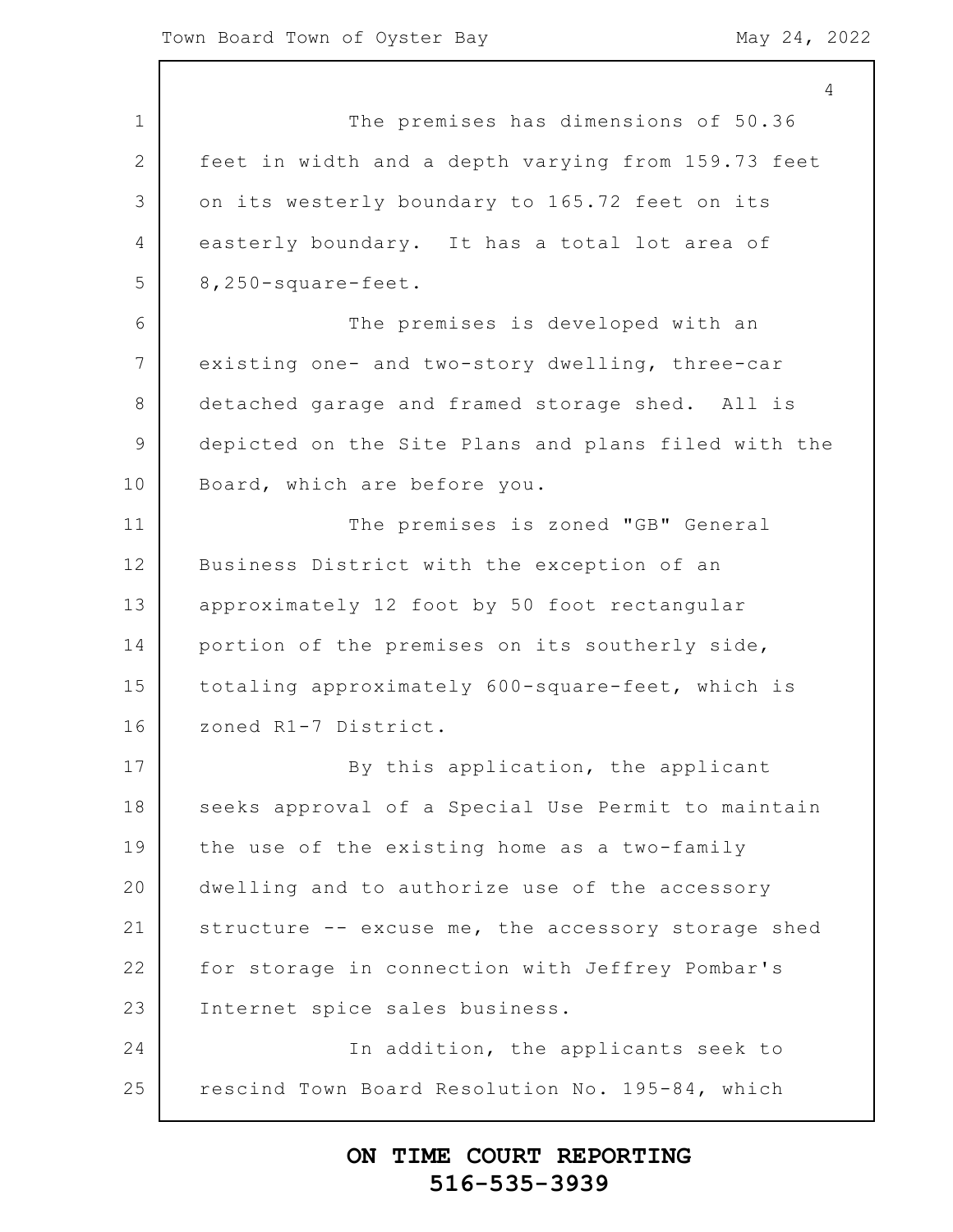|                | 5                                                   |
|----------------|-----------------------------------------------------|
| $\mathbf 1$    | restricts the use of the home to single-family      |
| $\overline{2}$ | dwelling use only. That restriction was imposed in  |
| 3              | conjunction with an application to the Town Board   |
| 4              | by a prior owner in 1984 to allow three wood-frame  |
| 5              | additions to the dwelling to remain.                |
| 6              | At that time, new construction on                   |
| 7              | premises zoned, which was zoned "G" at the time and |
| 8              | now "GB" General Business, was required to be       |
| $\overline{9}$ | masonry regardless of the use.                      |
| 10             | Subsequently, the Town Code was amended             |
| 11             | in order to remove the requirement that all         |
| 12             | construction in the Business Zone be masonry;       |
| 13             | hence, the one-family limitation is no longer       |
| 14             | necessary under the current version of the Code, so |
| 15             | the applicant is seeking the Town Board to rescind  |
| 16             | that restriction in order that it can be used as a  |
| 17             | two-family dwelling as it has been for many, many   |
| 18             | years.                                              |
| 19             | When the applicants acquired the                    |
| 20             | premises in 2002, it was already set up as a        |
| 21             | two-family dwelling with a two-bedroom unit         |
| 22             | downstairs, which is presently occupied by Jeffrey  |
| 23             | Pombar and his daughter, and a two-bedroom unit     |
| 24             | upstairs, which is presently tenanted by a student  |
| 25             | that attends one of the local colleges.             |
|                |                                                     |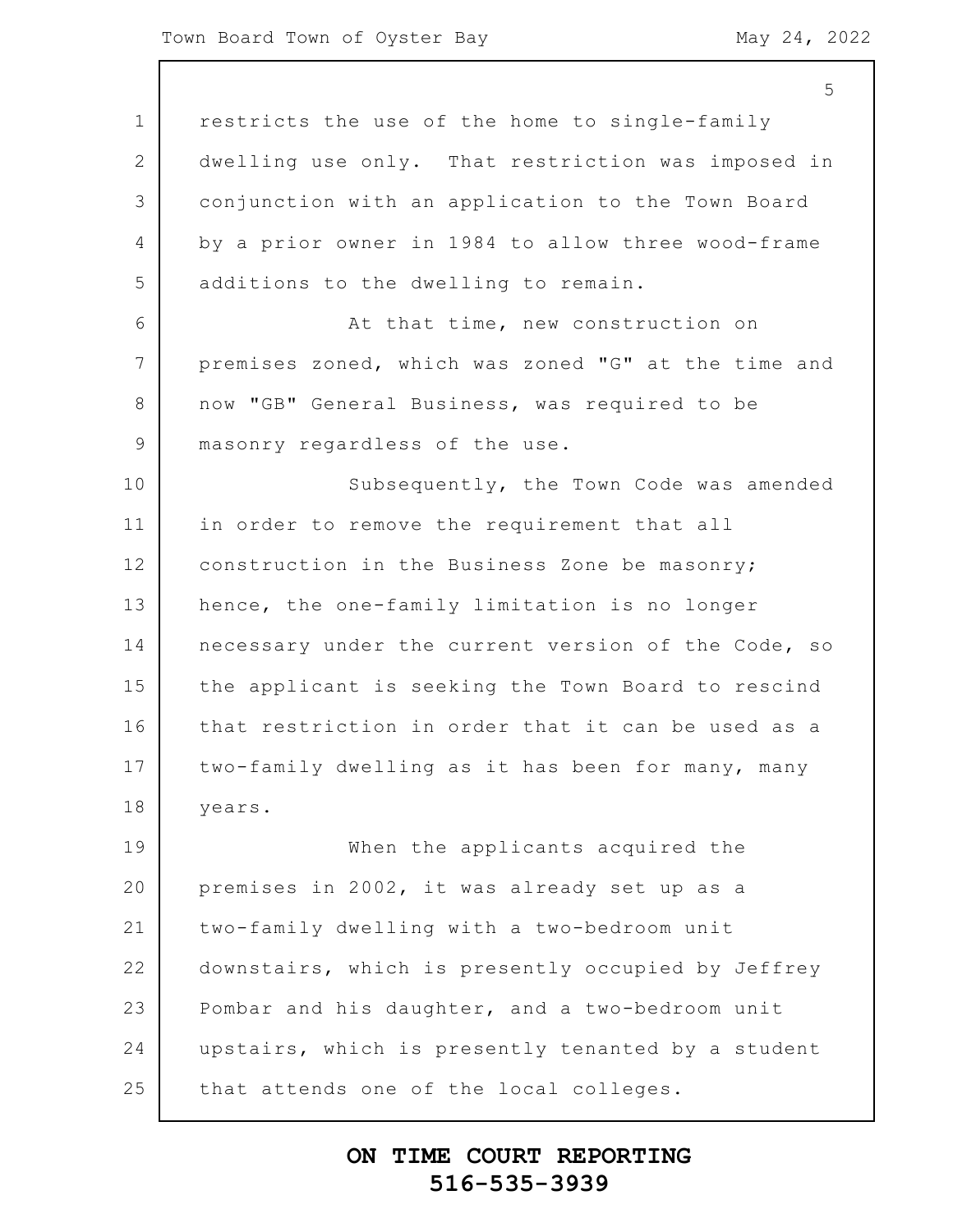1 2 3 4 5 6 7 8 9 10 11 12 13 14 15 16 17 18 19 20 21 22 23 24 25 6 In the event the application is approved, certain variances will also be required from the Zoning Board of Appeals. Firstly, a Special Use Permit will be required to authorize that portion of the premises zoned R1-7 District for business use; secondly, the applicant will require relief from the requirement for a loading space as required by the Code; and, lastly, a parking variance will be required, which will, essentially, allow the three-car garage to be counted as providing three of the required off-street parking spaces, but those issues are for the ZBA. We are here for the Special Use Permit for the uses and for the request to modify the prior Restrictive Covenant. As I indicated, the premises has been used as a two-family dwelling for well over twenty years, and regarding the Internet spice business that is operated by Jeffrey Pombar, there are no employees. Mr. Pombar does this in his spare time, approximately 18 hours a week, late afternoons and weekends. He also sells spices at local flea markets and at fairs. Mr. Pombar picks up the product in bulk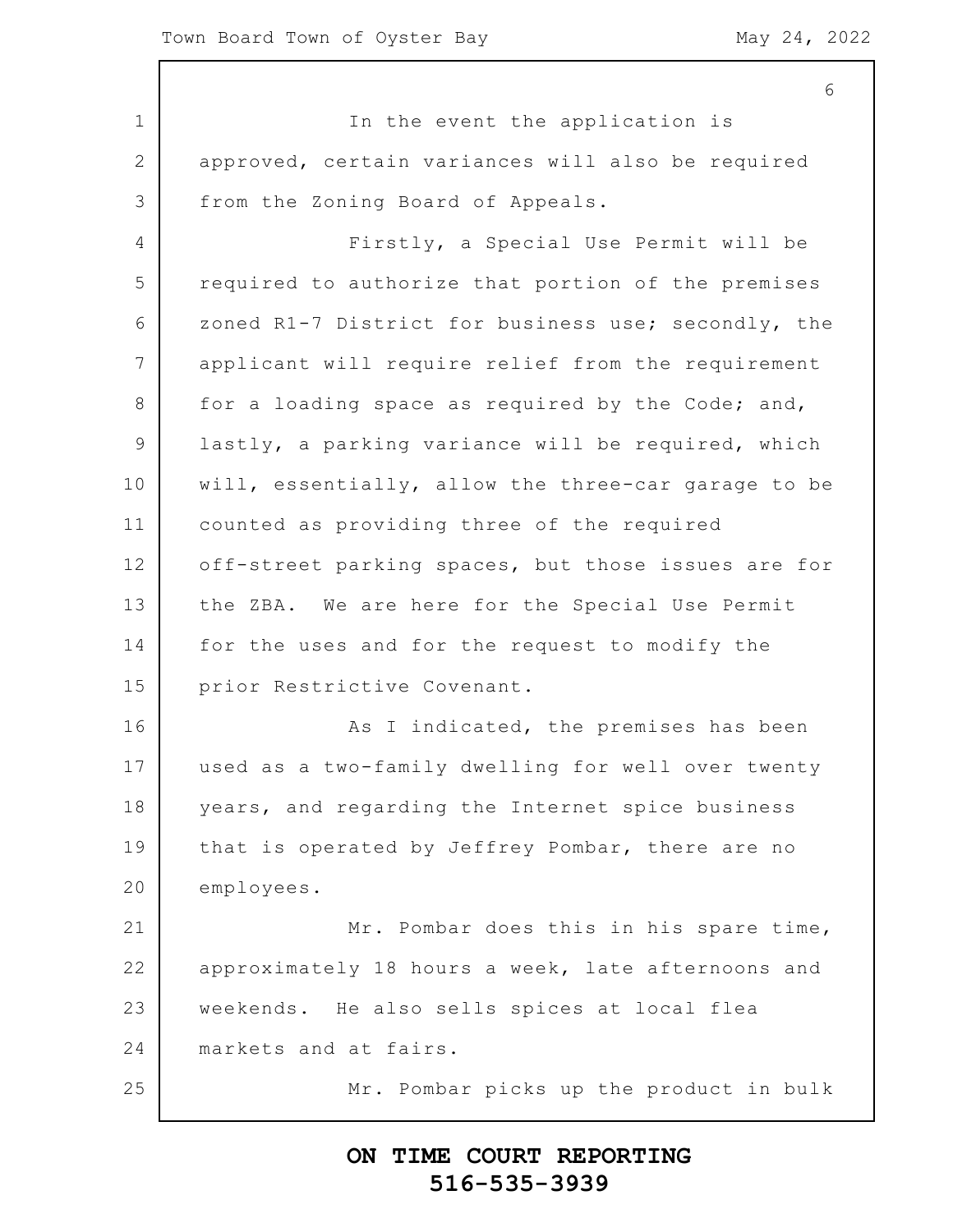1 2 3 4 5 6 7 8 9 10 11 12 13 14 15 16 17 18 19 20 21 22 23 24 25 7 approximately once a month. The bulk product is then repackaged and delivered to customers by either U.S. Mail or United Parcel Service. Mr. Pombar brings all packages to the Post Office or to UPS for delivery. No trucks come to the premises for delivery or pickup. The storage shed is used for storage of bulk product until prepared for shipping. That, essentially, sums up the application. Present this morning are the applicants, Jeffrey Pombar and George Pombar, as well as James Carballal, the project architect, in case any of the Board members have questions regarding the plans that have been submitted, and, of course, I can try and field any questions as well. SUPERVISOR SALADINO: Are there any questions of the Board members? (Whereupon, there was no response from the Board.) SUPERVISOR SALADINO: So what this sounds like, and I've been briefed by our Town Attorney who describes this as issues relating to the changing State Codes and the fact that the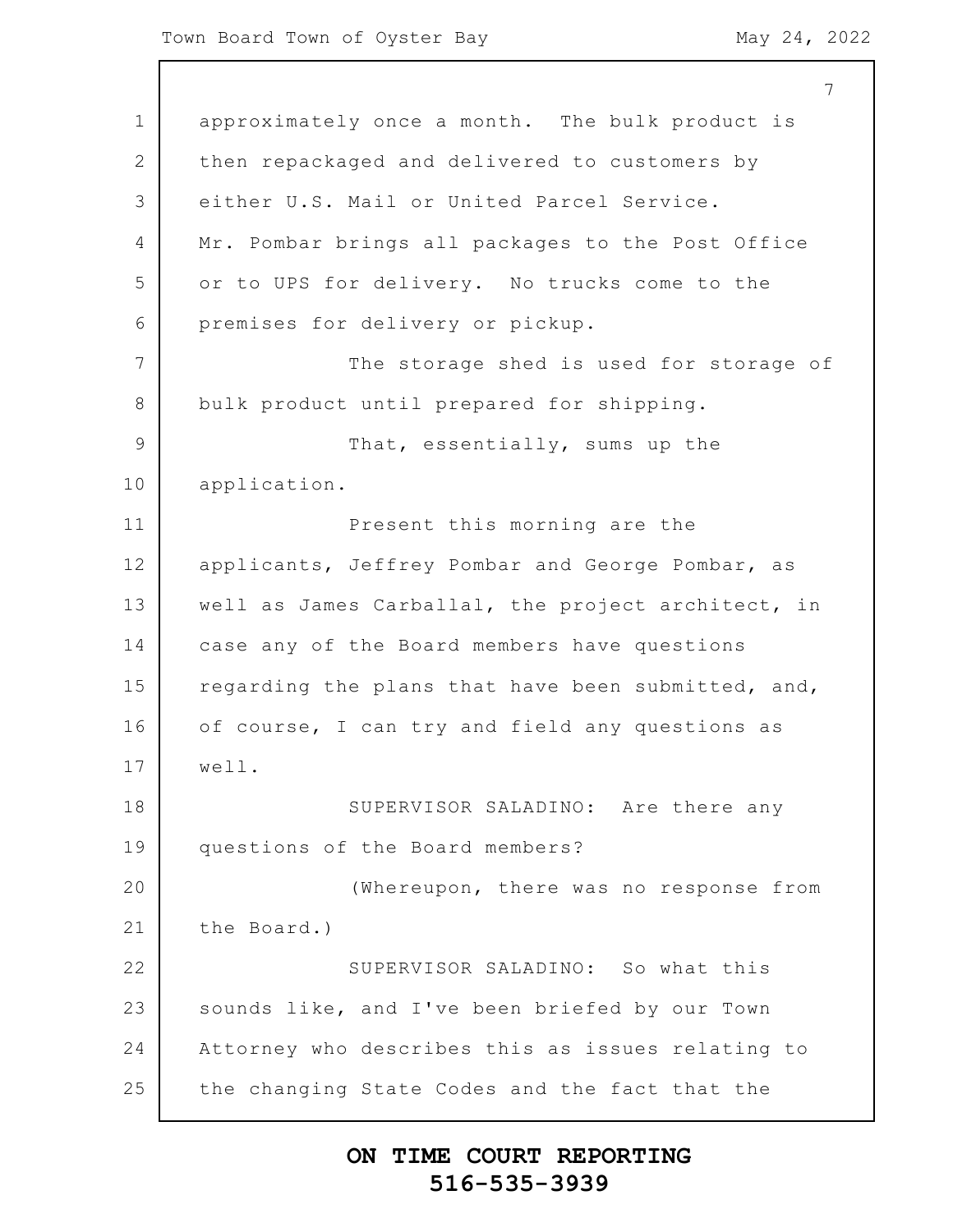$\mathsf{l}$ 

|                | 8                                                   |
|----------------|-----------------------------------------------------|
| 1              | majority of the property is in the Business         |
| $\mathbf{2}$   | District and a small portion in a Residential       |
| 3              | District.                                           |
| $\overline{4}$ | MR. AVRUTINE: That is correct,                      |
| 5              | Supervisor.                                         |
| 6              | It's an anomaly because in a split                  |
| $7\phantom{.}$ | zoning district situation, you have to get various  |
| 8              | relief that you wouldn't otherwise normally have to |
| $\mathsf 9$    | get, but here we have to.                           |
| 10             | In addition, the Code -- the Zoning                 |
| 11             | Code of the Town does not allow Residential Use in  |
| 12             | a Business Zone. The home, however, is legally      |
| 13             | non-conforming in the sense that it was built in    |
| 14             | probably in the 1920s before the property was zoned |
| 15             | Business, so anything, really, with this property   |
| 16             | would require relief from a Board of the Town       |
| 17             | because of the fact that it is currently not        |
| 18             | permitted, albeit, he has been there for many, many |
| 19             | years.                                              |
| 20             | SUPERVISOR SALADINO: Counselor, just                |
| 21             | to shed some more light on this for people who may  |
| 22             | be watching and this hearing. Most people realize   |
| 23             | that it is a less intensive use to have a residence |
| 24             | in a Business Zone; whereas, a more intensive use,  |
| 25             | generally, to have a business in a Residential      |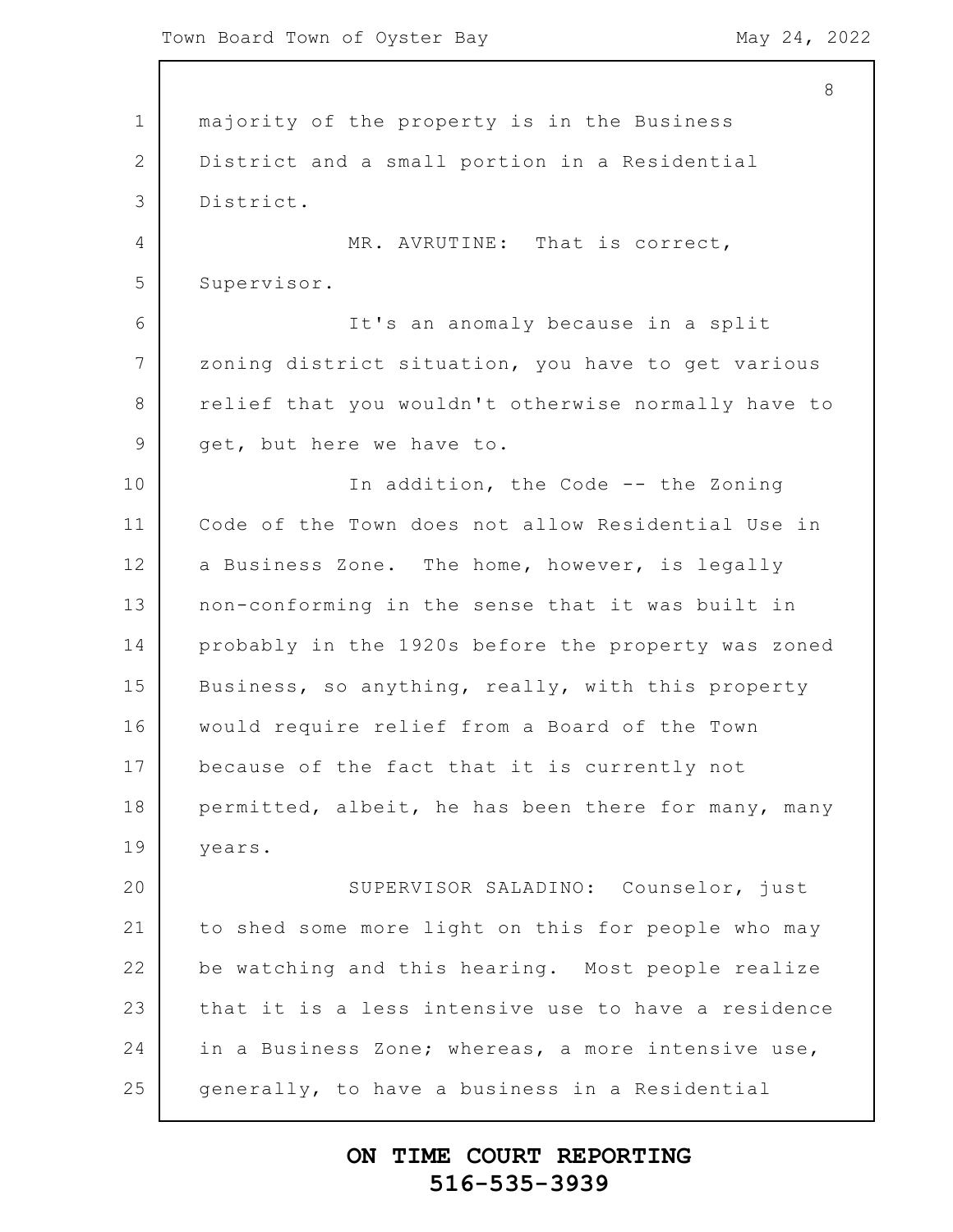1 2 3 4 5 6 7 8 9 10 11 12 13 14 15 16 17 18 19 20 21 22 23 24 25 9 Zone. In this case, the residential building, is that entirely in the Business Zone as it relates to this piece of property? MR. AVRUTINE: It is, Mr. Supervisor. The home is in the "GB" District portion of the property. As I indicated, on the far southerly side, there is a very small sliver that is R1-7. A portion of the storage shed is in the R1-7 District. SUPERVISOR SALADINO: Is it correct to describe the majority of the storage shed in the Business Zone? MR. AVRUTINE: Yes. I would say so. SUPERVISOR SALADINO: And would anyone under their business plan be coming to this storage shed and utilizing it as a showroom, will customers be parking in the neighborhood and purchasing directly from this storage shed? MR. AVRUTINE: Absolutely not. Mr. Pombar -- Jeffrey Pombar, as I indicated, runs this business on his own, and no one comes to the property in connection with the business other than him.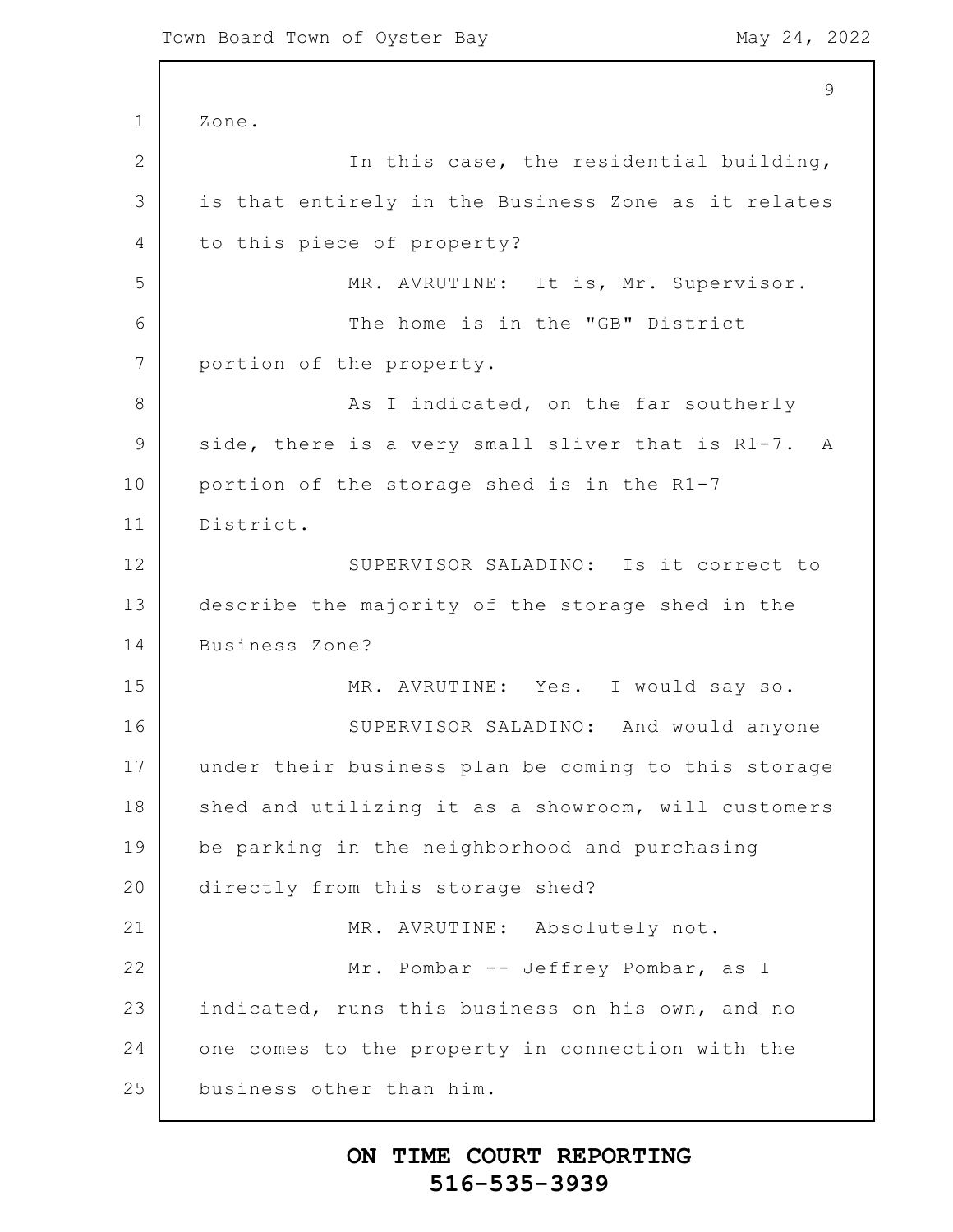1 2 3 4 5 6 7 8 9 10 11 12 13 14 15 16 17 18 19 20 21 22 23 24 25 10 SUPERVISOR SALADINO: Residents wouldn't have a problem with customers parking in front of their homes and in front of other businesses? MR. AVRUTINE: Correct. Because customers do not come to the site. This is a business where there are deliveries made by Mr. Pombar. He brings -- most deliveries are by, as I indicated, UPS and USPS, so he brings them to the Post Office or to UPS in his own private vehicle, and he picks up inventory in his own private vehicle and brings it back to the property, so no one really comes to the property in connection with this business other than him. And, as I indicated also, he goes to various flea markets and fairs with product to sell there, and he stores it out in the shed on the property. SUPERVISOR SALADINO: So it's not just a name your using, "storage shed," it's, actually, only used for storage and not as a retail business? MR. AVRUTINE: Correct. Correct. SUPERVISOR SALADINO: Okay. MR. AVRUTINE: Absolutely. SUPERVISOR SALADINO: Are there any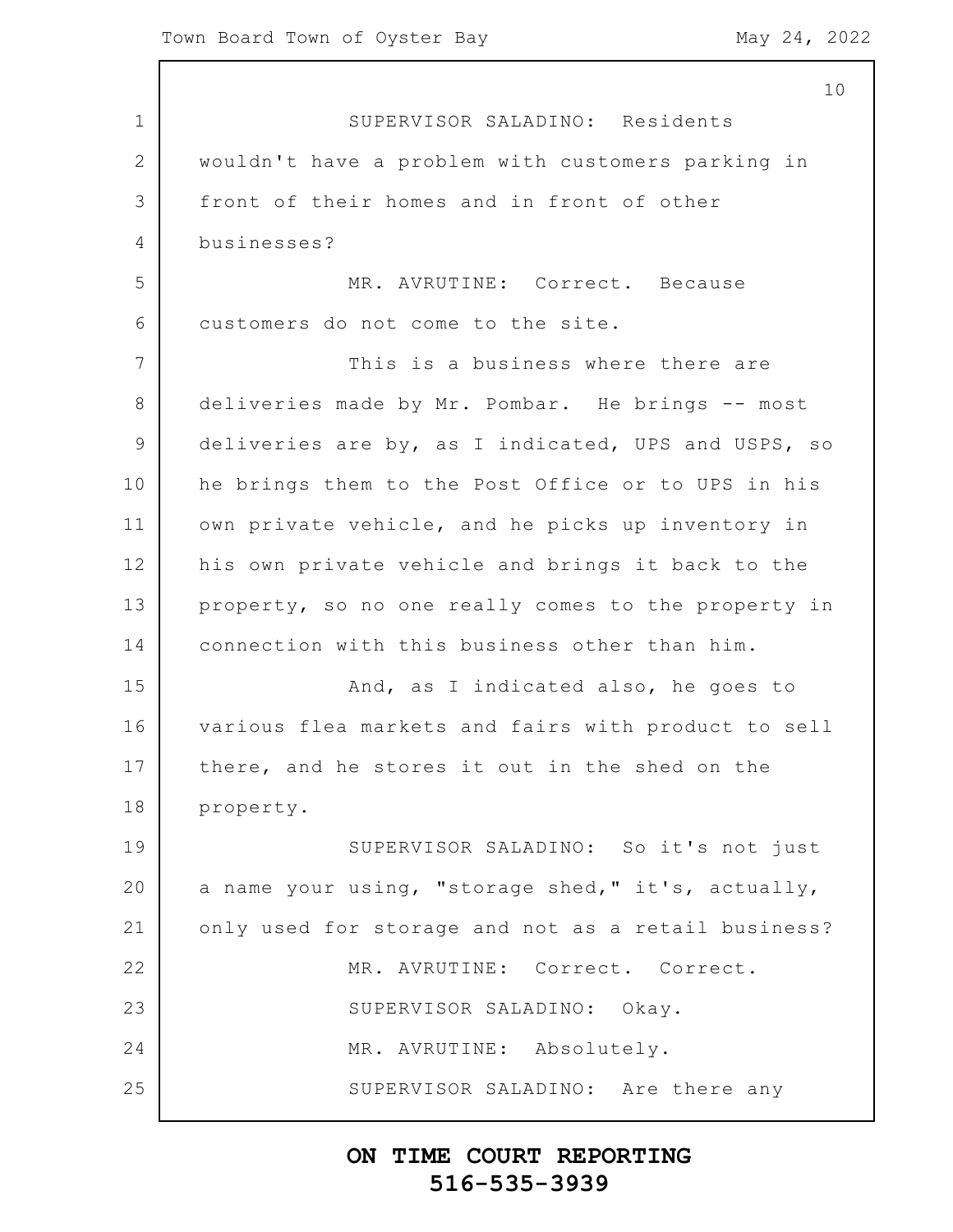1 2 3 4 5 6 7 8 9 10 11 12 13 14 15 16 17 18 19 20 21 22 23 24 25 11 other questions? COUNCILMAN HAND: Mr. Avrutine, one quick question. MR. AVRUTINE: Sure. COUNCILMAN HAND: You referenced his personal vehicle. So there's no use of a commercial vehicle on this property? MR. AVRUTINE: No, there is not. COUNCILMAN HAND: Okay. Thank you. SUPERVISOR SALADINO: Finally, one last question just, again, for clarity for residents and those who may be watching. A large reason, one of, and, perhaps, the largest reason you're coming here is not because of the Town of Oyster Bay, although, that plays some role going back to 1984, but it's this changing of the New York State Building Codes and the fact that the Building Codes now allow this - a wood-frame house to be used as a two-family when in the past they did not. That's one of the reasons why you have to come before us? MR. AVRUTINE: Correct, Mr. Supervisor.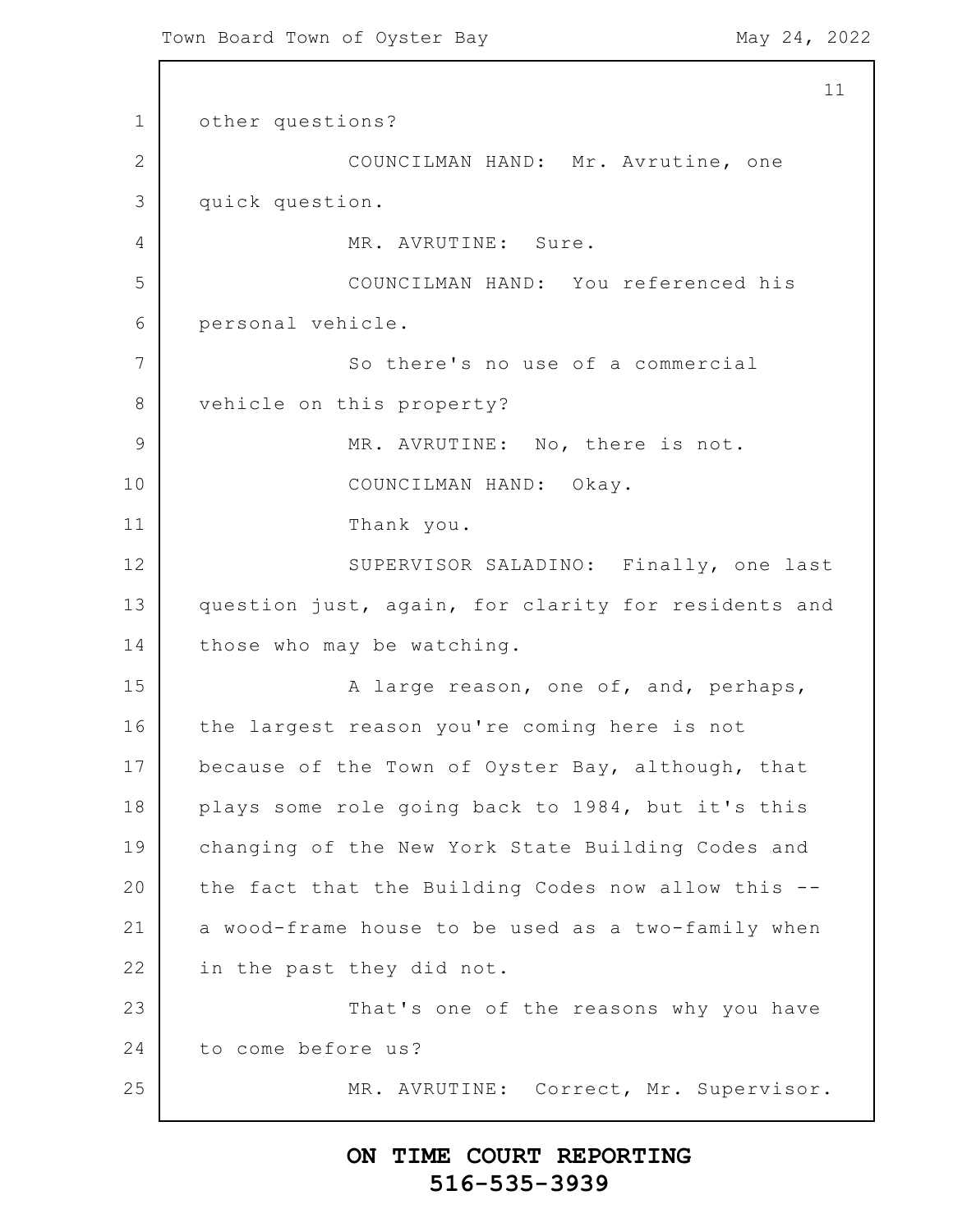1 2 3 4 5 6 7 8 9 10 11 12 13 14 15 16 17 18 19 20 21 22 23 24 25 12 Back in 1984, because the Code required construction to be masonry as opposed to wood frame, an application was required to come to this Board and seek a waiver of that requirement, and representatives of the Town's Department of Planning and Development wrote a memo at that time recommending certain conditions in the event that the application for a waiver was to be approved, one of which was that it be limited to a single-family dwelling, which, apparently, at that time, it was being used as, but, subsequently, that changed to a two-family. SUPERVISOR SALADINO: And this is not an anomaly just to the Town of Oyster Bay. The changing of the State Code from masonry only to wood structures, this would affect people who have similar properties everywhere in this State. This is nothing special to the Town of Oyster Bay, but these types of hearings would have to go on throughout the State because of this situation that this change in the State Code created. MR. AVRUTINE: Correct, Mr. Supervisor. I think what had transpired was for whatever reason -- clearly, if you were going to have a business use and  $-$  say, for argument's sake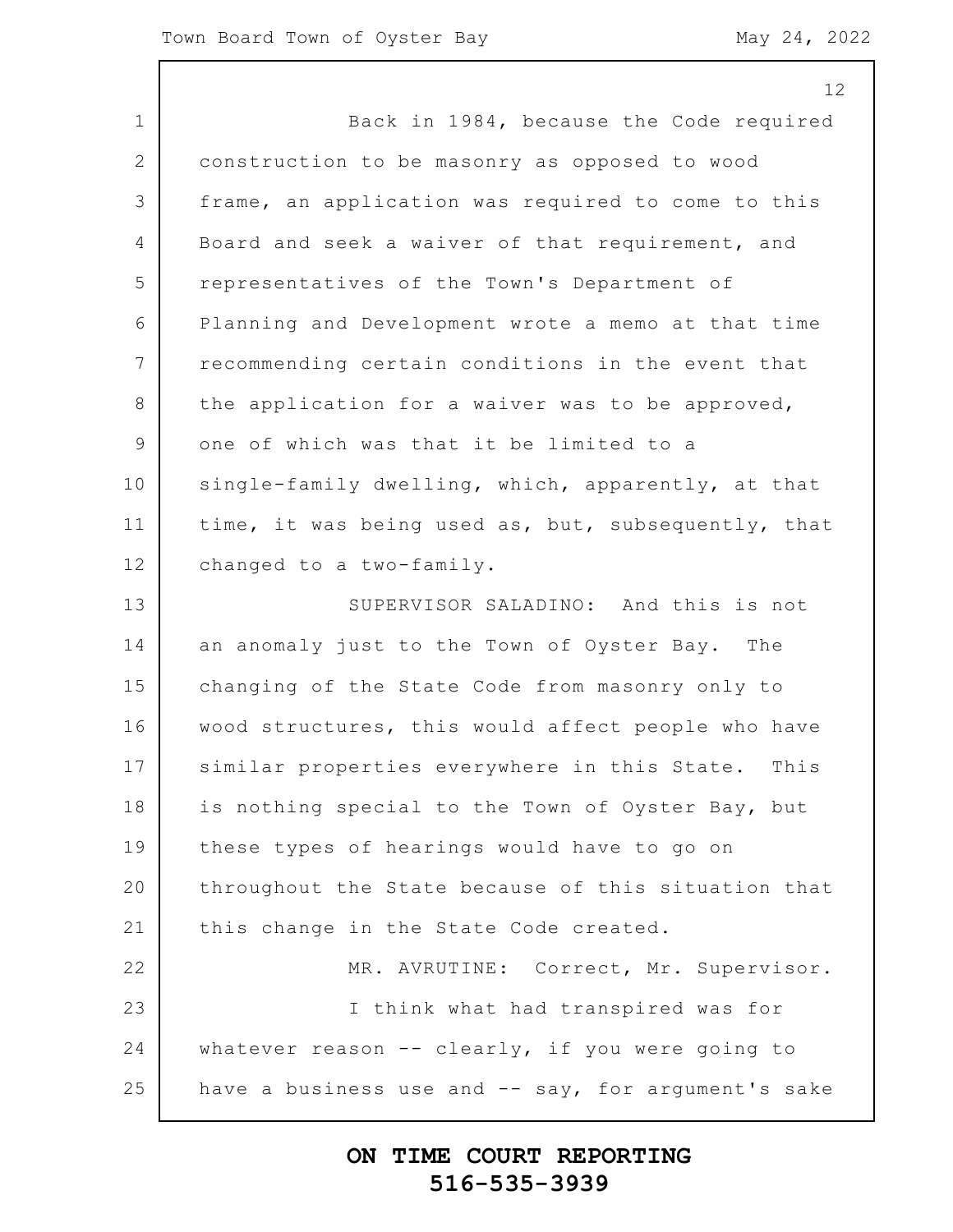13

1 2 3 4 5 6 7 8 9 10 11 12 13 14 15 16 17 18 19 20 21 22 23 24 25 a place of public assembly -- the State Code would have certain construction requirements, one of which was masonry, and for obvious reasons, you want -- if you have a place of public assembly, you have different items, but we all know that residential homes are primarily constructed out of wood-frame construction, so I think the State came to the conclusion that if a home, regardless of what Zoning District the home is in, it ought to be able to be built the way homes are typically built in Residential Zones in which it is permitted to be built in Residential Zones, there would be no real difference. So, I believe, that was the impetus behind the Code change, which no longer required residences to use masonry construction even if they are in a Business Zone. SUPERVISOR SALADINO: Thank you, counselor. Are there any other questions from the Board? (Whereupon, there was no response from the Board.) SUPERVISOR SALADINO: I don't have any slips showing that someone would like to be heard on this hearing.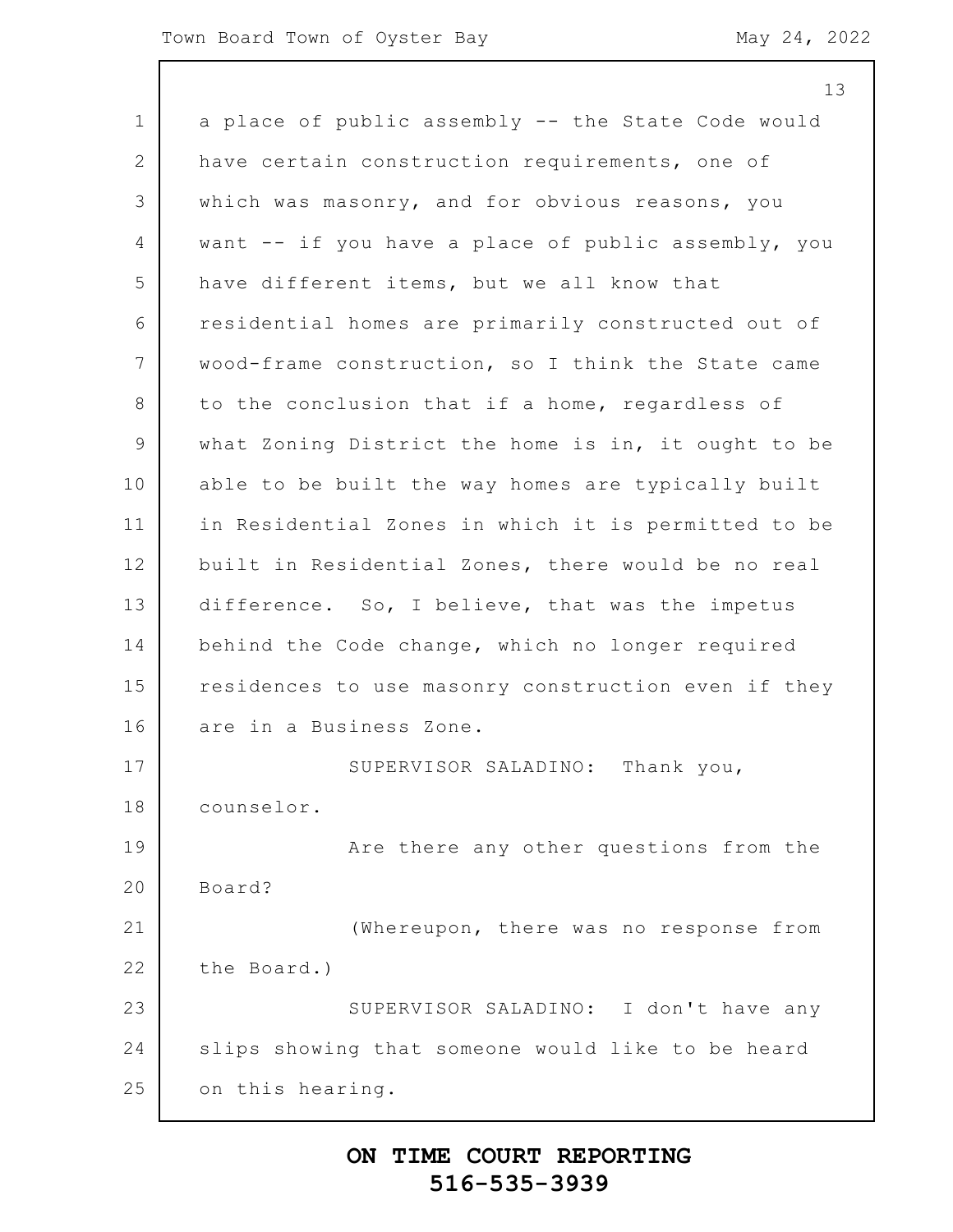1 2 3 4 5 6 7 8 9 10 11 12 13 14 15 16 17 18 19 20 21 22 23 24 25 14 Is there anyone here who would like to be heard on this specific hearing? (Whereupon, there was no response from the assemblage present.) SUPERVISOR SALADINO: Please let the record indicate that no one has come forth to be heard. Are there any correspondence on this issue? MR. LaMARCA: Yes. The attorney for the applicant has filed his Affidavit of Service and Disclosure. Communications are as follows: We have memos from the Department of Planning and Development including a review of the required off-street parking. The Nassau County Land and Tax Map indicates the property is Section 21, Block 16, Lot 58. According to the Town of Oyster Bay Zoning Map, the property is located within an R1-7 Residential Zone and "GB" General Business Zone. There are no variances. One open Code Enforcement Bureau case, and one Town Board Resolution on file.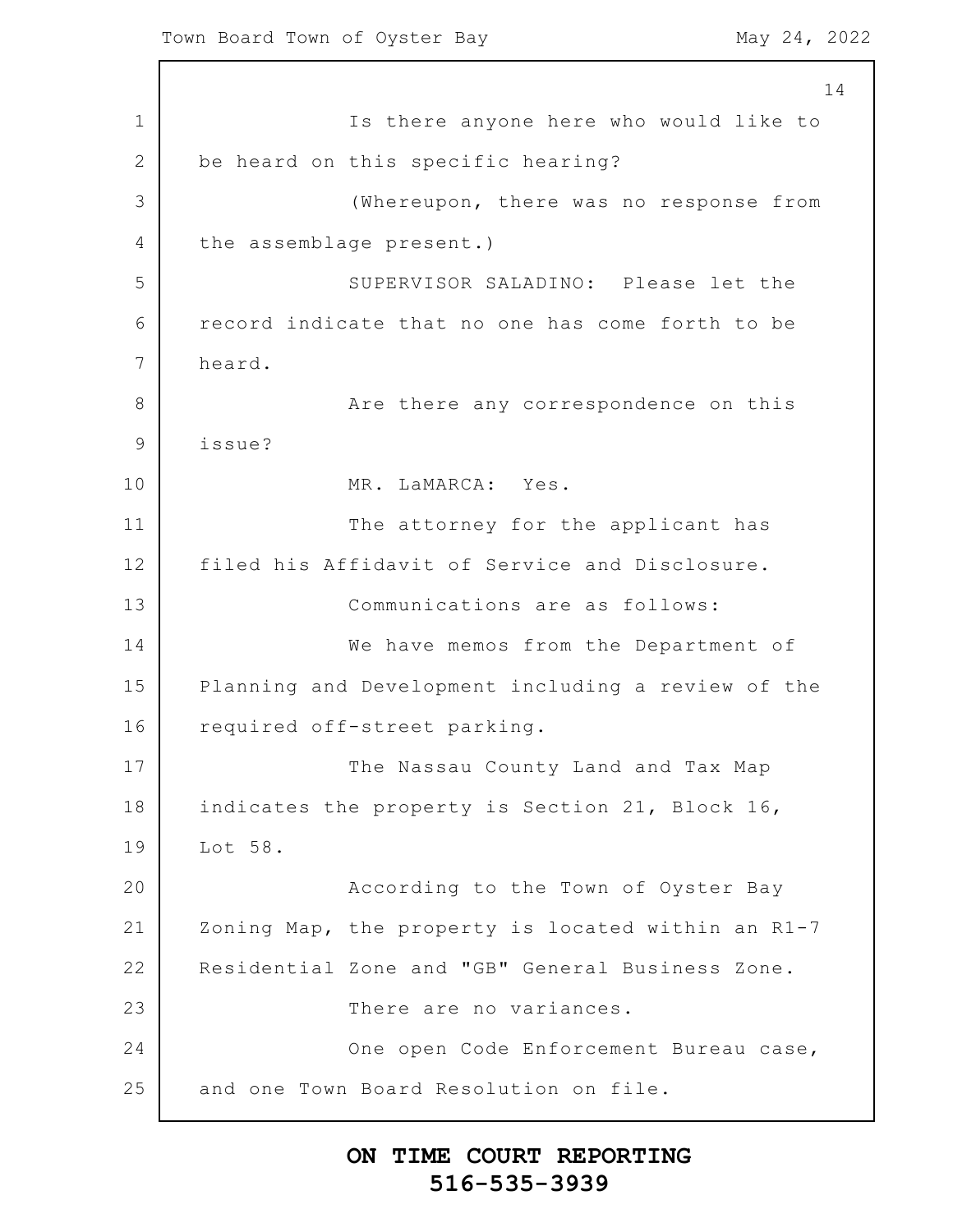1 2 3 4 5 6 7 8 9 10 11 12 13 14 15 16 17 18 19 20 21 22 23 24 25 15 There is no further correspondence. SUPERVISOR SALADINO: Thank you. Is there anything else, counselor? MR. AVRUTINE: No, sir. SUPERVISOR SALADINO: May I have a motion? COUNCILWOMAN JOHNSON: Supervisor, I'll make a motion that this hearing be closed, but the record be kept open for public comment for 30 days. COUNCILMAN IMBROTO: Second. SUPERVISOR SALADINO: All in favor, please signify by stating, "Aye." ALL: "Aye." SUPERVISOR SALADINO: Those opposed, "Nay." (Whereupon, there were no "Nay" responses from the Board.) SUPERVISOR SALADINO: The "Ayes" have it. MR. AVRUTINE: Thank you very much. SUPERVISOR SALADINO: Thank you very much. You've done a fine job as always. (TIME NOTED: 10:50 A.M.)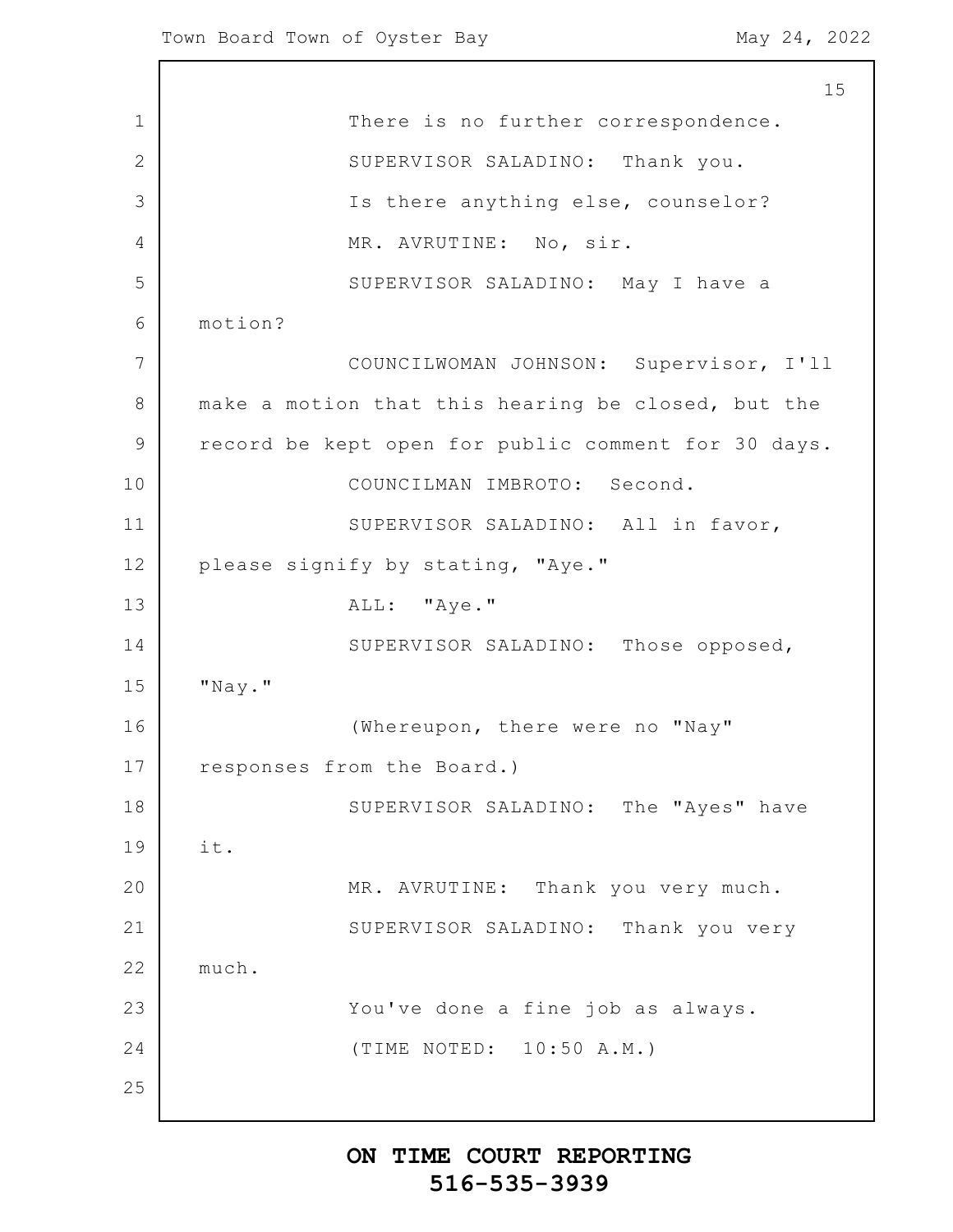| accessory [3] - 3:10, 4:20,<br>4:21<br>According [1] - 14:20<br>acquired [1] - 5:19<br>addition [2] - 4:24, 8:10<br>additions $[1] - 5.5$<br><b>address</b> $[1] - 3:23$<br><b>affect</b> [1] - 12:16<br>Affidavit [1] - 14:12<br>afternoons [1] - 6:22<br>albeit $[1] - 8:18$<br>ALL $[1]$ - 15:13<br>allow [5] - 3:8, 5:4, 6:10,<br>8:11, 11:20<br>amended $[1] - 5:10$<br>anomaly [2] - 8:6, 12:14<br><b>Appeals</b> $[1] - 6:3$                                                          | <b>boundary</b> $[2] - 4:3, 4:4$<br><b>briefed</b> $[1] - 7:23$<br><b>brings</b> $[4]$ - 7:4, 10:8,<br>10:10, 10:12<br>building $[1]$ - $9:2$<br>Building [2] - 11:19, 11:20<br><b>built</b> $[4] - 8.13, 13.10, 13.12$<br><b>bulk</b> $[3] - 6.25, 7.1, 7.8$<br><b>Bureau</b> [1] - 14:24<br><b>business</b> $[12] - 3.10, 4.23,$<br>6.6, 6.18, 8.25, 9.17, 9.23,<br>9:25, 10:7, 10:14, 10:21,<br>12:25<br><b>Business</b> [11] - 4:12, 5:8,<br>5.12, 8.1, 8.12, 8.15, 8.24,<br>9:3, 9:14, 13:16, 14:22<br>businesses $[1]$ - 10:4 | 11:25, 12:22<br>16<br>correspondence $[2] - 14:8$ ,<br>15:1<br>COUNCILMAN $[9] - 1.14$ ,<br>1:14, 1:17, 2:9, 2:11, 11:2,<br>11:5, 11:10, 15:10<br>councilman [1] - 2:8<br>Councilman [2] - 2:10, 2:12<br><b>COUNCILWOMAN [7] -</b><br>1:13, 1:15, 1:15, 2:7, 2:15,<br>2:17, 15:7<br>Councilwoman [2] - 2:6,<br>2:16<br>councilwoman [1] - 2:14<br><b>Counselor</b> [1] - 8:20<br>counselor [3] - 3:2, 13:18,<br>15:3                                        |
|----------------------------------------------------------------------------------------------------------------------------------------------------------------------------------------------------------------------------------------------------------------------------------------------------------------------------------------------------------------------------------------------------------------------------------------------------------------------------------------------|-------------------------------------------------------------------------------------------------------------------------------------------------------------------------------------------------------------------------------------------------------------------------------------------------------------------------------------------------------------------------------------------------------------------------------------------------------------------------------------------------------------------------------------|-------------------------------------------------------------------------------------------------------------------------------------------------------------------------------------------------------------------------------------------------------------------------------------------------------------------------------------------------------------------------------------------------------------------------------------------------------------|
|                                                                                                                                                                                                                                                                                                                                                                                                                                                                                              |                                                                                                                                                                                                                                                                                                                                                                                                                                                                                                                                     | <b>counted</b> $[1] - 6:11$<br>County [2] - 3:25, 14:17                                                                                                                                                                                                                                                                                                                                                                                                     |
| 5:15, 6:7, 14:11<br>applicants [4] - 3:4, 4:24,<br>5:19, 7:12<br>application [10] - 1:6, 2:22,<br>3.6, 3:20, 4:17, 5:3, 6:1,<br>7:10, 12:3, 12:8                                                                                                                                                                                                                                                                                                                                             | car $[2] - 4.7, 6.10$<br><b>Carballal</b> $[1] - 7:13$<br>case [3] - 7:14, 9:2, 14:24<br>certain [3] - 6.2, 12:7, 13:2<br>change [2] - 12:21, 13:14                                                                                                                                                                                                                                                                                                                                                                                 | <b>course</b> $[1] - 7:16$<br><b>Covenant</b> $[1] - 6:15$<br>created $[1] - 12:21$<br>current $[1] - 5:14$<br>customers [4] - 7:2, 9:18,<br>10:2, 10:6                                                                                                                                                                                                                                                                                                     |
| approved [2] - 6:2, 12:8                                                                                                                                                                                                                                                                                                                                                                                                                                                                     | changed [1] - 12:12                                                                                                                                                                                                                                                                                                                                                                                                                                                                                                                 | D                                                                                                                                                                                                                                                                                                                                                                                                                                                           |
| architect $[1]$ - 7:13<br>area $[1] - 4.4$<br>argument's [1] - 12:25<br>assemblage [1] - 14:4<br>assembly [2] - 13:1, 13:4<br>attends [1] - 5:25<br><b>Attorney</b> [1] - 7:24<br>attorney [1] - 14:11<br>Authority [1] - 3:18<br>authorize [2] - 4:20, 6:5<br><b>Avenue</b> $[1] - 3:5$<br><b>AVRUTINE</b> [14] - 3:3, 8:4,<br>9.5, 9.15, 9.21, 10.5, 10.22,<br>10.24, 11.4, 11.9, 11.25,<br>12:22, 15:4, 15:20<br>Avrutine [2] - 3:5, 11:2<br>Aye [2] - 15:12, 15:13<br>Ayes $[1] - 15:18$ | 12:15<br><b>Cherry</b> $[1] - 3:22$<br><b>CINQUEMANI [1] - 1:24</b><br>clarity $[1] - 11:13$<br>clearly [1] - 12:24<br><b>Clerk</b> $[1] - 2:2$<br><b>CLERK</b> $[2] - 1:10, 1:19$<br>closed [1] - 15:8<br>Code [11] - 5:10, 5:14, 6:8,<br>8:10, 8:11, 12:1, 12:15,<br>12:21, 13:1, 13:14, 14:24<br><b>Codes</b> $[3] - 7:25, 11:19,$<br>11:20<br>colleges [1] - 5:25<br>coming $[2] - 9.17, 11.16$<br><b>comment</b> [1] - 15:9<br>commercial $[1]$ - 11:7<br>Communications [1] -<br>14:13                                        | daughter $[1] - 5:23$<br>days $[1]$ - 15:9<br>delivered [1] - 7:2<br>deliveries [2] - 10:8, 10:9<br>delivery [2] - 7:5, 7:6<br>Department $[3] - 3.16$ ,<br>12:5, 14:14<br>depicted $[1] - 4.9$<br>depth $[1] - 4:2$<br><b>describe</b> $[1] - 9:13$<br>describes $[1]$ - $7:24$<br>detached $[1] - 4.8$<br>developed [1] - 4:6<br>Development $[2] - 12:6$ ,<br>14:15<br><b>difference</b> $[1]$ - 13:13<br>different [1] - 13:5<br>dimensions $[1] - 4:1$ |
|                                                                                                                                                                                                                                                                                                                                                                                                                                                                                              | conclusion $[1]$ - 13:8                                                                                                                                                                                                                                                                                                                                                                                                                                                                                                             | directly $[1] - 9:20$                                                                                                                                                                                                                                                                                                                                                                                                                                       |
| <b>BAY</b> [1] - 1:1<br><b>Bay</b> [5] - 3.15, 11:17, 12:14,<br>12:18, 14:20<br>bedroom [2] - 5:21, 5:23<br><b>behind</b> [1] - 13:14<br><b>Block</b> [2] - 3:24, 14:18<br><b>BOARD</b> $[1] - 1:1$<br>Board [17] - 2:3, 3:11, 3:17,<br>4:10, 4:25, 5:3, 5:15, 6:3,<br>7:14, 7:19, 7:21, 8:16, 12:4,                                                                                                                                                                                         | conforming [1] - 8:13<br>conjunction $[1]$ - 5:3<br>connection [3] - 4:22, 9:24,<br>10:14<br>consider [2] - 1:6, 2:22<br>constructed $[1]$ - 13:6<br>construction [6] - 5:6, 5:12,<br>12:2, 13:2, 13:7, 13:15<br>contained $[1] - 3:11$<br><b>Correct</b> [2] - 10:22                                                                                                                                                                                                                                                               | Directors $[1]$ - 3:18<br>Disclosure [1] - 14:12<br><b>District</b> $[8] - 4.12, 4.16, 6.6,$<br>8:2, 8:3, 9:6, 9:11, 13:9<br><b>district</b> $[1] - 8:7$<br><b>done</b> $[1]$ - 15:23<br>downstairs $[1]$ - 5:22<br>dwelling [9] - 3.8, 4:7, 4:20,<br>5:2, 5:5, 5:17, 5:21, 6:17,<br>12:10                                                                                                                                                                  |
|                                                                                                                                                                                                                                                                                                                                                                                                                                                                                              | Appearing $[1] - 3.4$<br>applicant [5] - 3:14, 4:17,<br>approval [1] - 4:18<br>B<br>13.20, 13.22, 14.25, 15:17                                                                                                                                                                                                                                                                                                                                                                                                                      | C<br>changing [3] - 7:25, 11:19,<br>conditions $[1]$ - 12:7<br>correct $[5] - 8.4, 9.12, 10.5,$                                                                                                                                                                                                                                                                                                                                                             |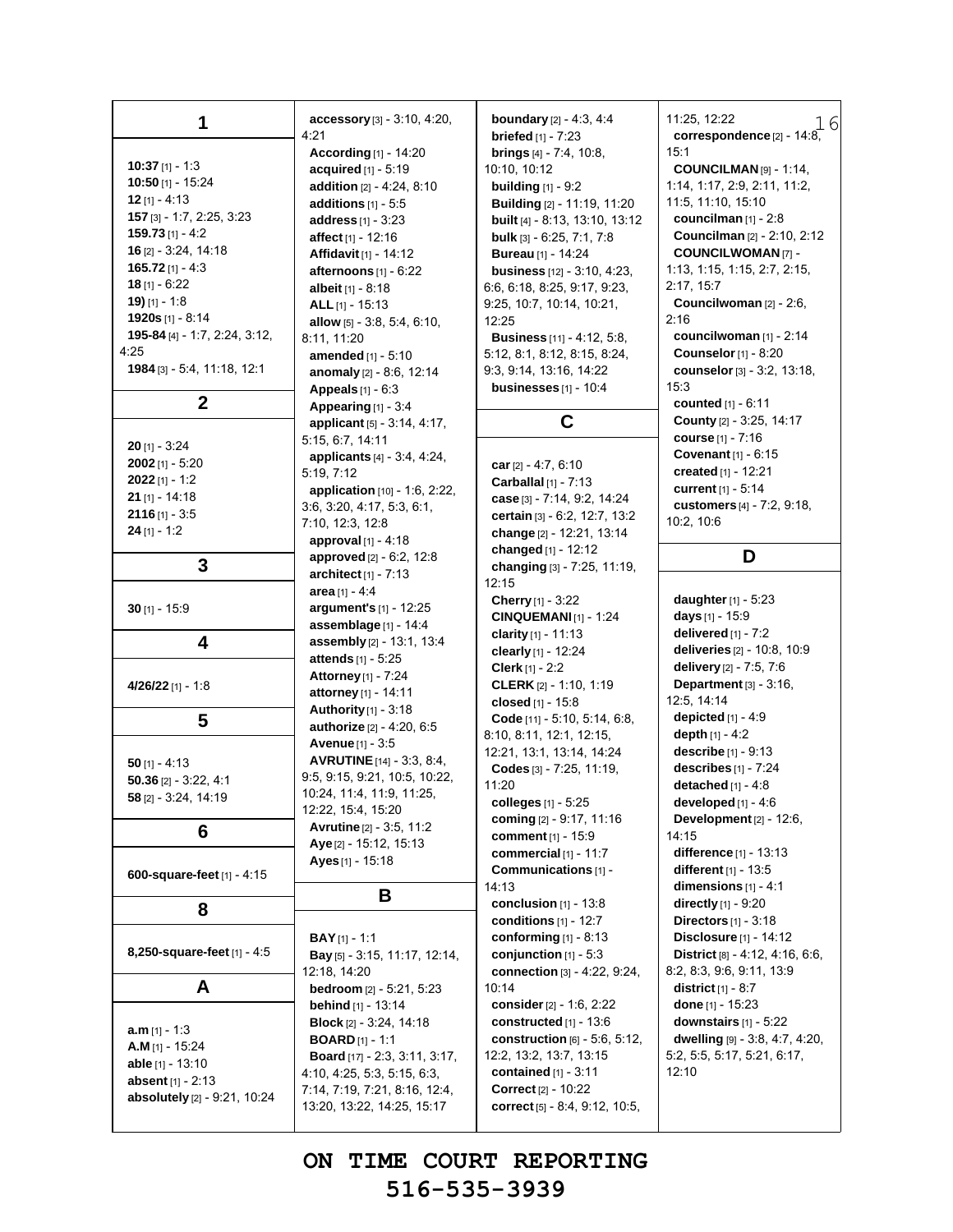| Е                                 | н                                   | kindly [1] - 2:19                   | 15:20<br>17                     |
|-----------------------------------|-------------------------------------|-------------------------------------|---------------------------------|
|                                   |                                     | <b>known</b> [1] - 3:24             |                                 |
| east $[1] - 3:22$                 | <b>Hand</b> $[1]$ - 2:10            |                                     | N                               |
| easterly $[1] - 4.4$              | HAND [5] - 1:14, 2:11, 11:2,        |                                     |                                 |
| either $[1] - 7:3$                | 11:5, 11:10                         |                                     | <b>name</b> [1] - 10:20         |
| employed [1] - 3:15               | Head [7] - 1:7, 2:25, 3:21,         | <b>LABRIOLA</b> $[1]$ - 1:17        | <b>Nassau</b> [2] - 3:25, 14:17 |
| employees [1] - 6:20              | 3:22, 3:23                          | <b>Labriola</b> $[1] - 2:12$        | Nay [2] - 15:15, 15:16          |
| <b>Enforcement</b> [1] - 14:24    | heard [3] - 13:24, 14:2, 14:7       | <b>LaMarca</b> $[12] - 1:10, 1:19,$ | necessary $[1]$ - 5:14          |
| entirely $[1]$ - 9:3              | hearing $[6] - 2.20, 2.21$ ,        | 2.2, 2.4, 2.6, 2.8, 2.10, 2.12,     | <b>neighborhood</b> [1] - 9:19  |
| Equipment $[1] - 3.16$            | 8:22, 13:25, 14:2, 15:8             | 2:16, 2:18, 2:21, 14:10             | New [3] - 1:7, 2:25, 11:19      |
| essentially [2] - 6:10, 7:9       | <b>HEARING</b> $[1] - 1.5$          | Land [2] - 3:25, 14:17              | <b>new</b> [1] - 5:6            |
| event [2] - 6:1, 12:7             | <b>hearings</b> $[1] - 12:19$       | <b>large</b> $[1] - 11:15$          | non $[1] - 8:13$                |
| everywhere[1] - 12:17             | <b>hence</b> $[1] - 5:13$           | largest [1] - 11:16                 | non-conforming [1] - 8:13       |
| exception $[1] - 4:12$            | $home_{[6]} - 4:19, 5:1, 8:12,$     | <b>last</b> [1] - 11:12             | <b>normally</b> $[1]$ - 8:8     |
| excuse [1] - 4:21                 | 9.6, 13.8, 13.9                     | <b>lastly</b> $[1]$ - 6:9           | <b>North</b> $[1] - 3:18$       |
| existing [4] - 3:8, 3:9, 4:7,     | <b>homes</b> $[3] - 10.3, 13.6,$    | <b>late</b> $[1] - 6:22$            | <b>NOTED</b> [1] - 15:24        |
| 4:19                              | 13:10                               | <b>LAURA</b> $[1]$ - 1:15           | nothing $[1] - 12:18$           |
|                                   | <b>hours</b> $[1] - 6:22$           | <b>legally</b> $[1] - 8:12$         |                                 |
| F                                 | house [1] - 11:21                   | <b>less</b> $[1]$ - 8:23            | O                               |
|                                   | <b>Howard</b> [1] - 3:4             | light $[1] - 8:21$                  |                                 |
|                                   |                                     | limitation $[1] - 5:13$             |                                 |
| fact [3] - 7:25, 8:17, 11:20      |                                     | limited [1] - 12:9                  | <b>obvious</b> $[1] - 13.3$     |
| fairs $[2] - 6.24, 10.16$         |                                     | <b>loading</b> $[1] - 6.8$          | occupied $[1] - 5:22$           |
| family $[10] - 3.8, 4.19, 5.1,$   |                                     | local [2] - 5:25, 6:23              | <b>OF</b> [2] $- 1:1, 1:20$     |
| 5:13, 5:17, 5:21, 6:17, 11:21,    | <b>IMBROTO</b> [3] - 1:14, 2:9,     | located [4] - 1:7, 2:25, 3:21,      | off-street [2] - 6:12, 14:16    |
| 12:10, 12:12                      | 15:10                               | 14:21                               | Office [2] - 7:4, 10:10         |
| far $[1]$ - 9:8                   | <b>Imbroto</b> $[1]$ - 2:8          | <b>LOUIS</b> $[1]$ - 1:14           | official $[1] - 3:16$           |
| favor $[1]$ - 15:11               | <b>impetus</b> $[1] - 13:13$        |                                     | once $[1] - 7:1$                |
| fee $[2] - 1.6, 2.23$             | <b>imposed</b> $[1] - 5:2$          | M                                   | one [14] - 4:7, 5:13, 5:25,     |
| feet [4] - 3:22, 4:2, 4:3         | <b>including</b> $[1] - 14:15$      |                                     | 9.24, 10.13, 11.2, 11.12,       |
| field $[1] - 7:16$                | indicate [1] - 14:6                 |                                     | 11:15, 11:23, 12:9, 13:2,       |
| file $[1]$ - 14:25                | indicated [5] - 6:16, 9:8,          | <b>M.D</b> [1] - 1:8                | 14:6, 14:24, 14:25              |
| filed $[2] - 4.9, 14.12$          | 9:23, 10:9, 10:15                   | Maier [1] - 2:14                    | <b>one-family</b> $[1] - 5:13$  |
| finally $[1]$ - 11:12             | <b>indicates</b> $[1] - 14:18$      | MAIER [2] - 1:15, 2:15              | open [2] - 14:24, 15:9          |
| fine $[1]$ - 15:23                | <b>intensive [2] - 8:23, 8:24</b>   | <b>Mail</b> $[1] - 7:3$             | operated $[1] - 6:19$           |
| first $[2] - 2:20, 2:21$          | <b>Internet</b> $[3] - 3:10, 4:23,$ | <b>maintain</b> $[1] - 4.18$        | <b>Operator</b> [1] - 3:17      |
| firstly $[1] - 6.4$               | 6:18                                | <b>majority</b> $[2] - 8:1, 9:13$   | opposed [2] - 12:2, 15:14       |
| flea [2] - 6.23, 10:16            | inventory [1] - 10:11               | Map [3] - 3:25, 14:17, 14:21        | order $[2] - 5:11, 5:16$        |
| <b>follows</b> $[1] - 14:13$      | <b>issue</b> $[1] - 14.9$           | markets [2] - 6:24, 10:16           | otherwise $[1] - 8.8$           |
| foot $[2] - 4:13$                 | <b>issues</b> $[2] - 6.12, 7.24$    | masonry $[6] - 5:9, 5:12,$          | ought [1] - 13:9                |
| <b>forth</b> $[1] - 14.6$         | items [1] - 13:5                    | 12:2, 12:15, 13:3, 13:15            | <b>outset</b> $[1] - 3.13$      |
| frame [4] - 5:4, 11:21, 12:3,     |                                     | <b>MEETING</b> [1] - 1:2            | own [3] - 9:23, 10:11, 10:12    |
| 13:7                              | J                                   | <b>meeting</b> $[1] - 1.23$         | owner [1] - 5:4                 |
| framed $[1] - 4:8$                |                                     | members [2] - 7:14, 7:19            | <b>owners</b> [2] - 1:6, 2:23   |
| front $[2] - 10:3$                | <b>James</b> $[1] - 7:13$           | <b>memo</b> $[1] - 12:6$            | Oyster [5] - 3:15, 11:17,       |
|                                   | Jeffrey [9] - 1:6, 2:22, 3:6,       | memos [1] - 14:14                   | 12:14, 12:18, 14:20             |
| G                                 | 3:14, 4:22, 5:22, 6:19, 7:12,       | Merrick $[2] - 3.5$                 | <b>OYSTER</b> [1] - 1:1         |
|                                   | 9:22                                | <b>MICHELE</b> $[1] - 1:13$         |                                 |
| garage $[2] - 4.8, 6.10$          | <b>JEFFREY</b> [1] - 1:20           | <b>Minutes</b> [1] - 1:23           | P                               |
| GB $[4] - 4.11, 5.8, 9.6,$        | <b>job</b> [1] - 15:23              | modify $[1] - 6.14$                 |                                 |
| 14:22                             | Johnson [1] - 2:6                   | month $[1] - 7:1$                   | $P-6-22$ [1] - 1:5              |
| <b>General</b> $[3] - 4:11, 5:8,$ | JOHNSON [3] - 1:13, 2:7,            | morning [3] - 3:1, 3:3, 7:11        | packages [1] - 7:4              |
| 14:22                             | 15:7                                | $most$ [2] - 8:22, 10:8             | Parcel [1] - 7:3                |
| generally $[1]$ - 8:25            | JOSEPH [2] - 1:10, 1:13             | motion [2] - 15:6, 15:8             | parking [5] - 6:9, 6:12,        |
| George [5] - 1:6, 2:23, 3:7,      |                                     | MR [23] - 2:4, 2:6, 2:8, 2:10,      | 9:19, 10:2, 14:16               |
| 3:17, 7:12                        | Κ                                   | 2.12, 2.16, 2.18, 2.21, 3.3,        | <b>Parks</b> [1] - $3:15$       |
| Glen [7] - 1:7, 2:25, 3:21,       |                                     | 8:4, 9:5, 9:15, 9:21, 10:5,         | <b>past</b> $[1] - 11:22$       |
| 3:22, 3:23                        |                                     | 10:22, 10:24, 11:4, 11:9,           | people [3] - 8:21, 8:22,        |
|                                   | <b>kept</b> $[1]$ - 15:9            | 11:25, 12:22, 14:10, 15:4,          |                                 |
|                                   |                                     |                                     |                                 |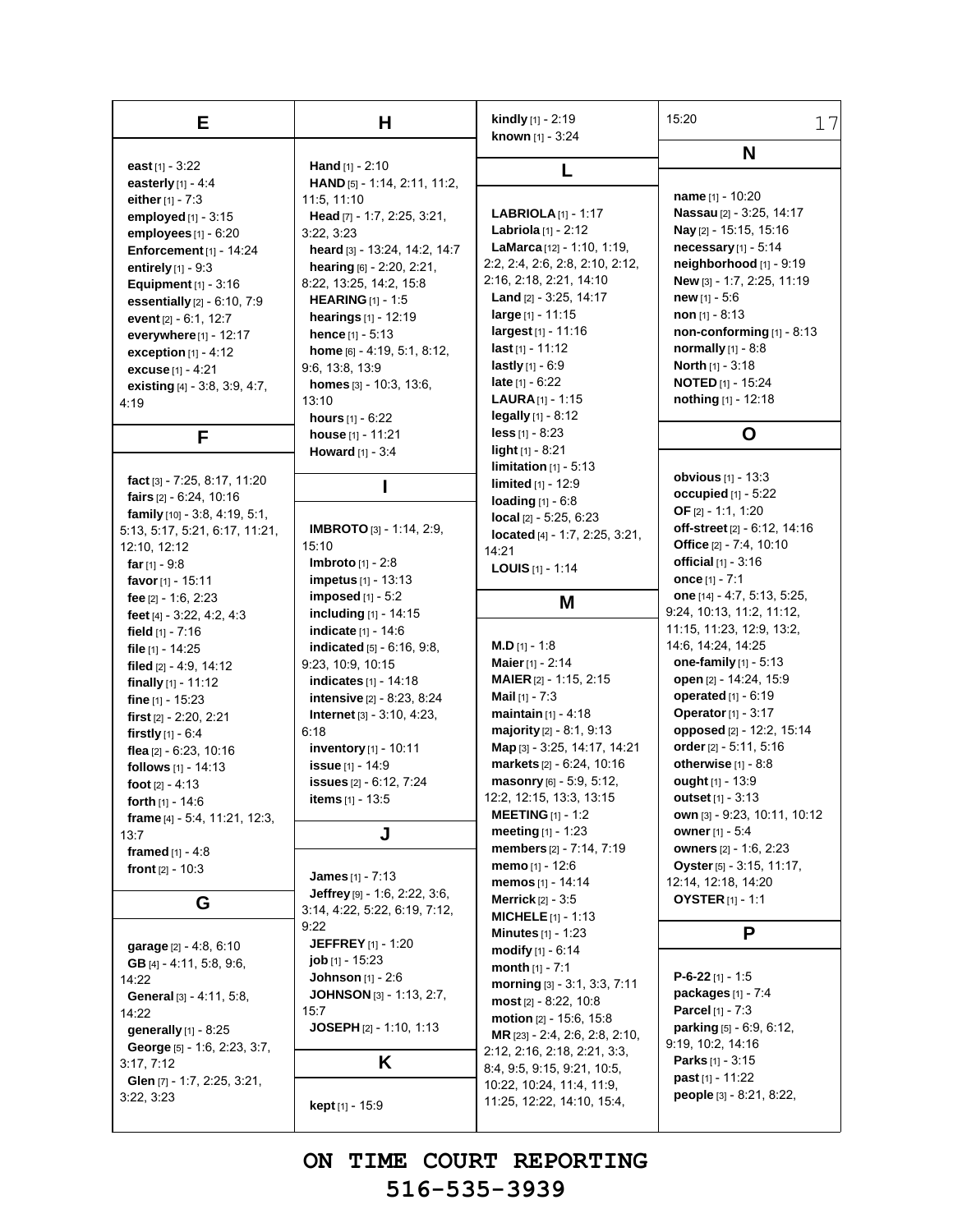| 12:16                          | R                                      | role [1] - 11:18                                           | State [8] - 7:25, 11:19,<br>18      |
|--------------------------------|----------------------------------------|------------------------------------------------------------|-------------------------------------|
| perhaps $[1] - 11:15$          |                                        | $runs [1] - 9:23$                                          | 12:15, 12:17, 12:20, 12:21,         |
| Permit [6] - 1:6, 2:23, 3:7,   |                                        |                                                            | 13:1, 13:7                          |
| 4:18, 6:4, 6:13                | <b>R1-7</b> [5] - 4:16, 6:6, 9:9,      | S                                                          | stating [1] - 15:12                 |
| permitted [2] - 8:18, 13:11    | 9:10, 14:21                            |                                                            | <b>STEVE</b> $[1]$ - 1:17           |
| <b>personal</b> $[1] - 11.6$   | real [1] - 13:12                       | sake [1] - 12:25                                           | storage [12] - 3.9, 4.8, 4.21,      |
| picks $[2] - 6.25, 10.11$      | <b>realize</b> $[1]$ - 8:22            |                                                            | 4.22, 7:7, 9:10, 9:13, 9:17,        |
| <b>pickup</b> $[1] - 7.6$      | really [2] - 8:15, 10:13               | <b>Saladino</b> [1] - 2:4                                  | 9:20, 10:20, 10:21                  |
| piece [1] - 9:4                | reason [3] - 11:15, 11:16,             | <b>SALADINO</b> [26] - 1:10,<br>1:13, 2:1, 2:5, 2:19, 3:1, | <b>stores</b> [1] - 10:17           |
| place [2] - 13:1, 13:4         | 12:24                                  | 7:18, 7:22, 8:20, 9:12, 9:16,                              | <b>story</b> $[1] - 4:7$            |
| <b>plan</b> [1] - 9:17         | <b>reasons</b> $[2] - 11:23, 13:3$     | 10:1, 10:19, 10:23, 10:25,                                 | <b>Street</b> [1] - $3:22$          |
| Planning [2] - 12:6, 14:15     | <b>RECEIVER</b> [1] - 1:20             |                                                            | street [3] - 3:23, 6:12, 14:16      |
| <b>Plans</b> $[1] - 4.9$       | recommending $[1]$ - 12:7              | 11:12, 12:13, 13:17, 13:23,<br>14:5, 15:2, 15:5, 15:11,    | structure [1] - 4:21                |
| <b>plans</b> $[2] - 4.9, 7.15$ | <b>record</b> [3] $-3.14$ , 14.6, 15.9 |                                                            | structures $[1] - 12:16$            |
| <b>plays</b> $[1]$ - 11:18     | rectangular $[1] - 4:13$               | 15:14, 15:18, 15:21                                        | <b>student</b> $[1] - 5:24$         |
| poll $[1] - 2:2$               | referenced $[1]$ - 11:5                | sales $[2] - 3.10, 4.23$                                   | submitted $[1]$ - 7:15              |
| <b>Pombar</b> [18] - 1:6, 1:6, | regarding [2] - 6:18, 7:15             | second [1] - 15:10                                         | subsequently $[2] - 5:10$ ,         |
| 2.22, 2.23, 3.7, 3.14, 3.17,   | regardless [2] - 5:9, 13:8             | secondly $[1] - 6.6$                                       | 12:11                               |
| 5:23, 6:19, 6:21, 6:25, 7:4,   | <b>REGULAR</b> [1] - 1:2               | Section [2] - 3:24, 14:18                                  | <b>sums</b> $[1] - 7:9$             |
| 7:12, 9:22, 10:8               | relates $[1] - 9.3$                    | seek [2] - 4:24, 12:4                                      | Supervisor [6] - 2:4, 8:5,          |
| <b>Pombar's [1] - 4:22</b>     | relating $[1] - 7:24$                  | seeking [1] - 5:15                                         | 9:5, 11:25, 12:22, 15:7             |
| portion [5] - 4:14, 6:5, 8:2,  | relief [3] - 6:7, 8:8, 8:16            | seeks $[1] - 4:18$                                         | <b>SUPERVISOR</b> [26] - 1:10,      |
| 9:7, 9:10                      | <b>remain</b> $[1] - 5.5$              | sell [1] - 10:16                                           | 1:13, 2:1, 2:5, 2:19, 3:1,          |
| <b>Post</b> $[2] - 7:4, 10:10$ | <b>remove</b> $[1] - 5:11$             | sells $[1]$ - $6:23$                                       | 7:18, 7:22, 8:20, 9:12, 9:16,       |
| <b>PRAVATO</b> [1] - 1:20      | repackaged $[1]$ - $7:2$               | sense $[1] - 8:13$                                         | 10:1, 10:19, 10:23, 10:25,          |
| premises [12] - 1:7, 2:24,     | Reporter/Notary [1] - 1:25             | Service [2] - 7:3, 14:12                                   | 11:12, 12:13, 13:17, 13:23,         |
| 3.20, 4.1, 4.6, 4.11, 4.14,    | representatives $[1]$ - 12:5           | set $[1] - 5:20$                                           | 14:5, 15:2, 15:5, 15:11,            |
| 5:7, 5:20, 6:5, 6:16, 7:6      | <b>request</b> $[1] - 6.14$            | shed [11] - 3:9, 4:8, 4:21,                                | 15:14, 15:18, 15:21                 |
| prepared $[1] - 7:8$           | require $[2] - 6:7, 8:16$              | 7:7, 8:21, 9:10, 9:13, 9:18,                               |                                     |
| Present [2] - 2:5, 7:11        | required [10] - 5:8, 6:2, 6:5,         | 9:20, 10:17, 10:20                                         | Т                                   |
| present [5] - 2:7, 2:11,       | 6:8, 6:9, 6:11, 12:1, 12:3,            | <b>shipping</b> $[1] - 7:8$                                |                                     |
| 2:15, 2:17, 14:4               | 13:14, 14:16                           | <b>Shore</b> $[1]$ - 3:19                                  |                                     |
| presently [2] - 5:22, 5:24     | <b>requirement</b> $[3] - 5.11, 6.7$ , | <b>showing</b> [1] - 13:24                                 | Tax $[2] - 3:25, 14:17$             |
| primarily $[1]$ - 13:6         | 12:4                                   | showroom [1] - 9:18                                        | <b>TAXES</b> $[1]$ - 1:20           |
| private [2] - 10:11, 10:12     | requirements $[1]$ - 13:2              | side $[3] - 3.21, 4.14, 9.9$                               | <b>tenanted</b> $[1] - 5:24$        |
| problem [1] - 10:2             | rescind $[3] - 3.11, 4.25,$            | signify $[1]$ - 15:12                                      | <b>THOMAS</b> $[1]$ - 1:14          |
| product [4] - 6:25, 7:1, 7:8,  | 5:15                                   | <b>similar</b> $[1] - 12:17$                               | three $[4] - 4.7, 5.4, 6.10,$       |
| 10:16                          | <b>residence</b> $[1] - 8:23$          | single [2] - 5:1, 12:10                                    | 6:11                                |
| $project[1] - 7:13$            | residences $[1]$ - 13:15               | single-family $[2] - 5:1$ ,                                | three-car $[2] - 4:7, 6:10$         |
| properties $[1]$ - 12:17       | residential [2] - 9:2, 13:6            | 12:10                                                      | <b>throughout</b> $[1]$ - 12:20     |
| property [12] - 8:1, 8:14,     | Residential [6] - 8:2, 8:11,           | site $[1] - 10.6$                                          | TIME $[1]$ - 15:24                  |
| 8.15, 9.4, 9.7, 9.24, 10.13,   | 8:25, 13:11, 13:12, 14:22              | Site [1] - 4:9                                             | title $[1]$ - 3:16                  |
| 10:18, 11:8, 14:18, 14:21      | residents [2] - 10:1, 11:13            | <b>situation</b> [2] - 8:7, 12:20                          | <b>Today's</b> $[1]$ - 2:21         |
| providing $[1]$ - 6:11         | <b>Resolution</b> [5] - 1:7, 2:24,     | slips [1] - 13:24                                          | total $[1] - 4.4$                   |
| <b>Public [1] - 1:25</b>       | 3:12, 4:25, 14:25                      | <b>sliver</b> $[1] - 9.9$                                  | totaling $[1] - 4:15$               |
| public [3] - 13:1, 13:4, 15:9  | response [3] - 7:20, 13:21,            | small $[2] - 8.2, 9.9$                                     | <b>TOWN</b> [4] - 1:1, 1:1, 1:10,   |
| purchasing $[1]$ - $9:19$      | 14:3                                   | <b>someone</b> [1] - 13:24                                 | 1:19                                |
| $put$ [1] - 3:13               | responses $[1] - 15:17$                | <b>sounds</b> $[1] - 7:23$                                 | <b>Town</b> [15] - 2:2, 3:11, 3:15, |
|                                | <b>restriction</b> $[2] - 5.2, 5.16$   | southerly [3] - 3:21, 4:14,                                | 4.25, 5.3, 5.10, 5.15, 7:23,        |
| Q                              | restrictions $[1] - 3:11$              | 9.8                                                        | 8:11, 8:16, 11:17, 12:14,           |
|                                | <b>Restrictive</b> [1] - 6:15          | <b>space</b> $[1] - 6:8$                                   | 12:18, 14:20, 14:25                 |
|                                | restricts $[1] - 5:1$                  | <b>spaces</b> $[1] - 6:12$                                 | <b>Town's</b> $[1]$ - 12:5          |
| questions [5] - 7:14, 7:16,    | retail [1] - 10:21                     | spare $[1] - 6.21$                                         | <b>TRACIE</b> $[1]$ - 1:24          |
| 7:19, 11:1, 13:19              | review [1] - 14:15                     | Special [6] - 1.6, 2:23, 3:7,                              | <b>transpired</b> $[1]$ - 12:23     |
| quick $[1] - 11:3$             | Revocation [2] - 1:7, 2:24             | 4:18, 6:4, 6:13                                            | <b>trucks</b> $[1] - 7:5$           |
| quorum $[1] - 2:18$            | <b>Rich</b> $[1] - 2:1$                | special [1] - 12:18                                        | try $[1] - 7:16$                    |
|                                | <b>RICHARD</b> $[2] - 1.10, 1.19$      | specific $[1] - 14:2$                                      | twenty $[1] - 6:17$                 |
|                                | Road [4] - 1:7, 2:25, 3:21,            | spice [3] - 3:10, 4:23, 6:18                               | two $[10] - 3.8, 4.7, 4.19,$        |
|                                | 3:23                                   | spices $[1] - 6:23$                                        | 5:17, 5:21, 5:23, 6:17, 11:21,      |
|                                |                                        | split [1] - 8:6                                            | 12:12                               |
|                                |                                        |                                                            |                                     |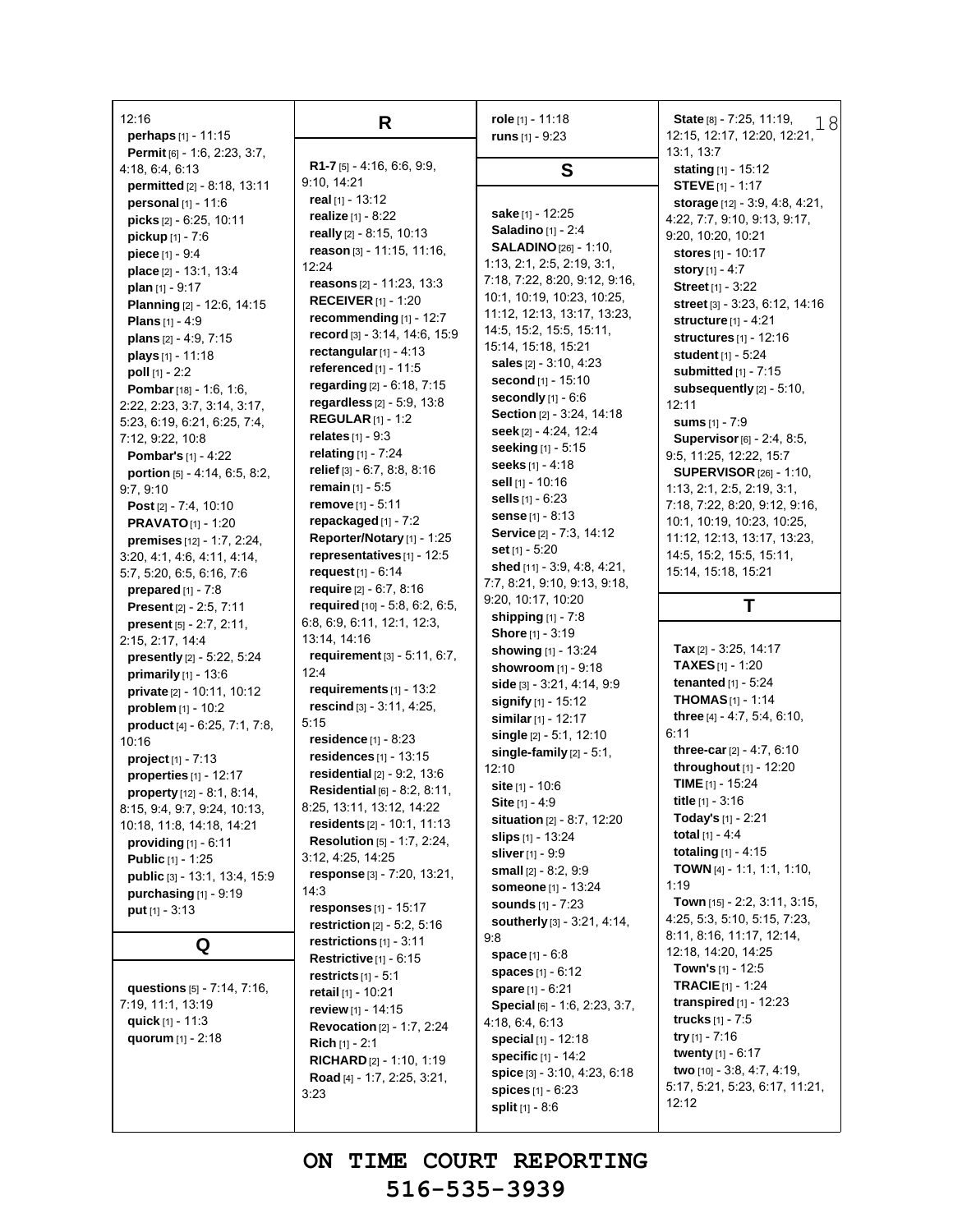| two-bedroom [2] - 5:21,                                                                                                                                                                                                                                                                                                                                     | Z                                                                                                                                                                | 19 |
|-------------------------------------------------------------------------------------------------------------------------------------------------------------------------------------------------------------------------------------------------------------------------------------------------------------------------------------------------------------|------------------------------------------------------------------------------------------------------------------------------------------------------------------|----|
| 5:23<br>two-family [7] - 3:8, 4:19,<br>5:17, 5:21, 6:17, 11:21,<br>12:12<br>two-story [1] - 4:7<br>types [1] - 12:19<br>typically [1] - 13:10                                                                                                                                                                                                               | <b>ZBA</b> $[1]$ - 6:13<br>Zone [9] - 5:12, 8:12, 8:24,<br>9:1, 9:3, 9:14, 13:16, 14:22<br>zoned [6] - 4:11, 4:16, 5:7,<br>6.6, 8.14<br>Zones [2] - 13:11, 13:12 |    |
| U                                                                                                                                                                                                                                                                                                                                                           | Zoning [4] - 6:3, 8:10, 13:9,<br>14:21                                                                                                                           |    |
| $U.S$ [1] - 7:3                                                                                                                                                                                                                                                                                                                                             | <b>zoning</b> [1] - 8:7                                                                                                                                          |    |
| under [3] - 3:20, 5:14, 9:17<br>unit [2] - 5:21, 5:23<br><b>United</b> [1] - 7:3                                                                                                                                                                                                                                                                            |                                                                                                                                                                  |    |
| up [4] - 5:20, 6:25, 7:9,<br>10:11<br>UPS [3] - 7:5, 10:9, 10:10                                                                                                                                                                                                                                                                                            | $-[1] - 1.5$                                                                                                                                                     |    |
| upstairs [1] - 5:24<br>uses $[1] - 6:14$                                                                                                                                                                                                                                                                                                                    |                                                                                                                                                                  |    |
| <b>USPS</b> $[1]$ - 10:9                                                                                                                                                                                                                                                                                                                                    |                                                                                                                                                                  |    |
| utilizing [1] - 9:18                                                                                                                                                                                                                                                                                                                                        |                                                                                                                                                                  |    |
| V                                                                                                                                                                                                                                                                                                                                                           |                                                                                                                                                                  |    |
| variance [1] - 6:9<br>variances [2] - 6:2, 14:23<br>various [2] - 8:7, 10:16<br>varying $[1]$ - 4:2<br>vehicle [4] - 10:11, 10:12,<br>11:6, 11:8<br><b>version</b> $[1] - 5:14$<br><b>VICKI</b> [1] - 1:15                                                                                                                                                  |                                                                                                                                                                  |    |
| W                                                                                                                                                                                                                                                                                                                                                           |                                                                                                                                                                  |    |
| waiver [2] - 12:4, 12:8<br>WALSH [2] - 1:15, 2:17<br><b>Walsh</b> [1] - 2:16<br>watching [2] - 8:22, 11:14<br>Water [1] - 3:18<br>week [1] - 6:22<br>weekends [1] - 6:23<br>westerly $[1] - 4:3$<br>whereas [1] - 8:24<br>width $[1] - 4:2$<br>wood [5] - 5:4, 11:21, 12:2,<br>12:16, 13:7<br>wood-frame [3] - 5:4,<br>11:21, 13:7<br>wrote [1] - 12:6<br>Y |                                                                                                                                                                  |    |
| years [3] - 5:18, 6:18, 8:19<br>York [3] - 1:7, 2:25, 11:19                                                                                                                                                                                                                                                                                                 |                                                                                                                                                                  |    |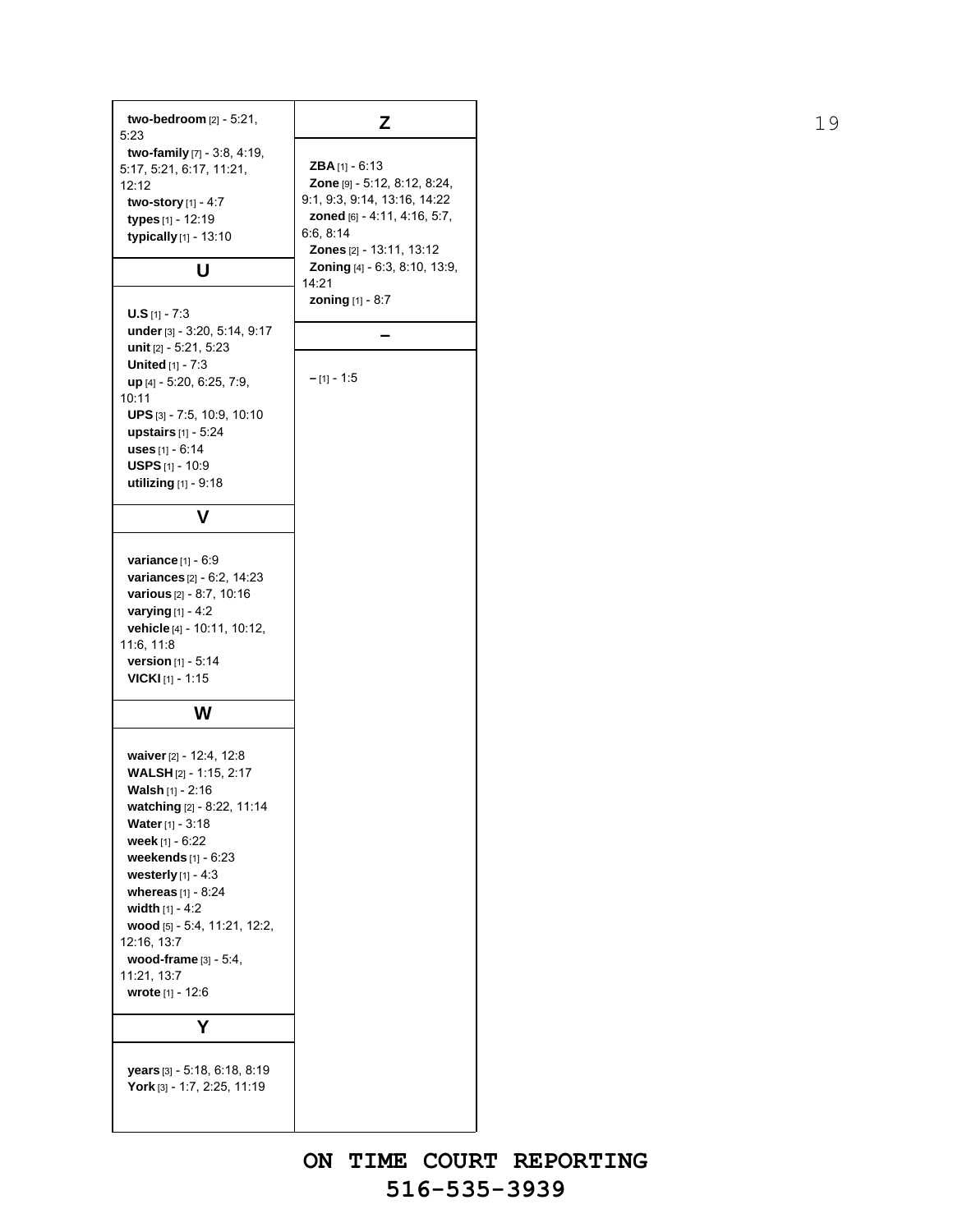1

TOWN BOARD TOWN OF OYSTER BAY REGULAR MEETING May 24, 2022 10:51 a.m.

#### **HEARING - Communications Tower**

To consider the placement of a cellular communications monopole tower on Town property located in Woodbury, New York. (M.D. 4/26/22 #37).

SUPERVISOR TOWN CLERK

**JOSEPH SALADINO RICHARD LaMARCA**

P R E S E N T:

SUPERVISOR JOSEPH S. SALADINO COUNCILWOMAN MICHELE M. JOHNSON COUNCILMAN LOUIS B. IMBROTO COUNCILMAN THOMAS P. HAND COUNCILWOMAN LAURA L. MAIER COUNCILWOMAN VICKI WALSH

A B S E N T:

COUNCILMAN STEVE L. LABRIOLA

A L S O P R E S E N T:

RICHARD LaMARCA, TOWN CLERK JEFFREY P. PRAVATO, RECEIVER OF TAXES

> Minutes of the meeting taken by:

> TRACIE A. CINQUEMANI Reporter/Notary Public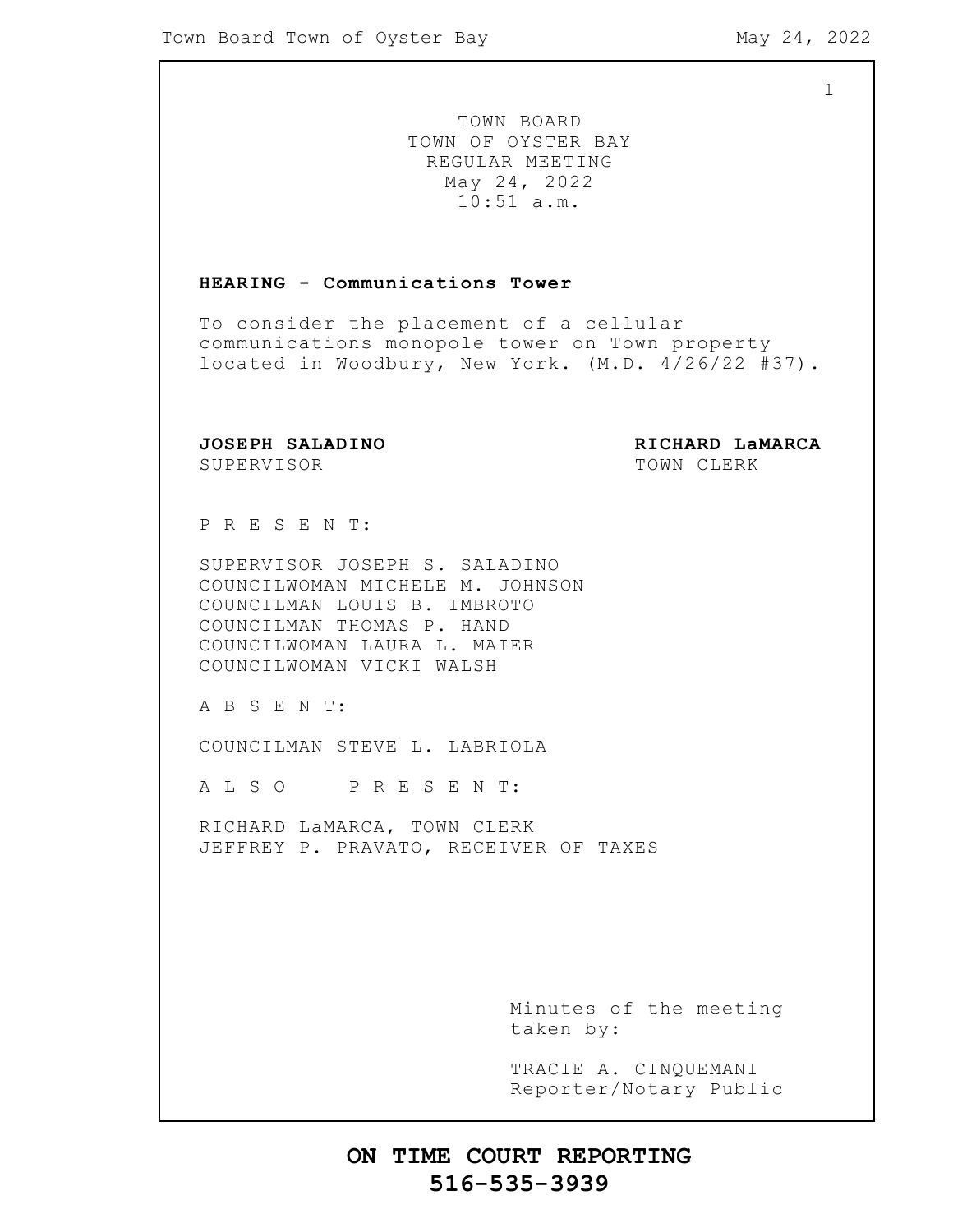1 2 3 4 5 6 7 8 9 10 11 12 13 14 15 16 17 18 19 20 21 22 23 24 25 2 SUPERVISOR SALADINO: Would you please call the next hearing? MR. LaMARCA: Today's second hearing is to consider the placement of a cellular communications monopole tower on Town property located in Woodbury, New York. MS. UNDERWOOD: Good morning, Supervisor and Members of the Town Board. My name is Karen Underwood, Deputy Town Attorney with the Town Attorney's Office. This is an informational hearing to consider the Town's leasing of a portion of its property located in Woodbury for the construction and maintenance of a monopole tower. This tower would provide increased cellular service to the surrounding area including wireless and data services to the general public. Beacon Wireless, LLC was selected in accordance with a Request For Proposals issued by the Town and after a committee review of all timely responses. Here with us today from Beacon is Brad Hemingway, President of Beacon; Randall Weichbrodt, Esq., and Brandon Streb, architect for the project. At this time, I would like to introduce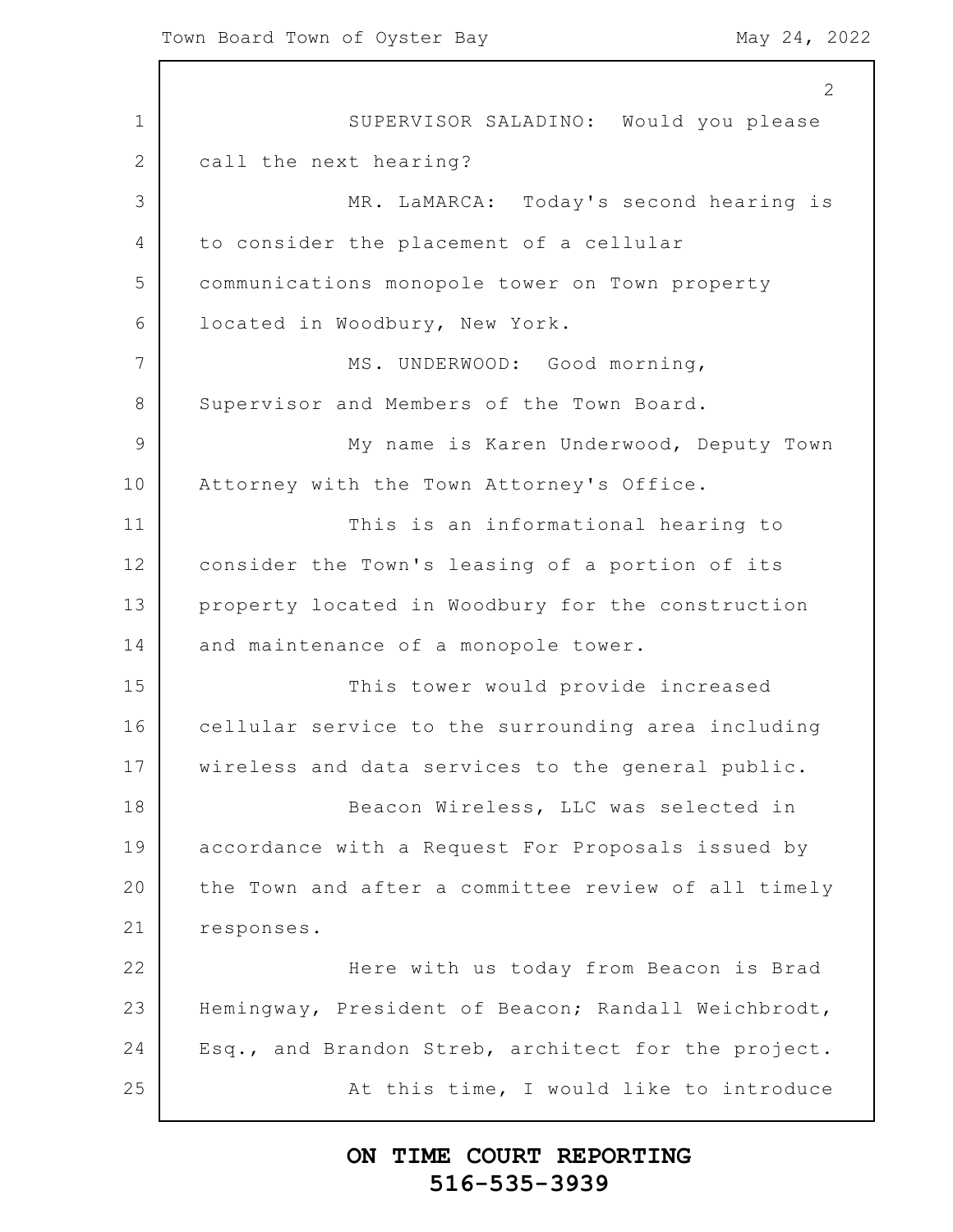1 2 3 4 5 6 7 8 9 10 11 12 13 14 15 16 17 18 19 20 21 22 23 24 25 3 Rand Weichbrodt to begin Beacon's informational presentation. MR. WEICHBRODT: Thank you. Good morning, Mr. Supervisor, Members of the Board. How are you today? SUPERVISOR SALADINO: Good to see you. MR. WEICHBRODT: Good to see you as well. She introduced the site exactly how I would have. This particular property is on the southwest corner of Jericho Turnpike and Crossways Boulevard. It's 3.2-acres in size. It's zoned LI R1-A Zoning, and this is, actually, the alternate to a site that was initially chosen by Nassau County. Beacon Wireless specializes in working with municipalities, quasi-municipalities. We represent Nassau County, several towns, villages, fire departments, and police departments across Long Island, and that's what we do, and we do that for really two purposes. One is, we want to minimize the impact that these wireless facilities have, and we feel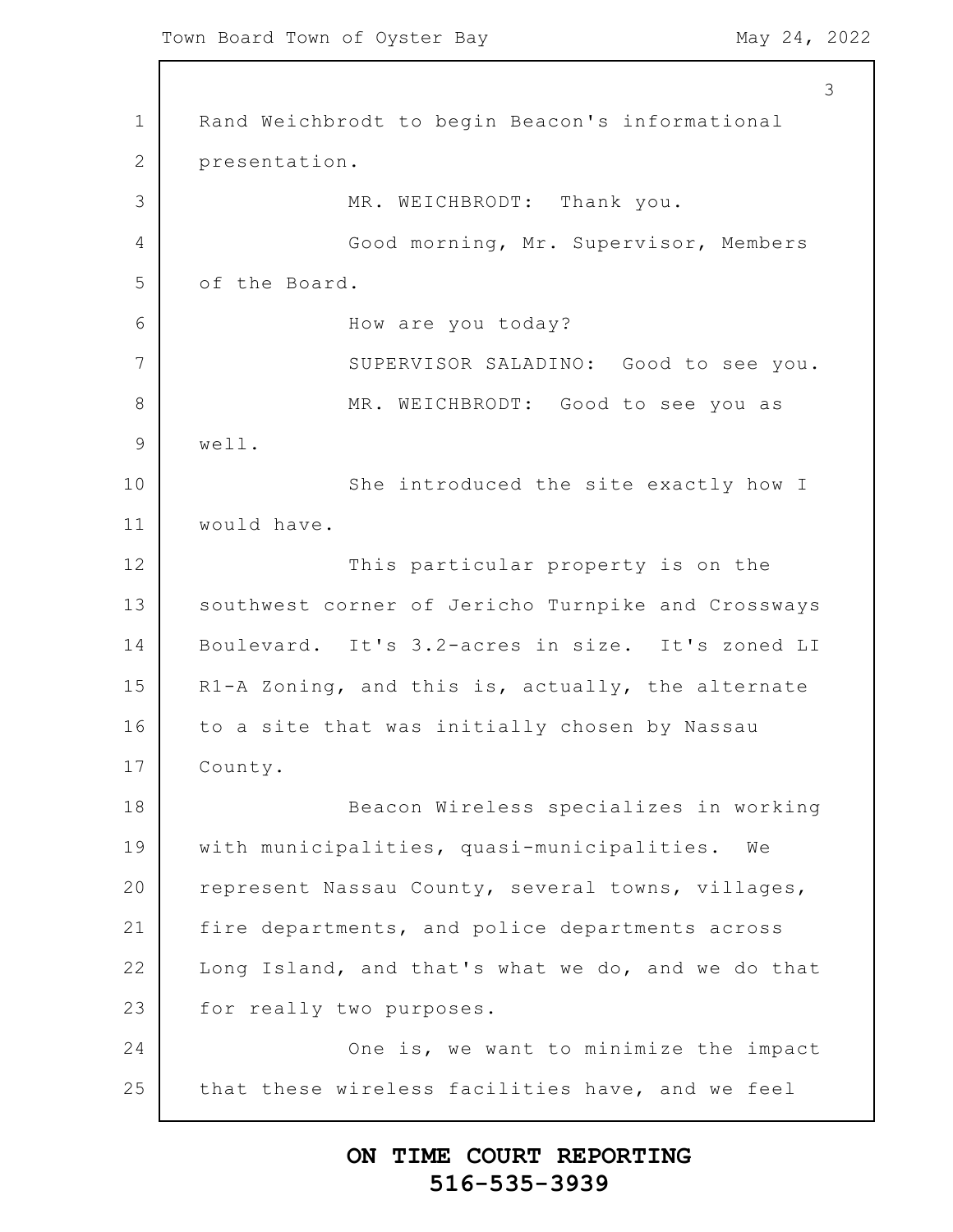4

1 2 3 4 5 6 7 8 9 10 11 12 13 14 15 16 17 18 19 20 21 22 23 24 25 that the towns and the villages are the best partner in doing so, and the revenue that's generated too ought to belong with the towns and the villages and not some private property owner, and that's, kind of, our motto. We initially proposed this site at the Second Precinct. We received Nassau County Legislative approval back in 2014. A building permit was issued shortly thereafter, but the then Police Commissioner didn't really want to relinquish any of the rights to the existing pole. Our project was to replace the pole, put the police department equipment on there, and then lease the available space to the wireless providers, and it's not something that he was interested in doing at that time. We reached out to the Town of Oyster Bay, and this is where we are today. This particular pole is designed in a way where we would dedicate the top of the tower to the Town of Oyster Bay so they could utilize it for their Public Safety equipment, Fire Protection Services, whatever you'd like. The development of this pole and the installation of this pole is at no cost whatsoever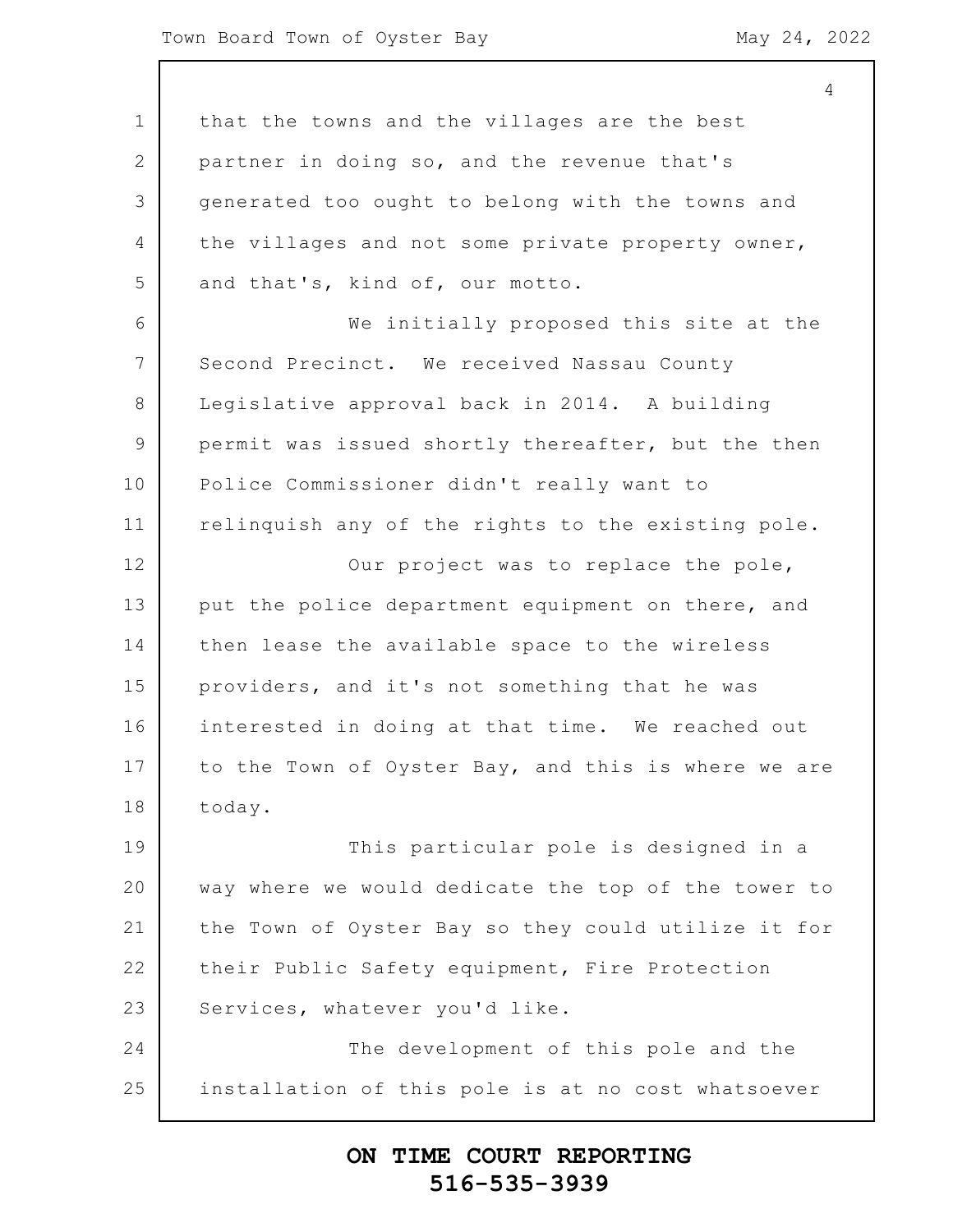1 2 3 4 5 6 7 8 9 10 11 12 13 14 15 16 17 18 19 20 21 22 23 24 25 5 to the Town of Oyster Bay. It's through a revenue share approach, which is the same model that we do throughout all the villages and towns in Nassau County. We've identified -- for this particular site -- 120 in height to minimize the visual impact. We looked at 100 feet, we looked at 120, and we looked at 140, and we did that in the dead of Winter so the foliage wasn't existing, and we could, kind of, see the impact on the area that it may have. The reason why these towers are so tall is each wireless provider needs 10 feet of vertical space for their antenna equipment, and we need to get above the tree line, and in that area, the tree line is roughly 50 or 60, so in order to maximize the revenue and accommodate whatever the Town of Oyster Bay wants to put on the pole, we have to go up to about 120. We have provided photo simulations to the Board in the past, and they are readily available if anyone would like to look at those, but 120 is really going to be the proper height for this particular site. It is an underutilized site. It's in a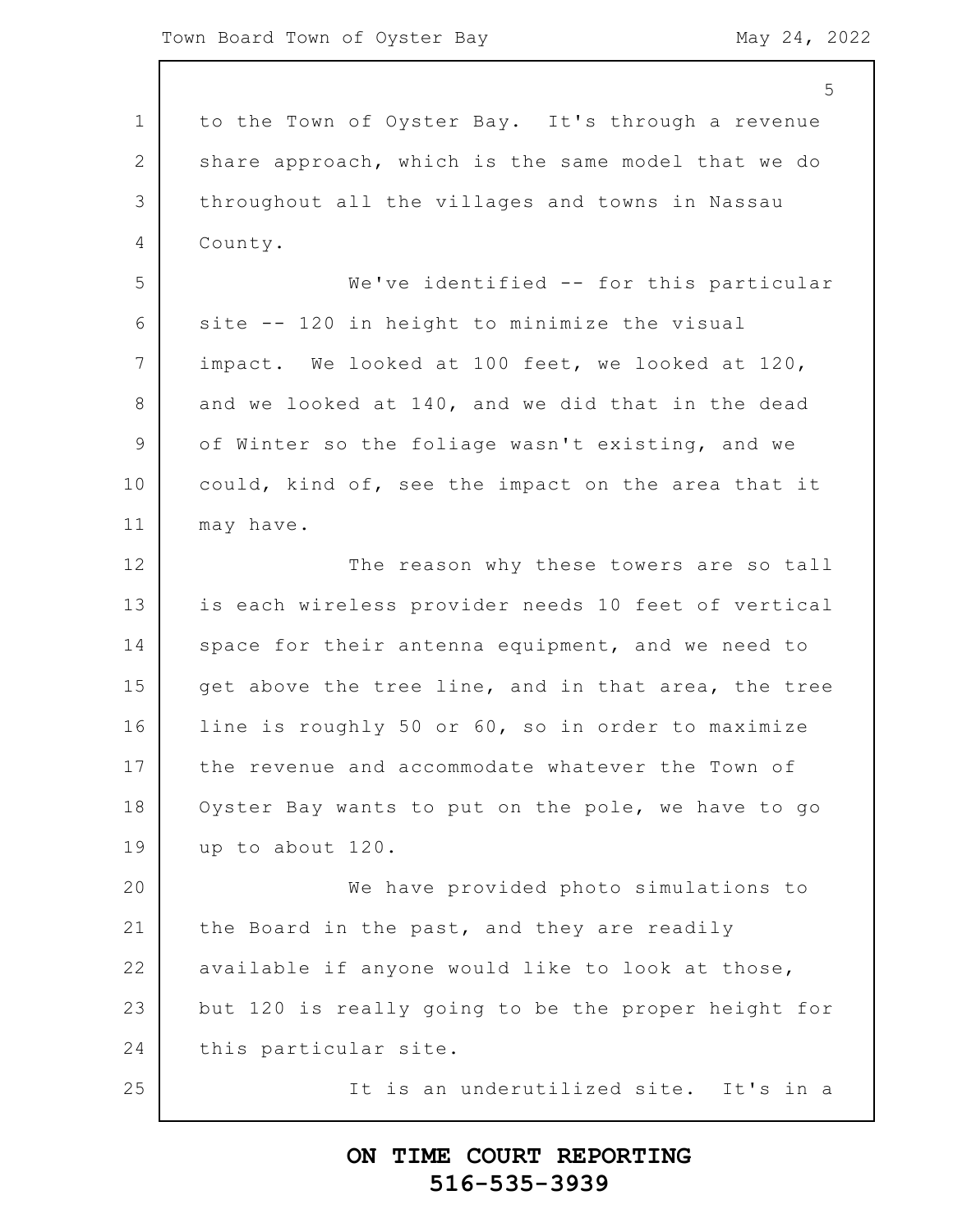#### Town Board Town of Oyster Bay May 24, 2022

|                | 6                                                   |
|----------------|-----------------------------------------------------|
| $\mathbf 1$    | great area. It's exactly where the carriers need    |
| $\mathbf{2}$   | to be. Right now, we've secured interest from two   |
| 3              | wireless providers. We're hoping to get all four    |
| $\overline{4}$ | and maximize the revenue of this particular site.   |
| 5              | We could design this tower to extend,               |
| 6              | should the need be or the Board would want to, but, |
| 7              | right now, that's what we're proposing is 120.      |
| 8              | It's a flush mount antenna mount so the             |
| 9              | antennas will hug the actual tower. I know that     |
| 10             | there's other options available, such as the        |
| 11             | stealth tower where the antennas are inside.<br>The |
| 12             | problem with that is you're not able to secure      |
| 13             | antennas at any particular height that the Town of  |
| 14             | Oyster Bay or the police department or fire         |
| 15             | department might want to because you'd have to      |
| 16             | remove the skin to put the antennas inside, and     |
| 17             | it's not really mounted in a way that would         |
| 18             | accommodate such exterior antennas.                 |
| 19             | If you have any questions, I have the               |
| 20             | architect here from William F. Collins. He's able   |
| 21             | to answer some questions as well, or any financial  |
| 22             | questions.                                          |
| 23             | SUPERVISOR SALADINO: Do any of the                  |
| 24             | Board members have any questions?                   |
| 25             | COUNCILWOMAN WALSH: I do. I have one                |
|                |                                                     |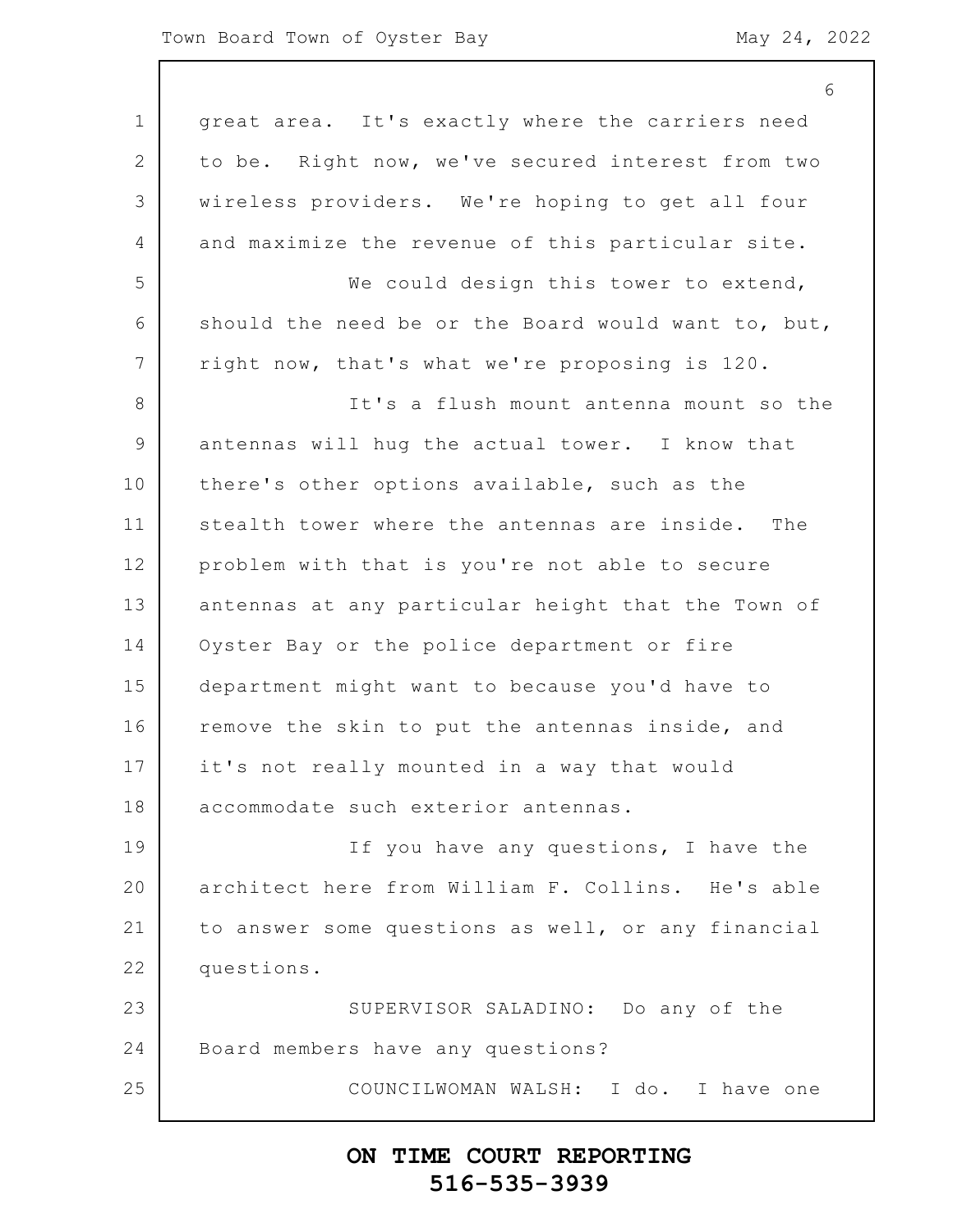```
1
2
3
4
5
6
7
8
9
10
11
12
13
14
15
16
17
18
19
20
21
22
23
24
25
                                                          7
      question.
                  SUPERVISOR SALADINO: Please.
                  COUNCILWOMAN WALSH: I didn't have time
      to drive over there. I'm very familiar with that
      area.
                  How far is this from the Primrose Day
      School?
                  Is it you go into the entrance of --
      it's Orlin -- is this, kind of, where that -- this
      is going to be?
                  MR. WEICHBRODT: It's right across
      Crossways, the street from the Nassau County Police
      Department, the Second Precinct, and on the corner
      of Jericho. I don't think it's within a half a
      mile or so.
                  COUNCILWOMAN WALSH: Okay.
                  MR. WEICHBRODT: So, I guess, what
      you're eluding to maybe FCC concerns?
                  COUNCILWOMAN WALSH: Well, there's a
      new school that we, actually, just opened about
      seven months ago, and I thought it was right in the
      -- I have to really look at this closer --
                  MR WEICHBRODT: Sure.
                  COUNCILWOMAN WALSH: -- because it's a
      little hard for me to tell, but I thought it was
```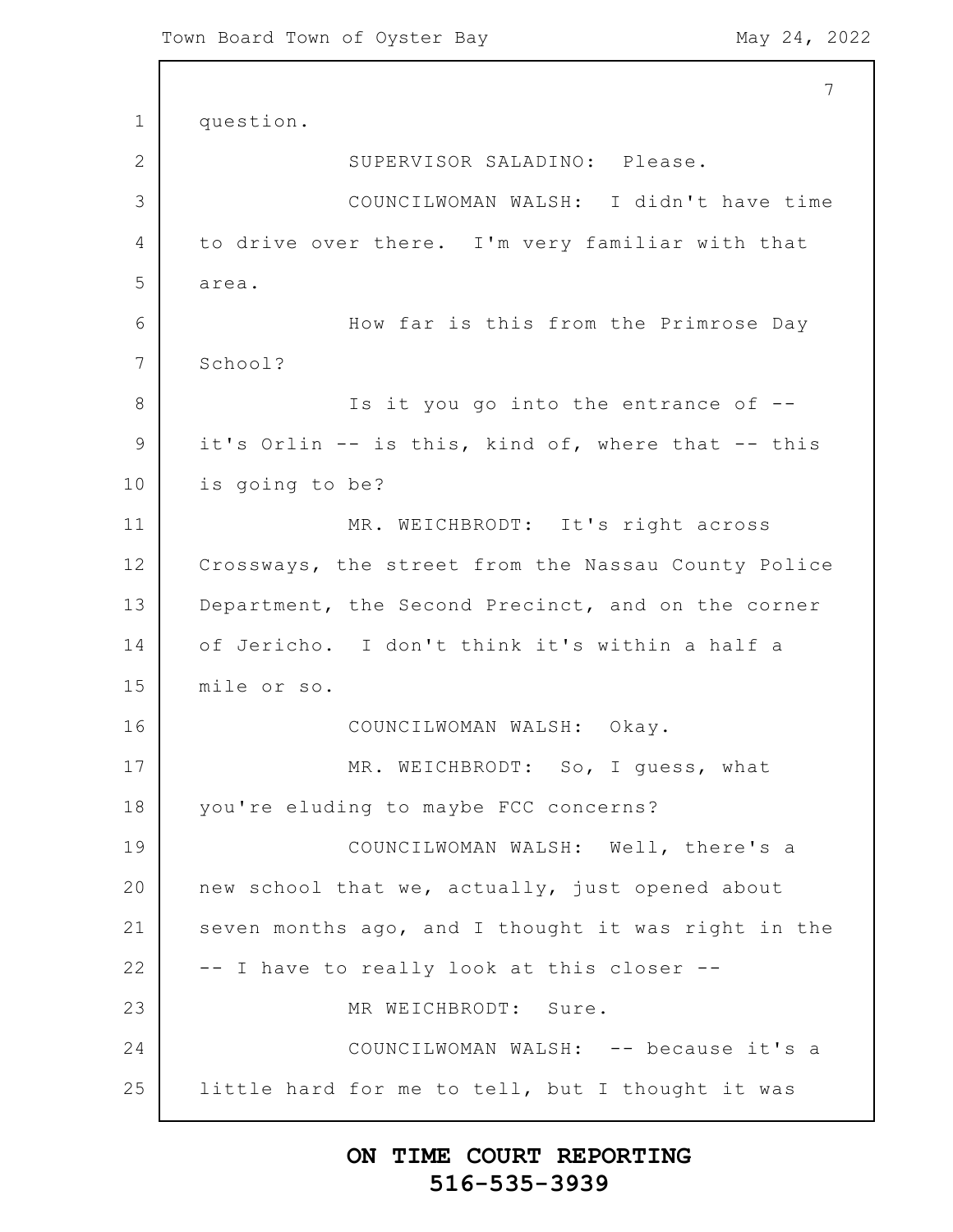|                 | 8                                                   |
|-----------------|-----------------------------------------------------|
| $\mathbf 1$     | right in the area that this looks like it's going.  |
| 2               | MR. WEICHBRODT: I don't know --                     |
| 3               | COUNCILWOMAN WALSH: I'll drive past.                |
| 4               | MR. WEICHBRODT: Sure.                               |
| 5               | We've, actually, developed several                  |
| 6               | sites with schools and colleges -- Nassau County    |
| $7\phantom{.0}$ | Community College is the last one that we've done.  |
| 8               | If you like, I can reach out to you                 |
| $\overline{9}$  | this week, and we can go over the maps and see how  |
| 10              | the proximity is, and I can give you some           |
| 11              | information on it.                                  |
| 12              | COUNCILWOMAN WALSH: Yeah, I just --                 |
| 13              | because I wonder if they know about it. Sometimes   |
| 14              | when it's close to a school, there are concerns     |
| 15              | even though we hear --                              |
| 16              | MR. WEICHBRODT: Sure.                               |
| 17              | COUNCILWOMAN WALSH: -- that there's no              |
| 18              | concerns, but sometimes if they're close -- I       |
| 19              | wonder if they know about it.                       |
| 20              | MR. WEICHBRODT: And if it is close, we              |
| 21              | can reach out to them and sit down with them and -- |
| 22              | COUNCILWOMAN WALSH: Okay, great.                    |
| 23              | MR. WEICHBRODT: Sure. That's what we                |
| 24              | do because we represent towns and villages, and     |
| 25              | we're always reaching out to the civic groups and   |
|                 |                                                     |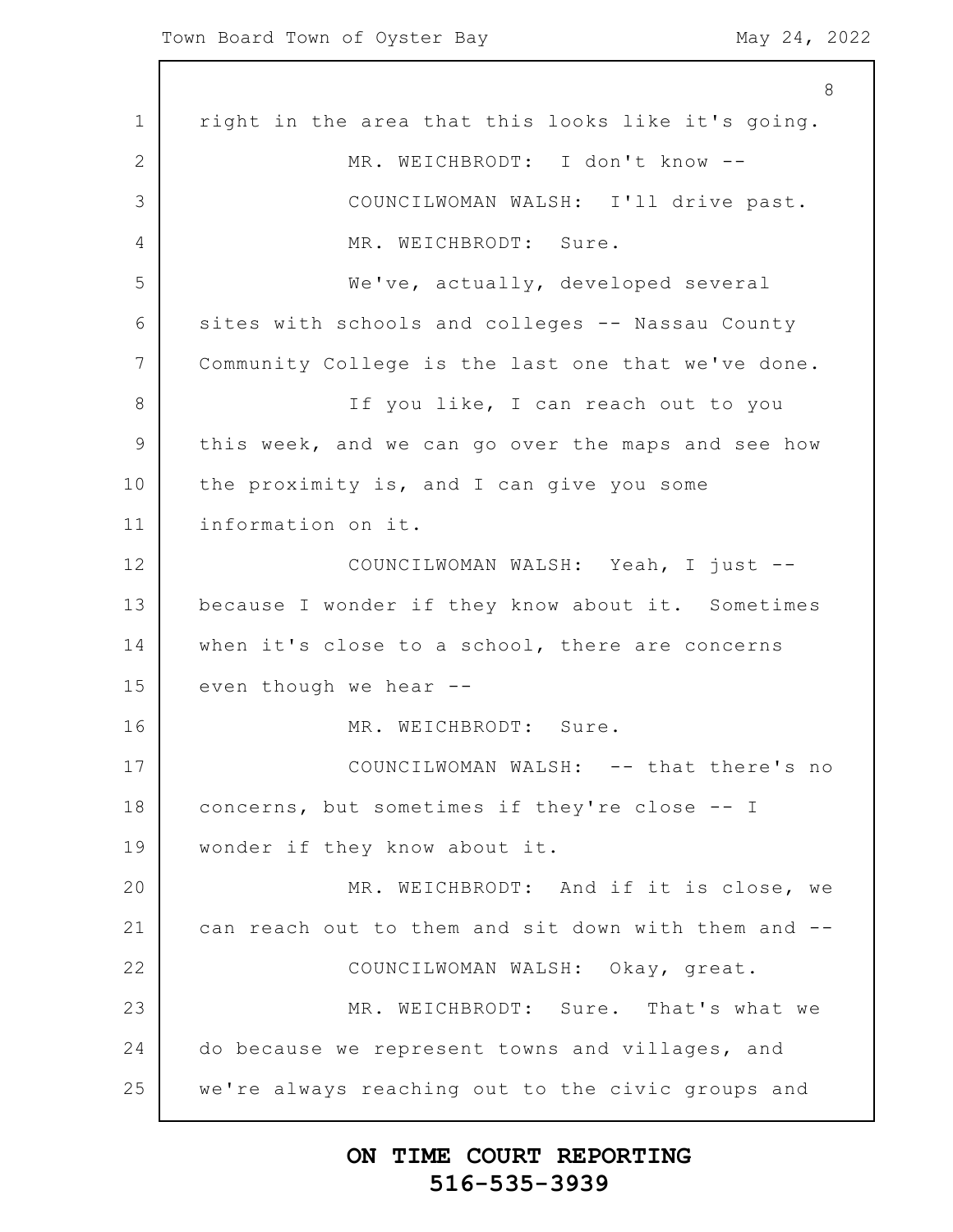Town Board Town of Oyster Bay May 24, 2022

1 2 3 4 5 6 7 8 9 10 11 12 13 14 15 16 17 18 19 20 21 22 23 24 25 9 local community groups. COUNCILWOMAN WALSH: Thank you. COUNCILWOMAN MAIER: I have a quick question. MR. WEICHBRODT: Sure. COUNCILWOMAN MAIER: How close in proximity is the nearest residence? I know we talked about the school, but are there any laws that, you know, require you to be a certain amount of distance from homes? MR. WEICHBRODT: No. In fact, it's interesting you say that. So, historically, we would try to site these in DPW yards, rail yards where they're not near homes, but, now, everyone is dropping their landline, and over 90 percent of E9-1-1 calls emanate from cellular use, so there's a greater demand now to put these in residential areas, which is what we're trying to do but respect the impact and stay as far away as, maybe, you know, hamlet centers as we can, but that is where the wireless providers need to be. It's where the demand is, is in residential areas. As far as how close this is, what is the community that's right down the street?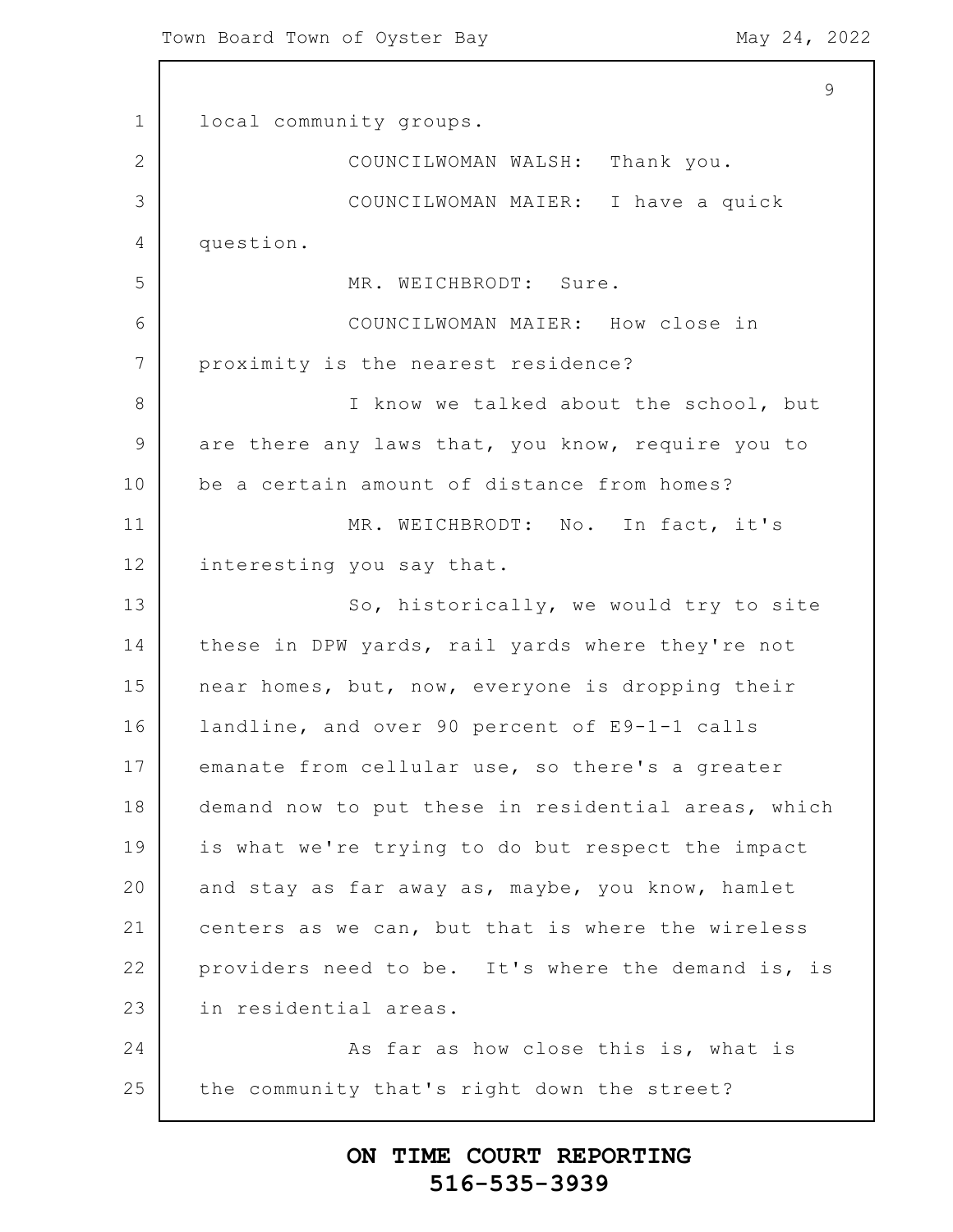1 2 3 4 5 6 7 8 9 10 11 12 13 14 15 16 17 18 19 20 21 22 23 24 25 10 MR. HEMINGWAY: It's Fox something. COUNCILWOMAN WALSH: Fox Hollow. COUNCILWOMAN MAIER: Fox Hollow. MR. HEMINGWAY: Fox Hollow. MR. WEICHBRODT: Fox Hollow. MR. HEMINGWAY: It's on the north side of Jericho Turnpike. MR. WEICHBRODT: I think that's maybe a mile away, maybe less than a mile. COUNCILWOMAN MAIER: It's across Jericho Turnpike. MR. WEICHBRODT: So that would be that. Yes. COUNCILWOMAN MAIER: Okay. MR. WEICHBRODT: Now, this is the third hearing on that particular site. We had two with Nassau County in 2014 and 2015, and there was no comment, and notice went out, I think, to within a 500-foot radius or so -- MR. HEMINGWAY: More than that. MR. WEICHBRODT: Maybe more than that. COUNCILWOMAN MAIER: Was that also done in this case? MR. WEICHBRODT: I don't know. I don't know what the Town Attorney's Office --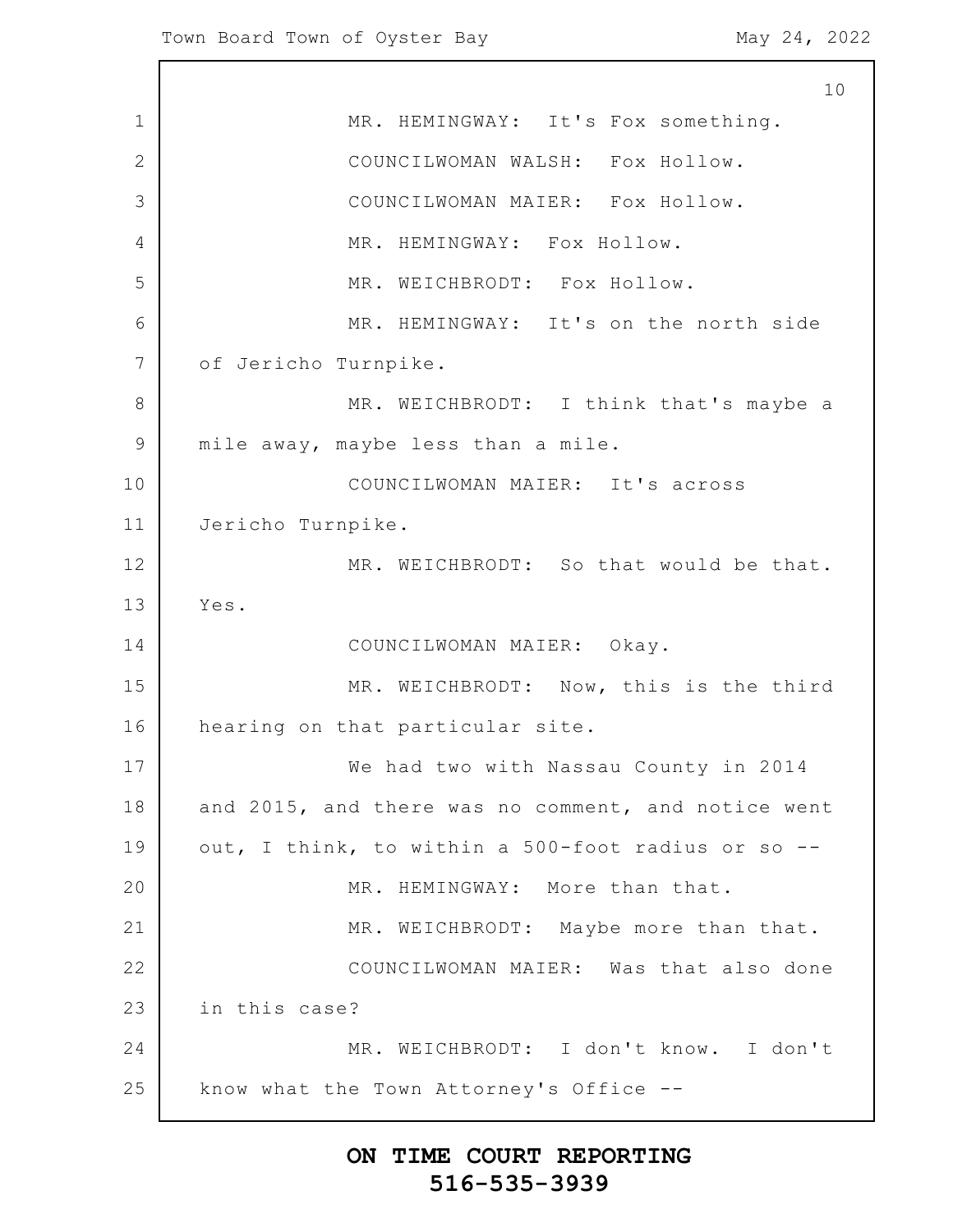1 2 3 4 5 6 7 8 9 10 11 12 13 14 15 16 17 18 19 20 21 22 23 24 25 11 MR. HEMINGWAY: Yes. That was done a number of years ago. MR. WEICHBRODT: Oh, for the RFP and for the issuance of the RFP. COUNCILWOMAN MAIER: For this particular one? MR. WEICHBRODT: Yes, ma'am. MR. HEMINGWAY: Yes. COUNCILWOMAN MAIER: Okay. COUNCILWOMAN WALSH: Is this Crossways Park Drive West, would this be? MR. WEICHBRODT: It's on the southwest corner of Jericho Turnpike and Crossways. COUNCILWOMAN WALSH: Okay. MR. HEMINGWAY: I believe it would be -- west is towards 135, and east is a little bit more in, I think -- COUNCILWOMAN WALSH: Right. So west is by CardWorks and everything. MR. HEMINGWAY: I think it's between them. COUNCILWOMAN WALSH: Okay. Just so you have it for when we talk about -- so Primrose is 90 Crossways Park Drive West, and I thought this was in that area, so just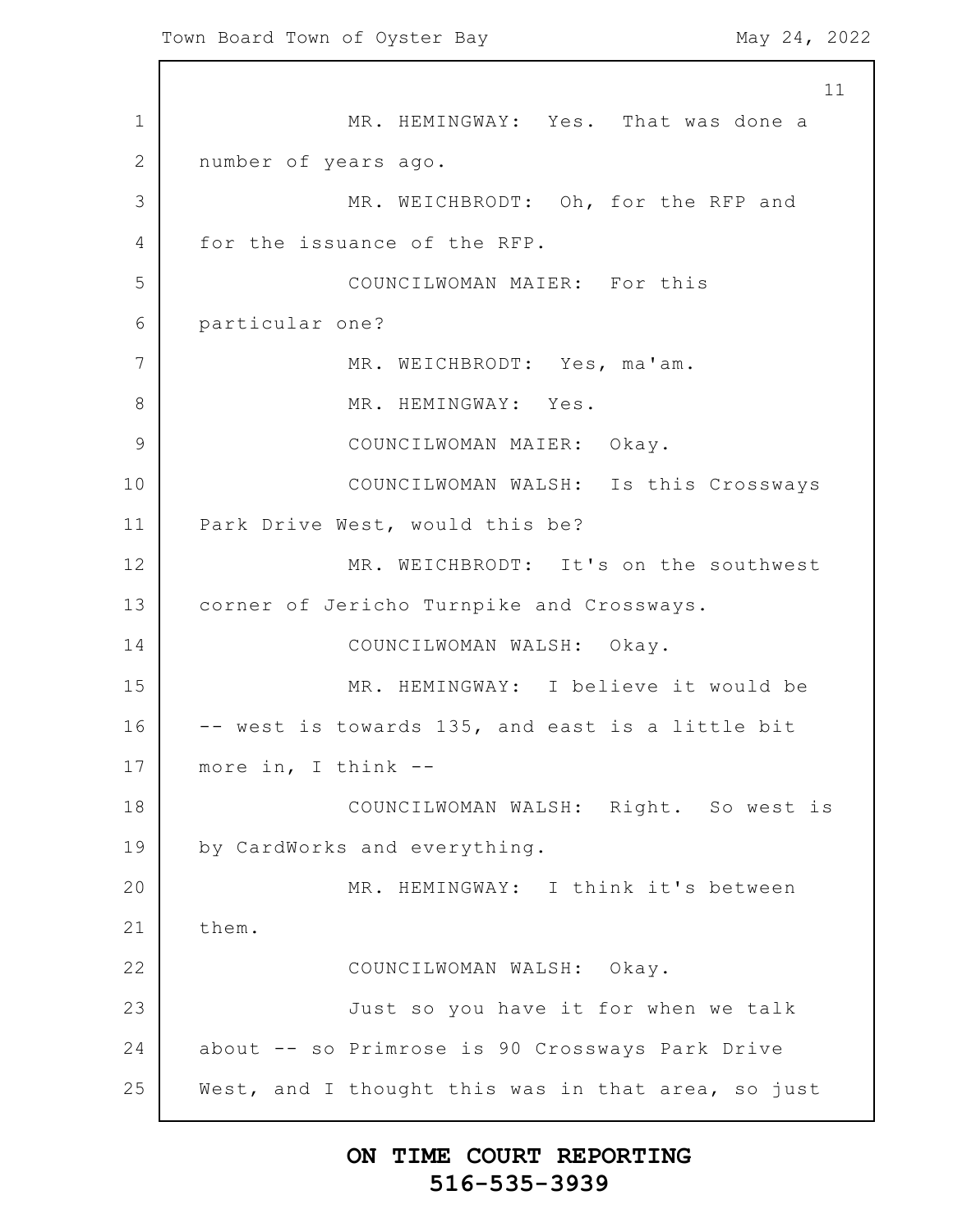1 2 3 4 5 6 7 8 9 10 11 12 13 14 15 16 17 18 19 20 21 22 23 24 25 12 if you could look into that. MR. HEMINGWAY: We'll look at the aerial. COUNCILWOMAN WALSH: Thank you. SUPERVISOR SALADINO: Are there any other questions from the Board? (Whereupon, there was no response from the Board.) SUPERVISOR SALADINO: Just one very general question. If we were to approve this, would you be using the state-of-the-art construction materials, construction methods -- MR. WEICHBRODT: Yes. SUPERVISOR SALADINO: -- to ensure the ultimate highest level of safety in terms of the structure, in terms of every way in which it's constructed and erected at that location? MR. WEICHBRODT: Without a doubt. We do. And we consider working with the Town of Oyster Bay as a partner, and in so doing, we want to represent you to the highest level that we possibly can. We've provided references from all of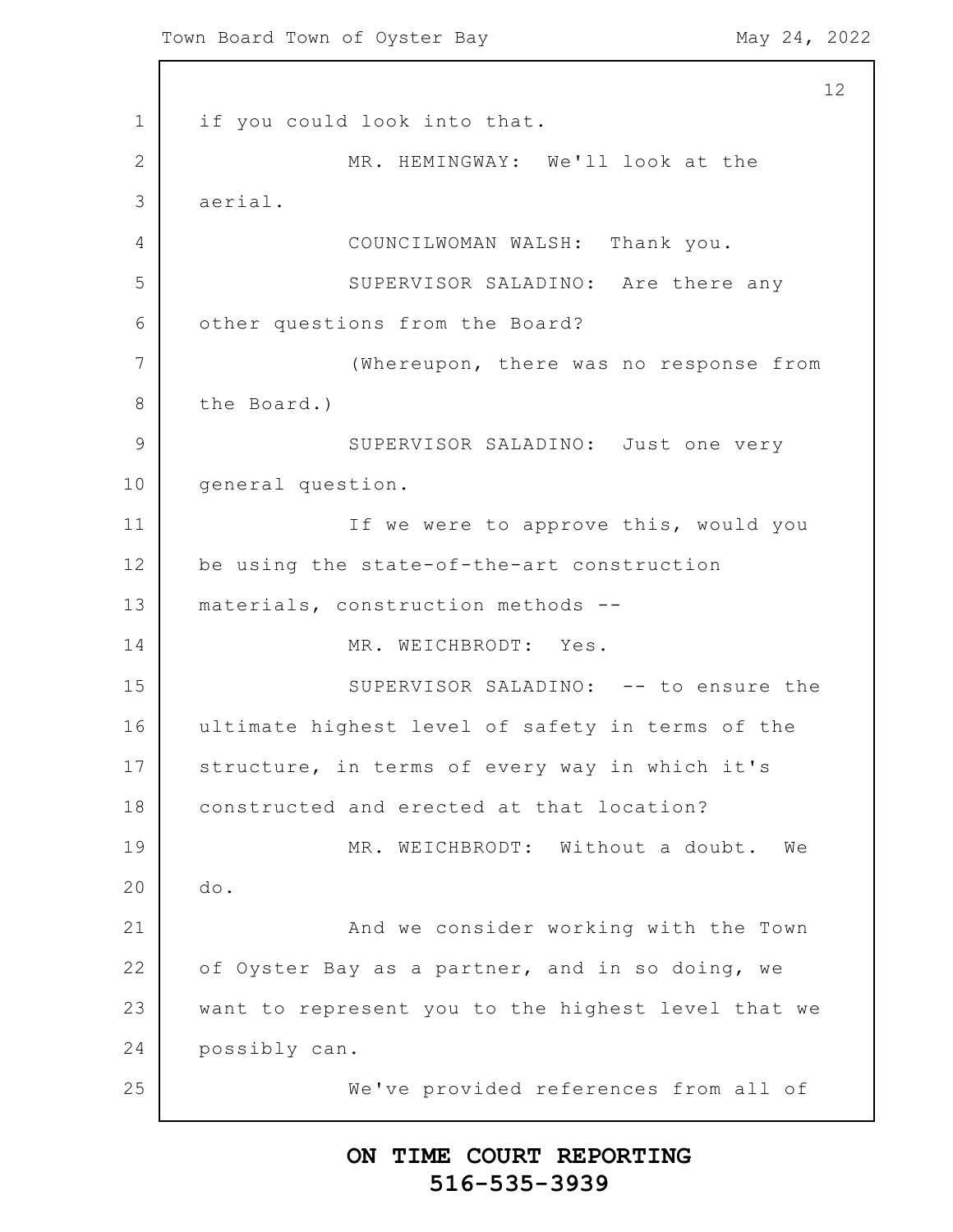#### Town Board Town of Oyster Bay May 24, 2022

1 2 3 4 5 6 7 8 9 10 11 12 13 14 15 16 17 18 19 20 21 22 23 24 25 13 the towns and villages and fire departments that we've worked with. Hopefully, you'll reach out to them and see that we do a top-notch job. And we continue, throughout the life of the term of the lease, to maintain the site, landscape the site. We do a real good job. We do. And that's why we've been around for over twenty years now. COUNCILMAN HAND: Quick question in regards to maintenance. You brought up maintenance. In the event the monopole has to be brought down for some significant painting, maintenance, whatever the case may be, you're going to bear the cost -- MR. WEICHBRODT: Yes. COUNCILMAN HAND: -- for a temporary monopole -- MR. WEICHBRODT: Yes. COUNCILMAN HAND: -- including that of the services for the fire and the Town of Oyster Bay? MR. WEICHBRODT: That is correct. Yes. COUNCILMAN HAND: Thank you. SUPERVISOR SALADINO: Well, if there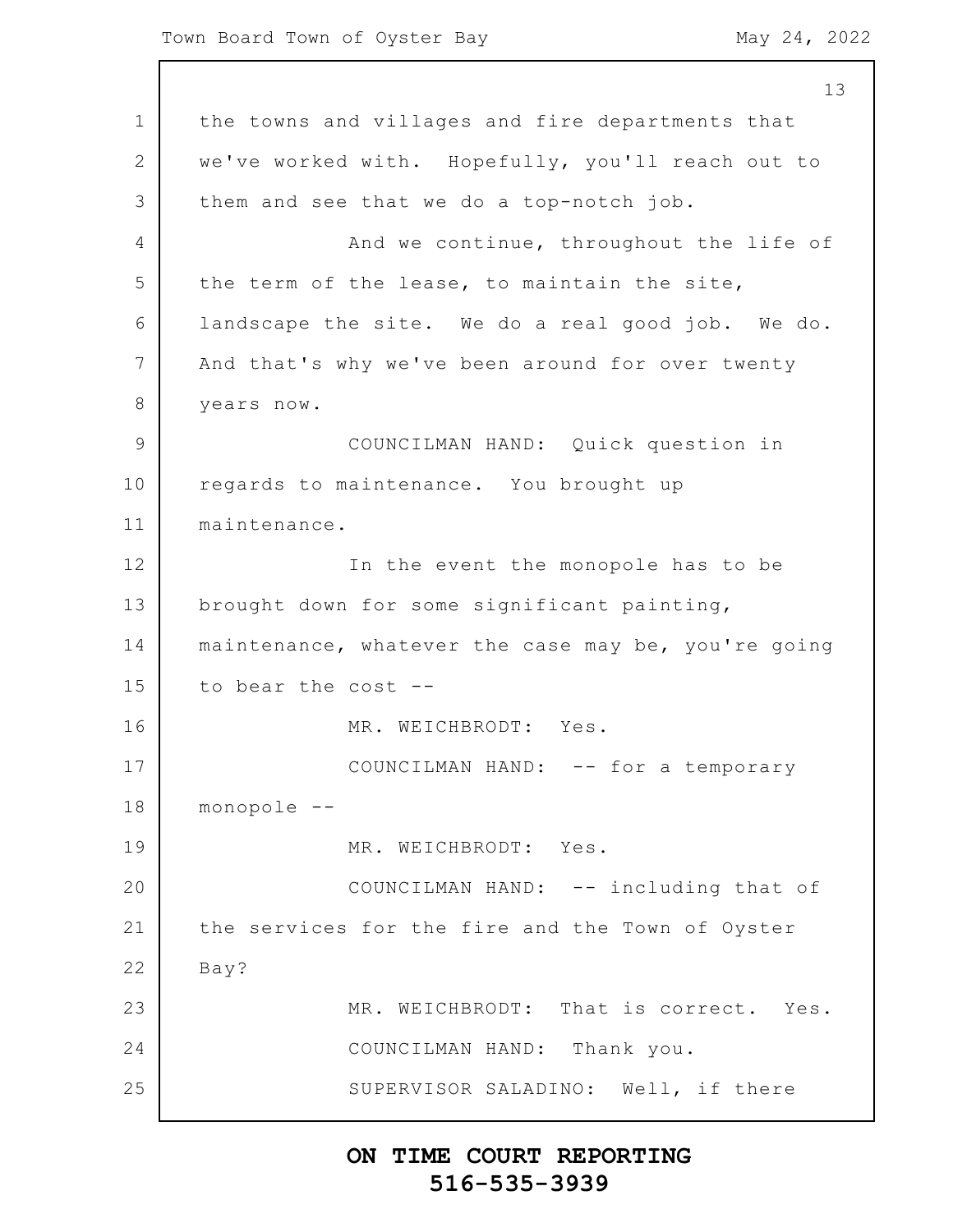```
Town Board Town of Oyster Bay May 24, 2022
```
1 2 3 4 5 6 7 8 9 10 11 12 13 14 15 16 17 18 19 20 21 22 23 24 25 14 are no other questions from the Board members, I believe we have one resident, Steve Myers (phonetic), who has put in a slip, I believe it's on this application. MR. MYERS: No, sir. Public speaking. SUPERVISOR SALADINO: Okay. Wonderful. MR. MYERS: T-Mobile. SUPERVISOR SALADINO: We will call you after the Board meeting to come speak to us, please. Is there anyone who would like to be heard on this particular hearing? (Whereupon, a member of the assemblage present raised their hand to be recognized.) SUPERVISOR SALADINO: Please, step forward. How are you this morning? MS. SCHULTZ: Good morning. Very well. SUPERVISOR SALADINO: Good to see you. MS. SCHULTZ: Thank you. Laura Schultz with Residents for a More Beautiful Syosset, 22 Barbara Drive, Syosset. I just have a question with the installation of this pole.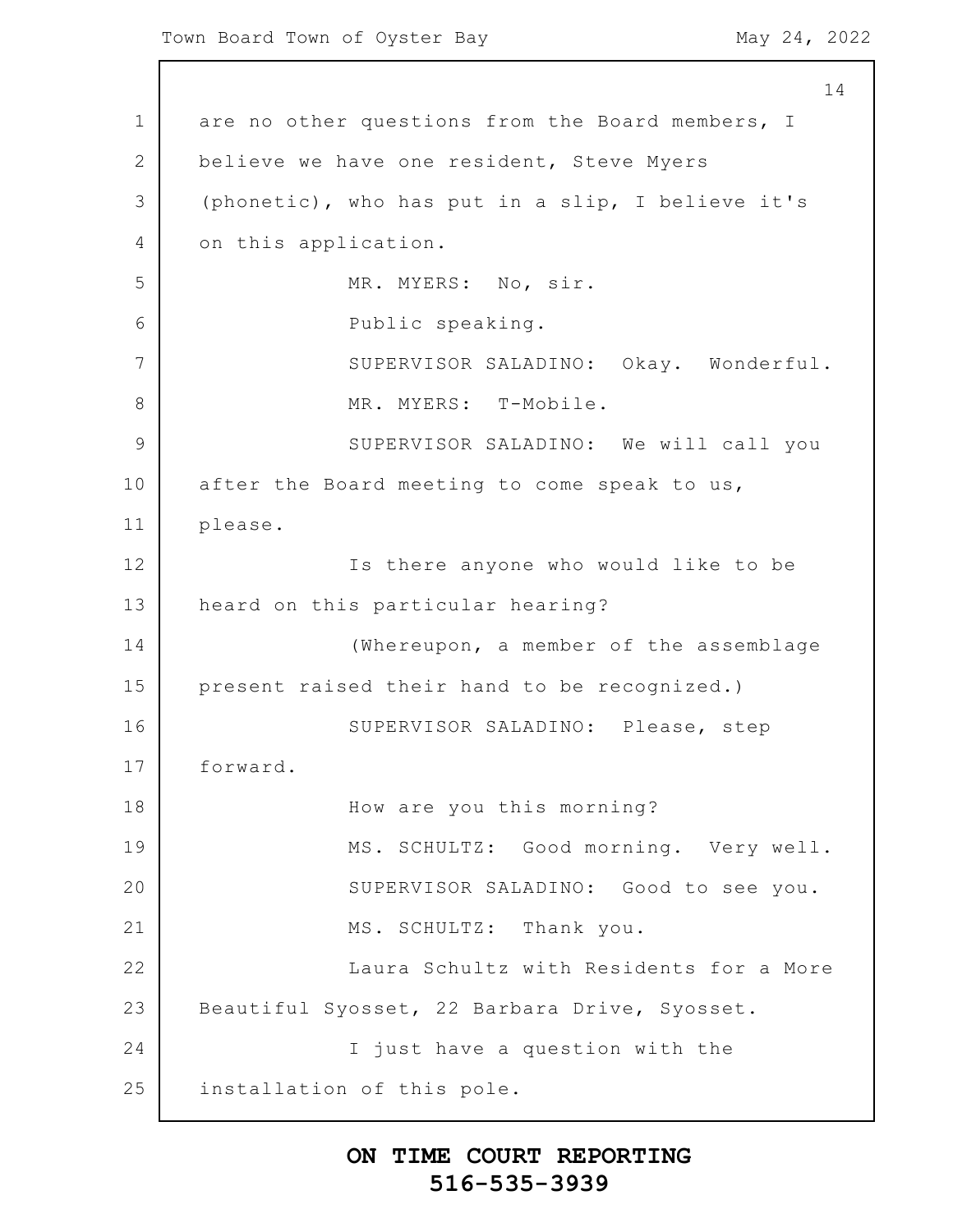1 2 3 4 5 6 7 8 9 10 11 12 13 14 15 16 17 18 19 20 21 22 23 24 25 15 Last December, I was at White Oaks Nursing Home on Jericho Turnpike in Woodbury. My mother was there for a sustained period of time. I was unable to use my cell phone there, which was quite disconcerting, when I was in the White Oaks Nursing Home parking lot. So the question would be, would this provide more coverage for the entire Woodbury area? Thank you. SUPERVISOR SALADINO: We'll get the answer right now. Is there anything else you'd like to know before we have the applicant come up? MS. SCHULTZ: No. SUPERVISOR SALADINO: Okay. MR. WEICHBRODT: Yes, that is correct. So this site is an in-fill site. It's to fill in existing gap coverages, so, yes, it would cover that. MS. SCHULTZ: Okay. Thank you. MR. HEMINGWAY: Carrier specific. SUPERVISOR SALADINO: Is there anyone else who would like to be heard on this hearing? (Whereupon, there was no response from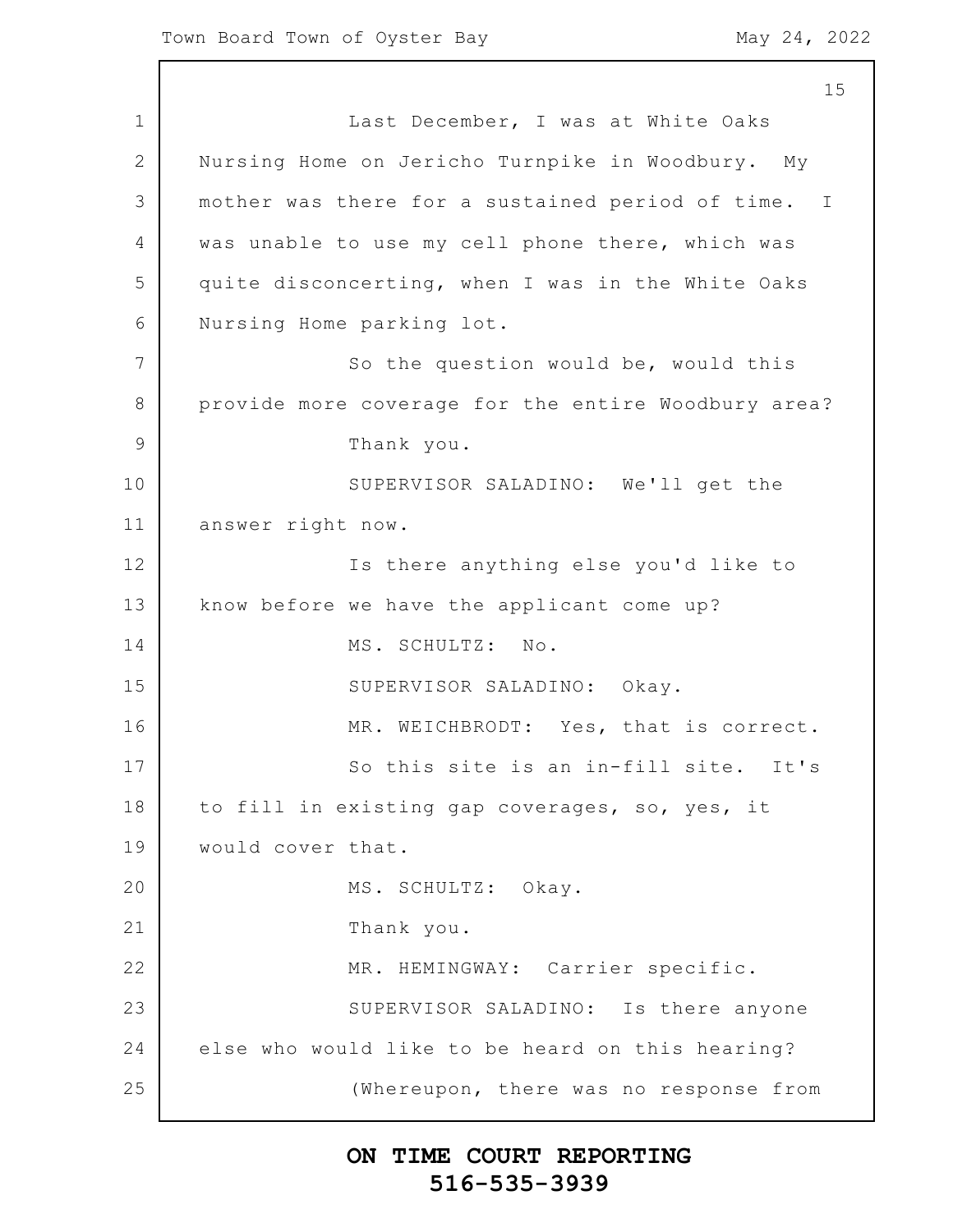Town Board Town of Oyster Bay May 24, 2022

1 2 3 4 5 6 7 8 9 10 11 12 13 14 15 16 17 18 19 20 21 22 23 24 25 16 the assemblage present.) SUPERVISOR SALADINO: Please let the record indicate that no one has come forward. Please describe to us any correspondence. MR. LaMARCA: Supervisor, we have Affidavits of Posting and Publication. There is no other correspondence. SUPERVISOR SALADINO: Okay. May I have a motion, please? COUNCILWOMAN JOHNSON: Supervisor, I'll make a motion that this hearing be closed. COUNCILMAN IMBROTO: Second. SUPERVISOR SALADINO: All in favor, please signify by saying, "Aye." ALL: "Aye." SUPERVISOR SALADINO: Those opposed, "Nay." (Whereupon, there were no "Nay" responses from the Board.) SUPERVISOR SALADINO: The "Ayes" have it. Thank you. MR. WEICHBRODT: Thank you. SUPERVISOR SALADINO: Thank you very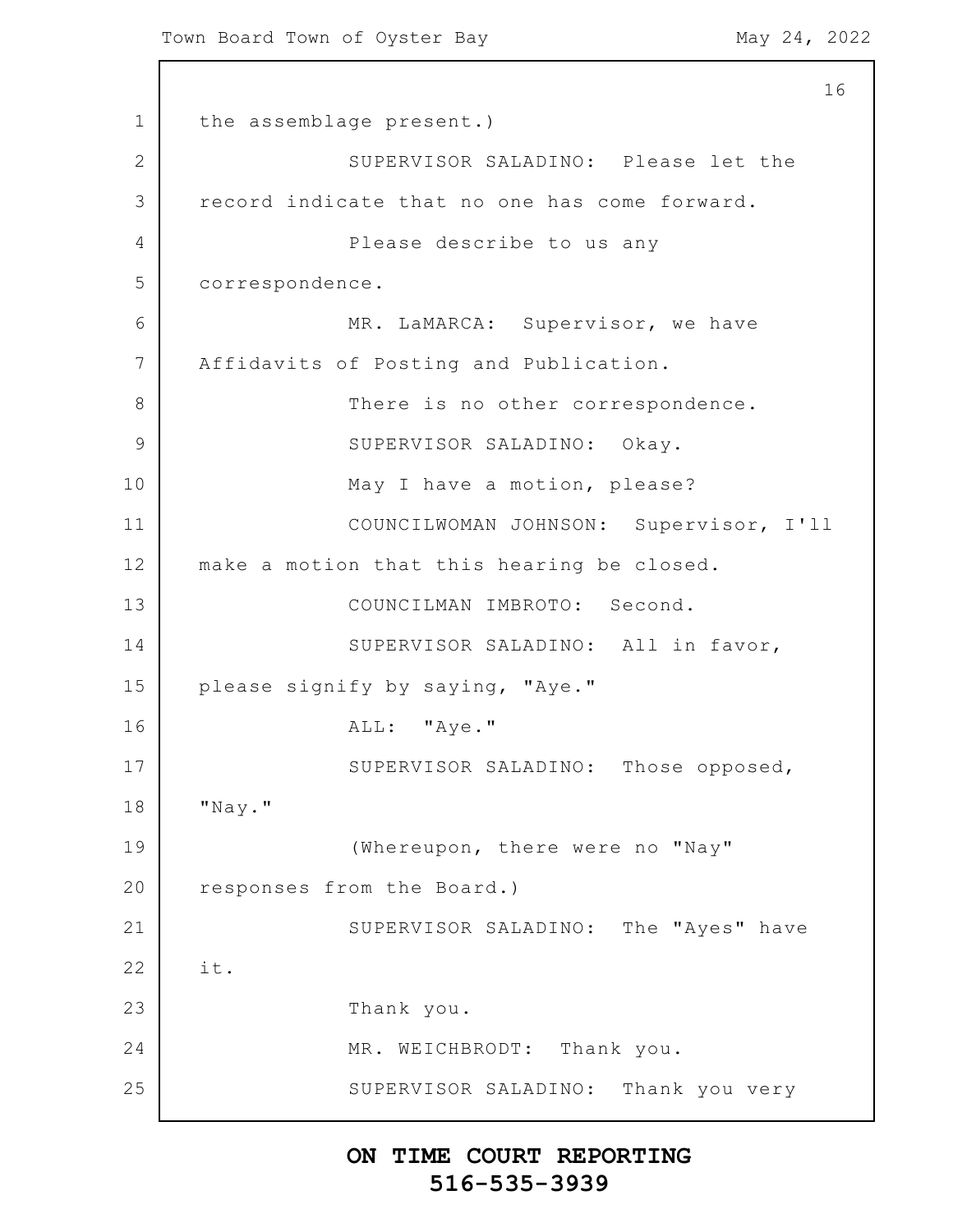|                            |                |                          |  | $17\,$ |
|----------------------------|----------------|--------------------------|--|--------|
| $\ensuremath{\mathbbm{1}}$ | $\verb much .$ |                          |  |        |
| $\sqrt{2}$                 |                | (TIME NOTED: 11:03 A.M.) |  |        |
| $\mathcal{S}$              |                |                          |  |        |
| $\sqrt{4}$                 |                |                          |  |        |
| $\overline{5}$             |                |                          |  |        |
| $\sqrt{6}$                 |                |                          |  |        |
| $\sqrt{ }$                 |                |                          |  |        |
| $\,8\,$                    |                |                          |  |        |
| $\overline{9}$             |                |                          |  |        |
| $10$                       |                |                          |  |        |
| 11                         |                |                          |  |        |
| $12\,$                     |                |                          |  |        |
| $13$                       |                |                          |  |        |
| $1\,4$                     |                |                          |  |        |
| 15                         |                |                          |  |        |
| 16                         |                |                          |  |        |
| $17$                       |                |                          |  |        |
| $1\,8$                     |                |                          |  |        |
| 19                         |                |                          |  |        |
| 20                         |                |                          |  |        |
| 21                         |                |                          |  |        |
| 22                         |                |                          |  |        |
| 23                         |                |                          |  |        |
| 24                         |                |                          |  |        |
| 25                         |                |                          |  |        |
|                            |                |                          |  |        |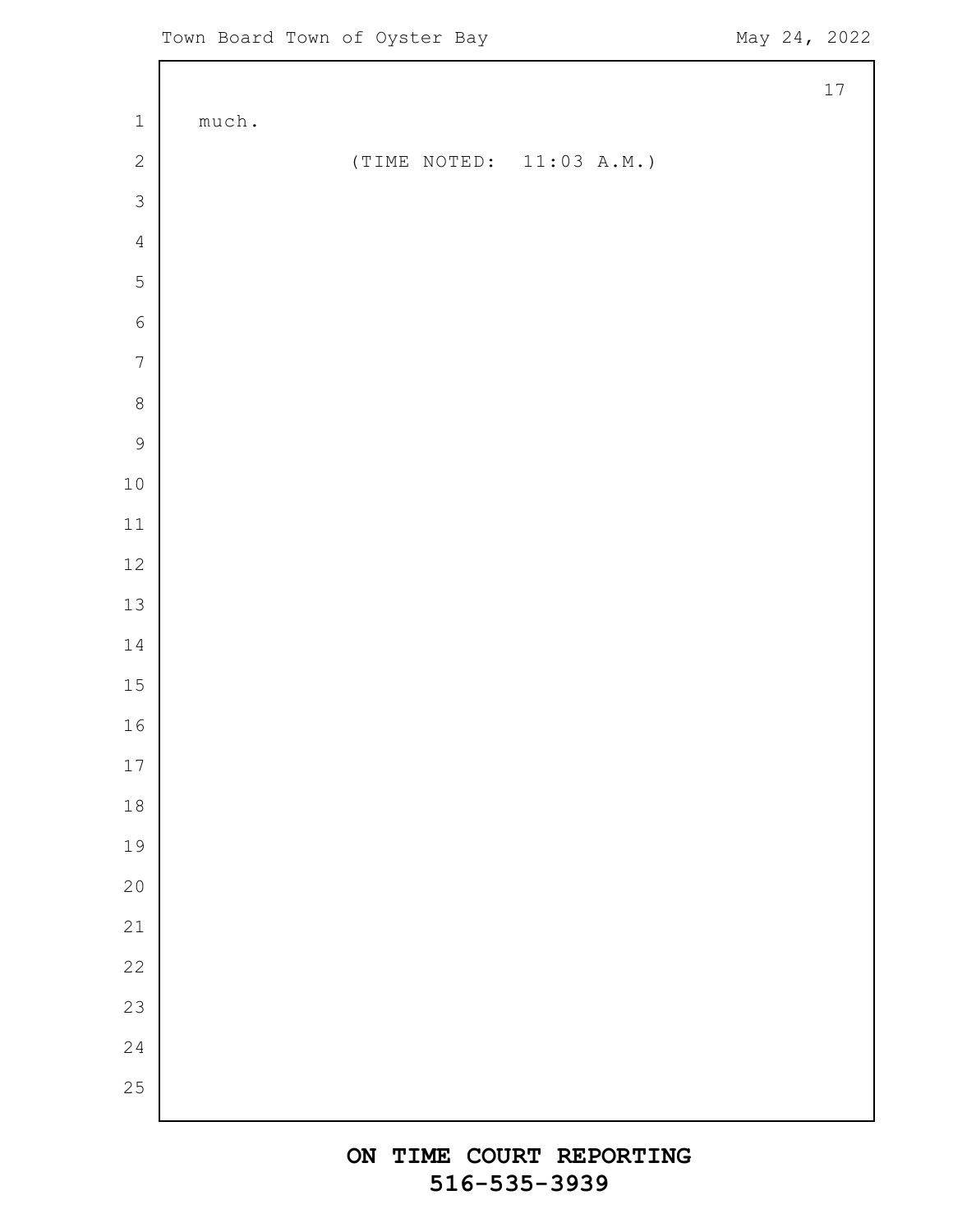| 1<br>$10$ [1] - 5:13<br>100 $[1] - 5:7$<br><b>10:51</b> [1] - 1:3<br>11:03 [1] - 17:2<br>$120$ [5] - 5:6, 5:7, 5:19,<br>5:23, 6:7<br>$135$ [1] - 11:16<br>$140$ [1] - 5:8<br>$\overline{2}$ | <b>alternate</b> $[1] - 3.15$<br>amount [1] - 9:10<br>answer [2] - 6:21, 15:11<br>antenna [2] - 5:14, 6:8<br><b>antennas</b> $[5] - 6:9, 6:11,$<br>6:13, 6:16, 6:18<br>applicant $[1]$ - 15:13<br>application [1] - 14:4<br>approach $[1]$ - 5:2<br>approval $[1] - 4:8$<br>approve [1] - 12:11<br>architect [2] - 2:24, 6:20<br>$area$ [8] - 2:16, 5:10, 5:15,<br>6:1, 7:5, 8:1, 11:25, 15:8<br>areas $[2] - 9.18, 9.23$ | cellular $[4]$ - 1.6, 2.4, 2.16,<br>9:17<br>centers $[1] - 9:21$<br>certain $[1] - 9:10$<br>chosen [1] - 3:16<br><b>CINQUEMANI [1] - 1:24</b><br>civic [1] - 8:25<br><b>CLERK</b> $[2] - 1:9, 1:18$<br>close [5] - 8:14, 8:18, 8:20,<br>9.6, 9.24<br>closed [1] - 16:12<br>closer [1] - 7:22<br><b>College</b> [1] - 8:7<br>colleges [1] - 8:6<br><b>Collins</b> $[1] - 6:20$ | <b>dead</b> $[1] - 5.8$<br>18<br><b>December</b> $[1] - 15:1$<br>dedicate $[1] - 4:20$<br><b>demand</b> [2] - 9:18, 9:22<br>Department $[1]$ - $7:13$<br>department [3] - 4:13, 6:14,<br>6:15<br>departments $[3] - 3.21$ ,<br>13:1<br>Deputy [1] - 2:9<br>describe [1] - 16:4<br>design $[1] - 6.5$<br>designed $[1] - 4:19$<br>developed [1] - 8:5<br>development [1] - 4:24 |
|---------------------------------------------------------------------------------------------------------------------------------------------------------------------------------------------|---------------------------------------------------------------------------------------------------------------------------------------------------------------------------------------------------------------------------------------------------------------------------------------------------------------------------------------------------------------------------------------------------------------------------|-------------------------------------------------------------------------------------------------------------------------------------------------------------------------------------------------------------------------------------------------------------------------------------------------------------------------------------------------------------------------------|--------------------------------------------------------------------------------------------------------------------------------------------------------------------------------------------------------------------------------------------------------------------------------------------------------------------------------------------------------------------------------|
| $2014$ [2] - 4:8, 10:17<br>$2015$ [1] - 10:18<br>$2022$ [1] - 1:2<br>22 [1] - 14:23<br>$24$ [1] - 1:2<br>3                                                                                  | art $[1] - 12:12$<br>assemblage [2] - 14:14,<br>16:1<br>Attorney [1] - 2:10<br>Attorney's [2] - 2:10, 10:25<br>available [3] - 4:14, 5:22,                                                                                                                                                                                                                                                                                | comment [1] - 10:18<br>Commissioner [1] - 4:10<br>committee [1] - 2:20<br>Communications [1] - 1:5<br>communications $[2] - 1.6$ ,<br>2:5                                                                                                                                                                                                                                     | disconcerting $[1]$ - 15:5<br>distance [1] - 9:10<br>done [3] - 8:7, 10:22, 11:1<br>doubt [1] - 12:19<br>down [3] - 8:21, 9:25, 13:13<br><b>DPW</b> [1] - 9:14                                                                                                                                                                                                                 |
| 3.2-acres $[1] - 3.14$<br>37) $[1] - 1:7$<br>$\overline{\mathbf{4}}$                                                                                                                        | 6:10<br>Aye [2] - 16:15, 16:16<br>Ayes [1] - 16:21<br>В                                                                                                                                                                                                                                                                                                                                                                   | Community $[1] - 8.7$<br>community [2] - 9:1, 9:25<br>concerns [3] - 7:18, 8:14,<br>8:18<br>consider [4] - 1:6, 2:4,<br>2:12, 12:21                                                                                                                                                                                                                                           | drive $[2] - 7.4, 8.3$<br>Drive [3] - 11:11, 11:24,<br>14:23<br>dropping [1] - 9:15<br>Е                                                                                                                                                                                                                                                                                       |
| $4/26/22$ [1] - 1:7                                                                                                                                                                         | Barbara [1] - 14:23<br>$BAY[1] - 1:1$<br>Bay [7] - 4:17, 4:21, 5:1,                                                                                                                                                                                                                                                                                                                                                       | constructed [1] - 12:18<br>construction $[3] - 2:13$ ,<br>12:12, 12:13                                                                                                                                                                                                                                                                                                        | E9-1-1 [1] - 9:16                                                                                                                                                                                                                                                                                                                                                              |
| 5<br>$50$ [1] - 5:16<br>500-foot [1] - 10:19                                                                                                                                                | 5:18, 6:14, 12:22, 13:22<br><b>Beacon</b> [4] - 2:18, 2:22,<br>2:23, 3:18<br>Beacon's [1] - 3:1                                                                                                                                                                                                                                                                                                                           | continue [1] - 13:4<br>corner [3] - 3:13, 7:13,<br>11:13<br>correct [2] - 13:23, 15:16<br>correspondence <sup>[2]</sup> - 16:5,                                                                                                                                                                                                                                               | east $[1] - 11:16$<br>eluding [1] - 7:18<br>emanate $[1] - 9:17$<br><b>ensure</b> $[1]$ - 12:15<br><b>entire</b> $[1]$ - 15:8                                                                                                                                                                                                                                                  |
| 6                                                                                                                                                                                           | <b>bear</b> $[1]$ - 13:15<br><b>Beautiful</b> $[1] - 14:23$<br><b>begin</b> $[1] - 3:1$<br><b>belong</b> $[1] - 4:3$                                                                                                                                                                                                                                                                                                      | 16:8<br>cost $[2] - 4:25, 13:15$<br>COUNCILMAN $[8] - 1:13$ ,<br>1:13, 1:16, 13:9, 13:17,                                                                                                                                                                                                                                                                                     | <b>entrance</b> $[1] - 7:8$<br>equipment $[3] - 4.13, 4.22,$<br>5:14<br>erected [1] - 12:18                                                                                                                                                                                                                                                                                    |
| 60 $[1] - 5:16$<br>9                                                                                                                                                                        | <b>best</b> $[1] - 4:1$<br><b>between</b> $[1]$ - 11:20<br><b>bit</b> $[1] - 11:16$<br>Board [10] - 2:8, 3:5, 5:21,                                                                                                                                                                                                                                                                                                       | 13:20, 13:24, 16:13<br><b>COUNCILWOMAN [28] -</b><br>1:12, 1:14, 1:14, 6:25, 7:3,<br>7:16, 7:19, 7:24, 8:3, 8:12,                                                                                                                                                                                                                                                             | <b>Esq</b> [1] - 2:24<br>event $[1] - 13:12$<br><b>exactly</b> $[2] - 3:10, 6:1$<br><b>existing</b> $[3] - 4.11, 5.9,$                                                                                                                                                                                                                                                         |
| $90$ [2] - 9:16, 11:24<br>A                                                                                                                                                                 | 6.6, 6.24, 12:6, 12:8, 14:1,<br>14:10, 16:20<br><b>BOARD</b> [1] - 1:1                                                                                                                                                                                                                                                                                                                                                    | 8:17, 8:22, 9:2, 9:3, 9:6,<br>10.2, 10:3, 10:10, 10:14,<br>10.22, 11:5, 11:9, 11:10,                                                                                                                                                                                                                                                                                          | 15:18<br>extend [1] - 6:5<br>exterior [1] - 6:18                                                                                                                                                                                                                                                                                                                               |
| A.M $[1] - 17:2$<br>$a.m$ [1] - 1:3                                                                                                                                                         | Boulevard $[1]$ - 3:14<br><b>Brad</b> [1] - 2:22<br><b>Brandon</b> [1] - 2:24<br>brought $[2] - 13.10, 13.13$                                                                                                                                                                                                                                                                                                             | 11:14, 11:18, 11:22, 12:4,<br>16:11<br>County [7] - 3:17, 3:20, 4:7,<br>5.4, 7:12, 8.6, 10:17                                                                                                                                                                                                                                                                                 | F                                                                                                                                                                                                                                                                                                                                                                              |
| able [2] - 6:12, 6:20<br>$accommodate$ [2] - 5:17,<br>6:18<br>accordance [1] - 2:19<br><b>actual</b> $[1] - 6:9$                                                                            | building $[1] - 4.8$<br>C<br>CardWorks [1] - 11:19                                                                                                                                                                                                                                                                                                                                                                        | cover $[1]$ - 15:19<br>coverage [1] - 15:8<br>coverages [1] - 15:18<br>Crossways [5] - 3:13, 7:12,<br>11:10, 11:13, 11:24                                                                                                                                                                                                                                                     | facilities $[1]$ - 3:25<br>fact [1] - 9:11<br>familiar $[1] - 7.4$<br>far [3] - 7:6, 9:20, 9:24<br>favor [1] - 16:14<br>FCC $[1] - 7:18$                                                                                                                                                                                                                                       |
| aerial $[1] - 12:3$<br>Affidavits $[1]$ - 16:7<br>ago [2] - 7:21, 11:2<br>ALL $[1] - 16:16$                                                                                                 | Carrier [1] - 15:22<br>carriers $[1] - 6.1$<br>case [2] - 10:23, 13:14<br>cell [1] - 15:4                                                                                                                                                                                                                                                                                                                                 | D<br>data [1] - $2:17$                                                                                                                                                                                                                                                                                                                                                        | feet $[2] - 5:7, 5:13$<br>fill [2] - 15:17, 15:18<br>financial $[1] - 6.21$<br>Fire $[1] - 4:22$                                                                                                                                                                                                                                                                               |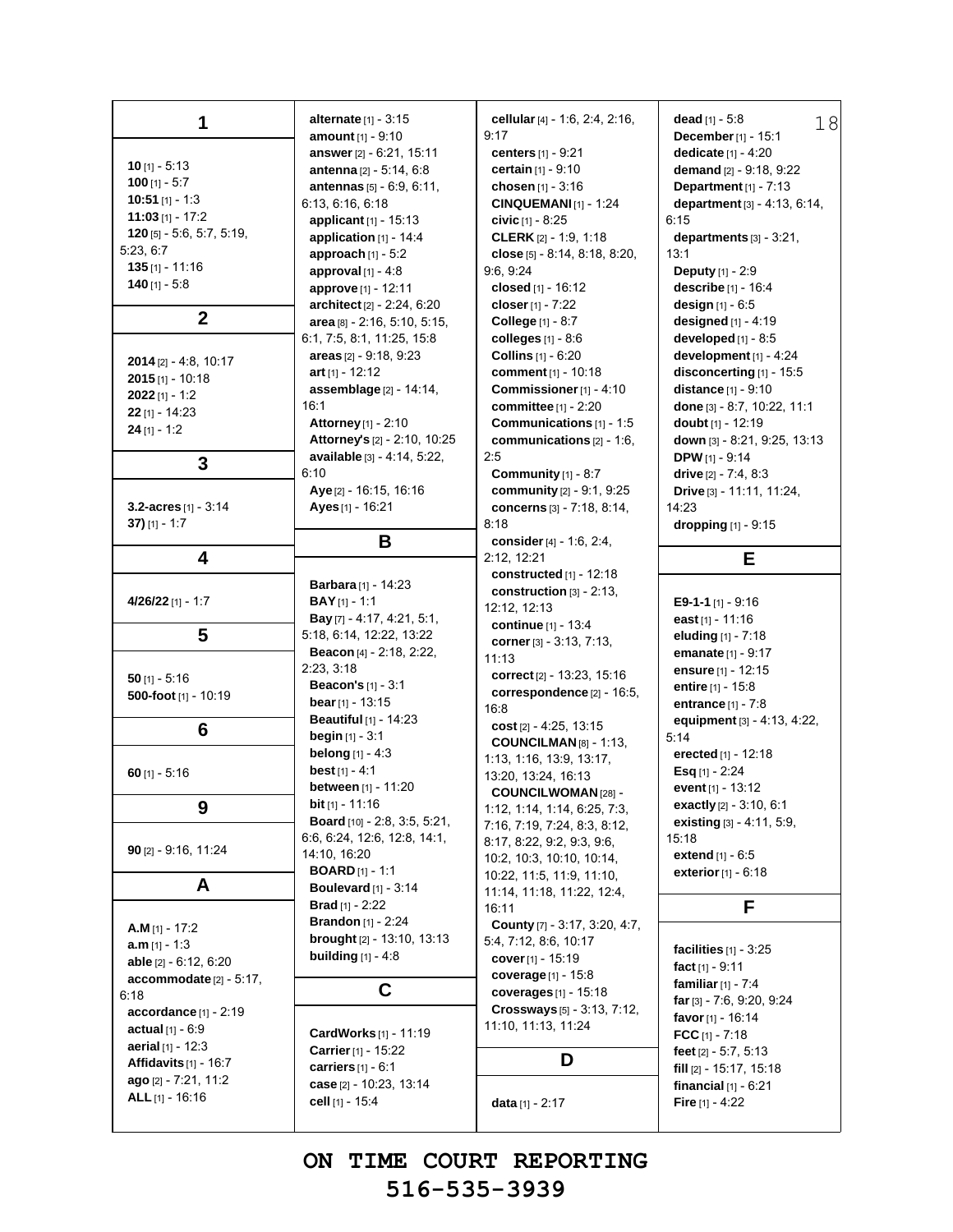**fire** [4] - 3:21, 6:14, 13:1, 13:21 **flush** [1] - 6:8 **foliage** [1] - 5:9 **forward** [2] - 14:17, 16:3 **four** [1] - 6:3 **Fox** [5] - 10:1, 10:2, 10:3, 10:4, 10:5 **G gap** [1] - 15:18 **general** [2] - 2:17, 12:10 **generated** [1] - 4:3 **great** [2] - 6:1, 8:22 **greater**[1] - 9:17 **groups** [2] - 8:25, 9:1 **guess** [1] - 7:17 **H half** [1] - 7:14 **hamlet** [1] - 9:20 **HAND** [5] - 1:13, 13:9, 13:17, 13:20, 13:24 **hand** [1] - 14:15 **hard** [1] - 7:25 **hear**[1] - 8:15 **heard** [2] - 14:13, 15:24 **HEARING** [1] - 1:5 **hearing** [7] - 2:2, 2:3, 2:11, 10:16, 14:13, 15:24, 16:12 **height** [3] - 5:6, 5:23, 6:13 **Hemingway** [1] - 2:23 **HEMINGWAY**[10] - 10:1, 10:4, 10:6, 10:20, 11:1, 11:8, 11:15, 11:20, 12:2, 15:22 **highest** [2] - 12:16, 12:23 **historically** [1] - 9:13 **Hollow** [4] - 10:2, 10:3, 10:4, 10:5 **Home** [2] - 15:2, 15:6 **homes** [2] - 9:10, 9:15 **Hopefully** [1] - 13:2 **hoping** [1] - 6:3 **hug** [1] - 6:9 **I identified** [1] - 5:5 **IMBROTO** [2] - 1:13, 16:13 **impact** [4] - 3:24, 5:7, 5:10, 9:19 **in-fill** [1] - 15:17 **including** [2] - 2:16, 13:20 **increased** [1] - 2:15 **indicate** [1] - 16:3 14:25 **level** [2] - 12:16, 12:23 **LI** [1] - 3:14 **life** [1] - 13:4 **line** [2] - 5:15, 5:16 **LLC** [1] - 2:18 **local** [1] - 9:1 **located** [3] - 1:7, 2:6, 2:13 **location** [1] - 12:18 **look** [4] - 5:22, 7:22, 12:1, 12:2 **looked** [3] - 5:7, 5:8 **looks** [1] - 8:1

**information** [1] - 8:11 **informational** [2] - 2:11, 3:1 **inside** [2] - 6:11, 6:16 **installation** [2] - 4:25, **interest** [1] - 6:2 **interested** [1] - 4:16 **interesting** [1] - 9:12 **introduce** [1] - 2:25 **introduced** [1] - 3:10 **Island** [1] - 3:22 **issuance** [1] - 11:4 **issued** [2] - 2:19, 4:9 **J JEFFREY** [1] - 1:19 **Jericho** [6] - 3:13, 7:14, 10:7, 10:11, 11:13, 15:2 **job** [2] - 13:3, 13:6 **JOHNSON** [2] - 1:12, 16:11 **JOSEPH** [2] - 1:9, 1:12 **K Karen** [1] - 2:9 **kind** [3] - 4:5, 5:10, 7:9 **L LABRIOLA** [1] - 1:16 **LaMARCA**[4] - 1:9, 1:18, 2:3, 16:6 **landline** [1] - 9:16 **landscape** [1] - 13:6 **last** [1] - 8:7 **Last** [1] - 15:1 **LAURA** [1] - 1:14 **Laura** [1] - 14:22 **laws** [1] - 9:9 **lease** [2] - 4:14, 13:5 **leasing** [1] - 2:12 **Legislative** [1] - 4:8 **less** [1] - 10:9

**M.D** [1] - 1:7 **ma'am** [1] - 11:7 **MAIER** [9] - 1:14, 9:3, 9:6, 10:3, 10:10, 10:14, 10:22, 11:5, 11:9 **maintain** [1] - 13:5 **maintenance** [4] - 2:14, 13:10, 13:11, 13:14 **maps** [1] - 8:9 **materials** [1] - 12:13 **maximize** [2] - 5:16, 6:4 **MEETING** [1] - 1:2 **meeting** [2] - 1:23, 14:10 **member**[1] - 14:14 **Members** [2] - 2:8, 3:4 **members** [2] - 6:24, 14:1 **methods** [1] - 12:13 **MICHELE** [1] - 1:12 **might** [1] - 6:15 **mile** [3] - 7:15, 10:9 **minimize** [2] - 3:24, 5:6 **Minutes** [1] - 1:23 **Mobile** [1] - 14:8 **model** [1] - 5:2 **monopole** [5] - 1:6, 2:5, 2:14, 13:12, 13:18 **months** [1] - 7:21 **morning** [4] - 2:7, 3:4, 14:18, 14:19 **mother**[1] - 15:3 **motion** [2] - 16:10, 16:12 **motto** [1] - 4:5 **mount** [2] - 6:8 **mounted** [1] - 6:17 **MR** [42] - 2:3, 3:3, 3:8, 7:11, 7:17, 7:23, 8:2, 8:4, 8:16, 8:20, 8:23, 9:5, 9:11, 10:1, 10:4, 10:5, 10:6, 10:8, 10:12, 10:15, 10:20, 10:21, 10:24, 11:1, 11:3, 11:7, 11:8, 11:12, 11:15, 11:20, 12:2, 12:14, 12:19, 13:16, 13:19, 13:23, 14:5, 14:8, 15:16, 15:22, 16:6, 16:24 **MS** [5] - 2:7, 14:19, 14:21, 15:14, 15:20 **municipalities** [2] - 3:19 **Myers** [1] - 14:2 **MYERS** [2] - 14:5, 14:8 **N**

**M**

**name** [1] - 2:9 **Nassau** [7] - 3:16, 3:20, 4:7, 5:3, 7:12, 8:6, 10:17 **Nay** [2] - 16:18, 16:19

**near** [1] - 9:15 19 **nearest** [1] - 9:7 **need** [4] - 5:14, 6:1, 6:6, 9:22 **needs** [1] - 5:13 **New** [2] - 1:7, 2:6 **new** [1] - 7:20 **next** [1] - 2:2 **north** [1] - 10:6 **notch** [1] - 13:3 **NOTED** [1] - 17:2 **notice** [1] - 10:18 **number**[1] - 11:2 **Nursing** [2] - 15:2, 15:6 **O Oaks** [2] - 15:1, 15:5 **OF** [2] - 1:1, 1:19 **Office** [2] - 2:10, 10:25 **one** [7] - 3:24, 6:25, 8:7, 11:6, 12:9, 14:2, 16:3 **opened** [1] - 7:20 **opposed** [1] - 16:17 **options** [1] - 6:10 **order**[1] - 5:16 **Orlin** [1] - 7:9 **ought** [1] - 4:3 **owner** [1] - 4:4 **Oyster**[7] - 4:17, 4:21, 5:1, 5:18, 6:14, 12:22, 13:21 **OYSTER** [1] - 1:1 **P painting** [1] - 13:13 **Park** [2] - 11:11, 11:24 **parking** [1] - 15:6 **particular**[9] - 3:12, 4:19, 5:5, 5:24, 6:4, 6:13, 10:16, 11:6, 14:13 **partner**[2] - 4:2, 12:22 **past** [2] - 5:21, 8:3 **percent** [1] - 9:16 **period** [1] - 15:3 **permit** [1] - 4:9 **phone** [1] - 15:4 **phonetic** [1] - 14:3 **photo** [1] - 5:20 **placement** [2] - 1:6, 2:4 **pole** [7] - 4:11, 4:12, 4:19, 4:24, 4:25, 5:18, 14:25 **police** [3] - 3:21, 4:13, 6:14

**Police** [2] - 4:10, 7:12 **portion** [1] - 2:12 **possibly** [1] - 12:24 **Posting** [1] - 16:7 **PRAVATO**[1] - 1:19

**ON TIME COURT REPORTING 516-535-3939**

**LOUIS** [1] - 1:13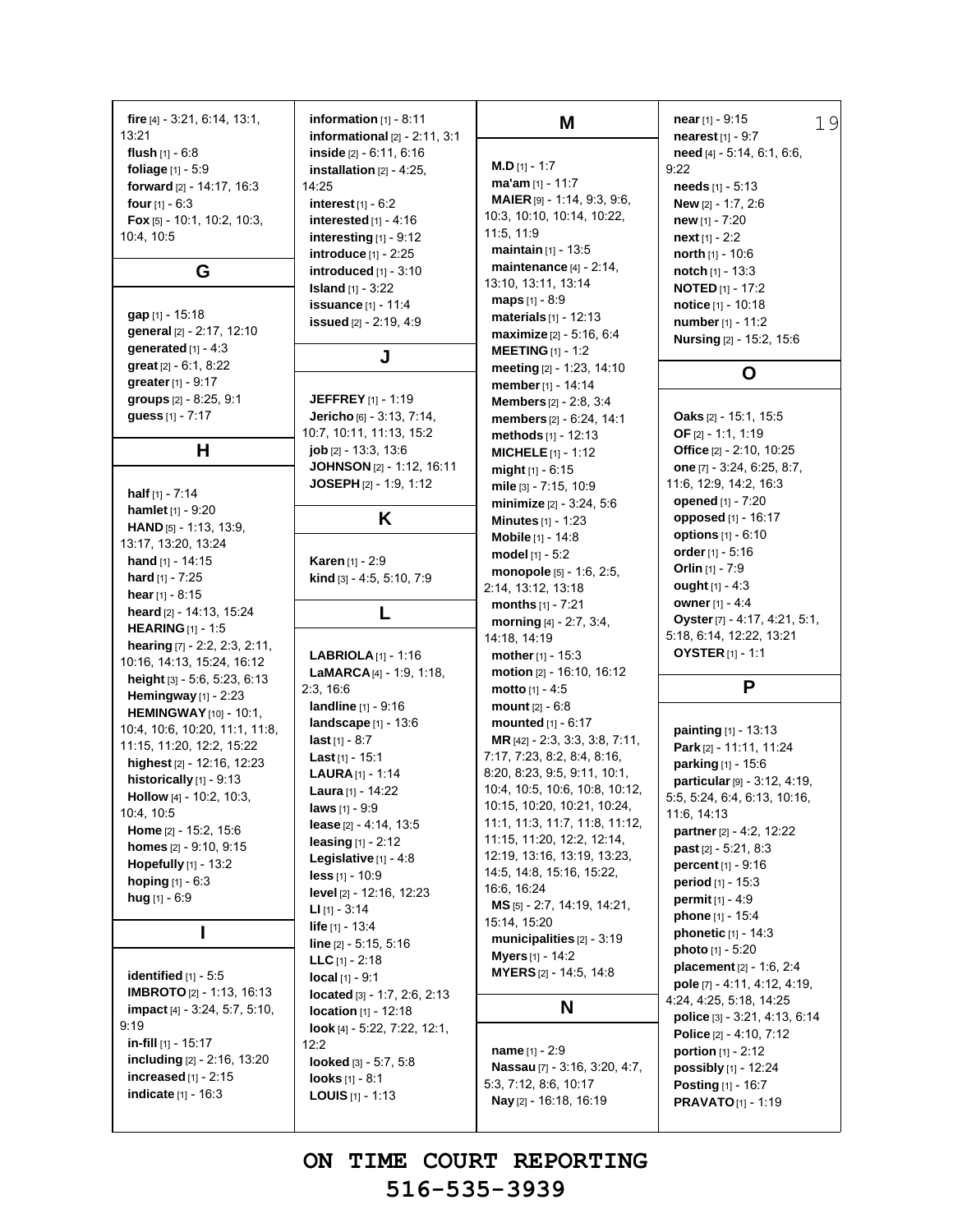**Precinct** [2] - 4:7, 7:13 **present** [2] - 14:15, 16:1 **presentation** [1] - 3:2 **President** [1] - 2:23 **Primrose** [2] - 7:6, 11:24 **private** [1] - 4:4 **problem** [1] - 6:12 **project** [2] - 2:24, 4:12 **proper**[1] - 5:23 **property** [5] - 1:6, 2:5, 2:13, 3:12, 4:4 **Proposals** [1] - 2:19 **proposed** [1] - 4:6 **proposing** [1] - 6:7 **Protection** [1] - 4:22 **provide** [2] - 2:15, 15:8 **provided** [2] - 5:20, 12:25 **provider**[1] - 5:13 **providers** [3] - 4:15, 6:3, 9:22 **proximity** [2] - 8:10, 9:7 **Public** [3] - 1:25, 4:22, 14:6 **public** [1] - 2:17 **Publication** [1] - 16:7 **purposes** [1] - 3:23 **put** [5] - 4:13, 5:18, 6:16, 9:18, 14:3 **Q quasi** [1] - 3:19 **quasi-municipalities** [1] - 3:19 **questions** [6] - 6:19, 6:21, 6:22, 6:24, 12:6, 14:1 **Quick** [1] - 13:9 **quick** [1] - 9:3 **quite** [1] - 15:5 **R R1-A** [1] - 3:15 **radius** [1] - 10:19 **rail** [1] - 9:14 **raised** [1] - 14:15 **Rand** [1] - 3:1 **Randall** [1] - 2:23 **reach** [3] - 8:8, 8:21, 13:2 **reached** [1] - 4:16 **reaching** [1] - 8:25 **readily** [1] - 5:21 **real** [1] - 13:6 **really** [5] - 3:23, 4:10, 5:23, 6:17, 7:22 **reason** [1] - 5:12 **received** [1] - 4:7 **RECEIVER** [1] - 1:19 **recognized** [1] - 14:15 6:4

**record** [1] - 16:3 **references** [1] - 12:25 **regards** [1] - 13:10 **REGULAR** [1] - 1:2 **relinquish** [1] - 4:11 **remove** [1] - 6:16 **replace** [1] - 4:12 **Reporter/Notary** [1] - 1:25 **represent** [3] - 3:20, 8:24, 12:23 **Request** [1] - 2:19 **require** [1] - 9:9 **residence** [1] - 9:7 **resident** [1] - 14:2 **residential** [2] - 9:18, 9:23 **Residents** [1] - 14:22 **respect** [1] - 9:19 **response** [2] - 12:7, 15:25 **responses** [2] - 2:21, 16:20 **revenue** [4] - 4:2, 5:1, 5:17, **review** [1] - 2:20 **RFP** [2] - 11:3, 11:4 **RICHARD** [2] - 1:9, 1:18 **rights** [1] - 4:11 **roughly** [1] - 5:16

#### **S**

**safety** [1] - 12:16 **Safety** [1] - 4:22 **SALADINO**[23] - 1:9, 1:12, 2:1, 3:7, 6:23, 7:2, 12:5, 12:9, 12:15, 13:25, 14:7, 14:9, 14:16, 14:20, 15:10, 15:15, 15:23, 16:2, 16:9, 16:14, 16:17, 16:21, 16:25 **School** [1] - 7:7 **school** [3] - 7:20, 8:14, 9:8 **schools** [1] - 8:6 **SCHULTZ** [4] - 14:19, 14:21, 15:14, 15:20 **Schultz** [1] - 14:22 **Second** [2] - 4:7, 7:13 **second** [2] - 2:3, 16:13 **secure** [1] - 6:12 **secured** [1] - 6:2 **see** [6] - 3:7, 3:8, 5:10, 8:9, 13:3, 14:20 **selected** [1] - 2:18 **service** [1] - 2:16 **Services** [1] - 4:23 **services** [2] - 2:17, 13:21 **seven** [1] - 7:21 **several** [2] - 3:20, 8:5 **share** [1] - 5:2 **shortly** [1] - 4:9 **side** [1] - 10:6 **significant** [1] - 13:13

**signify** [1] - 16:15 **simulations** [1] - 5:20 **sit** [1] - 8:21 **site** [13] - 3:10, 3:16, 4:6, 5:6, 5:24, 5:25, 6:4, 9:13, 10:16, 13:5, 13:6, 15:17 **sites** [1] - 8:6 **size** [1] - 3:14 **skin** [1] - 6:16 **slip** [1] - 14:3 **Sometimes** [1] - 8:13 **sometimes** [1] - 8:18 **southwest** [2] - 3:13, 11:12 **space** [2] - 4:14, 5:14 **speaking** [1] - 14:6 **specializes** [1] - 3:18 **specific** [1] - 15:22 **state** [1] - 12:12 **state-of-the-art** [1] - 12:12 **stay** [1] - 9:20 **stealth** [1] - 6:11 **step** [1] - 14:16 **STEVE** [1] - 1:16 **Steve** [1] - 14:2 **Streb** [1] - 2:24 **street** [2] - 7:12, 9:25 **structure** [1] - 12:17 **Supervisor**[2] - 2:8, 3:4 **supervisor**[2] - 16:6, 16:11 **SUPERVISOR** [23] - 1:9, 1:12, 2:1, 3:7, 6:23, 7:2, 12:5, 12:9, 12:15, 13:25, 14:7, 14:9, 14:16, 14:20, 15:10, 15:15, 15:23, 16:2, 16:9, 16:14, 16:17, 16:21, 16:25 **surrounding** [1] - 2:16 **sustained** [1] - 15:3 **Syosset**[2] - 14:23 **T T-Mobile** [1] - 14:8 **tall** [1] - 5:12 **TAXES**[1] - 1:19 **temporary** [1] - 13:17 **term** [1] - 13:5 **terms** [2] - 12:16, 12:17 **thereafter**[1] - 4:9

20 **Tower**[1] - 1:5 **tower** [8] - 1:6, 2:5, 2:14, 2:15, 4:20, 6:5, 6:9, 6:11 **towers** [1] - 5:12 **TOWN** [4] - 1:1, 1:1, 1:9, 1:18 **Town** [14] - 1:6, 2:5, 2:8, 2:9, 2:10, 2:20, 4:17, 4:21, 5:1, 5:17, 6:13, 10:25, 12:21, 13:21 **Town's** [1] - 2:12 **towns** [6] - 3:20, 4:1, 4:3, 5:3, 8:24, 13:1 **TRACIE**[1] - 1:24 **tree** [2] - 5:15 **try** [1] - 9:13 **trying** [1] - 9:19 **Turnpike** [5] - 3:13, 10:7, 10:11, 11:13, 15:2 **twenty** [1] - 13:7 **two** [3] - 3:23, 6:2, 10:17 **U ultimate** [1] - 12:16 **unable** [1] - 15:4 **underutilized** [1] - 5:25 **UNDERWOOD** [1] - 2:7 **Underwood** [1] - 2:9 **up** [3] - 5:19, 13:10, 15:13 **utilize** [1] - 4:21 **V vertical** [1] - 5:13 **VICKI** [1] - 1:14 **villages** [6] - 3:20, 4:1, 4:4, 5:3, 8:24, 13:1 **visual** [1] - 5:6 **W WALSH** [17] - 1:14, 6:25, 7:3, 7:16, 7:19, 7:24, 8:3, 8:12, 8:17, 8:22, 9:2, 10:2, 11:10, 11:14, 11:18, 11:22, 12:4 **wants** [1] - 5:18 **week** [1] - 8:9 **Weichbrodt** [2] - 2:23, 3:1 **WEICHBRODT** [28] - 3:3, 3:8, 7:11, 7:17, 7:23, 8:2, 8:4, 8:16, 8:20, 8:23, 9:5, 9:11, 10:5, 10:8, 10:12, 10:15, 10:21, 10:24, 11:3, 11:7, 11:12, 12:14, 12:19, 13:16, 13:19, 13:23, 15:16, 16:24

**ON TIME COURT REPORTING 516-535-3939**

**third** [1] - 10:15 **THOMAS**[1] - 1:13 **throughout** [2] - 5:3, 13:4

**TIME** [1] - 17:2 **timely** [1] - 2:20 **today** [3] - 2:22, 3:6, 4:18 **today's** [1] - 2:3 **top** [2] - 4:20, 13:3 **top-notch** [1] - 13:3 **towards** [1] - 11:16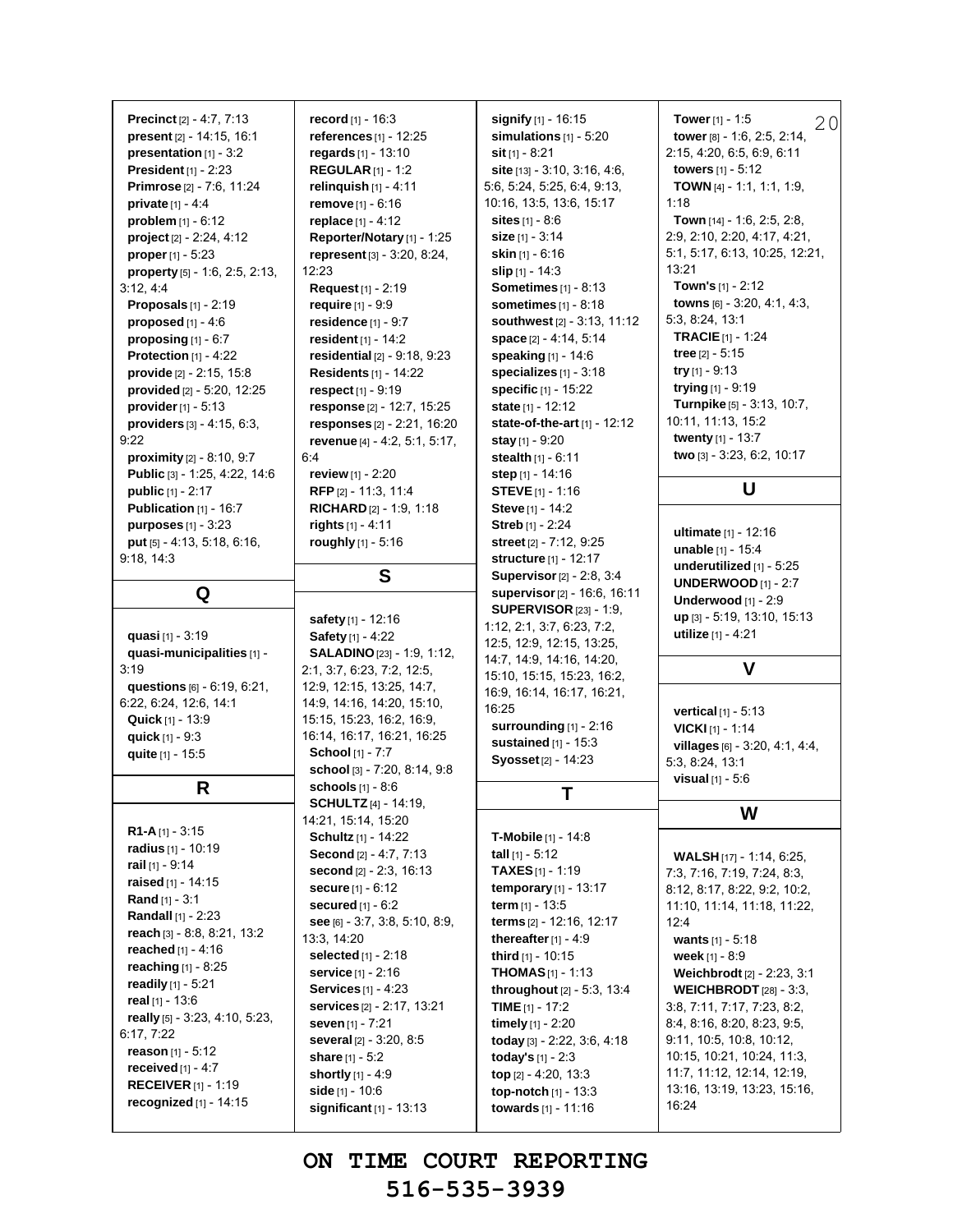| West [2] - 11:11, 11:25<br>west [2] - 11:16, 11:18 |
|----------------------------------------------------|
| whatsoever $[1]$ - 4:25                            |
| White [2] - 15:1, 15:5                             |
| <b>William</b> $[1] - 6:20$                        |
| <b>Winter</b> [1] - 5:9                            |
|                                                    |
| wireless [6] - 2:17, 3:25,                         |
| 4:14, 5:13, 6:3, 9:21                              |
| Wireless [2] - 2:18, 3:18                          |
| wonder [2] - 8:13, 8:19                            |
| <b>Wonderful</b> [1] - 14:7                        |
| Woodbury [5] - 1:7, 2:6,                           |
| 2:13, 15:2, 15:8                                   |
|                                                    |
| Y                                                  |
|                                                    |
|                                                    |
| yards [2] - 9:14                                   |
| years [2] - 11:2, 13:8                             |
| York [2] - 1:7, 2:6                                |
|                                                    |
| $\mathsf{Z}$                                       |
|                                                    |
|                                                    |
| zoned [1] - 3:14                                   |
| Zoning [1] - 3:15                                  |
|                                                    |
|                                                    |
|                                                    |
|                                                    |
|                                                    |
|                                                    |
|                                                    |
|                                                    |
|                                                    |
|                                                    |
|                                                    |
|                                                    |
|                                                    |
|                                                    |
|                                                    |
|                                                    |
|                                                    |
|                                                    |
|                                                    |
|                                                    |
|                                                    |
|                                                    |
|                                                    |
|                                                    |
|                                                    |
|                                                    |
|                                                    |
|                                                    |
|                                                    |
|                                                    |
|                                                    |
|                                                    |
|                                                    |
|                                                    |
|                                                    |
|                                                    |
|                                                    |
|                                                    |
|                                                    |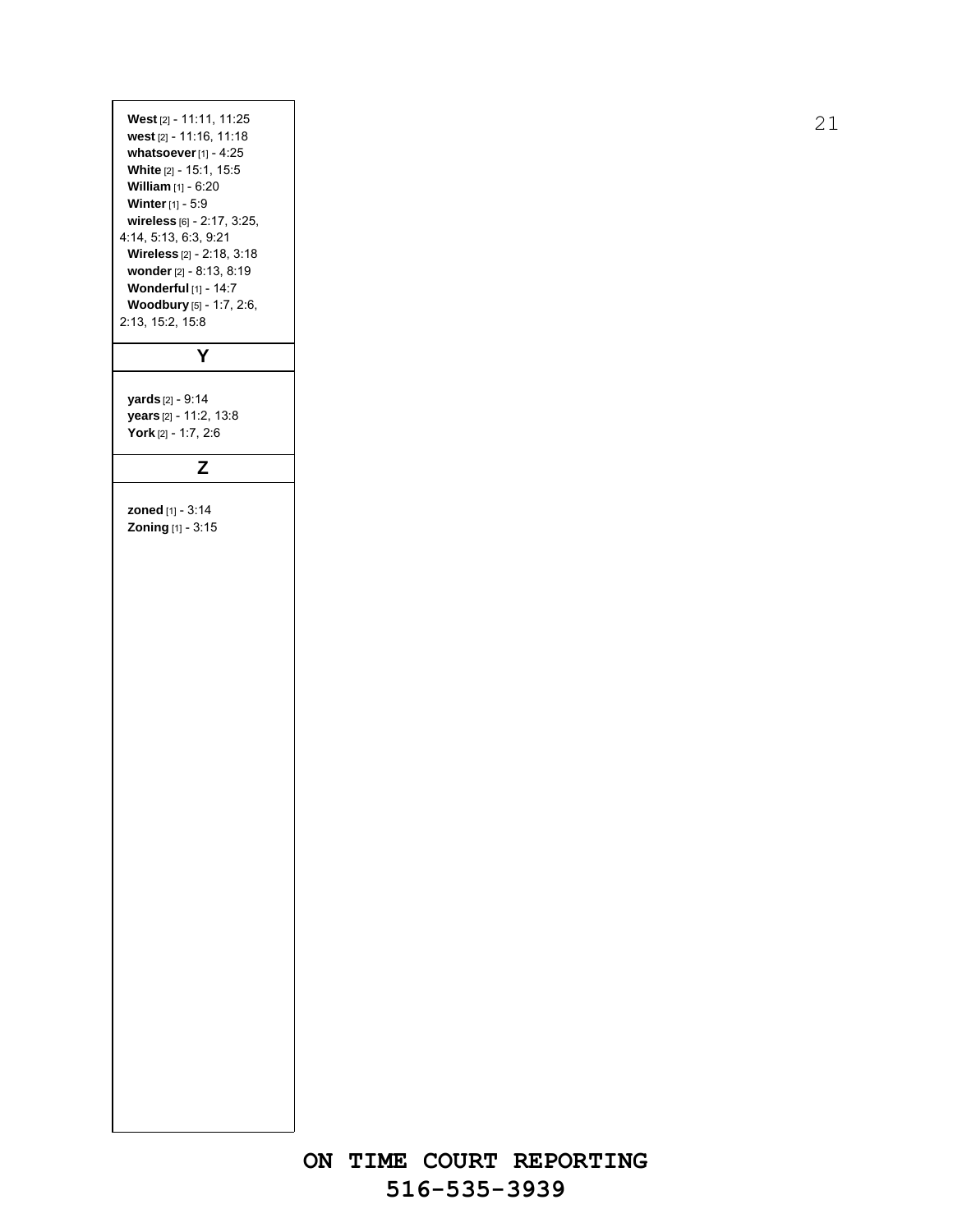1

TOWN BOARD TOWN OF OYSTER BAY ACTION CALENDAR May 24, 2022 11:04 a.m. **JOSEPH SALADINO RICHARD LaMARCA** SUPERVISOR TOWN CLERK P R E S E N T: SUPERVISOR JOSEPH S. SALADINO COUNCILWOMAN MICHELE M. JOHNSON COUNCILMAN LOUIS B. IMBROTO COUNCILMAN THOMAS P. HAND COUNCILWOMAN LAURA L. MAIER COUNCILWOMAN VICKI WALSH A B S E N T: COUNCILMAN STEVE L. LABRIOLA A L S O P R E S E N T: RICHARD LaMARCA, TOWN CLERK JEFFREY P. PRAVATO, RECEIVER OF TAXES Minutes of the meeting taken by: TRACIE A. CINQUEMANI Reporter/Notary Public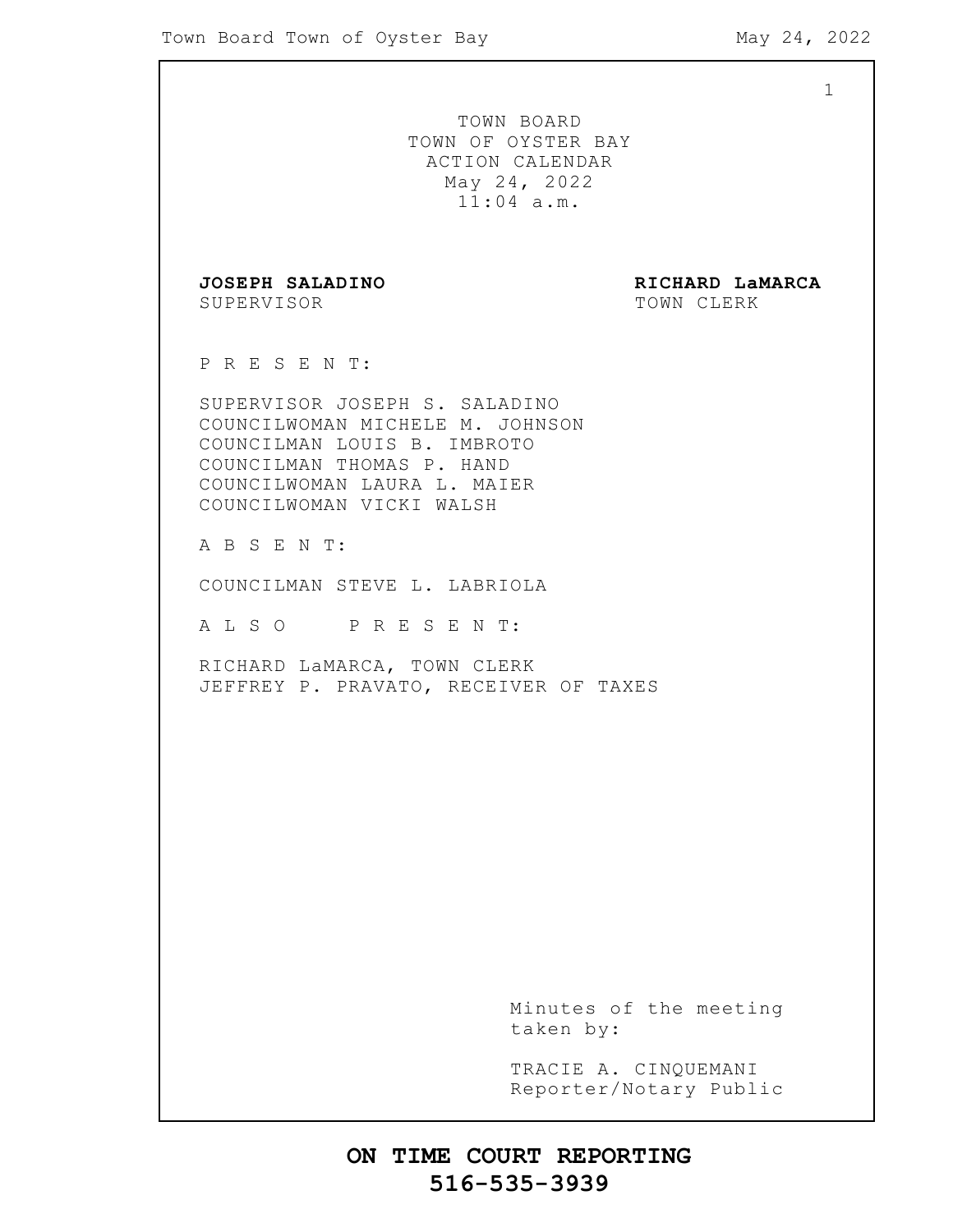1 2 3 4 5 6 7 8 9 10 11 12 13 14 15 16 17 18 19 20 21 22 23 24 25 2 SUPERVISOR SALADINO: At this time, would you please call our Regular Action Calendar? MR. LaMARCA: May I have a motion to table Resolution No. 371-2022? **RESOLUTION NO. 371–2022;** Resolution pertaining to the decision on the application of PSI Atlantic Massapequa NY, LLC, Contract Vendee, Kasper Properties NY LLC, fee owner, for a Special Use Permit at premises located at 5660 Old Sunrise Highway, Massapequa, New York. Hearing held: April 12, 2022. (M.D. 4/12/22 #4). On the motion: COUNCILWOMAN JOHNSON: So moved. COUNCILMAN IMBROTO: Second. MR. LaMARCA: Motion made by Councilwoman Johnson and seconded by Councilman Imbroto. On the vote: Supervisor Saladino? SUPERVISOR SALADINO: "Aye." MR. LaMARCA: Councilwoman Johnson? COUNCILWOMAN JOHNSON: "Aye." MR. LaMARCA: Councilman Imbroto? COUNCILMAN IMBROTO: "Aye." MR. LaMARCA: Councilman Hand?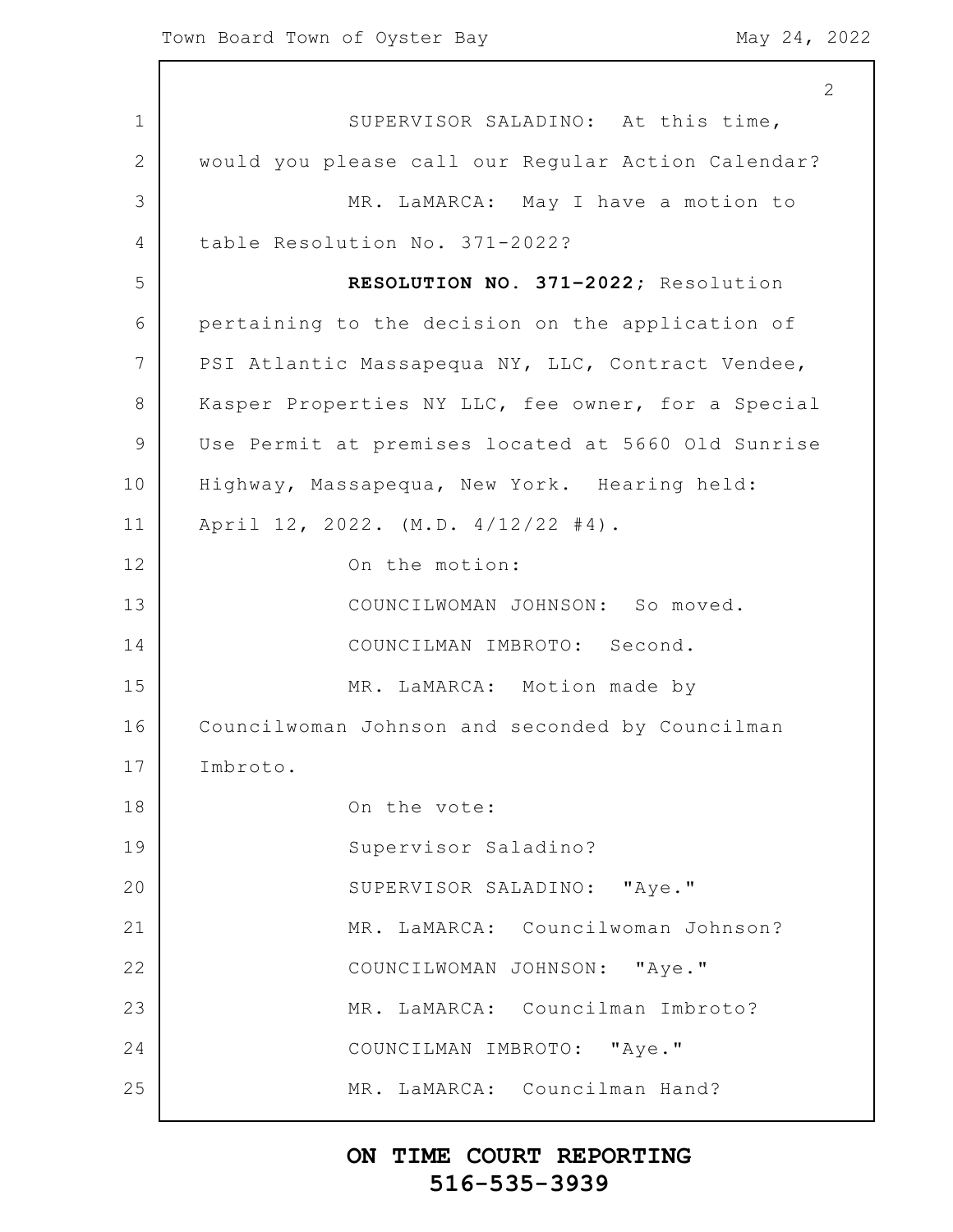1 2 3 4 5 6 7 8 9 10 11 12 13 14 15 16 17 18 19 20 21 22 23 24 25 3 COUNCILMAN HAND: "Aye." MR. LaMARCA: Councilwoman Maier? COUNCILWOMAN MAIER: "Aye." MR. LaMARCA: Councilwoman Walsh? COUNCILWOMAN WALSH: "Aye." MR. LaMARCA: Motion to table Resolution No. 371-2022 passes with six "Ayes." (TIME NOTED: 11:04 A.M.) MR. LaMARCA: May I have a motion to remove from the table Resolution No. P-8-22, which was tabled on May 10, 2022. **PERSONNEL RESOLUTION NO. P-8-22;** Resolution pertaining to personnel of various departments within the Town of Oyster Bay. On the motion: COUNCILWOMAN JOHNSON: So moved. COUNCILMAN IMBROTO: Second. MR. LaMARCA: Motion made by Councilwoman Johnson and seconded by Councilman Imbroto. On the vote: Supervisor Saladino? SUPERVISOR SALADINO: "Aye." MR. LaMARCA: Councilwoman Johnson? COUNCILWOMAN JOHNSON: "Aye."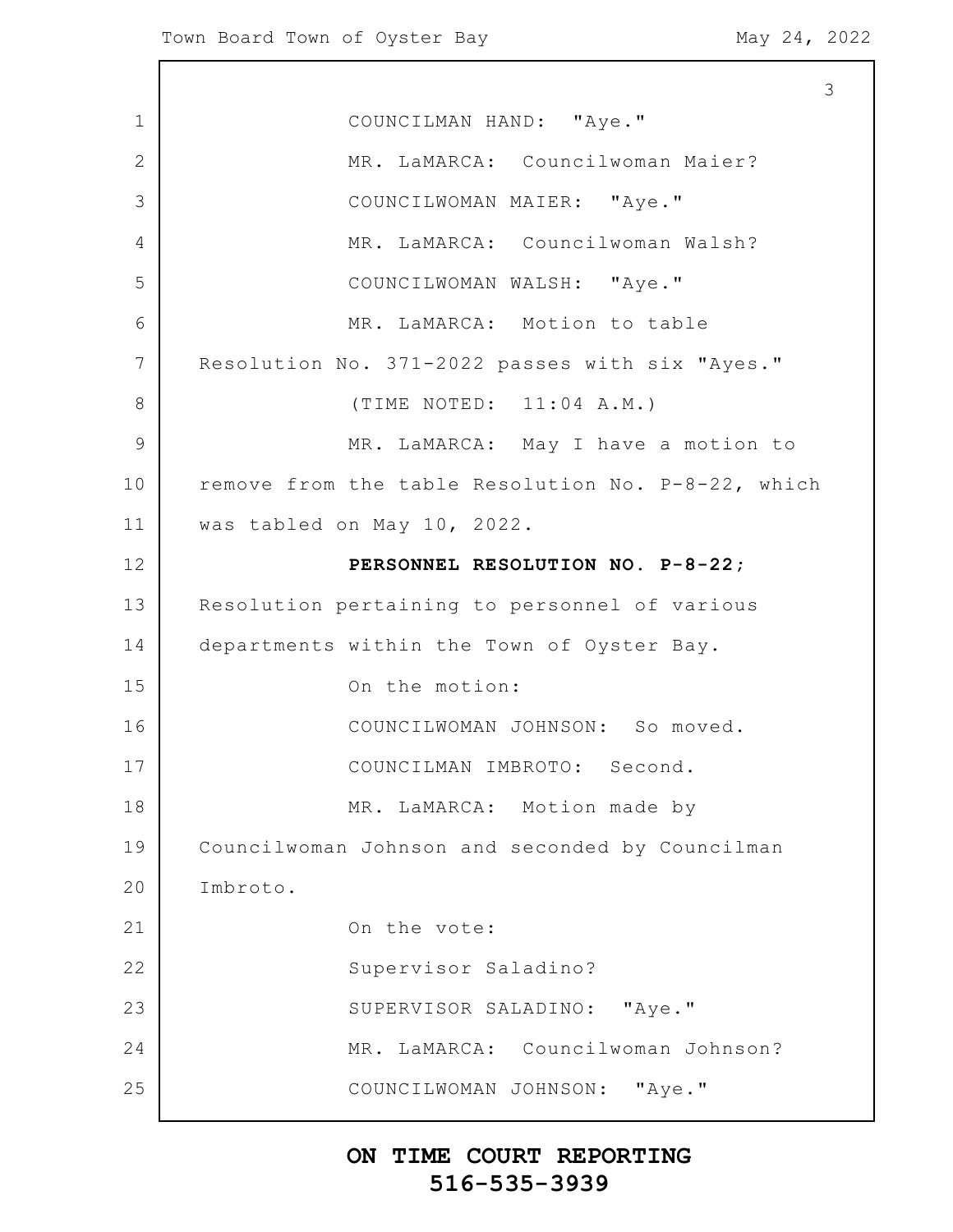$\Gamma$ 

|              | $\overline{4}$                                     |
|--------------|----------------------------------------------------|
| 1            | MR. LaMARCA: Councilman Imbroto?                   |
| $\mathbf{2}$ | COUNCILMAN IMBROTO: "Aye."                         |
| 3            | MR. LaMARCA: Councilman Hand?                      |
| 4            | COUNCILMAN HAND: "Aye."                            |
| 5            | MR. LaMARCA: Councilwoman Maier?                   |
| 6            | COUNCILWOMAN MAIER: "Aye."                         |
| 7            | MR. LaMARCA: Councilwoman Walsh?                   |
| 8            | COUNCILWOMAN WALSH: "Aye."                         |
| 9            | MR. LaMARCA: Motion to remove                      |
| 10           | Resolution P-8-22 from the table passes with six   |
| 11           | "Ayes."                                            |
| 12           | (TIME NOTED: 11:04 A.M.)                           |
| 13           | MR. LaMARCA: Can I have a motion to                |
| 14           | Suspend the Rules and add Resolution Nos. 390-     |
| 15           | through 398-2022?                                  |
| 16           | RESOLUTION NO. 390-2022; Resolution                |
| 17           | granting request from the Oyster Bay-East Norwich  |
| 18           | Chamber of Commerce for Town assistance in hosting |
| 19           | Oyster Bay Day on Audrey Avenue, Oyster Bay on     |
| 20           | June 11, 2022, to utilize Municipal Parking Field  |
| 21           | 0-8 and for use of various Town equipment for the  |
| 22           | event. (M.D. 5/17/22 #14).                         |
| 23           | RESOLUTION NO. 391-2022; Resolution                |
| 24           | directing the Town Clerk to advertise a Notice of  |
| 25           | Hearing on the application of Engel Burman at      |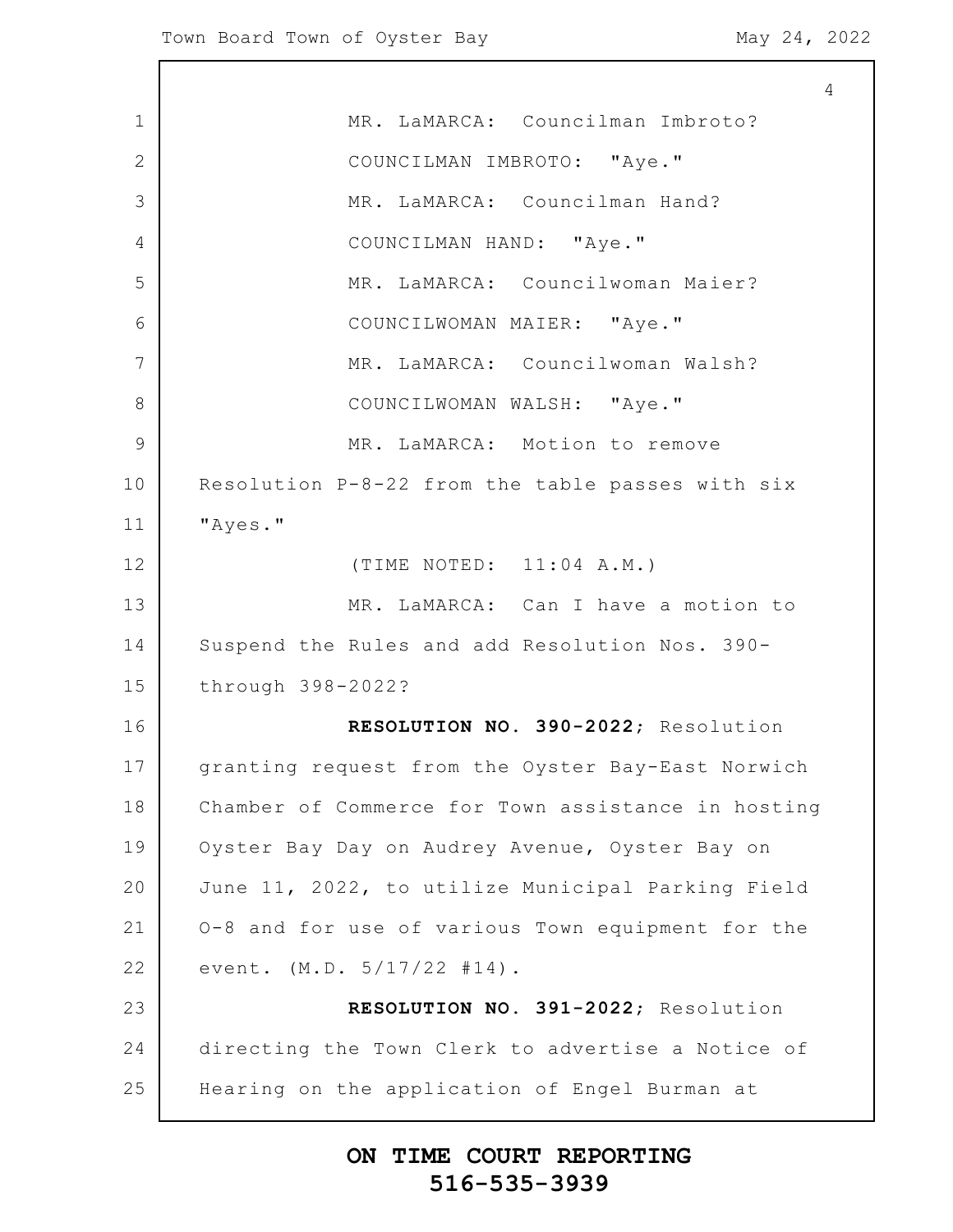|                 | 5                                                   |
|-----------------|-----------------------------------------------------|
| $\mathbf 1$     | Woodbury, LLC, Contract Vendee, and John Geral, fee |
| 2               | owner, for a Special Use Permit and Site Plan       |
| 3               | Approval at premises located at 92 Piquets Lane,    |
| 4               | Woodbury, New York. Hearing date: June 14, 2022.    |
| 5               | $(M.D. 5/17/22 #15)$ .                              |
| 6               | RESOLUTION NO. 392-2022; Resolution                 |
| $7\phantom{.0}$ | directing the Town Clerk to advertise a Notice of   |
| 8               | Hearing on the application of Jericho Turnpike LLC, |
| $\mathcal{G}$   | fee owner, and ARAS3 S Corp., lessee, for a Special |
| 10              | Use Permit and Revocation of Declaration of         |
| 11              | Restrictive Covenants at premises located at        |
| 12              | 150 Jericho Turnpike, Syosset, New York. Hearing    |
| 13              | date: June 14, 2022. (M.D. 5/17/22 #16).            |
| 14              | RESOLUTION NO. 393-2022; Resolution                 |
| 15              | directing the Town Clerk to advertise a Notice of   |
| 16              | Hearing to consider the 2022 Oyster Bay Fire        |
| 17              | Department, Inc. and Atlantic Steamer Fire Company  |
| 18              | No. 1 Fire Protection Agreements. Hearing date:     |
| 19              | June 14, 2022. (M.D. 5/17/22 #17).                  |
| 20              | RESOLUTION NO. 394-2022; Resolution                 |
| 21              | directing the Town Clerk to advertise a Notice of   |
| 22              | Hearing pertaining to Hydrant Rental for Glenwood-  |
| 23              | Glen Head Fire Protection District and Liberty      |
| 24              | Utilities (New York Water) Corp. for the year 2022. |
| 25              | Hearing Date: June 14, 2022. (M.D. 5/17/22 #18).    |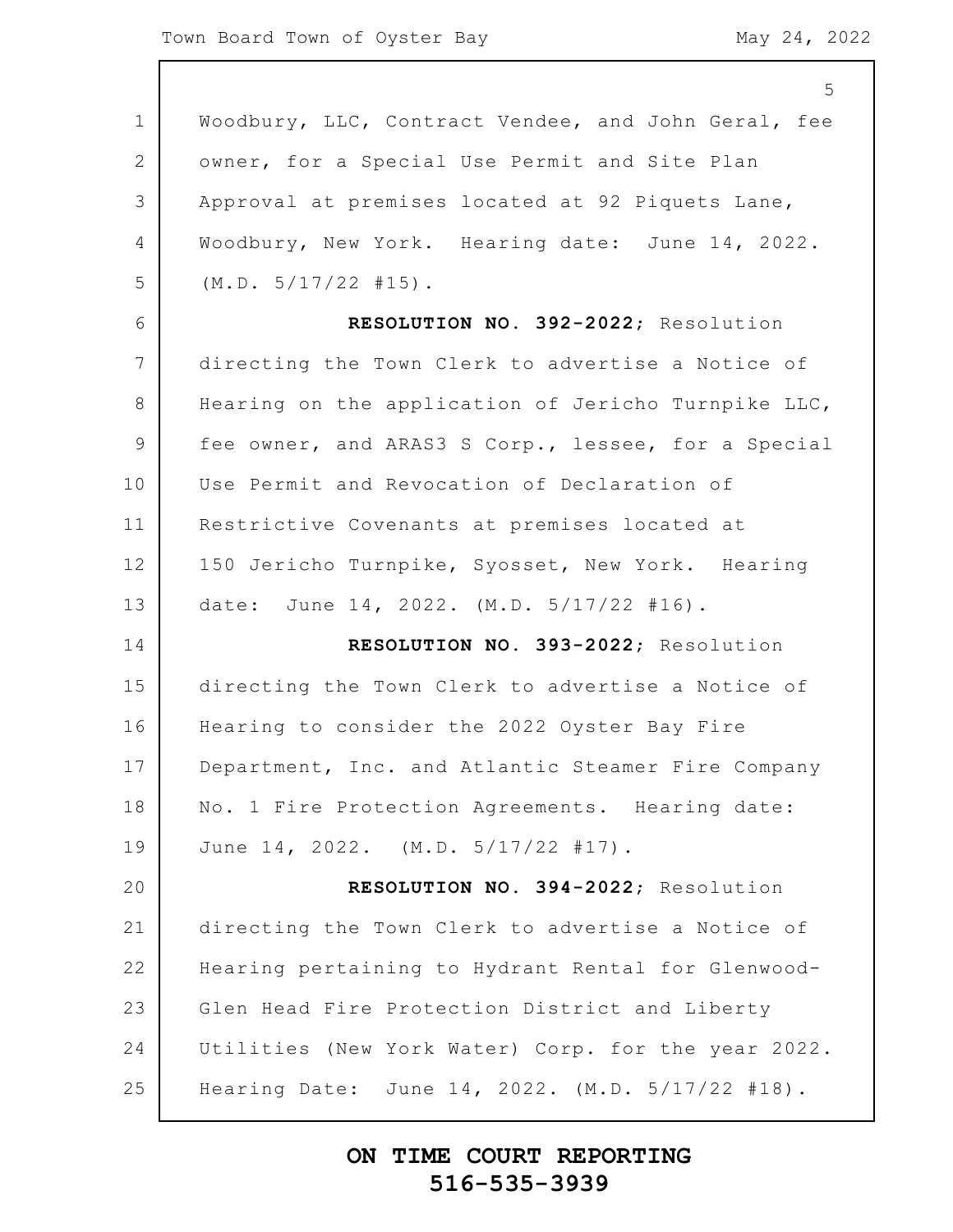|                 | 6                                                   |
|-----------------|-----------------------------------------------------|
| $\mathbf 1$     | RESOLUTION NO. 395-2022; Resolution                 |
| $\mathbf{2}$    | authorizing settlement of litigation with           |
| 3               | 120 Westend, LLC and to authorize the Town Attorney |
| 4               | to execute any and all documents to effectuate the  |
| 5               | settlement. (M.D. 5/17/22 #20).                     |
| 6               | RESOLUTION NO. 396-2022; Resolution                 |
| $7\phantom{.0}$ | granting request from Sanctuary Home & Patio in     |
| 8               | Oyster Bay to donate a bench and plaque to be       |
| $\mathcal{G}$   | placed in front of Town Hall 54, Audrey Avenue,     |
| 10              | Oyster Bay, in memory of Georgia Sussi. (M.D.       |
| 11              | $5/17/22$ #19).                                     |
| 12              | RESOLUTION NO. 397-2022; Resolution                 |
| 13              | ratifying the initiation of litigation by the Town  |
| 14              | against the New York State Department of            |
| 15              | Environmental Conservation and Frank M. Flower &    |
| 16              | Son, Inc. (M.D. 5/17/22 #21).                       |
| 17              | RESOLUTION NO. 398-2022; Resolution                 |
| 18              | ratifying the Memorandum of Agreement between the   |
| 19              | Town and the Civil Service Employees Association,   |
| 20              | Inc., Local 1000, AFSCME, AFL-CIO, Town of Oyster   |
| 21              | Bay Unit, Nassau County Local 881, dated May 18,    |
| 22              | 2022, to amend Article II - Recognition, of the     |
| 23              | Collective Bargaining Agreement. (M.D. 5/17/22      |
| 24              | $#22)$ .                                            |
| 25              | On the motion:                                      |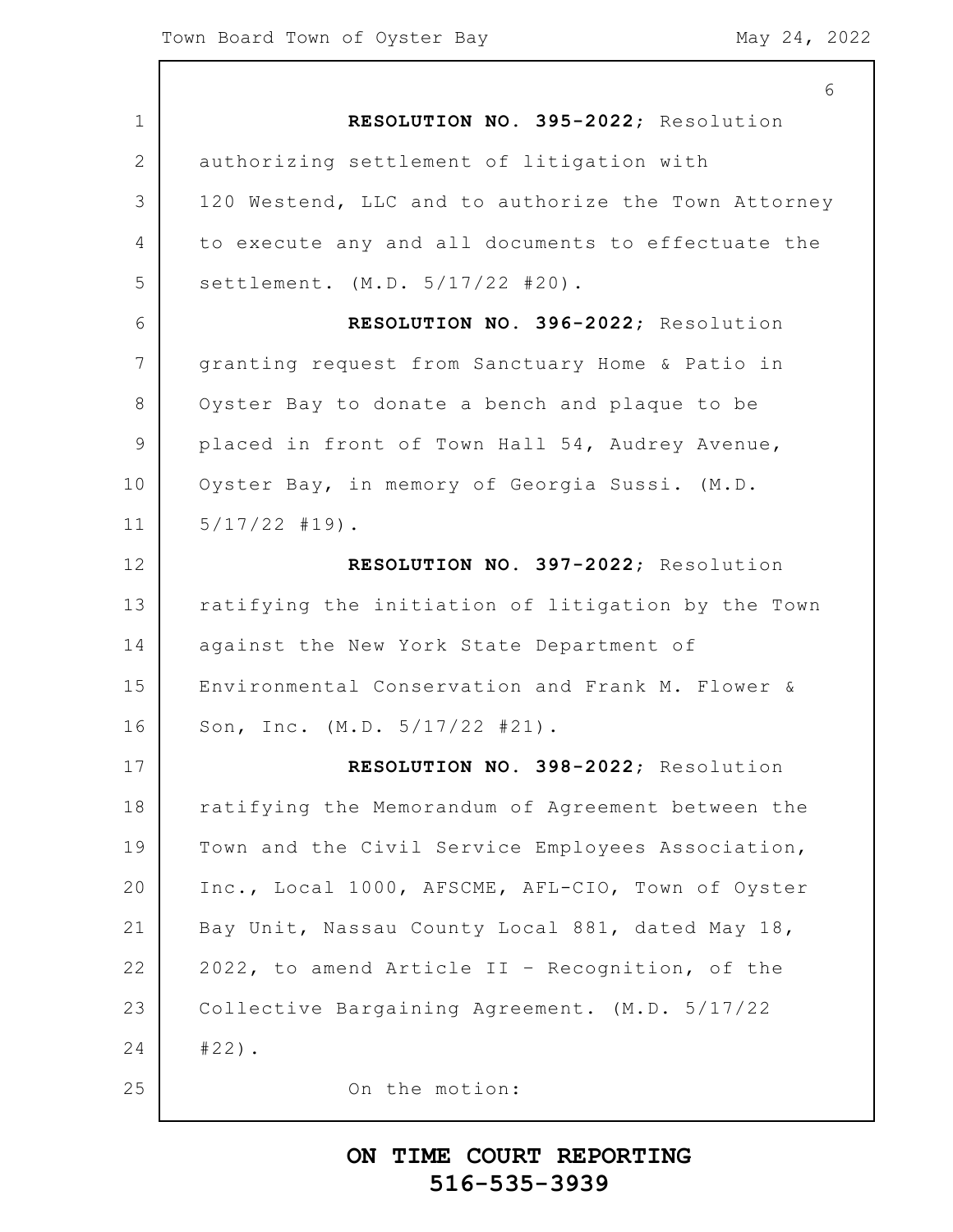$\mathsf{l}$ 

|                 | 7                                                   |
|-----------------|-----------------------------------------------------|
| 1               | COUNCILWOMAN JOHNSON: So moved.                     |
| $\mathbf{2}$    | COUNCILMAN IMBROTO: Second.                         |
| 3               | MR. LaMARCA: Motion made by                         |
| 4               | Councilwoman Johnson and seconded by Councilman     |
| 5               | Imbroto.                                            |
| 6               | On the vote:                                        |
| $7\phantom{.0}$ | Supervisor Saladino?                                |
| 8               | SUPERVISOR SALADINO: "Aye."                         |
| 9               | MR. LaMARCA: Councilwoman Johnson?                  |
| 10              | COUNCILWOMAN JOHNSON: "Aye."                        |
| 11              | MR. LaMARCA: Councilman Imbroto?                    |
| 12              | COUNCILMAN IMBROTO: "Aye."                          |
| 13              | MR. LaMARCA: Councilman Hand?                       |
| 14              | COUNCILMAN HAND: "Aye."                             |
| 15              | MR. LaMARCA: Councilwoman Maier?                    |
| 16              | COUNCILWOMAN MAIER: "Aye."                          |
| 17              | MR. LaMARCA: Councilwoman Walsh?                    |
| 18              | COUNCILWOMAN WALSH: "Aye."                          |
| 19              | MR. LaMARCA: Motion to Suspend the                  |
| 20              | Rules and add Resolution Nos. 390 through 398-2022  |
| 21              | passes with six "Ayes."                             |
| 22              | (TIME NOTED: 11:05 A.M.)                            |
| 23              | MR. LaMARCA: May I have a motion to                 |
| 24              | Resuspend the Rules and add the following Walked-On |
| 25              | Resolution No. 399-2022, which is a Resolution      |
|                 |                                                     |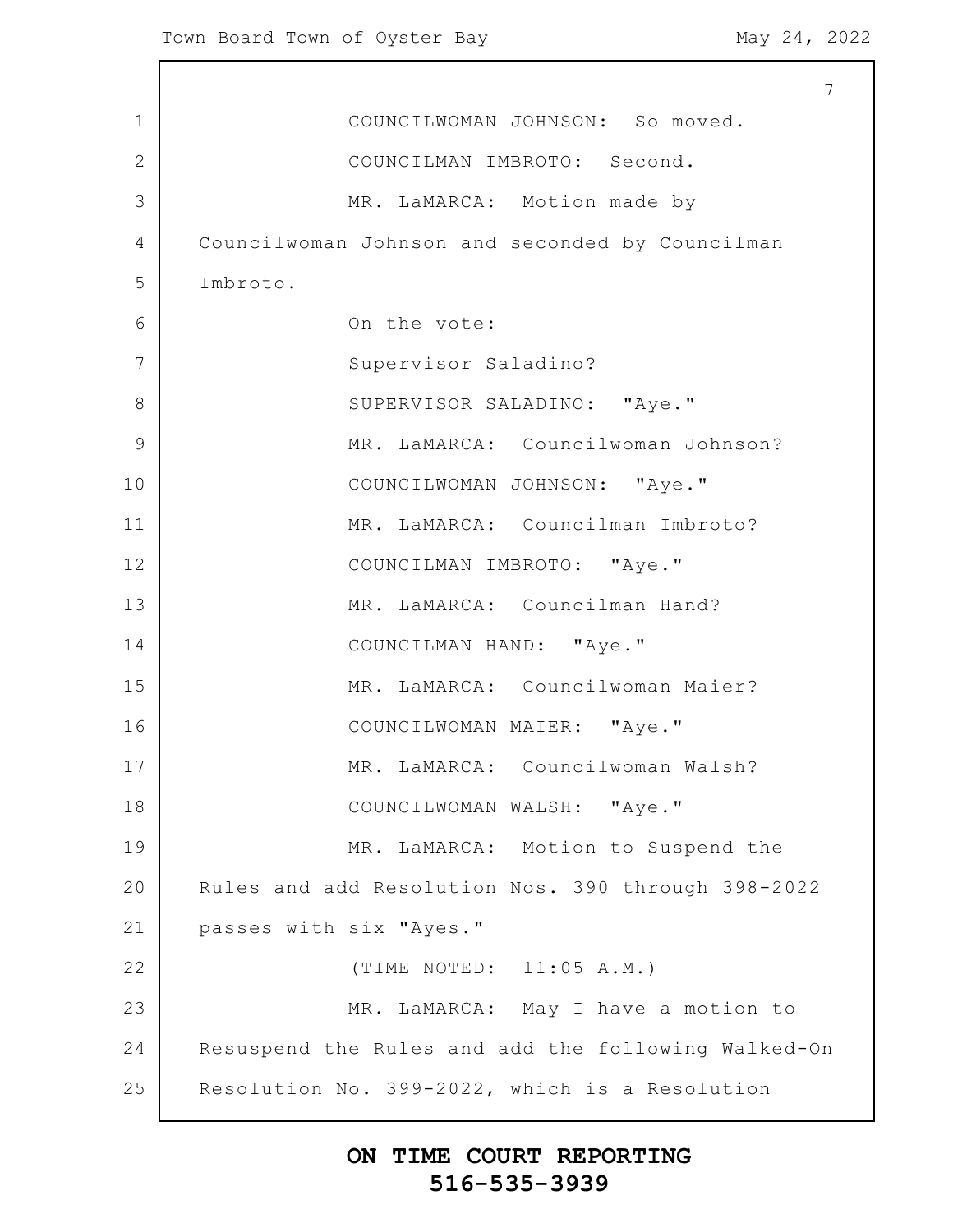8

1 2 3 4 5 6 7 8 9 10 11 12 13 14 15 16 17 18 19 20 21 22 23 24 25 ratifying the Memorandum of Agreement in authorizing the Supervisor, or his designee, to execute a new Collective Bargaining Agreement between the Town of Oyster Bay and the Town of Oyster Bay Lifeguard Association. On the motion: COUNCILWOMAN JOHNSON: So moved. COUNCILMAN IMBROTO: Second. MR. LaMARCA: Motion made by Councilwoman Johnson and seconded by Councilman Imbroto. On the vote: Supervisor Saladino? SUPERVISOR SALADINO: "Aye." MR. LaMARCA: Councilwoman Johnson? COUNCILWOMAN JOHNSON: "Aye." MR. LaMARCA: Councilman Imbroto? COUNCILMAN IMBROTO: "Aye." MR. LaMARCA: Councilman Hand? COUNCILMAN HAND: "Aye." MR. LaMARCA: Councilwoman Maier? COUNCILWOMAN MAIER: "Aye." MR. LaMARCA: Councilwoman Walsh? COUNCILWOMAN WALSH: "Aye." MR. LaMARCA: Motion to Resuspend the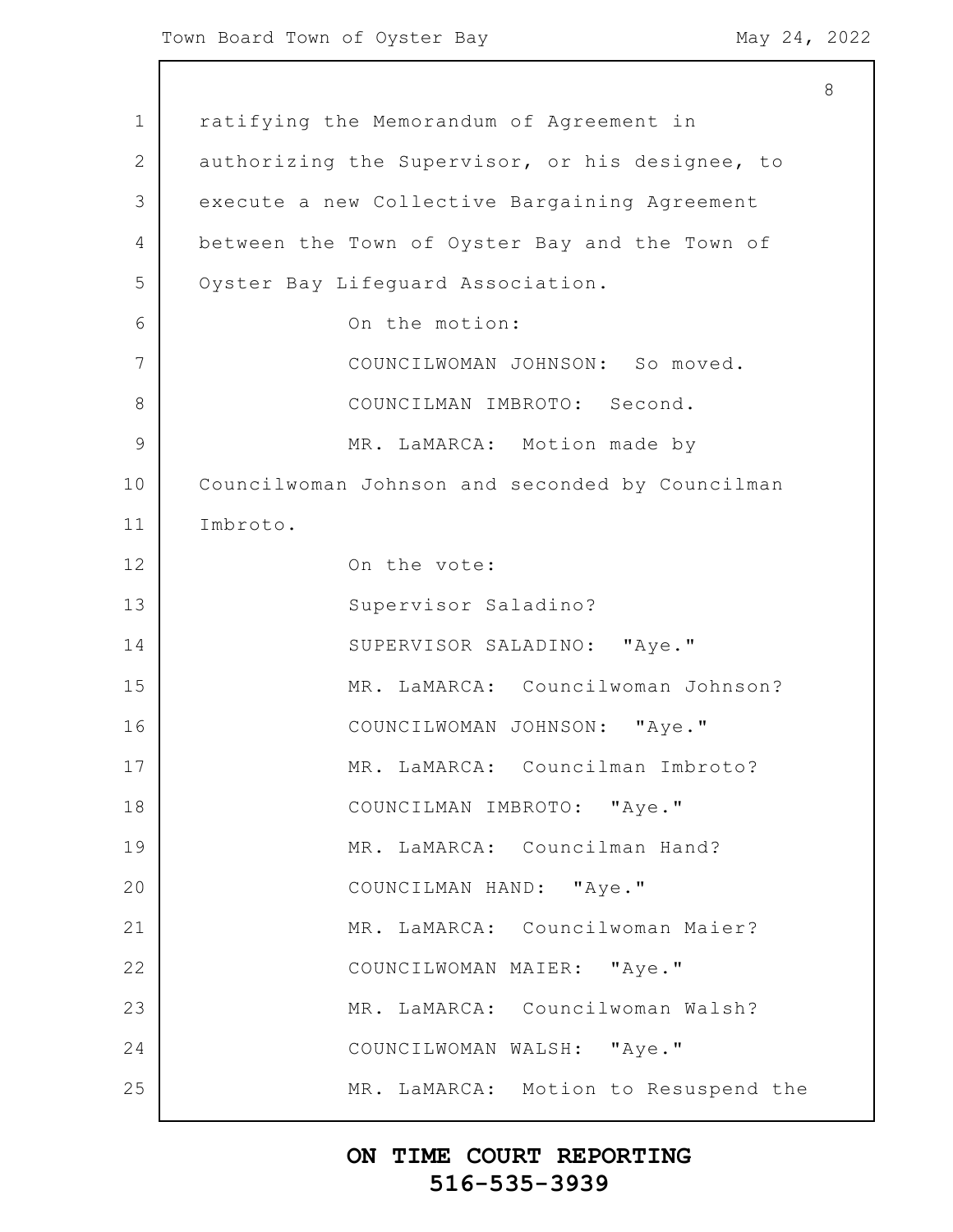$\mathbf{I}$ 

|                | 9                                                   |
|----------------|-----------------------------------------------------|
| $\mathbf 1$    | Rules of Procedure and added Walked-On Resolution   |
| 2              | No. 399-2022 passes with six "Ayes."                |
| 3              | (TIME NOTED: 11:06 A.M.)                            |
| 4              | MR. LaMARCA: May I have a motion to                 |
| 5              | adopt Resolution Nos. P-9-22 through 399-2022; and  |
| 6              | Resolution No. TF-8-22, which has been removed from |
| $7\phantom{.}$ | the table; noting that Resolution No. 371-2022 has  |
| 8              | been tabled.                                        |
| $\mathcal{G}$  | PERSONNEL RESOLUTION NO. P-9-22 and                 |
| 10             | PA-5-22; Resolution pertaining to personnel of      |
| 11             | various departments within the Town of Oyster Bay.  |
| 12             | RESOLUTION NO. 359-2022; Resolution                 |
| 13             | authorizing the Senior Citizen Division's Summer    |
| 14             | Program to purchasing provisions for "National Hot  |
| 15             | Dog Day" on July 20, 2022 and "National S'mores     |
| 16             | Day" on August 10, 2022 to be held at the North     |
| 17             | Massapequa Community Center. Account No. CYS A      |
| 18             | 7020 41800 000 0000. (M.D. 5/3/22 #4).              |
| 19             | RESOLUTION NO. 360-2022; Resolution                 |
| 20             | authorizing the acceptance of a donation of a       |
| 21             | memorial plaque and bench from Linda Logdberg to be |
| 22             | placed in Harry Tappen Beach, in memory of Lennart  |
| 23             | Logdberg. $(M.D. 5/3/22  #6)$ .                     |
| 24             | RESOLUTION NO. 361-2022; Resolution                 |
| 25             | authorizing award of Bid Proposal SE002A-22, Glass  |
|                |                                                     |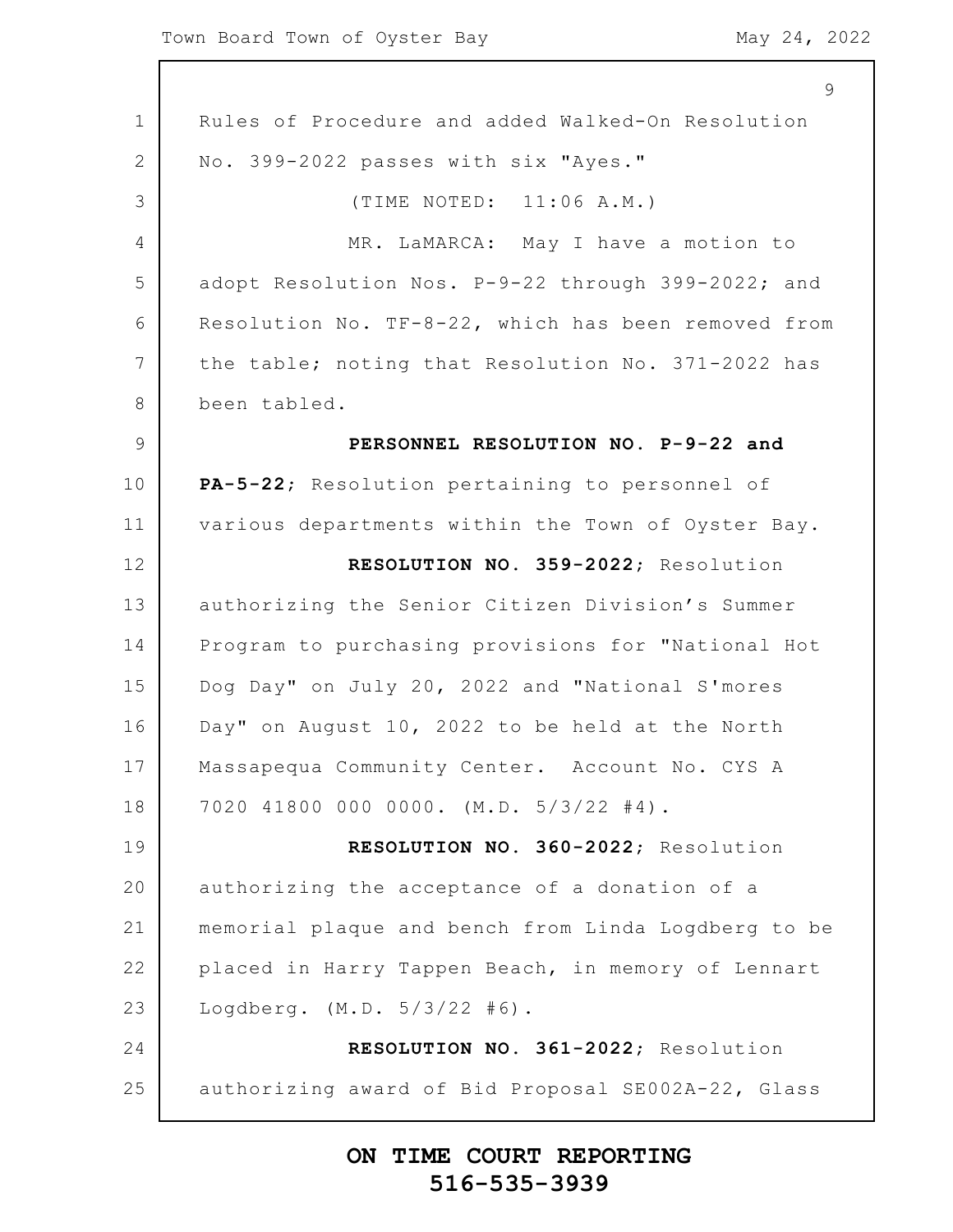|                | 10                                                  |
|----------------|-----------------------------------------------------|
| $\mathbf 1$    | Recycling for the Town of Oyster Bay. Bids          |
| $\mathbf{2}$   | Received: March 23, 2022. (M.D. 5/3/22 #7).         |
| 3              | RESOLUTION NO. 362-2022; Resolution                 |
| $\overline{4}$ | authorizing as required by the Town Surplus Policy, |
| 5              | Resolution No. 415-2018, for the department to      |
| 6              | advertise surplus equipment for competitive bid     |
| 7              | sale or public auction. (M.D. 5/3/22 #8).           |
| 8              | RESOLUTION NO. 363-2022; Resolution in              |
| $\overline{9}$ | connection with the Dock Application of Anthony     |
| 10             | Corallo, 171 Biltmore Boulevard, Massapequa,        |
| 11             | New York. (M.D. 5/3/22 #13).                        |
| 12             | RESOLUTION NO. 364-2022; Resolution in              |
| 13             | connection with the Dock Application of Lawrence    |
| 14             | Garafola, 296 East Shore Drive, Massapequa,         |
| 15             | New York. (M.D. 5/3/22 #14).                        |
| 16             | RESOLUTION NO. 365-2022; Resolution in              |
| 17             | connection with the Dock Application of Michael     |
| 18             | Signorelli, 150 Forest Avenue, Massapequa,          |
| 19             | New York. (M.D. 5/3/22 #15).                        |
| 20             | RESOLUTION NO. 366-2022; Resolution                 |
| 21             | authorizing expenditures for residential document   |
| 22             | scanning and condo files for the Department of      |
| 23             | Planning and Development from May 25, 2022 through  |
| 24             | the project's completion. Account No. PAD H 8997    |
| 25             | 26000 000 1508 002. (M.D. 5/3/22 #16).              |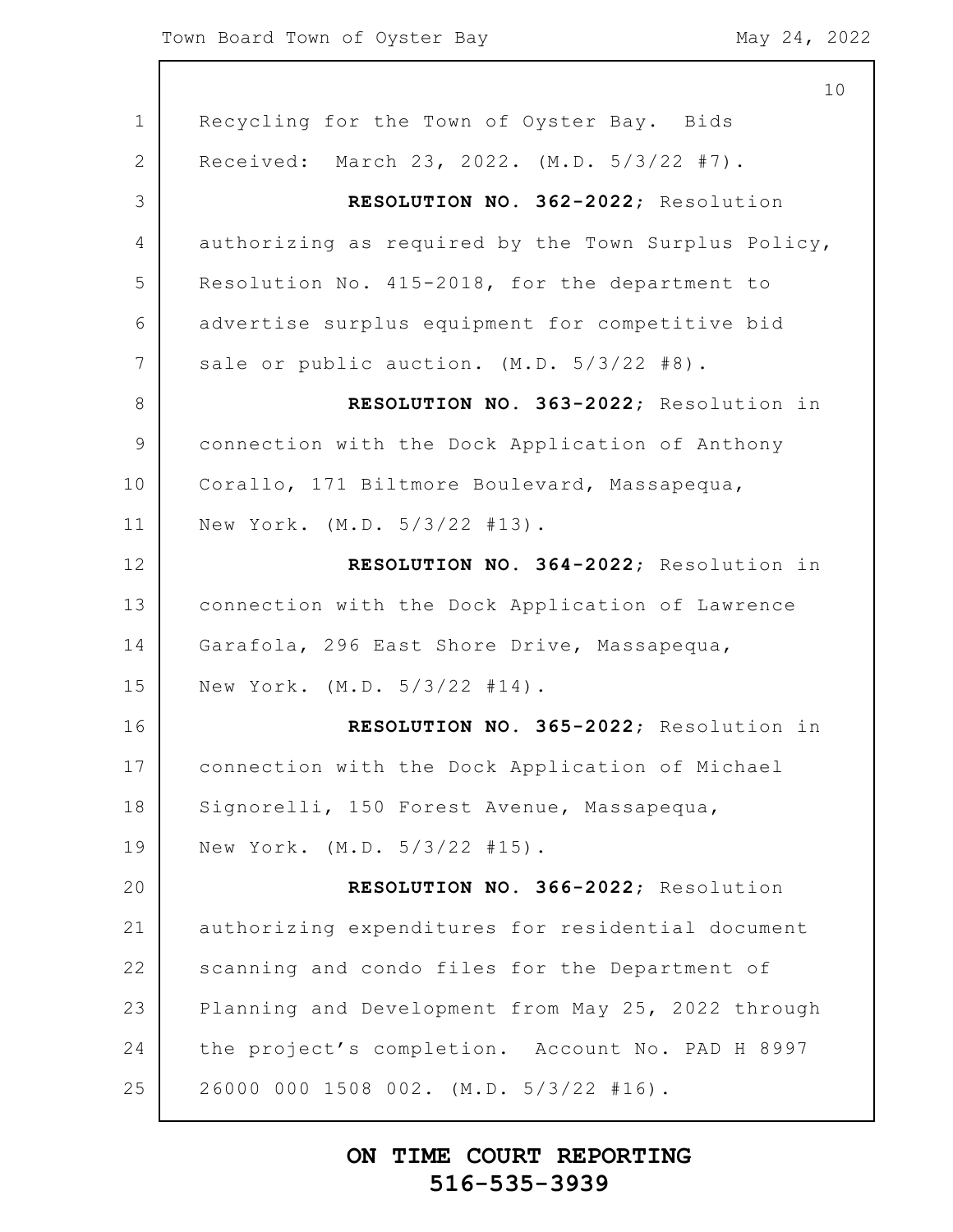|             | 11                                                  |
|-------------|-----------------------------------------------------|
| 1           | RESOLUTION NO. 367-2022; Resolution                 |
| 2           | amending Resolution No. 665-2021, to include a fee  |
| 3           | for services rendered in connection with the        |
| 4           | December 31, 2021 GASB 75 Disclosure of Retiree     |
| 5           | Welfare Plans. Account No. CMP A 1315 44800 000     |
| 6           | $0000.$ (M.D. $5/3/22$ #17).                        |
| 7           | RESOLUTION NO. 368-2022; Resolution                 |
| $8\,$       | authorizing the property cleanup assessment of      |
| $\mathsf 9$ | 35 Buckram Road, Locust Valley, performed on        |
| 10          | March 1, 2022, be referred to the County of Nassau  |
| 11          | for placement on the Nassau County Tax Assessment   |
| 12          | rolls. $(M.D. 5/3/22 #18)$ .                        |
| 13          | RESOLUTION NO. 369-2022; Resolution                 |
| 14          | authorizing the property cleanup assessment of      |
| 15          | 62 Stone Boulevard, Massapequa, performed on        |
| 16          | March 2, 2022, be referred to the County of Nassau  |
| 17          | for placement on the Nassau County Tax Assessment   |
| 18          | rolls. (M.D. 5/3/22 #19).                           |
| 19          | RESOLUTION NO. 370-2022; Resolution                 |
| 20          | authorizing award of construction Contract No.      |
| 21          | DP22-228, Town of Oyster Bay Honorable Joseph Colby |
| 22          | Golf Course, Woodbury, New York. Account No. PKS H  |
| 23          | 7197 20000 000 2202 001, and Account No. PKS H 7197 |
| 24          | 20000 000 2102 001. (M.D. 5/3/22 #21).              |
| 25          | RESOLUTION NO. 372-2022; Resolution                 |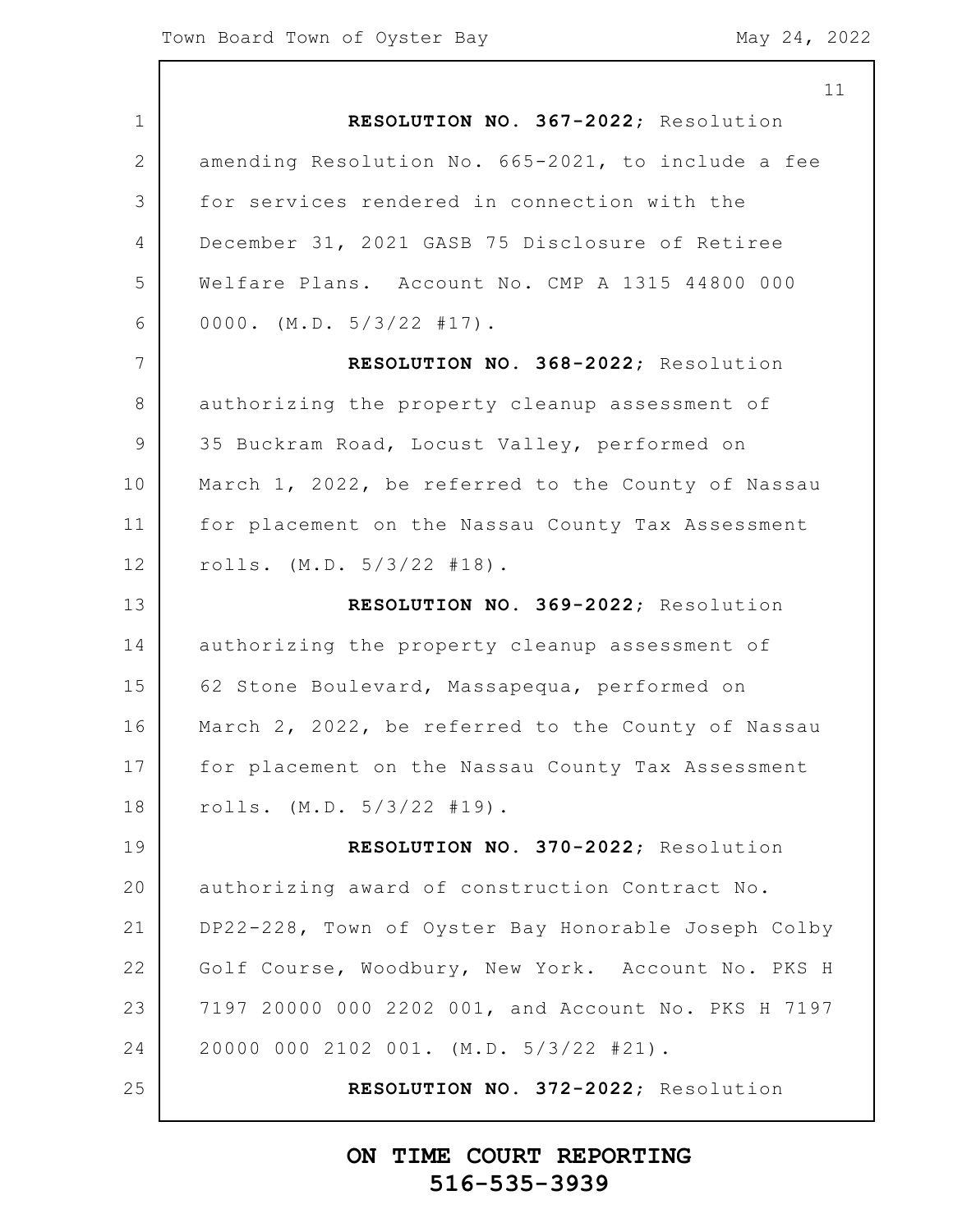$\mathsf{l}$ 

|                | 12                                                 |
|----------------|----------------------------------------------------|
| $\mathbf 1$    | authorizing the co-sponsorship of a Distinguished  |
| $\mathbf{2}$   | Artist's Concert Series with various libraries     |
| 3              | through the Town of Oyster Bay on the listed dates |
| 4              | and for the Supervisor, or his designee and/or the |
| 5              | Commissioner of the Department to execute said     |
| 6              | agreements. Account No. CYS A 7020 47660 000 0000. |
| 7              | (M.D. 5/10/22  #5).                                |
| 8              | RESOLUTION NO. 373-2022; Resolution                |
| $\overline{9}$ | authorizing the issuance of a refund for the 2022  |
| 10             | Town of Oyster Bay Summer Recreation Program at    |
| 11             | Ellsworth Allen Town Park to Nicole Koslow.        |
| 12             | Account No. PKS A 0001 02001 510 0000. (M.D.       |
| 13             | $5/10/22$ #6).                                     |
| 14             | RESOLUTION NO. 374-2022; Resolution                |
| 15             | authorizing the issuance of a refund for the 2022  |
| 16             | Town of Oyster Bay Summer Recreation Program at    |
| 17             | Ellsworth Allen Town Park to Deborah Brown.        |
| 18             | Account No. PKS A 0001 02001 510 0000. (M.D.       |
| 19             | $5/10/22$ #7).                                     |
| 20             | RESOLUTION NO. 375-2022; Resolution                |
| 21             | authorizing the issuance of a refund for the 2022  |
| 22             | Town of Oyster Bay Summer Recreation Program at    |
| 23             | Ellsworth Allen Town Park to Kara Mueller. Account |
| 24             | No. PKS A 0001 02001 510 0000. (M.D. 5/10/22 #8).  |
| 25             | RESOLUTION NO. 376-2022; Resolution                |
|                |                                                    |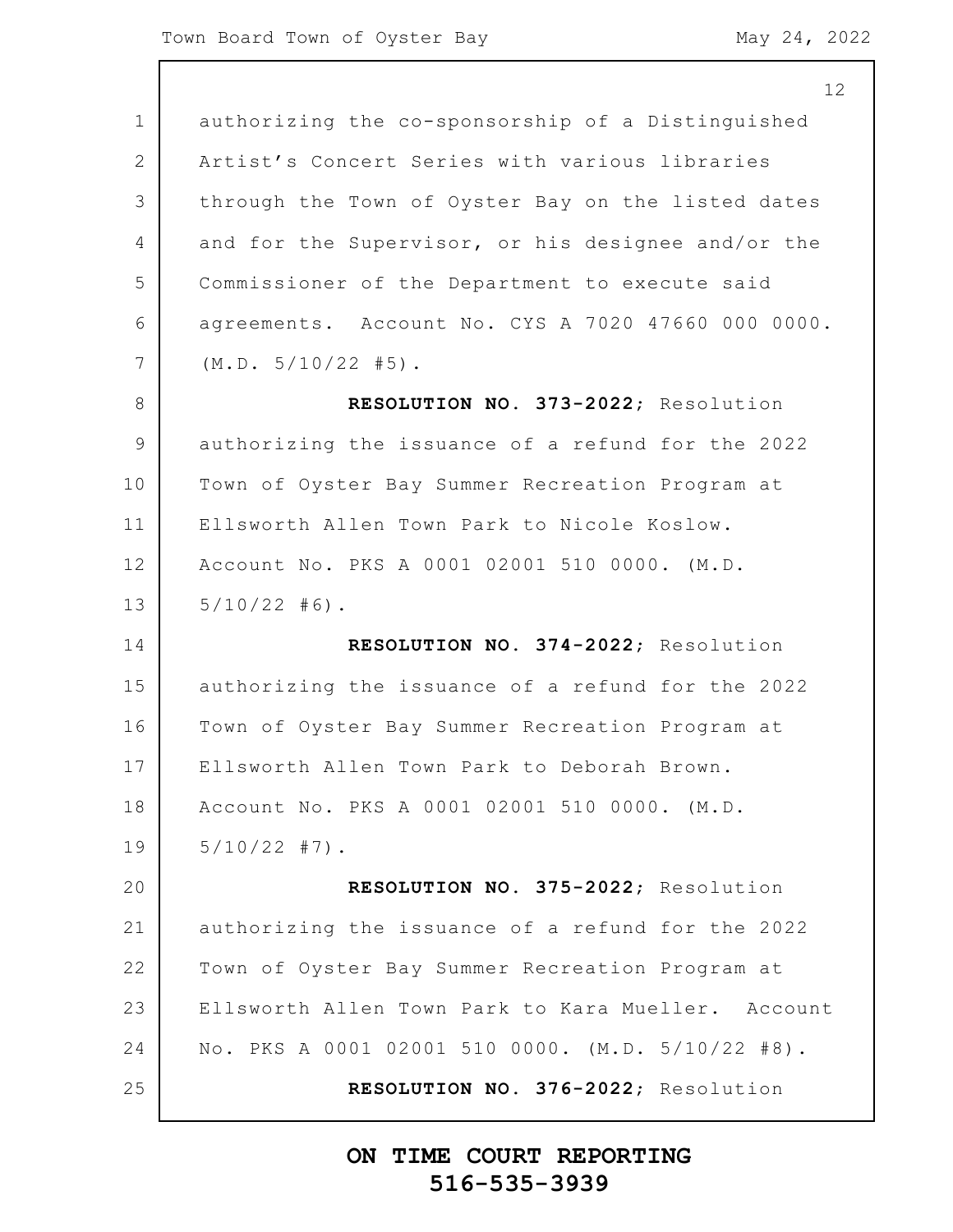|               | 13                                                  |
|---------------|-----------------------------------------------------|
| $\mathbf 1$   | amending Resolution No. 221-2022, Health and Safety |
| 2             | Programs for OSHA/PESH Compliance Contract to       |
| 3             | correct the contract period to January 1, 2022      |
| 4             | through December 31, 2024, with two additional      |
| 5             | one-year extensions and for an increase in funding  |
| 6             | for training of Town of Oyster Bay staff for the    |
| 7             | first year. Account No. TWNA 1989 47900 000 000.    |
| $8\,$         | (M.D. 5/10/22  #9).                                 |
| $\mathcal{G}$ | RESOLUTION NO. 377-2022; Resolution                 |
| 10            | directing the Town Clerk to publish a notice in     |
| 11            | connection with a request for proposals for the     |
| 12            | delivery of youth employment and training services  |
| 13            | for in-school youth aged 14-21 under the Workforce  |
| 14            | Innovation and Opportunity Act for the period       |
| 15            | October 1, 2022 through September 30, 2025.         |
| 16            | Account No. IGA CD 6293 48340 000 CW21. (M.D.       |
| 17            | $5/10/22$ #14).                                     |
| 18            | RESOLUTION NO. 378-2022; Resolution                 |
| 19            | authorizing membership in the listed Chambers of    |
| 20            | Commerce and Business Associations for a period of  |
| 21            | one year. Account No. TWN A 1989 47900 000 000.     |
| 22            | (M.D. 5/10/22  #15).                                |
| 23            | RESOLUTION NO. 379-2022; Resolution                 |
| 24            | authorizing payment of costs incurred in connection |
| 25            | with the 2022 BAN/Bond Sale Expenses. (M.D. 5/10/22 |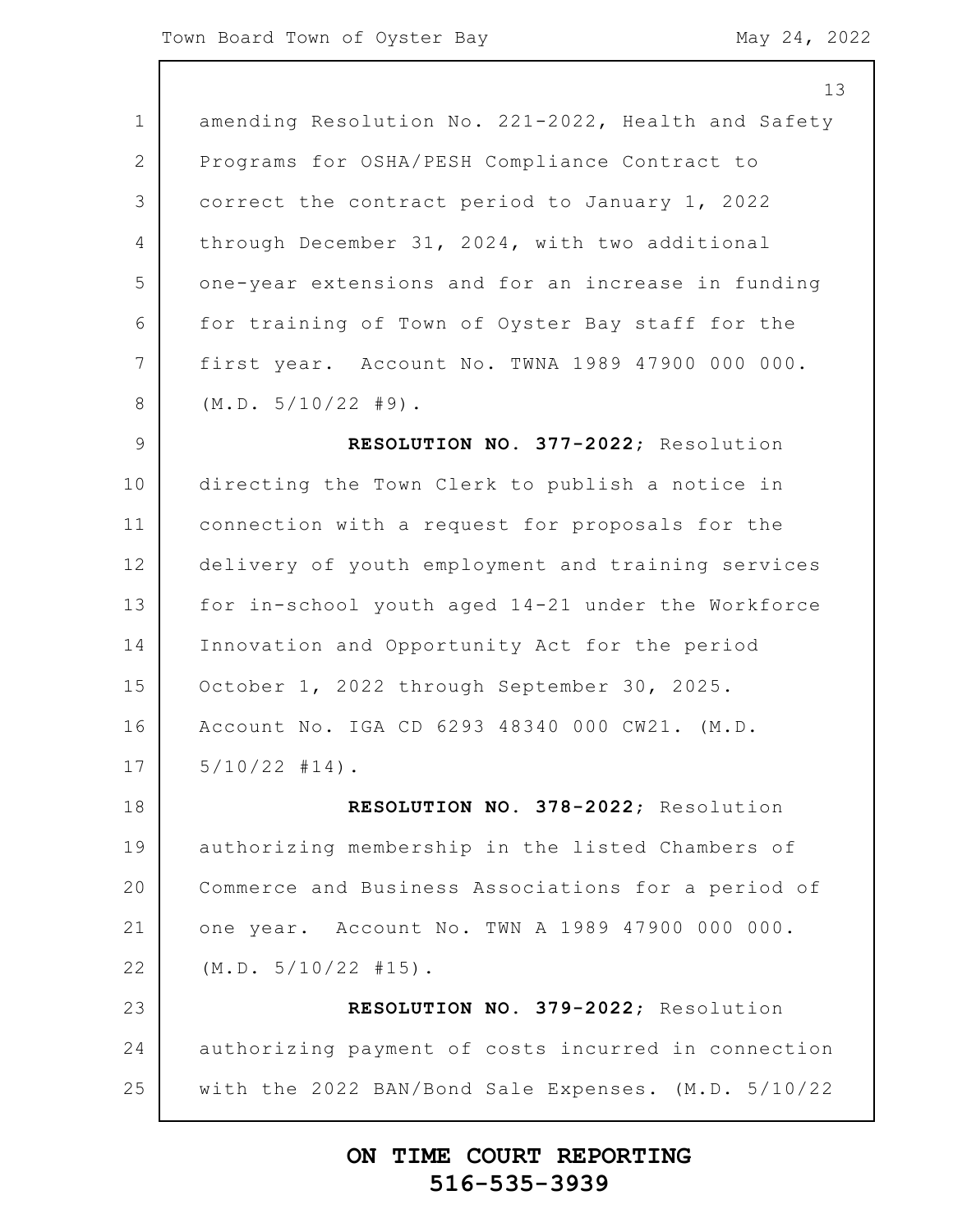14

```
#16).
```
 $1 \mid$ 

| 2              | RESOLUTION NO. 380-2022; Resolution                 |
|----------------|-----------------------------------------------------|
| 3              | authorizing the property cleanup assessment of      |
| 4              | 112 Willard Avenue, Farmingdale, performed on       |
| 5              | September 23, 2021, be referred to the County of    |
| 6              | Nassau for placement on the Nassau County Tax       |
| $7\phantom{.}$ | Assessment rolls. (M.D. 5/10/22 #19).               |
| 8              | RESOLUTION NO. 381-2022; Resolution                 |
| $\mathsf 9$    | pertaining to Contract No. PWC 12-22, On-Call       |
| 10             | Engineering Services Relative to Environmental      |
| 11             | Sciences in connection with assisting the Town with |
| 12             | SWMP Annual Report, GP-0-22-002 NOI, Stormwater     |
| 13             | Management documents, MS4 Map, SWPPP Annual Report, |
| 14             | update SWPPP documents, Municipal Facility          |
| 15             | Stormwater Self Assessments, Compliance Site        |
| 16             | Inspections and Miscellaneous Services. Account     |
| 17             | No. HWY H 5197 20000 000 2103 008. (M.D. 5/10/22    |
| 18             | $#20$ ).                                            |
| 19             | RESOLUTION NO. 382-2022; Resolution                 |
| 20             | pertaining to Contract No. PWC 09-22, On-Call       |
| 21             | Engineering Services Relative to Site Development   |
| 22             | in connection with the design, bid opening, bid     |
| 23             | review, contractor supervision of the Theodore      |
| 24             | Roosevelt Memorial Park Turf replacement. Account   |
| 25             | No. PKS H 7197 20000 2002 001. (M.D. 5/10/22 #21).  |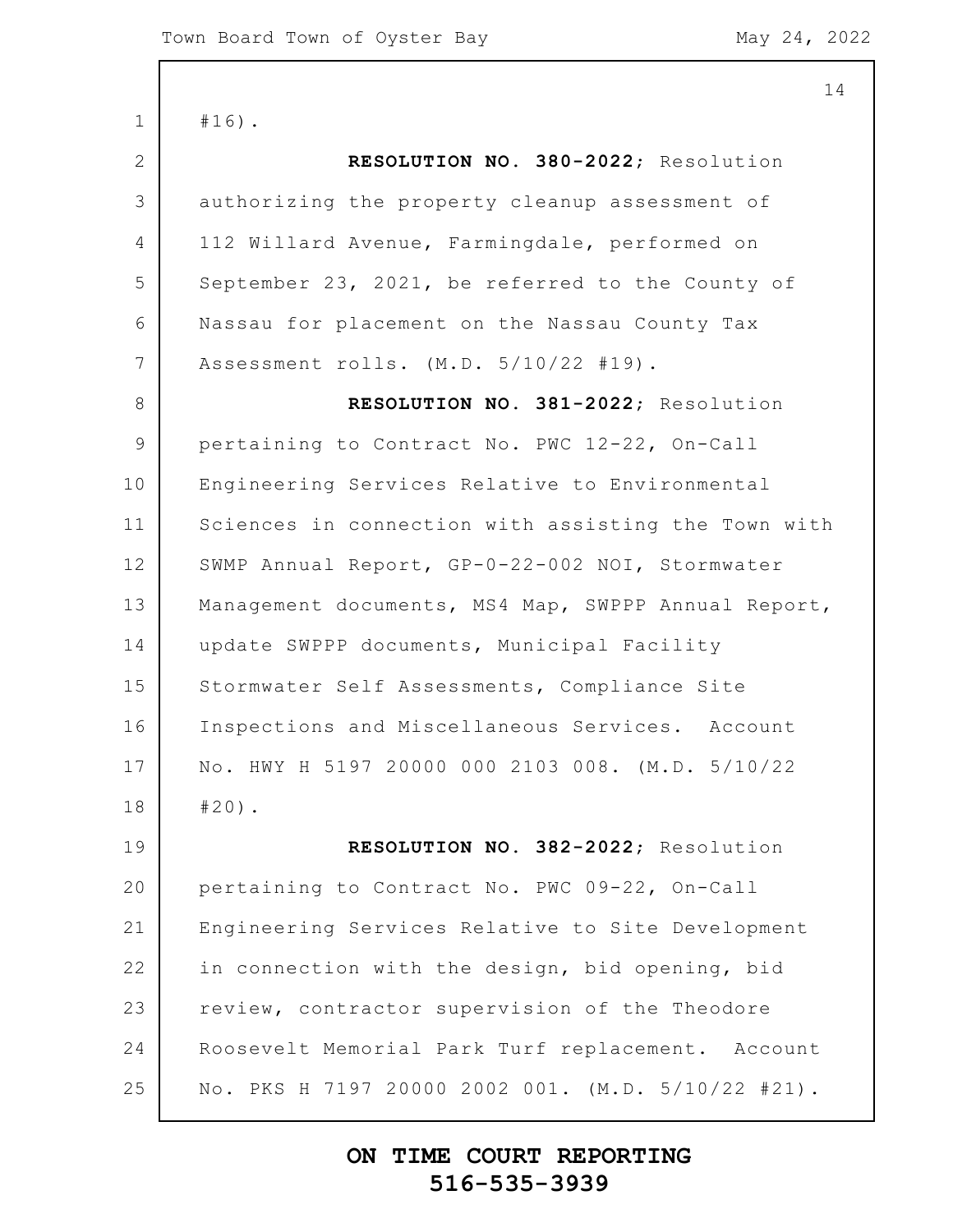|                | 15                                                  |
|----------------|-----------------------------------------------------|
| $\mathbf 1$    | RESOLUTION NO. 383-2022; Resolution                 |
| 2              | pertaining to Contract PWC19-22, On-Call            |
| 3              | Engineering Services relative to Structural         |
| $\overline{4}$ | Engineering in connection with engineering services |
| 5              | regarding the improvements made to the bulkhead at  |
| 6              | the Joseph J. Saladino Memorial Marina at TOBAY,    |
| 7              | and for the use of sub-consultants for the project. |
| 8              | Account No. PKS H 7197 20000 000 1902 001. (M.D.    |
| $\overline{9}$ | $5/10/22$ #22).                                     |
| 10             | RESOLUTION NO. 384-2022; Resolution                 |
| 11             | authorizing the Supervisor, or his designee, to     |
| 12             | execute the necessary documents in connection with  |
| 13             | an award of grant through the New York Urban        |
| 14             | Forestry Council to purchase and plant five Ginko   |
| 15             | Biloba trees at the Town of Oyster Bay Western      |
| 16             | Waterfront. (M.D. 5/10/22 #24).                     |
| 17             | RESOLUTION NO. 385-2022; Resolution                 |
| 18             | authorizing renewal of membership with the New York |
| 19             | Association of Training and Employment              |
| 20             | Professionals for the period July 1, 2022 through   |
| 21             | June 30, 2023. Account No. IGA CD 6293 47900 000    |
| 22             | CW21. (M.D. 5/10/22 #26).                           |
| 23             | RESOLUTION NO. 386-2022; Resolution                 |
| 24             | pertaining to Contract PWC19-22, On-Call Technical  |
| 25             | Assistance Relative to Structural Engineering in    |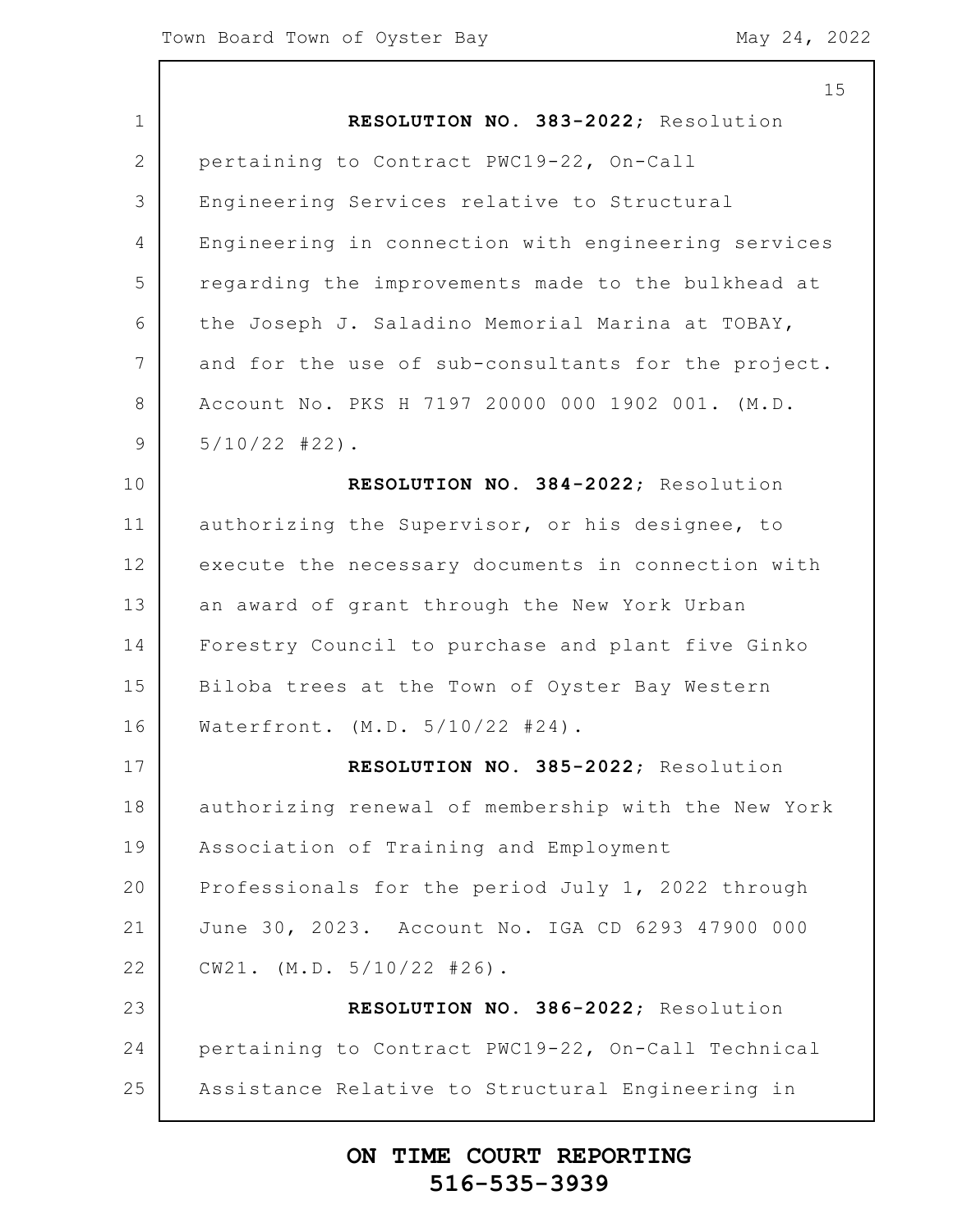1 2 3 4 5 6 7 8 9 10 11 12 13 14 15 16 17 18 19 20 21 22 23 24 25 connection with the construction of an overhead canopy over the existing ice-skating rink at Marjorie Post Community Park, Massapequa, and for the use of a sub-consultant for the project. Account No. PKS H 7197 20000 000 2002 001. (M.D. 5/10/22 #27). **RESOLUTION NO. 387-2022**; Resolution directing the Town Clerk to advertise a Notice of Hearing to consider the application of the Oyster Bay Water District for Bond Financing. Hearing date: June 14, 2022. (M.D. 5/10/22 #28). **RESOLUTION NO. 388-2022**; Resolution pertaining to the application of the Jericho Water District for the elimination of the Oyster Bay Cove Extension district within the Town of Oyster Bay. (M.D. 5/10/22 #29). **RESOLUTION NO. 389-2022**; Resolution authorizing a program for Sunscreen Dispensers, Sunscreen, Skin Cancer Awareness, Outreach Program and Associated Maintenance Services at Various Parks and Facilities, at no cost to the Town, and to authorize the Supervisor, or his designee, to execute an agreement for the period May 27, 2022 through September 30, 2025, with one three-year extension option. (M.D. 5/10/22 #25 & 5/17/22 #13).

#### **ON TIME COURT REPORTING 516-535-3939**

#### 16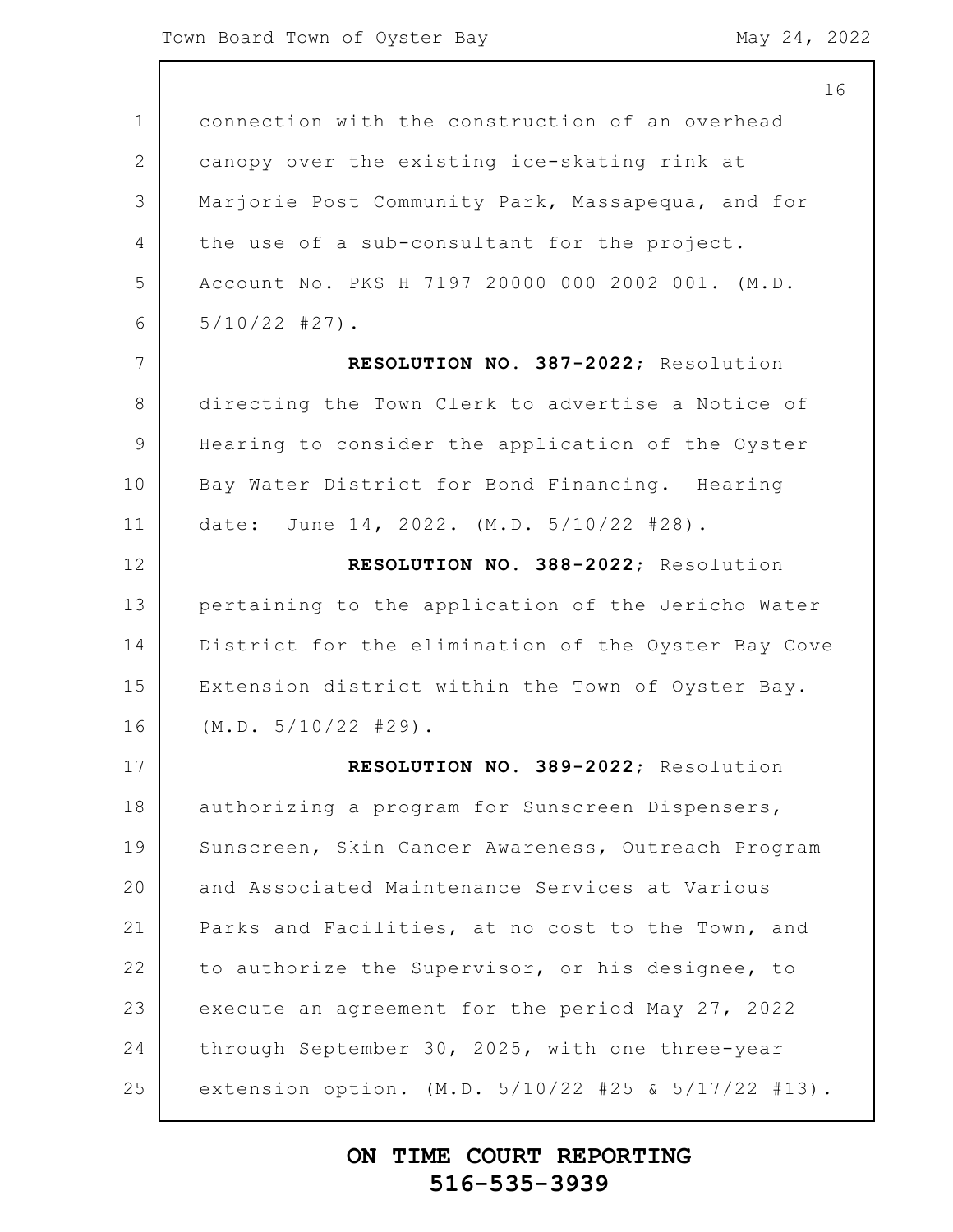$\mathbf{I}$ 

|                | 17                                                  |
|----------------|-----------------------------------------------------|
| $\mathbf 1$    | RESOLUTION NO. 390-2022; Resolution                 |
| $\overline{2}$ | granting request from the Oyster Bay-East Norwich   |
| 3              | Chamber of Commerce for Town assistance in hosting  |
| 4              | Oyster Bay Day on Audrey Avenue, Oyster Bay on      |
| 5              | June 11, 2022, to utilize Municipal Parking Field   |
| 6              | 0-8 and for use of various Town equipment for the   |
| 7              | event. (M.D. 5/17/22 #14).                          |
| 8              | RESOLUTION NO. 391-2022; Resolution                 |
| $\mathsf 9$    | directing the Town Clerk to advertise a Notice of   |
| 10             | Hearing on the application of Engel Burman at       |
| 11             | Woodbury, LLC, Contract Vendee, and John Geral, fee |
| 12             | owner, for a Special Use Permit and Site Plan       |
| 13             | Approval at premises located at 92 Piquets Lane,    |
| 14             | Woodbury, New York. Hearing date: June 14, 2022.    |
| 15             | (M.D. 5/17/22 #15).                                 |
| 16             | RESOLUTION NO. 392-2022; Resolution                 |
| 17             | directing the Town Clerk to advertise a Notice of   |
| 18             | Hearing on the application of Jericho Turnpike LLC, |
| 19             | fee owner, and ARAS3 S Corp., lessee, for a Special |
| 20             | Use Permit and Revocation of Declaration of         |
| 21             | Restrictive Covenants at premises located at        |
| 22             | 150 Jericho Turnpike, Syosset, New York. Hearing    |
| 23             | date: June 14, 2022. (M.D. 5/17/22 #16).            |
| 24             | RESOLUTION NO. 393-2022; Resolution                 |
| 25             | directing the Town Clerk to advertise a Notice of   |
|                |                                                     |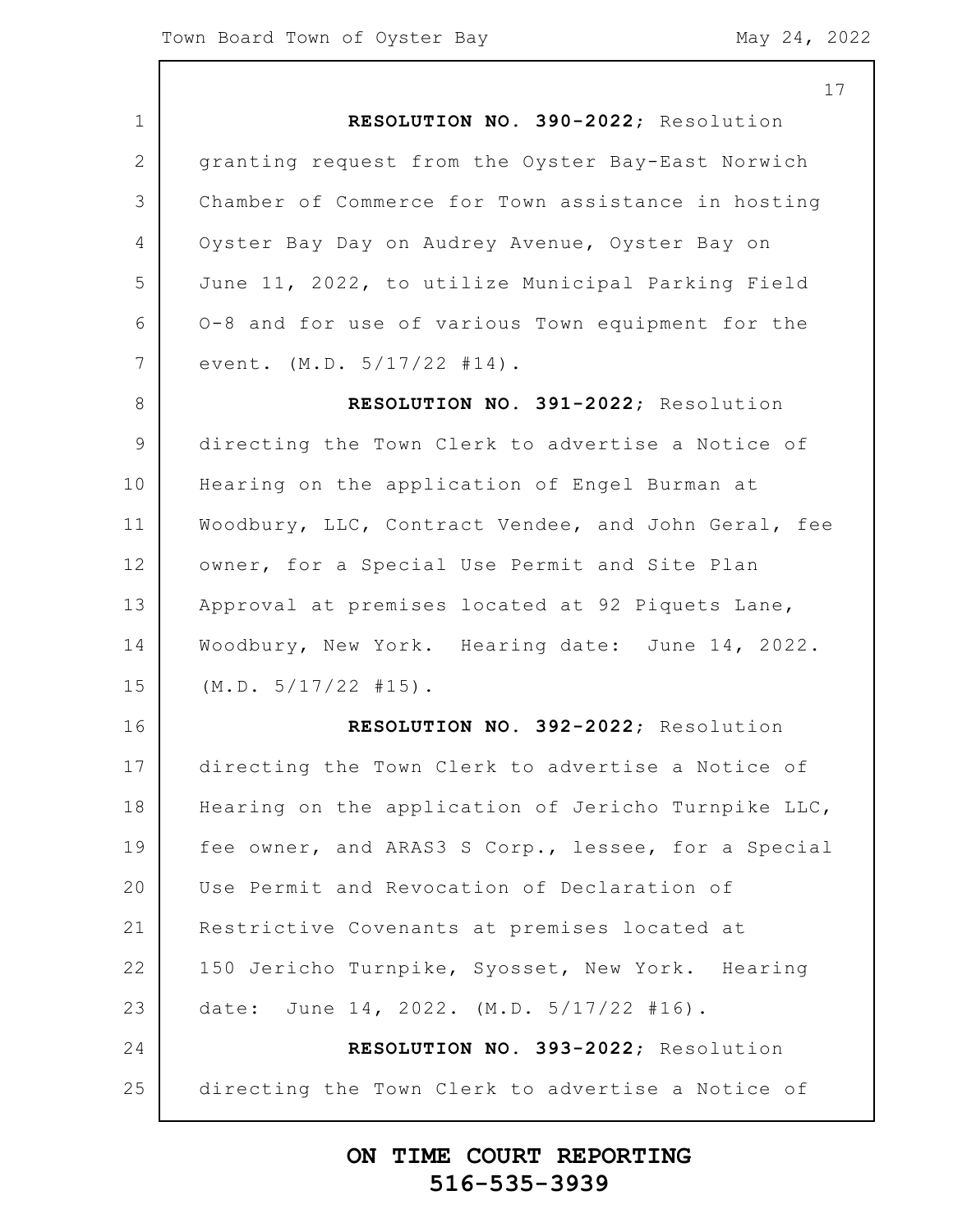|                 | 18                                                  |
|-----------------|-----------------------------------------------------|
| $\mathbf 1$     | Hearing to consider the 2022 Oyster Bay Fire        |
| 2               | Department, Inc. And Atlantic Steamer Fire Company  |
| 3               | No. 1 Fire Protection Agreements. Hearing date:     |
| 4               | June 14, 2022. (M.D. 5/17/22 #17).                  |
| 5               | RESOLUTION NO. 394-2022; Resolution                 |
| 6               | directing the Town Clerk to advertise a Notice of   |
| $7\phantom{.0}$ | Hearing pertaining to Hydrant Rental for Glenwood-  |
| 8               | Glen Head Fire Protection District and Liberty      |
| $\overline{9}$  | Utilities (New York Water) Corp. for the year 2022. |
| 10              | Hearing Date: June 14, 2022. (M.D. 5/17/22 #18).    |
| 11              | RESOLUTION NO. 395-2022; Resolution                 |
| 12              | authorizing settlement of litigation with           |
| 13              | 120 Westend LLC and to authorize the Town Attorney  |
| 14              | to execute any and all documents to effectuate the  |
| 15              | settlement. (M.D. 5/17/22 #20).                     |
| 16              | RESOLUTION NO. 396-2022; Resolution                 |
| 17              | granting request from Sanctuary Home & Patio in     |
| 18              | Oyster Bay to donate a bench and plaque to be       |
| 19              | placed in front of Town Hall 54, Audrey Avenue,     |
| 20              | Oyster Bay, in memory of Georgia Sussi. (M.D.       |
| 21              | $5/17/22$ #19).                                     |
| 22              | RESOLUTION NO. 397-2022; Resolution                 |
| 23              | ratifying the initiation of litigation by the Town  |
| 24              | against the New York State Department of            |
| 25              | Environmental Conservation and Frank M. Flower &    |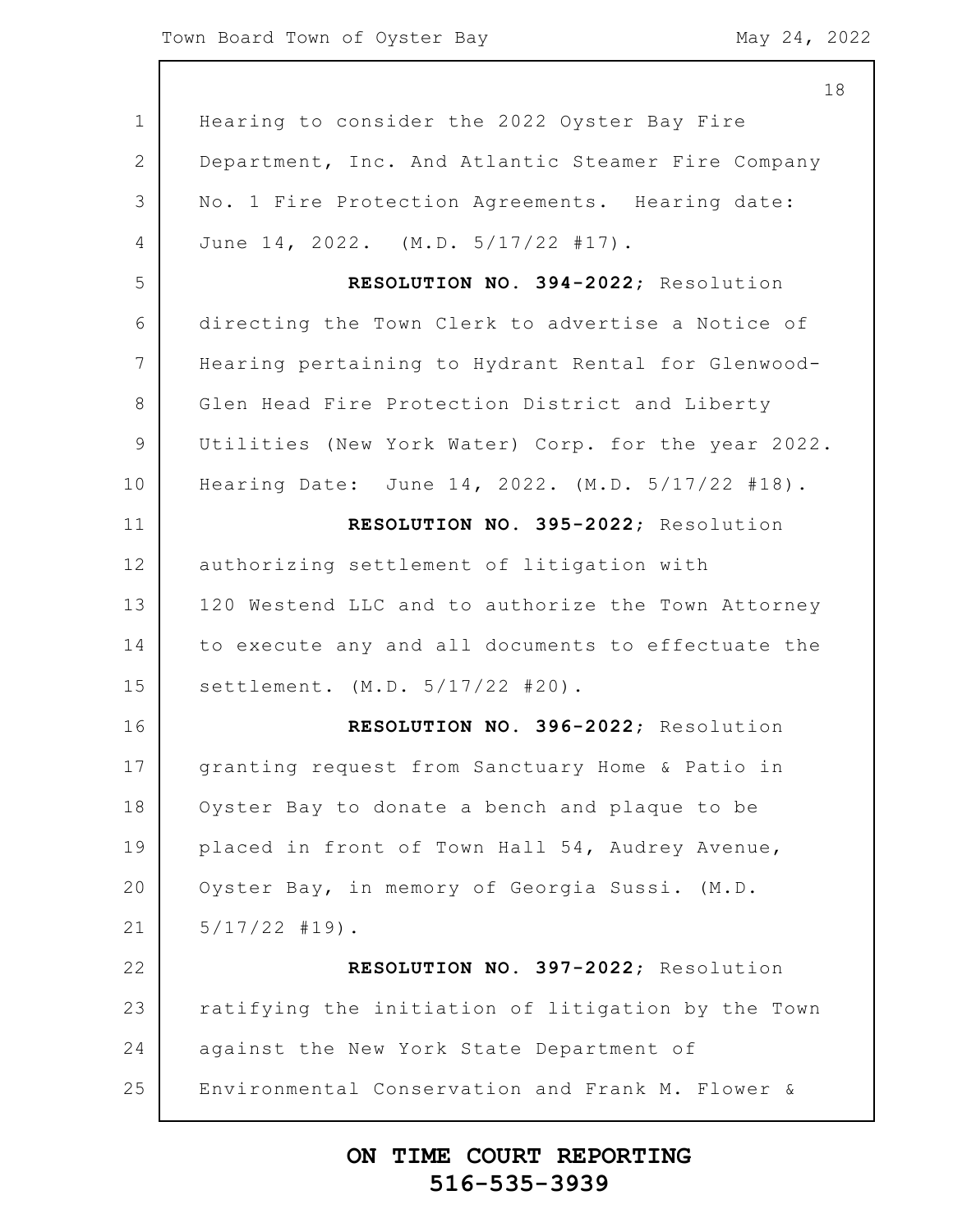1 2 3 4 5 6 7 8 9 10 11 12 13 14 15 16 17 18 19 20 21 22 23 24 25 Son, Inc. (M.D. 5/17/22 #21). **RESOLUTION NO. 398-2022**; Resolution ratifying the Memorandum of Agreement between the Town and the Civil Service Employees Association, Inc., Local 1000, AFSCME, AFL-CIO, Town of Oyster Bay Unit, Nassau County Local 881, dated May 18, 2022, to amend Article II – Recognition, of the Collective Bargaining Agreement. (M.D. 5/17/22 #22). **RESOLUTION NO. 399-2022;** Resolution ratifying the Memorandum of Agreement in authorizing the Supervisor, or his designee, to execute a new Collective Bargaining Agreement between the Town of Oyster Bay and the Town of Oyster Bay Lifeguard Association. On the motion: COUNCILWOMAN JOHNSON: So moved. COUNCILMAN IMBROTO: Second. MR. LaMARCA: Motion made by Councilwoman Johnson and seconded by Councilman Imbroto. I think we may have some speakers. SUPERVISOR SALADINO: Yes. Our first speaker on our Action Calendar will be Dorothy Simons.

### **ON TIME COURT REPORTING 516-535-3939**

19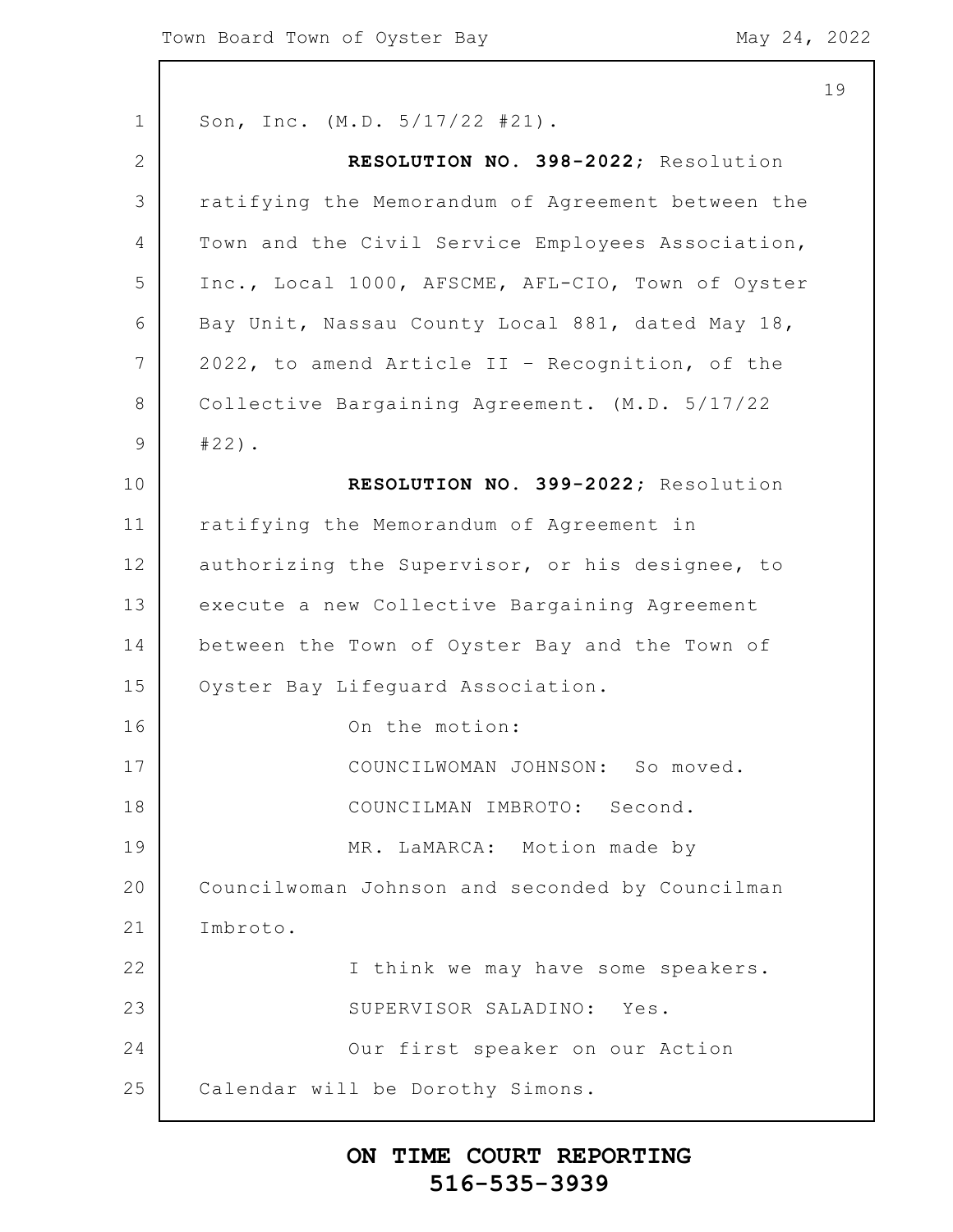1 2 3 4 5 6 7 8 9 10 11 12 13 14 15 16 17 18 19 20 21 22 23 24 25 20 MS. SIMONS: How are you? SUPERVISOR SALADINO: Hi. I hope I got your last name right. MS. SIMONS: You did. SUPERVISOR SALADINO: Good morning, Dottie. MS. SIMONS: For those who don't know me, I'm Dottie Simons. I'm an invested business owner in this Town, have worked most of my professional career here, beginning in Milton Zipper's office from the Oyster Bay High School business partnership, to working at the Sweet Shop, to the Homestead Restaurant where I came to know Georgia Sussi, who formerly worked for the Town of Oyster Bay for over 25 years. Georgia is most well known for her support to this community. As a young kid, I came from a very broken home. I met her at the age of 17, and Georgia loved me from that day on. What she did for this community and all the people in it was to bring a sense of family to those who didn't have one, and she did it with all her might. She was probably your most prized Town of Oyster Bay employee. Georgia worked here for 25 years, walked to work every single day, never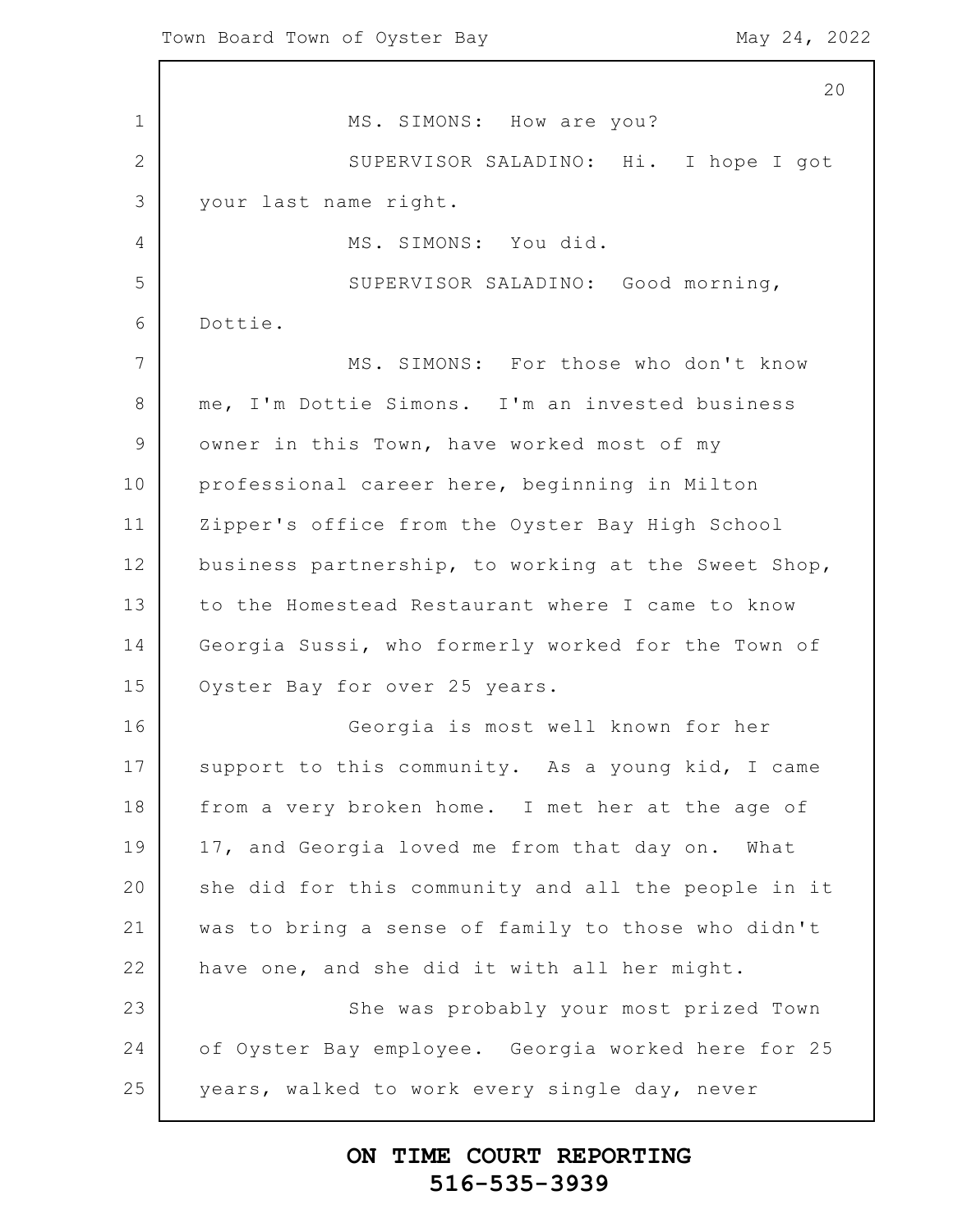#### Town Board Town of Oyster Bay May 24, 2022

|                | 21                                                   |
|----------------|------------------------------------------------------|
| $\mathbf 1$    | parked a car where it didn't belong, went home for   |
| $\overline{2}$ | lunch, came back, sat on the bench that was a        |
| 3              | little further down the street every day after her   |
| 4              | lunch on the days that the weather was permitting.   |
| 5              | Georgia opened her home, her life, her               |
| 6              | family. She shared it with everyone, and what I'm    |
| 7              | proposing today is in honor of Georgia's memory,     |
| $8\,$          | because this community, from the day she passed on   |
| $\overline{9}$ | March 29th, has been heartbroken.                    |
| 10             | And I'm talking about the old school                 |
| 11             | Oyster Bay. I came to this community in 1972, by     |
| 12             | the grace of God. When they were putting the         |
| 13             | bridge through, my father bought a home here in      |
| 14             | Oyster Bay Cove for \$75,000 because it was supposed |
| 15             | to be under the bridge, and that's how I grew here,  |
| 16             | I grew in, and I love this community. I don't        |
| 17             | happen to live in it, believe it or not, I live in   |
| 18             | Glen Head, still within the Town of Oyster Bay, but  |
| 19             | I believe you have to honor your community members   |
| 20             | just as you honor your politicians in this Town for  |
| 21             | people who made a difference.                        |
| 22             | Everybody who got $--$ my age $--$ who got           |
| 23             | married, who had to walk into that office, and       |
| 24             | Georgia Sussi was there to greet them with a smile   |
| 25             | and to really celebrate their marriages, their       |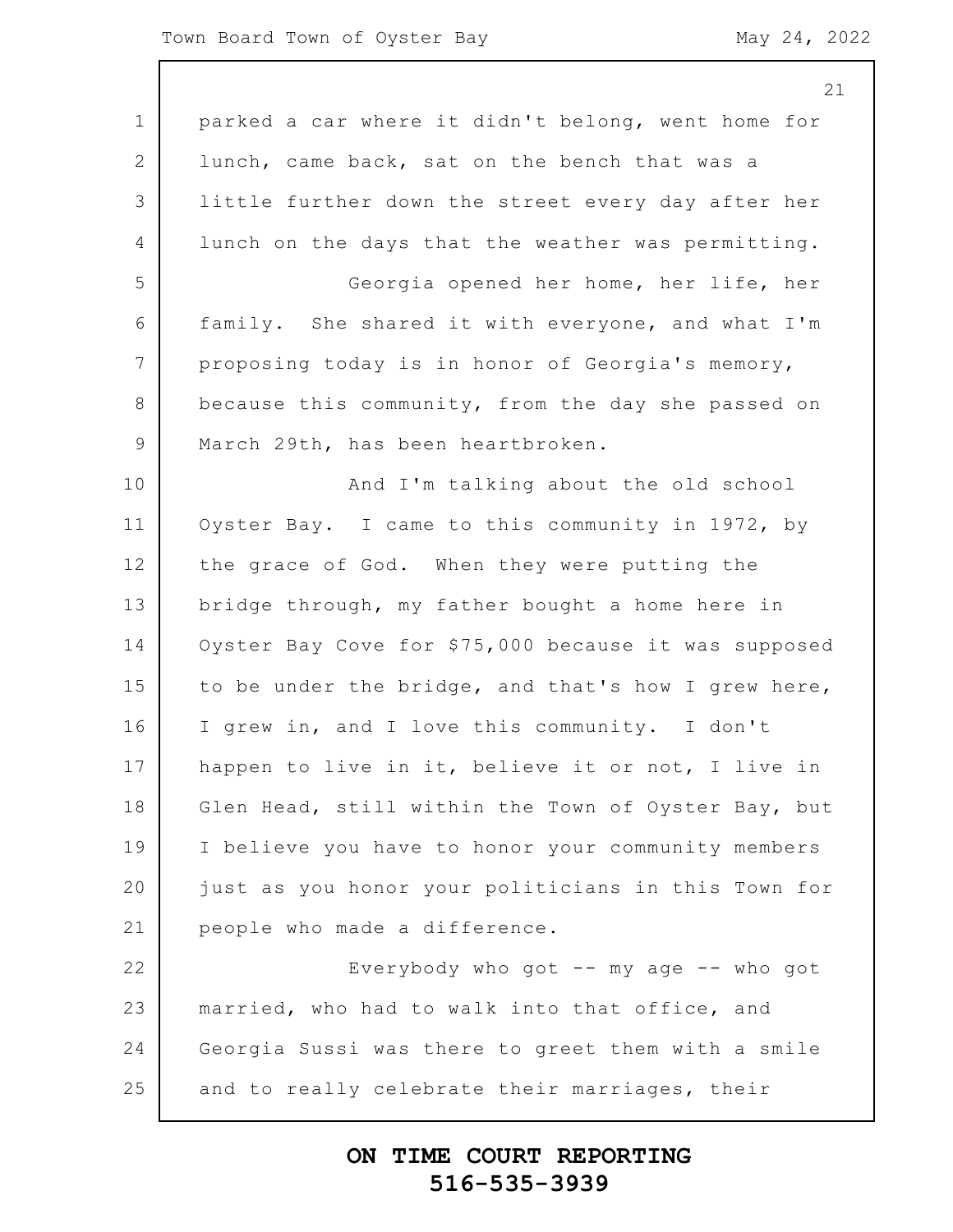1 2 3 4 5 6 7 8 9 10 11 12 13 14 15 16 17 18 19 20 21 22 23 24 25 22 babies. She became an integral part of this community. When I was at her wake, we used to have a resident in this community named "Bad Anthony." "Bad Anthony" was at her wake. "Bad Anthony" was here because Georgia took the time as a mother to never judge him, to always open her door to him. He came to pay respect. Those are the community members that make a difference in your life, and I hope that you'll consider this donation of a bench in Georgia's honor because it will bring great joy to your residents. Thank you very much. SUPERVISOR SALADINO: Thank you very much. COUNCILWOMAN JOHNSON: Thank you, Dottie. If I may for one second, Supervisor? SUPERVISOR SALADINO: Certainly. COUNCILWOMAN JOHNSON: I think it's a fitting tribute to a wonderful person -- forgive me for crying -- she really was a second mother to me. And I know that my uncle and my cousins and my mom are so happy. Thank you. She represented all that was right and good in this world.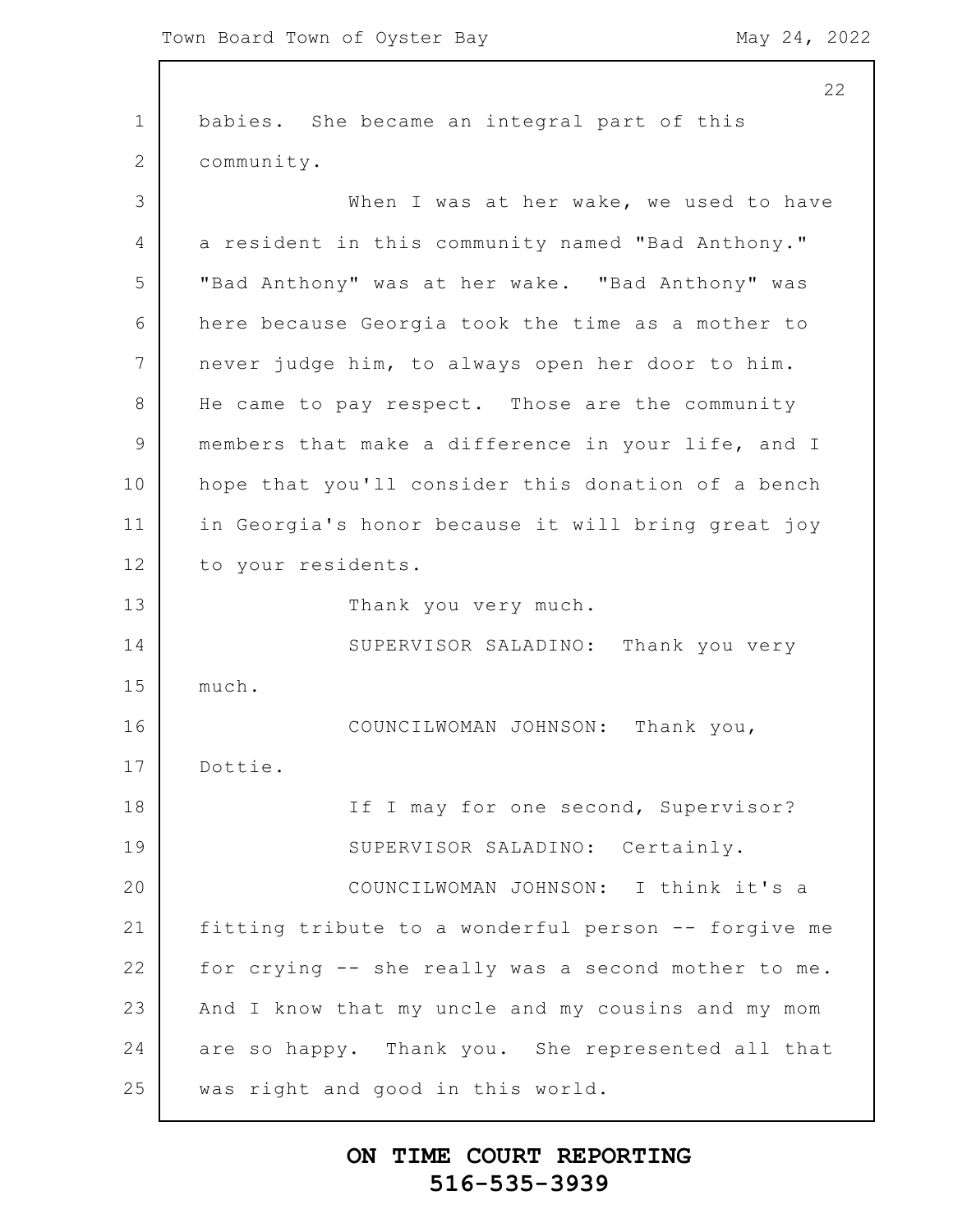1 2 3 4 5 6 7 8 9 10 11 12 13 14 15 16 17 18 19 20 21 22 23 24 25 23 SUPERVISOR SALADINO: Of course. Certainly fitting of this tribute and many others. God bless her. Thank you for joining us today, and thank you for your heartfelt presentation. MS. SIMONS: Thank you. SUPERVISOR SALADINO: Obviously, our hearts and condolences go out to all the family members, all the loved ones, and, quite frankly, the whole community. COUNCILWOMAN JOHNSON: Absolutely. SUPERVISOR SALADINO: Thank you. Would anyone -- yes, we have for our next speaker, John Bartolotti. John, come on up. MR. BARTOLOTTI: How are you, sir? SUPERVISOR SALADINO: How are you. MR. BARTOLOTTI: I'm brand-new at this. SUPERVISOR SALADINO: Take your time. You're among friends. MR. BARTOLOTTI: I got two concerns --SUPERVISOR SALADINO: John, could you start off -- our process is to give your name and your full address for the record.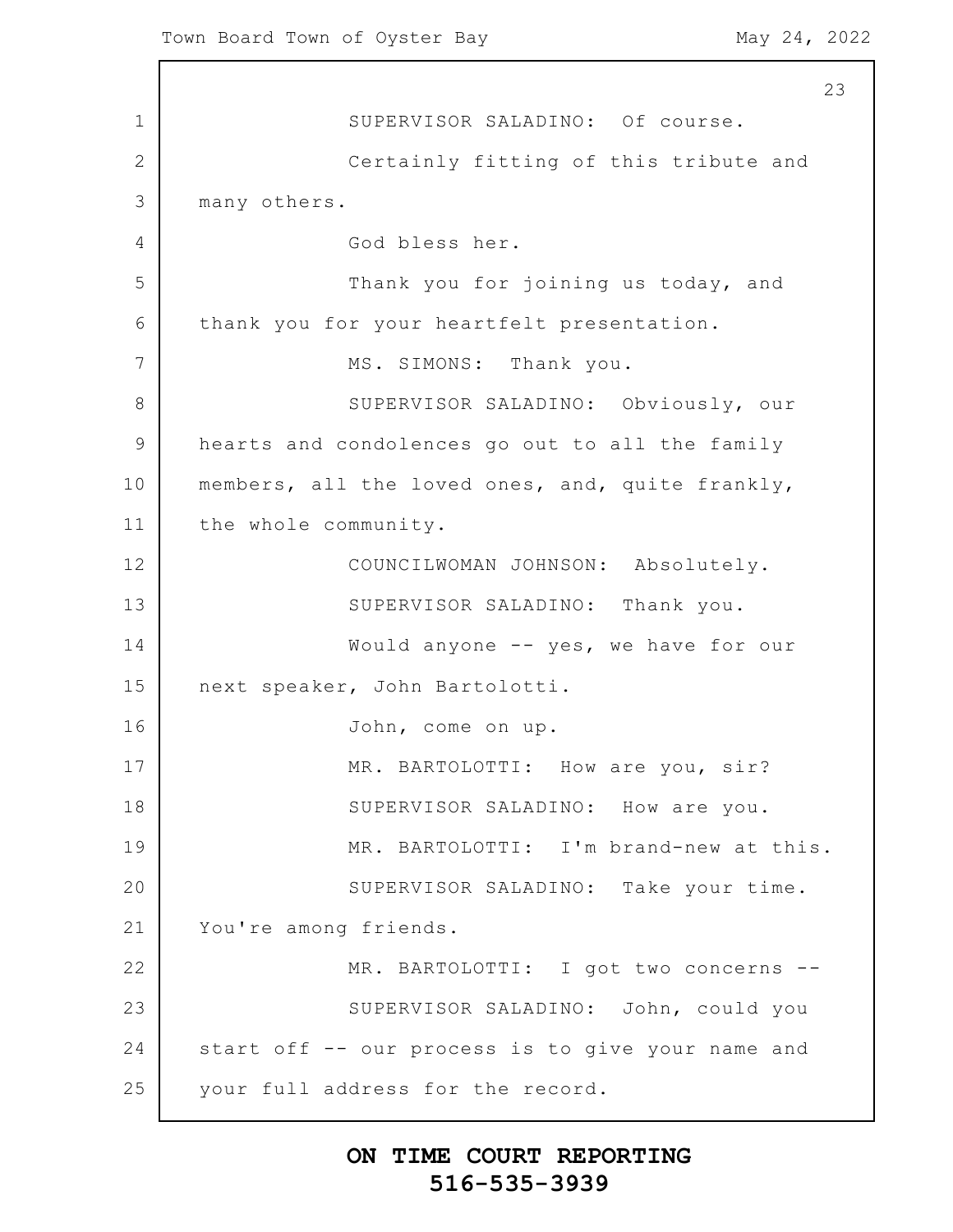1 2 3 4 5 6 7 8 9 10 11 12 13 14 15 16 17 18 19 20 21 22 23 24 25 24 MR. BARTOLOTTI: John Bartolotti, 5 Todd Drive, Glen Head, New York. I got two concerns. One is Public Safety, which is down by Highland Avenue and Grove Street in Glenwood Landing. Now, I'm not familiar with where I should go with this, so that's why I'm here today. There's a terrible blind spot that's created by some bushes that were planted on Grove Street, and what rekindled this is, I see now that there's a sign been put up to make the people there on Highland not park right on the corner. Okay? There's two brand-new houses there, and when you pull up to the corner, there's a blind spot. You cannot see around the corner until the nose of the vehicle is, actually, out into Grove Street. So I'm looking for direction on to where would I go to get somebody to take a look at it. They put a sign up, and I was really surprised that I didn't see the bushes come out next because, you know, somebody's got their eye on this corner now. SUPERVISOR SALADINO: So, John, we could have saved you the trip. We appreciate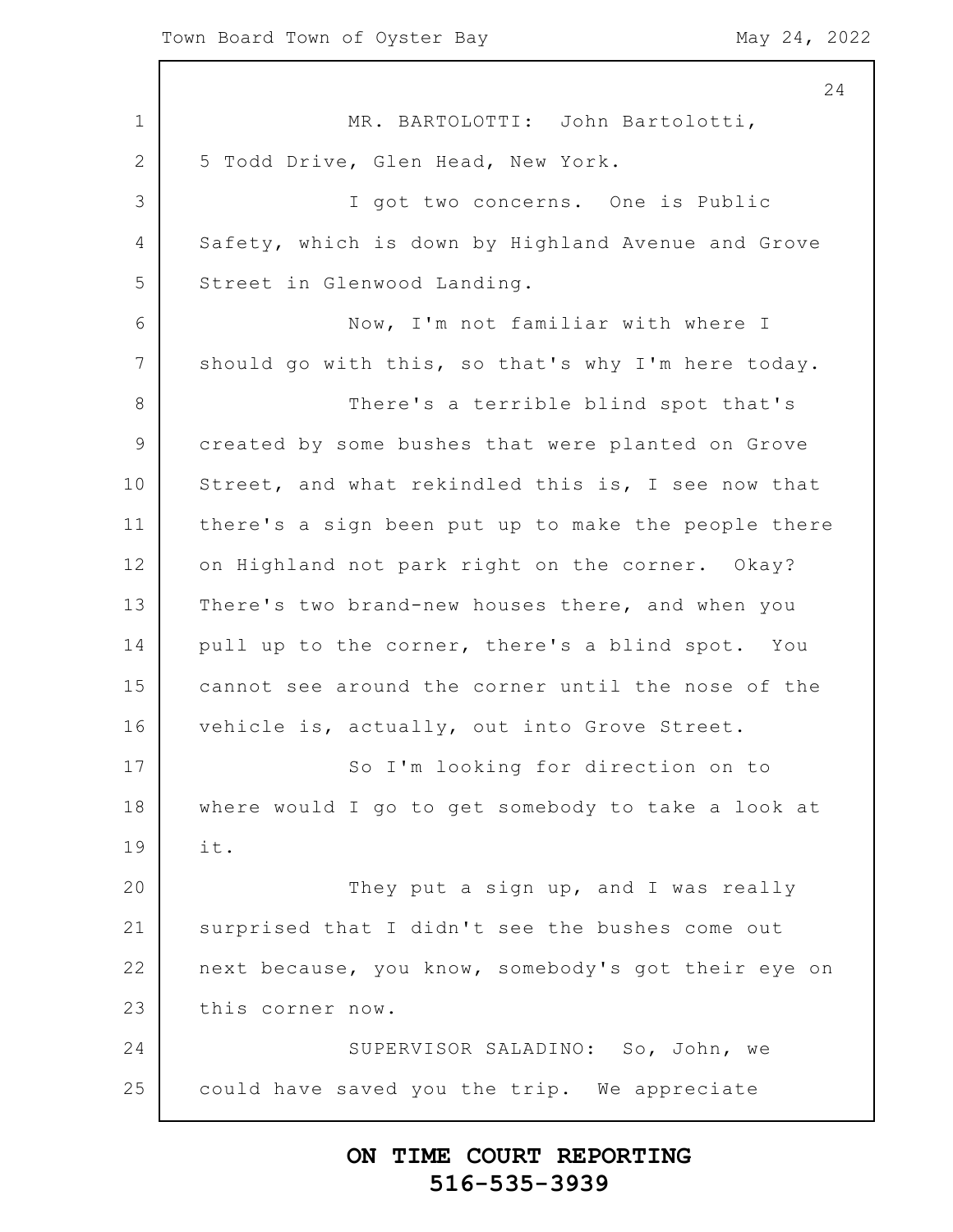1 2 3 4 5 6 7 8 9 10 11 12 13 14 15 16 17 18 19 20 21 22 23 24 25 25 you're being here, you did a wonderful job, but we have a couple of asks. You can meet right here today with one of our representatives that we have. Karen Underwood would be one of the people (indicating), or you can call my office at 516-624-6350 and ask for Liz, or you can call the Town Board office at 624-6300 and ask for any of the Council members. MR. BARTOLOTTI: I'd rather speak to someone today. SUPERVISOR SALADINO: That's fine. Karen Underwood (indicating) is one of our finest attorneys in the Town Attorney's Office, that's filled with very qualified people. She does a great job, and my suggestion would be to meet with her immediately, and we'll get right on this and figure out how to resolve it. MR. BARTOLOTTI: That sounds great, sir. COUNCILWOMAN WALSH: Also, you know what, maybe, Colin Bell, can you also meet with them? Since he's been meeting in Greenvale, in that area, with some residents on concerns at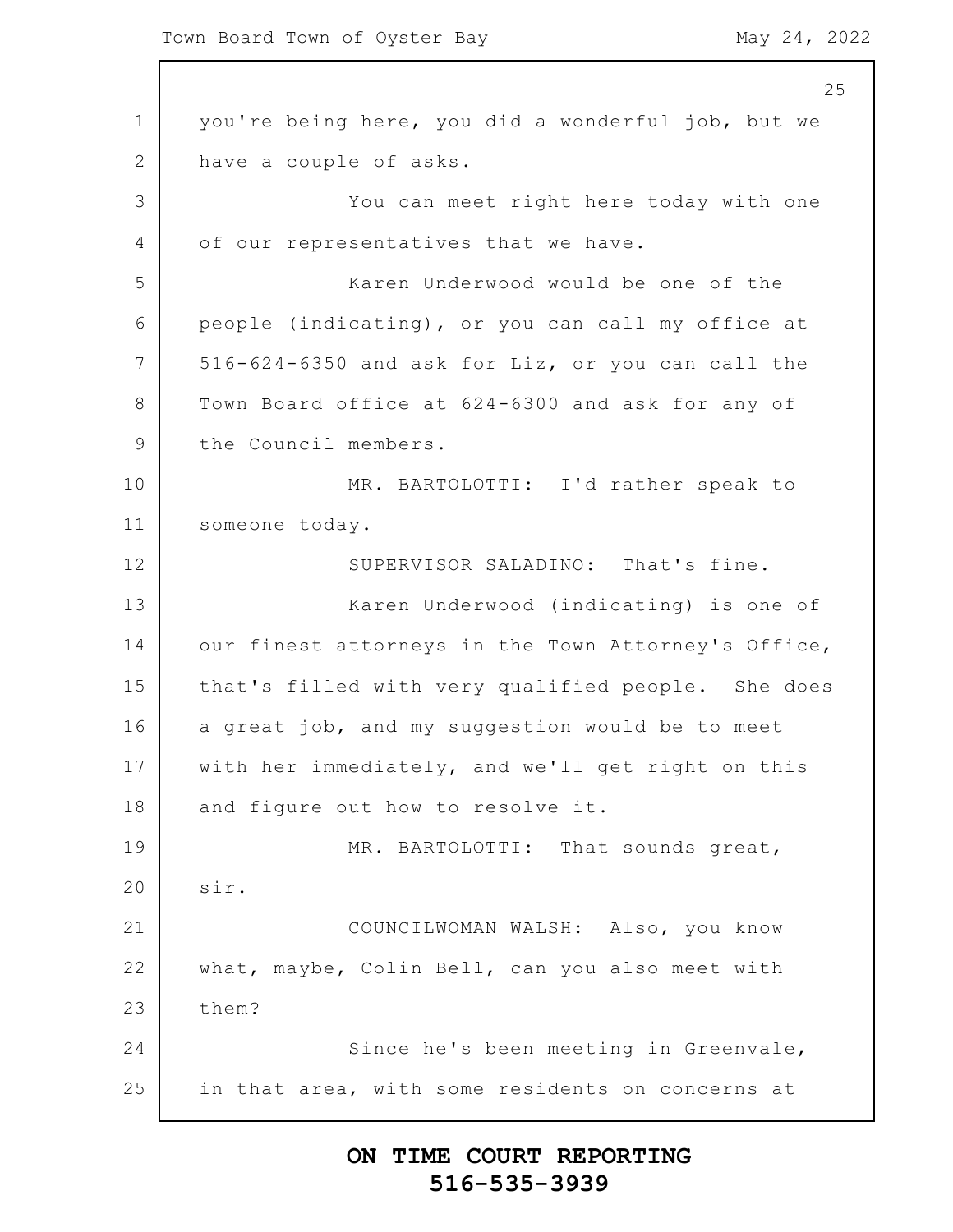|             | 26                                                 |
|-------------|----------------------------------------------------|
| $\mathbf 1$ | the moment? Last month he's been meeting with      |
| 2           | them, maybe you can be a part of that?             |
| 3           | MR. BELL: Certainly.                               |
| 4           | COUNCILWOMAN WALSH: Thank you.                     |
| 5           | MR. BARTOLOTTI: Okay. Good.                        |
| 6           | My next order, I guess, of business is,            |
| 7           | you know, I've been dealing with a construction    |
| 8           | project across from my home, and there's been many |
| $\mathsf 9$ | rubs during this project, and I keep hearing that  |
| 10          | it's been permitted. It's been permitted.          |
| 11          | There has to be terms and conditions               |
| 12          | when you guys issue a permit. It doesn't blanket   |
| 13          | the contractor to just run amuck during it, right, |
| 14          | so I need somebody to speak to on that because now |
| 15          | it turns out to be -- there's a legal battle going |
| 16          | on, and where I feel I'm due -- and the guy -- or  |
| 17          | the contractor may have been in breach of his      |
| 18          | permit, and I need some direction there also.      |
| 19          | SUPERVISOR SALADINO: So, again, Karen              |
| 20          | Underwood will --                                  |
| 21          | MR. BARTOLOTTI: Same person?                       |
| 22          | SUPERVISORS SALADINO: Same person.                 |
| 23          | MR. BERTOLOTTI: Excellent.                         |
| 24          | SUPERVISOR SALADINO: One stop                      |
| 25          | shopping.                                          |
|             |                                                    |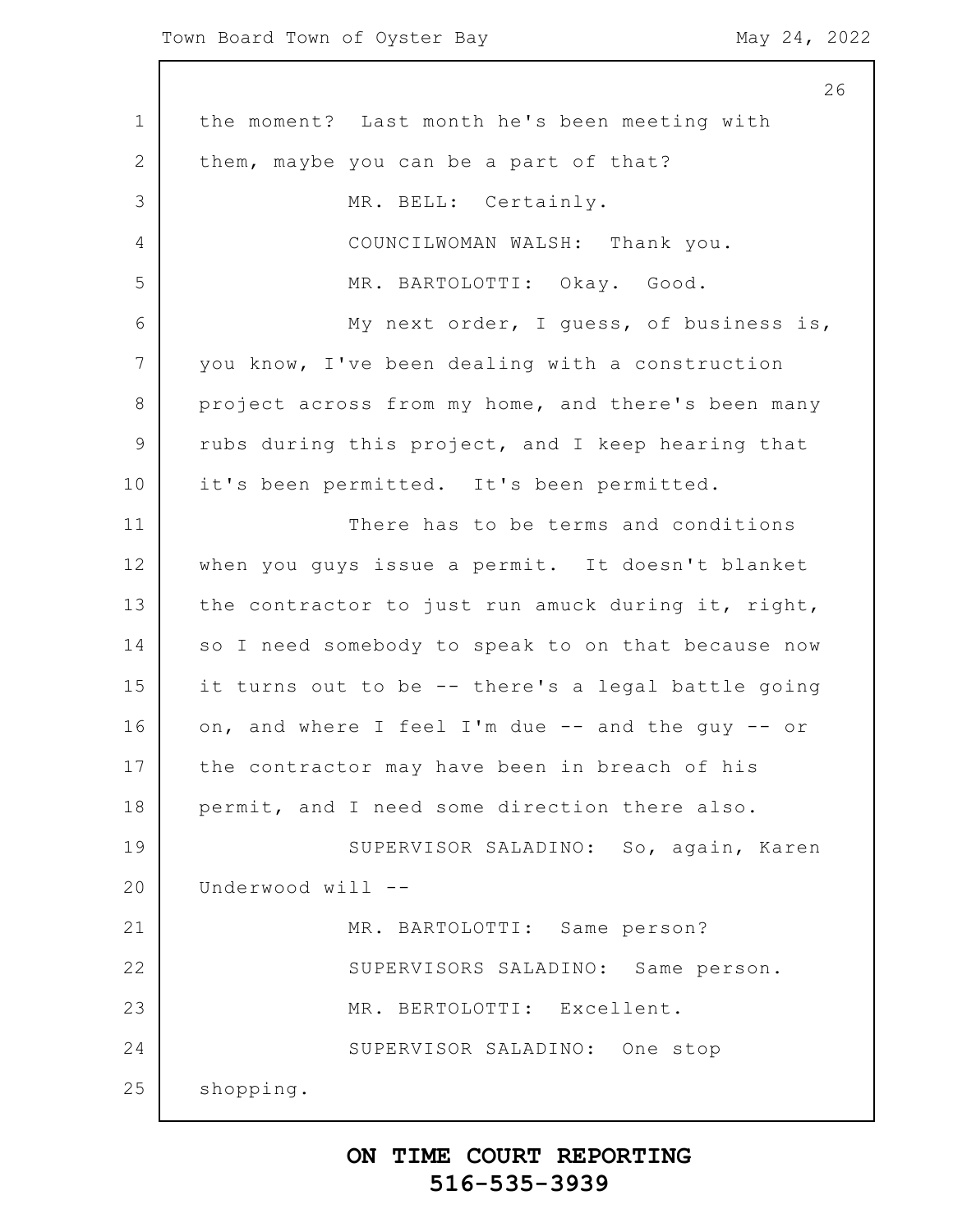1 2 3 4 5 6 7 8 9 10 11 12 13 14 15 16 17 18 19 20 21 22 23 24 25 27 We'll address all your concerns. Thank you for joining us. MR. BERTOLOTTI: Thank you very much, sir. SUPERVISOR SALADINO: But do remember those numbers because there may be other issues or you may choose to reach out to us. Karen will give you her number -- MR. BERTOLOTTI: Okay. SUPERVISOR SALADINO: -- you can call her directly, save you the trip, and we'll get right on it, too. MR. BERTOLOTTI: Thank you very much, sir. SUPERVISOR SALADINO: Our pleasure. Thanks for coming in. God bless. Is there anyone else who would like to be heard on any of the Resolutions as they relate to today's Calendar? (Whereupon, there was no response from the assemblage present.) SUPERVISOR SALADINO: No one has raised their hand. Okay. We're about ready to take a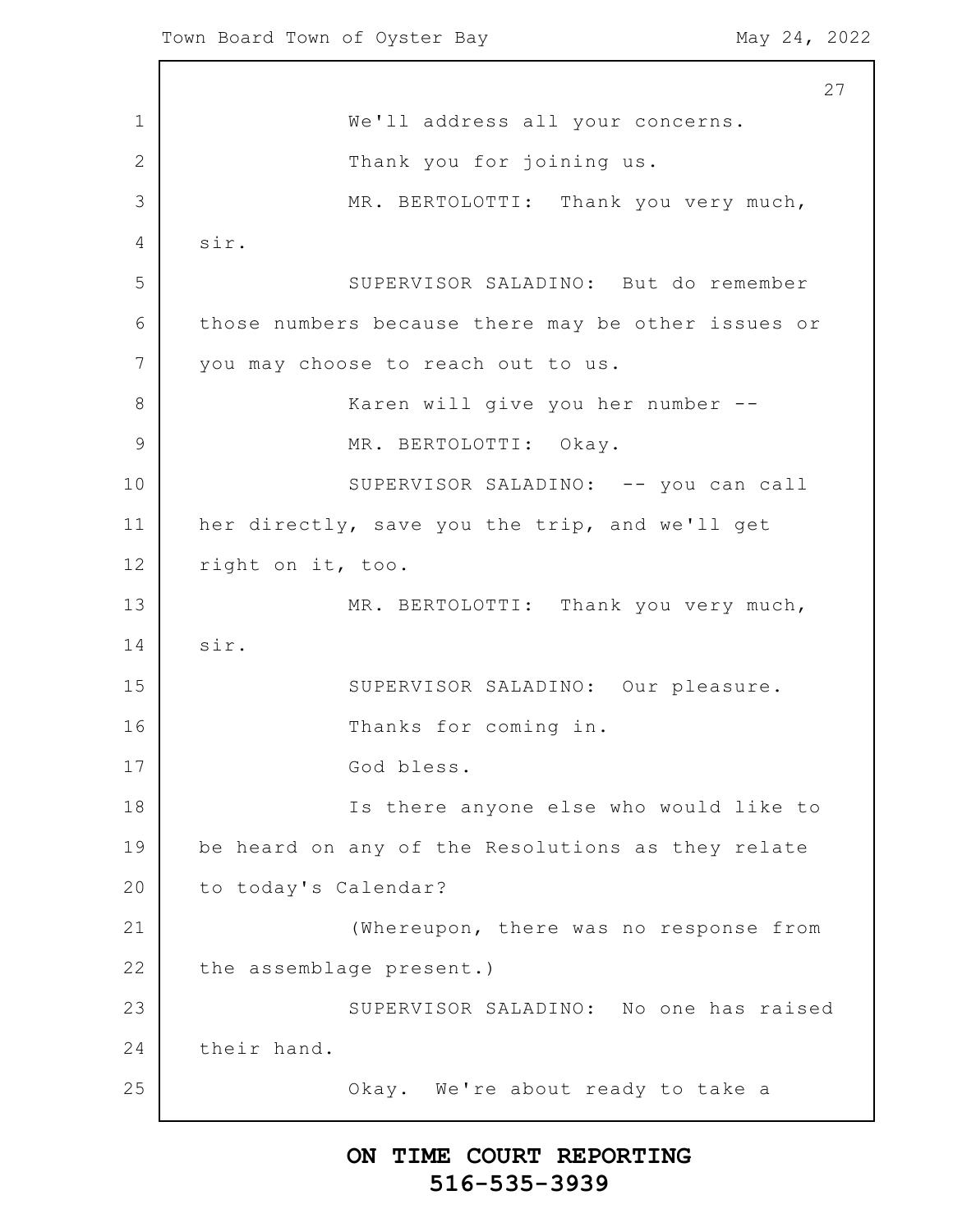1 2 3 4 5 6 7 8 9 10 11 12 13 14 15 16 17 18 19 20 21 22 23 24 25 28 vote. Can you tell us about correspondence? MR. LaMARCA: There is no other correspondence. SUPERVISOR SALADINO: Okay. Before we take our vote, there are two announcements I'd like to make as it relates to some of the things that we're accomplishing today, and, quite frankly, things that this entire Town Board is extremely proud of. One of the facts is our Hampton Inn homeless shelter settlement. You might have heard about this issue going on for some time in Jericho, and, certainly, if you're from Jericho, I'm almost positive you've heard quite a bit about it, and today we are proving that we work for the residents and our commitment is to our residents. Because we're celebrating an end to the plans for a homeless shelter in Jericho. As many of you are aware, nearly a year ago, Town residents and the Oyster Bay Town Board have been aggressively fighting illegal plans to convert the Hampton Inn building in Jericho into a homeless housing facility. Upon learning of this proposal, which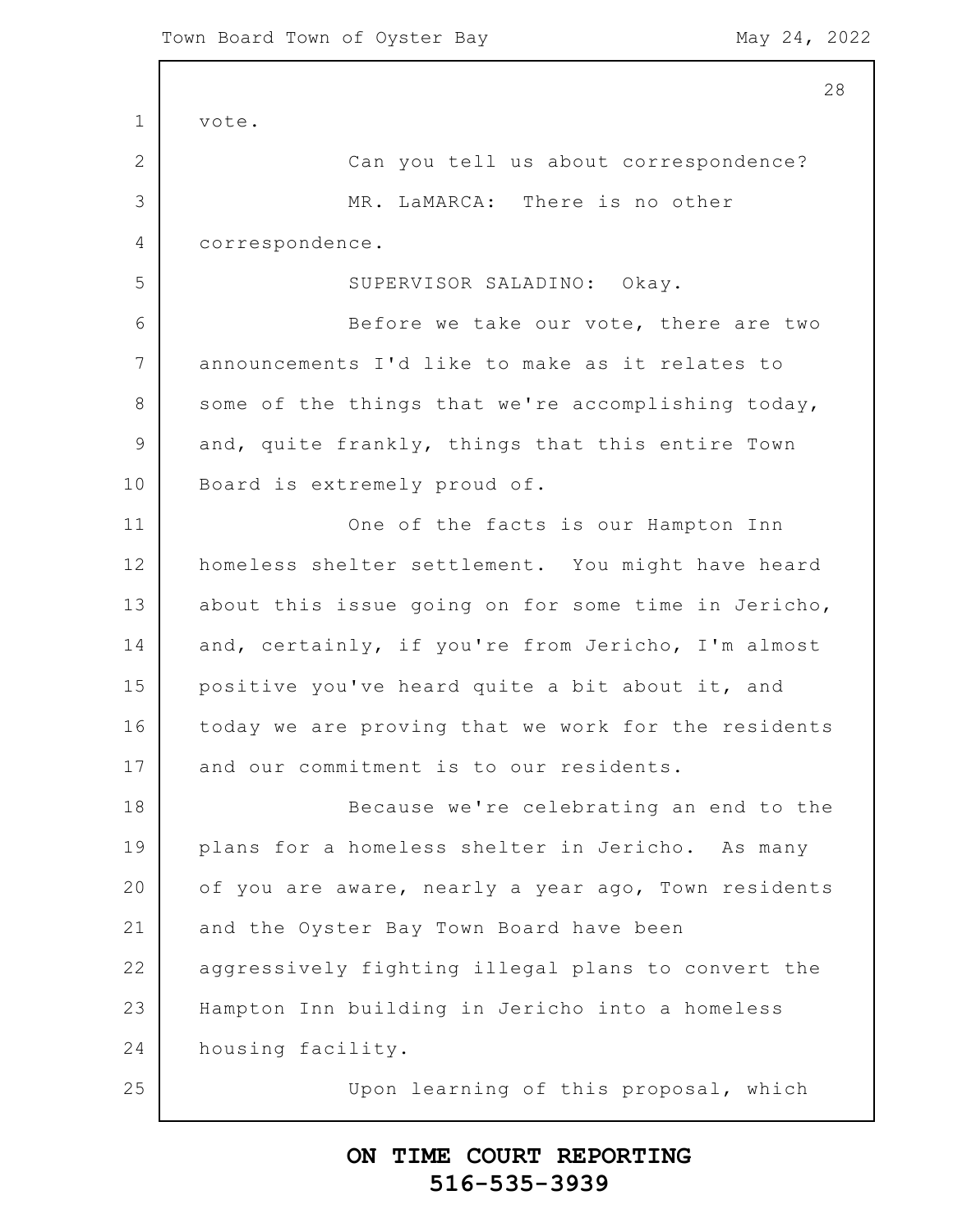|                 | 29                                                  |
|-----------------|-----------------------------------------------------|
| $\mathbf 1$     | was not told to us directly from government, we had |
| $\mathbf{2}$    | to find out from the School Board once they learned |
| 3               | of it, it came as a surprise to the residents, it   |
| 4               | came as a surprise to the Town.                     |
| 5               | This administration sent objections to              |
| 6               | the prior County administration notifying them of   |
| $7\phantom{.0}$ | the Town's Zoning Law -- that's the prior County    |
| 8               | Executive I'm referring to, not the current one --  |
| $\mathsf 9$     | the County's proposal violated Local Zoning Laws.   |
| 10              | The plan also violated the Town's permits, which    |
| 11              | allowed for the original operation of a hotel,      |
| 12              | which limited the stays -- the duration of stays -- |
| 13              | which is also part of State Code.                   |
| 14              | To protect our residents and protect                |
| 15              | the quality of life of this community, we did what  |
| 16              | was the proper thing to do. We immediately issued   |
| 17              | a Notice of Violation and a Stop Work Order for     |
| 18              | violations of our Town Code regarding a Change of   |
| 19              | Occupancy and the State Building Code for a Change  |
| 20              | of Use, but we did not stop there.                  |
| 21              | We sought Supreme Court intervention to             |
| 22              | put a stop to this misguided project. We were       |
| 23              | successful when New York State Supreme Court        |
| 24              | granted and reinforced a temporary Restraining      |
| 25              | Order against this project.                         |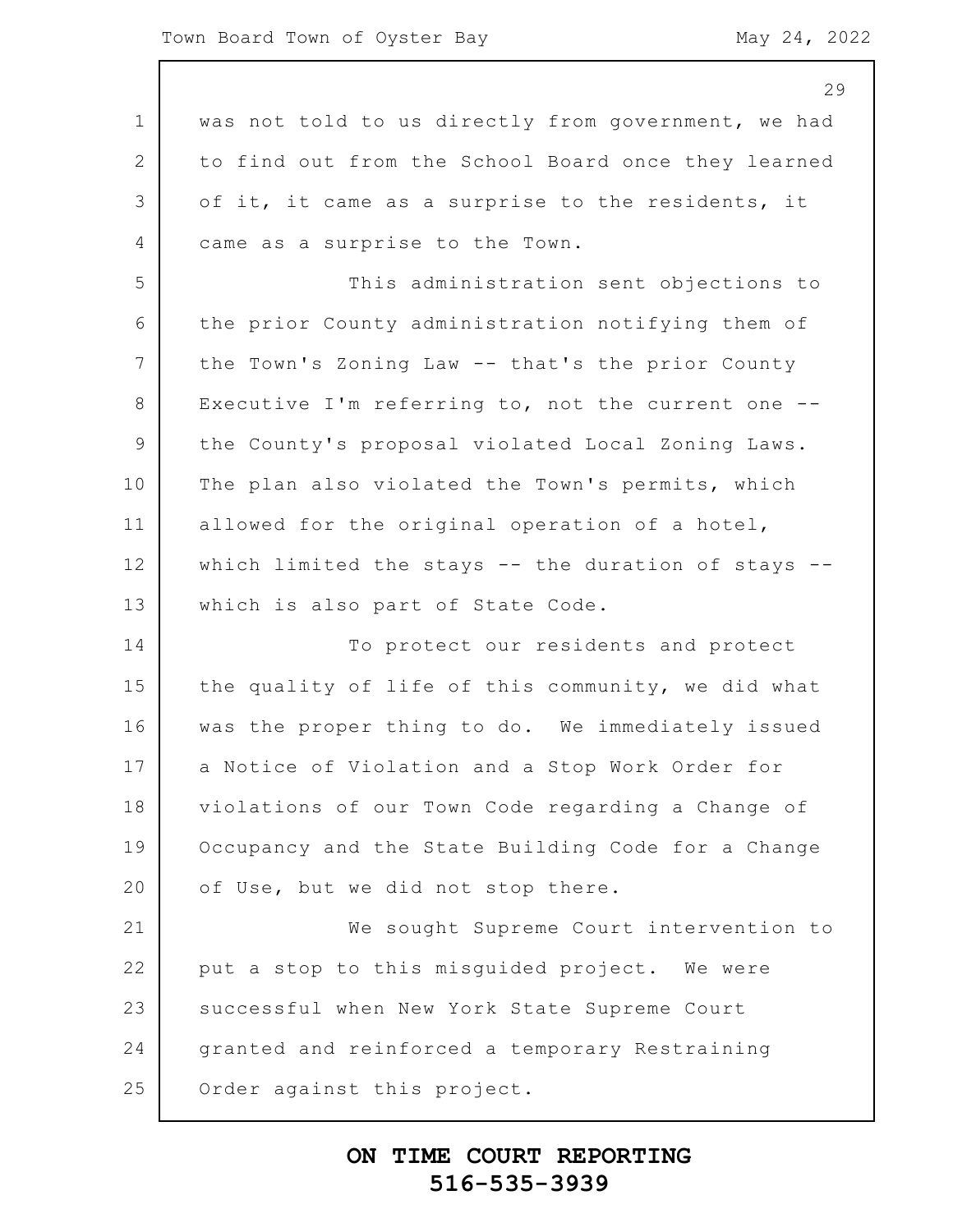30

1 2 3 4 5 6 7 8 9 10 11 12 13 14 15 16 17 18 19 20 21 22 23 24 25 The property owner attempted to convince the Appeals Court to reverse the decision, and they were unsuccessful. Despite losing in court, the prior County Executive and her partners in this project still wouldn't back down even though an enormous amount of the residents made it very clear that the project was not right for their community. They filed a new lawsuit against the Town, this organization. Facing real legal obstacles, the new County Executive, and fierce community opposition, the homeless shelter operator and the property owner have now officially backed down. Today, we approve a settlement in our vote of our many Resolutions today. One of them is for this settlement, the agreement in which the owner abandons all plans to house homeless at this site. If and when the building reopens, it will be used solely as a hotel for travelers for the sole purpose that it is allowed to be used for. This settlement is an enormous victory for the Town of Oyster Bay's constitutional jurisdiction over Local Zoning Laws, which have been in place for decades to protect our suburban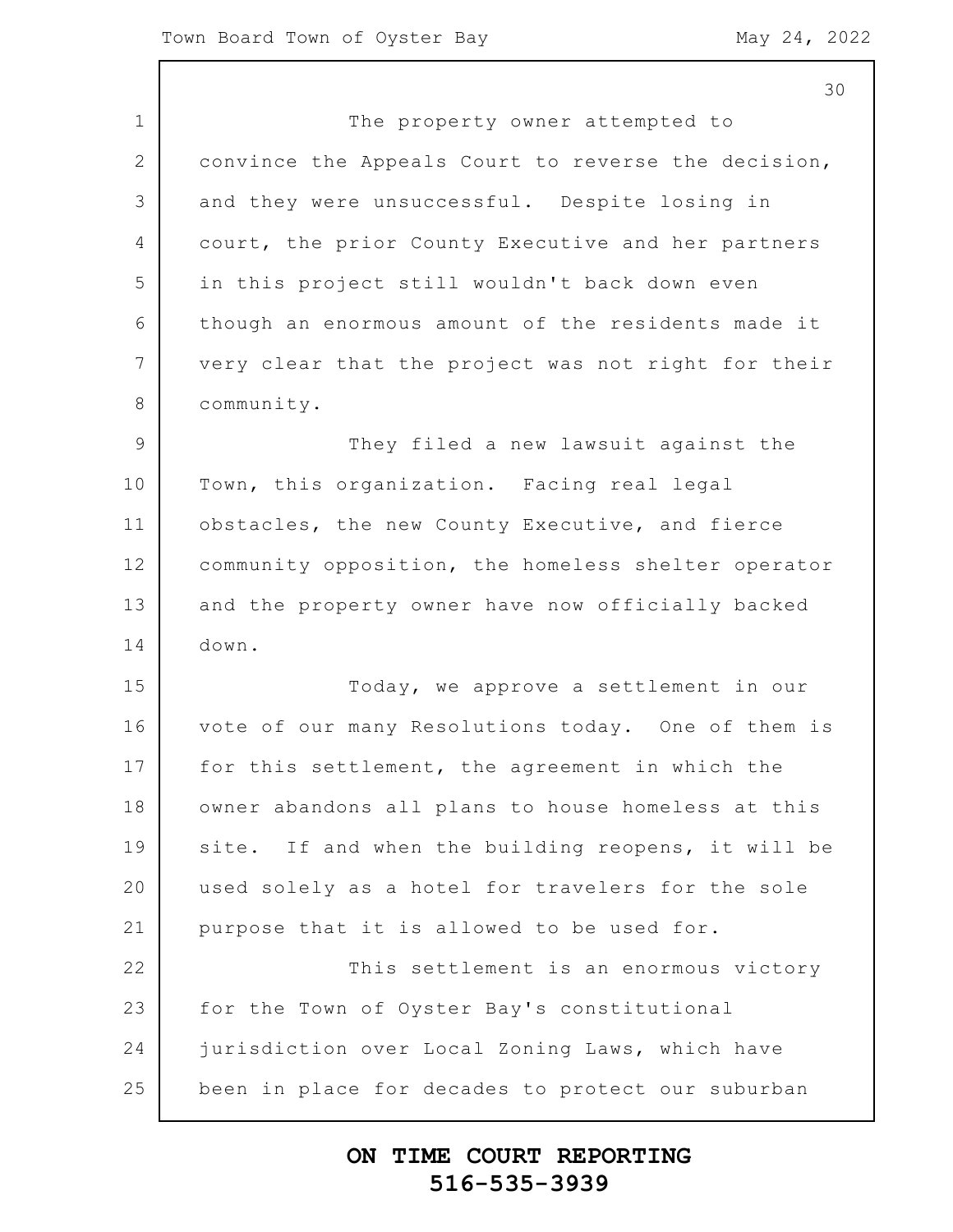1 2 3 4 5 6 7 8 9 10 11 12 13 14 15 16 17 18 19 20 21 22 23 24 25 quality of life. Bottom line is, if you don't follow the Zoning Laws and you're allowed to continue, it could take away -- it sets a precedent and take away our ability to zone things properly. I've used the expression, the exaggeration, we'd never allow a gunpowder factory right next to a nursery school for the obvious reasons, so Zoning Laws are extremely important. It's also extremely important for our residents to rest assured that we will never allow anyone to bypass the Town's permitting, inspection review, hearing process because it is so important for our Local Codes Enforcement, for our building officials, and, of course, for our residents to be heard, and this was being proposed without any hearing. So, I, for one -- and I'm sure my colleagues are all on board because they were very helpful during this entire process, and I thank you, and our residents thank you -- but I'm proud that today we're shutting the door on this chapter and sending a very strong message. Another item that we're voting on shortly is the appointment of a brand-new

> **ON TIME COURT REPORTING 516-535-3939**

31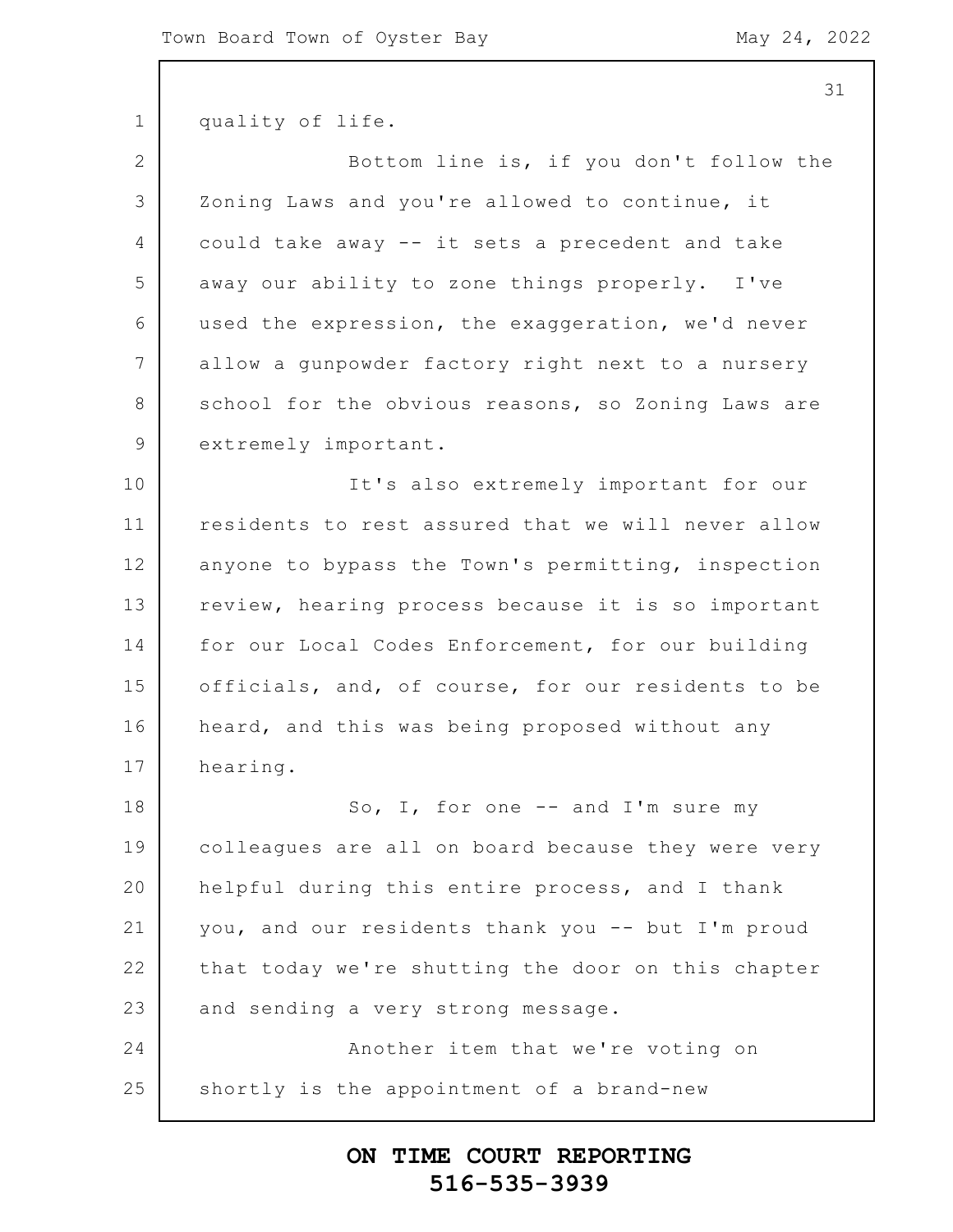1 2 3 4 5 6 7 8 9 10 11 12 13 14 15 16 17 18 19 20 21 22 23 24 25 32 Commissioner of our brand-new Department of Sanitation. We take our environment and the protecting of our environment and our Town services very, very seriously, and Sanitation, which has been a division of the Department of Public Works, now it will be a stand-alone department. We closed down a department and added a department, so there's no net increase in government, but we're voting to put in place a Commissioner of this new Department of Sanitation, someone with an enormous amount of experience, someone who kept the department going strong throughout the entire pandemic where we never missed one day of garbage pickup, and we never missed one day of recycling pickup. During a pandemic, you can understand how that's especially important to make sure that garbage did not pile up, garbage that could have contained the COVID-19 disease. Let's talk for a minute about who soon-to-be Commissioner Dan Pearl really is. At the age of 16, Daniel Pearl began working as a seasonal employee in the Parks Department. After graduating college, he joined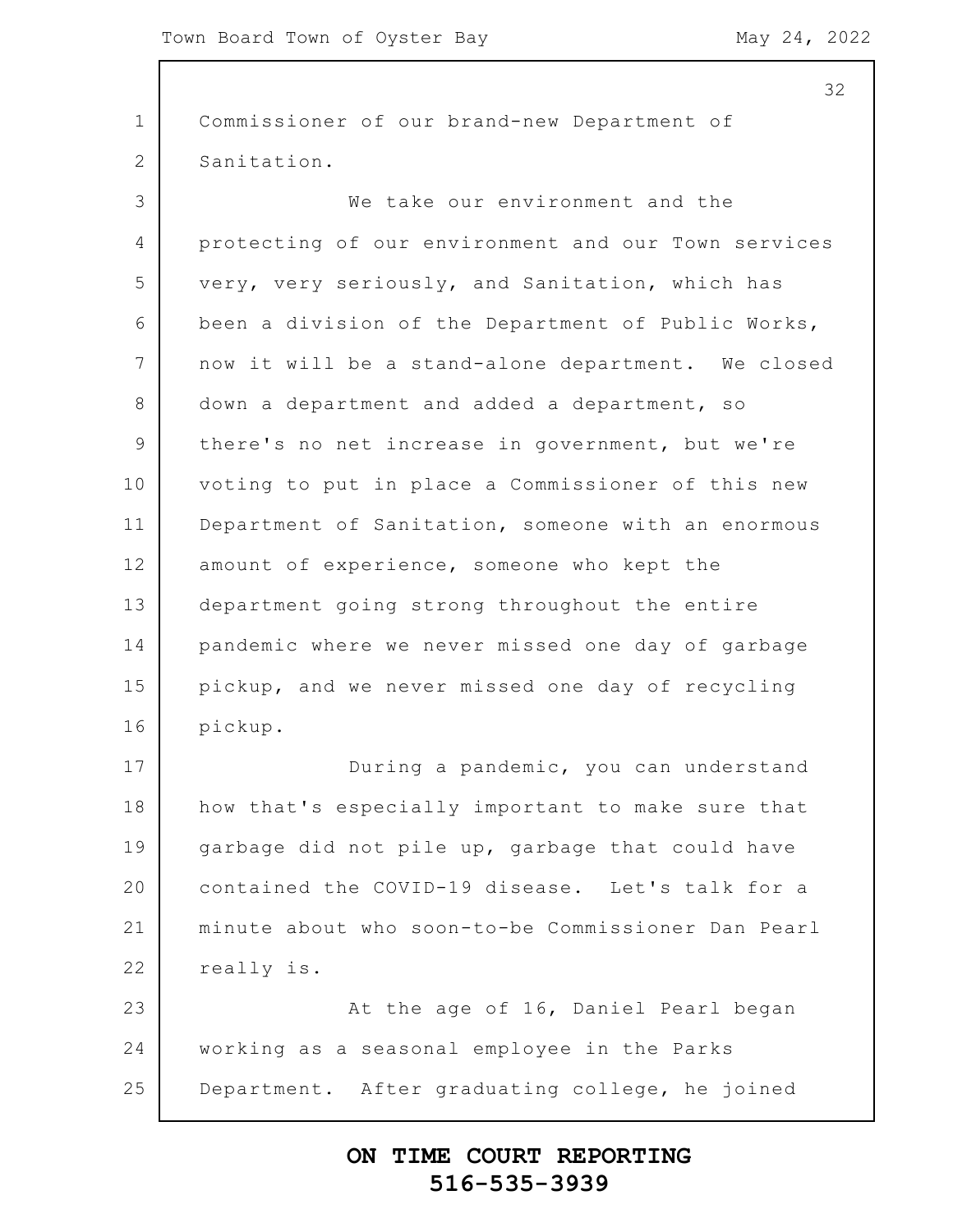1 2 3 4 5 6 7 8 9 10 11 12 13 14 15 16 17 18 19 20 21 22 23 24 25 33 the workforce full time in an entry-level job as an Animal Control officer. He proved he was very dedicated to his job. Daniel was recognized for his work ethic and promoted to the Department of Community and Youth Services where he worked very hard working his way up every step of the way on his way to the top. Dan went on to become Deputy Commissioner of that department, supervising over 100 employees as they delivered important services to children, the disabled, senior citizens, Veterans, and to the general public. While it's one small portion of that department, anyone who has attended our concerts know that we do things the right way, and other towns follow the example of the Town of Oyster Bay. When the Town needed new management within the Department of Environmental Resources, Mr. Pearl was asked to change careers to assist with overhauling the department. He spent seven years serving as Deputy Commissioner overseeing environmental protection initiatives such as harbor and waterway management, green recycling initiatives, the proper disposal of both municipal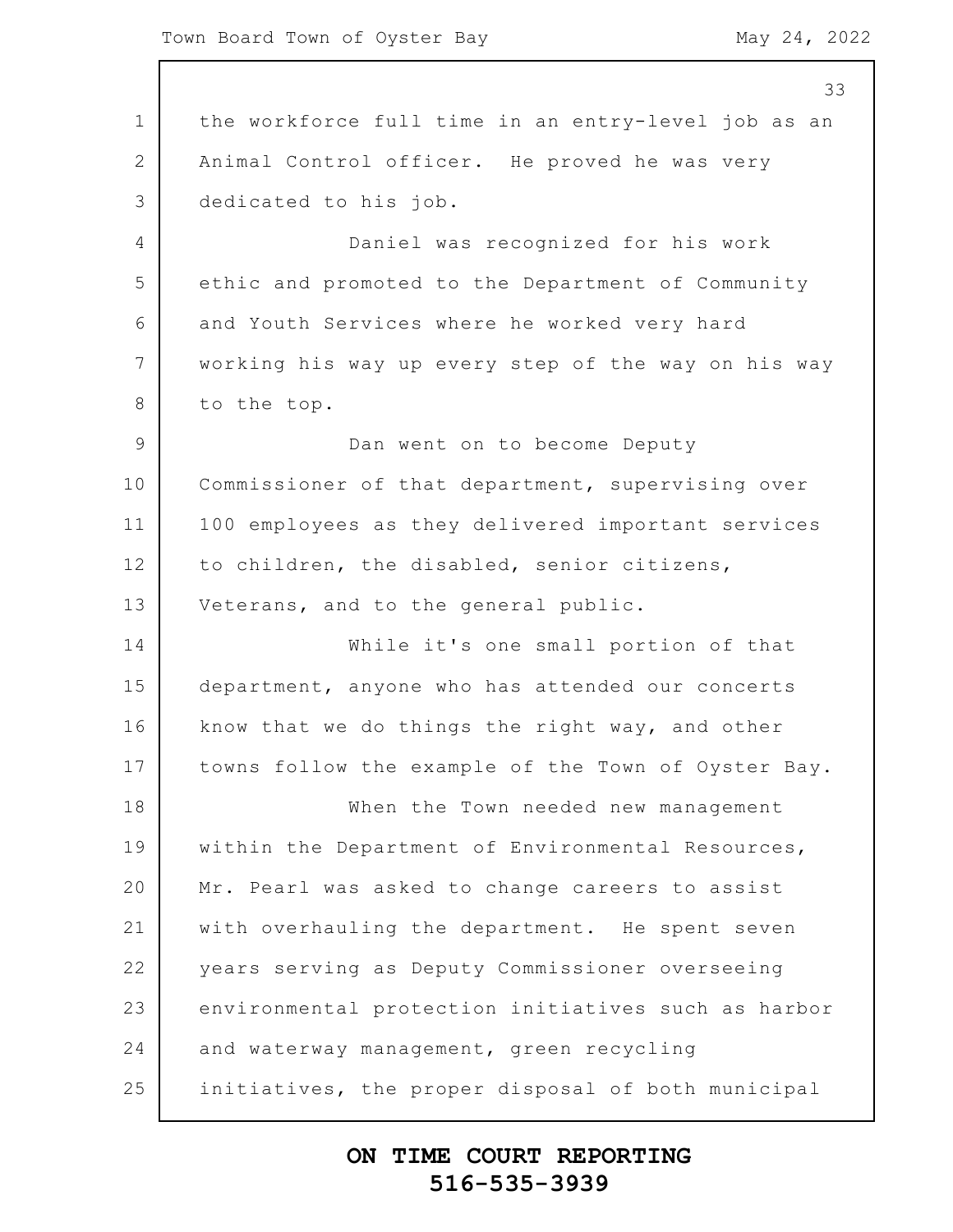Town Board Town of Oyster Bay May 24, 2022

1 2 3 4 5 6 7 8 9 10 11 12 13 14 15 16 17 18 19 20 21 22 23 24 25 34 solid waste and hazardous waste products as well as eWaste, and so many other intricate and highly technical aspects of the job. He also, always, has had humane care for pets at the Animal Shelter, and like the rest of us, truly loves animals and proves it every day. As Town operations consolidated and our new administration took office, Dan Pearl was tasked by me with managing over 300 employees of the Town's entire Sanitation operations including the solid waste complex. He's done a yeoman's effort, really incredible job there. This is a significant operation as it serves the third largest -- actually, we're the fourth by a small amount -- fourth largest township in America, and Sanitation collection is the reality of one of the most important services that we do. With 26 years of full-time experience in the Town of Oyster Bay, including experiencing managing all of the Town's Sanitation operations, while, by the way, embracing all of his responsibilities as a volunteer firefighter with the Massapequa Fire Department, which takes quite a bit of skill, Dan Pearl has proven himself to be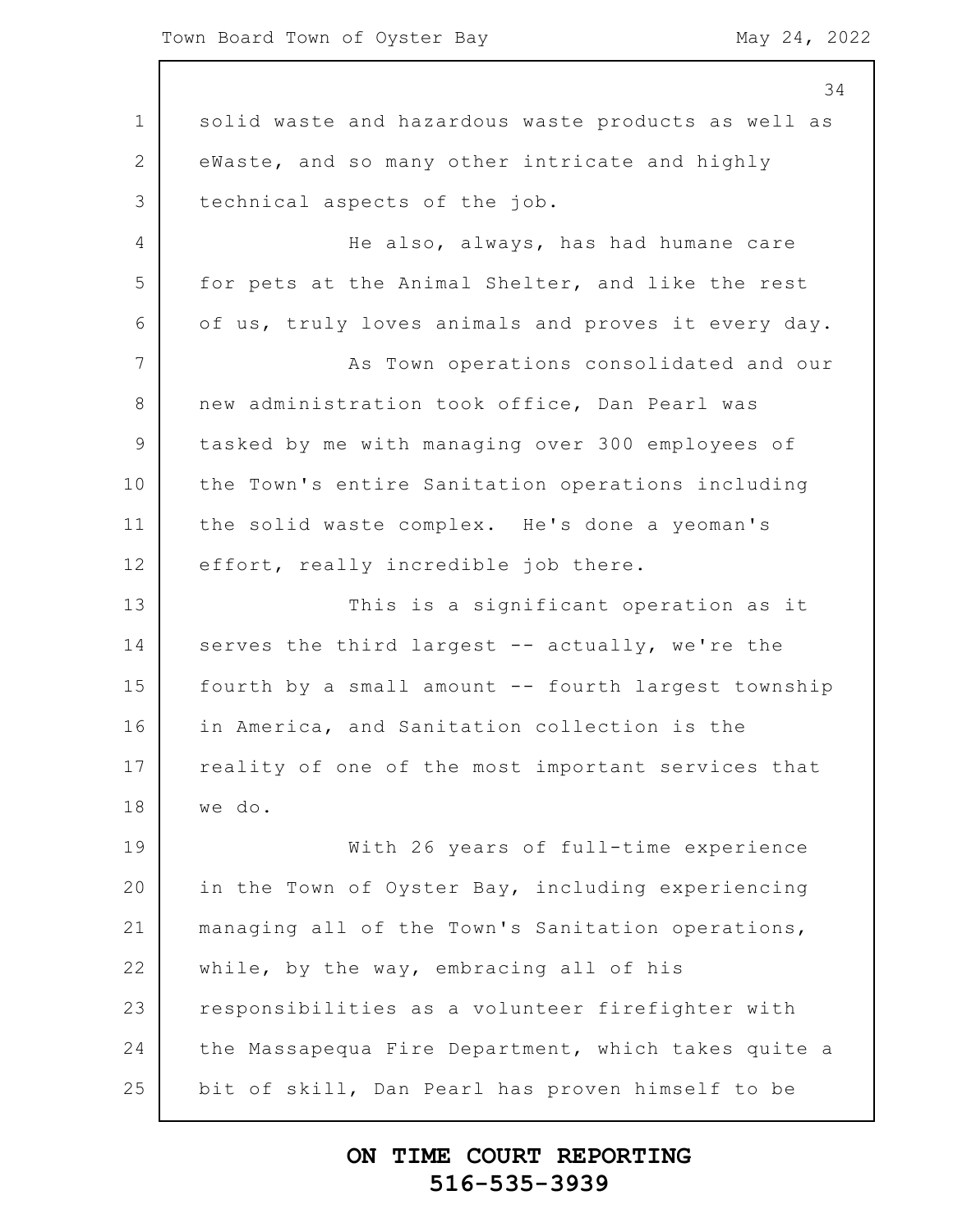1 2 3 4 5 6 7 8 9 10 11 12 13 14 15 16 17 18 19 20 21 22 23 24 25 35 the most qualified person to serve as Commissioner of the newly created Sanitation Department in the Town of Oyster Bay. No matter where you live in this Town, you depend on that Sanitation process, and you depend on the Sanitation and Recyclables being picked up properly. Whether you live in Old Bethpage, which is the site of our former landfill and now our transfer station, you can rest assured that we'll be doing everything to protect your environment, your air, we protect water quality. No matter where you live in this Town, and, I, for one, I know my colleagues join me in being so proud of Dan Pearl, and we look forward to voting "Aye" for his appointment as the Commissioner of the new Sanitation Department of the Town of Oyster Bay. Thank you. And with that, we call for a vote. MR. LaMARCA: Supervisor Saladino? SUPERVISOR SALADINO: "Aye." MR. LaMARCA: Councilwoman Johnson? COUNCILWOMAN JOHNSON: I vote "Aye." And I'm especially in agreement on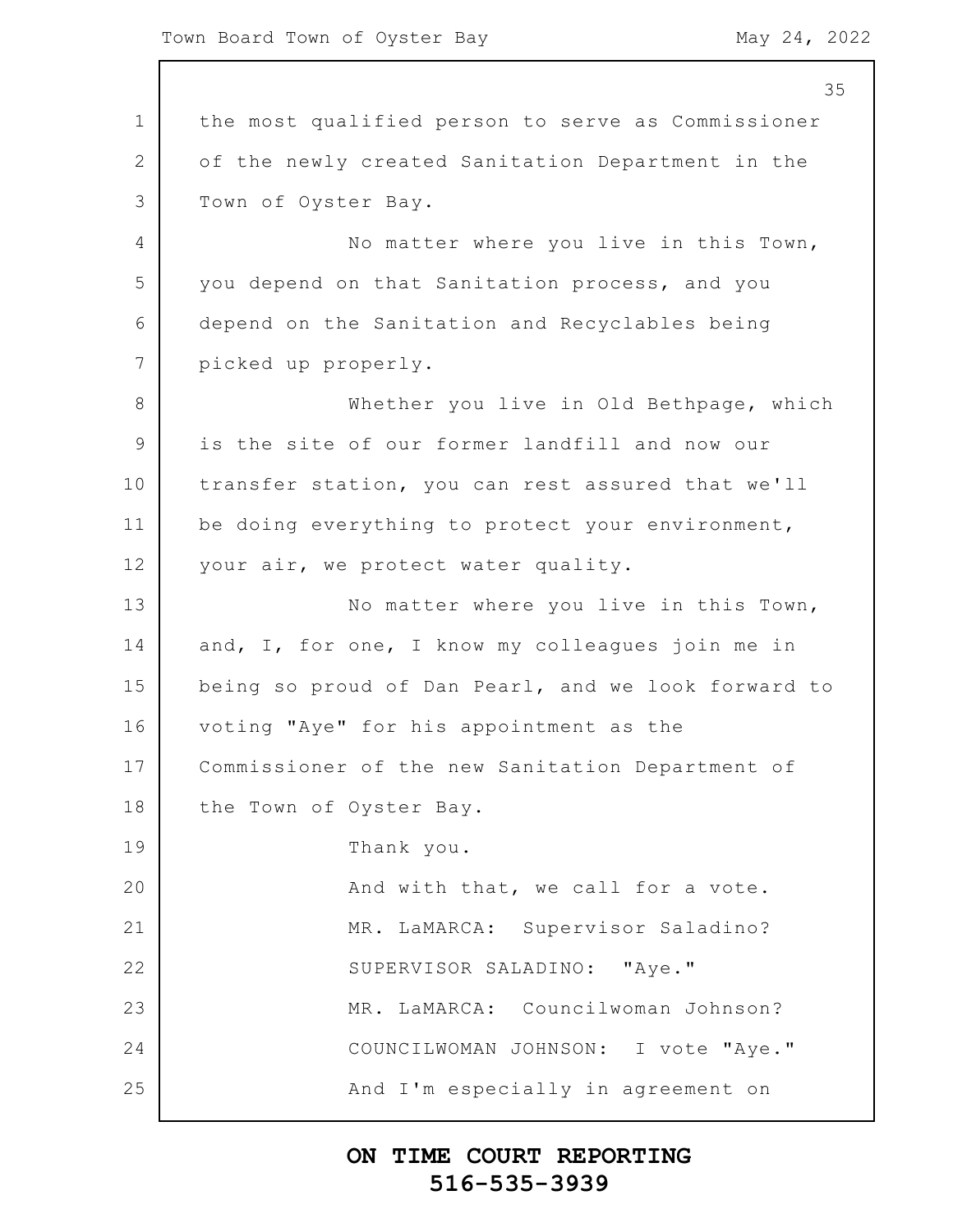1 2 3 4 5 6 7 8 9 10 11 12 13 14 15 16 17 18 19 20 21 22 23 24 25 36 Commissioner Pearl. He's going to be the best new Commissioner. MR. LaMARCA: Councilman Imbroto? COUNCILMAN IMBROTO: I vote "Aye." I want to second that. Danny, you're the best, and we can't wait to have you as Commissioner. MR. LaMARCA: Councilman Hand? COUNCILMAN HAND: "Aye" on all. MR. LaMARCA: Councilwoman Maier? COUNCILWOMAN MAIER: "Aye" on all. MR. LaMARCA: Councilwoman Walsh? COUNCILWOMAN WALSH: "Aye" on all. MR. LaMARCA: Motion to adopt Resolution Nos. P-9-22 through 370-2022 passes with six "Ayes." Resolution No. 371-2022 has been tabled. Resolution Nos. 372 through 399-2022 passes with six "Ayes." And Resolution No. P-8-22 passes with six "Ayes." The Calendar is complete. (TIME NOTED: 11:25 A.M.) SUPERVISOR SALADINO: Thank you very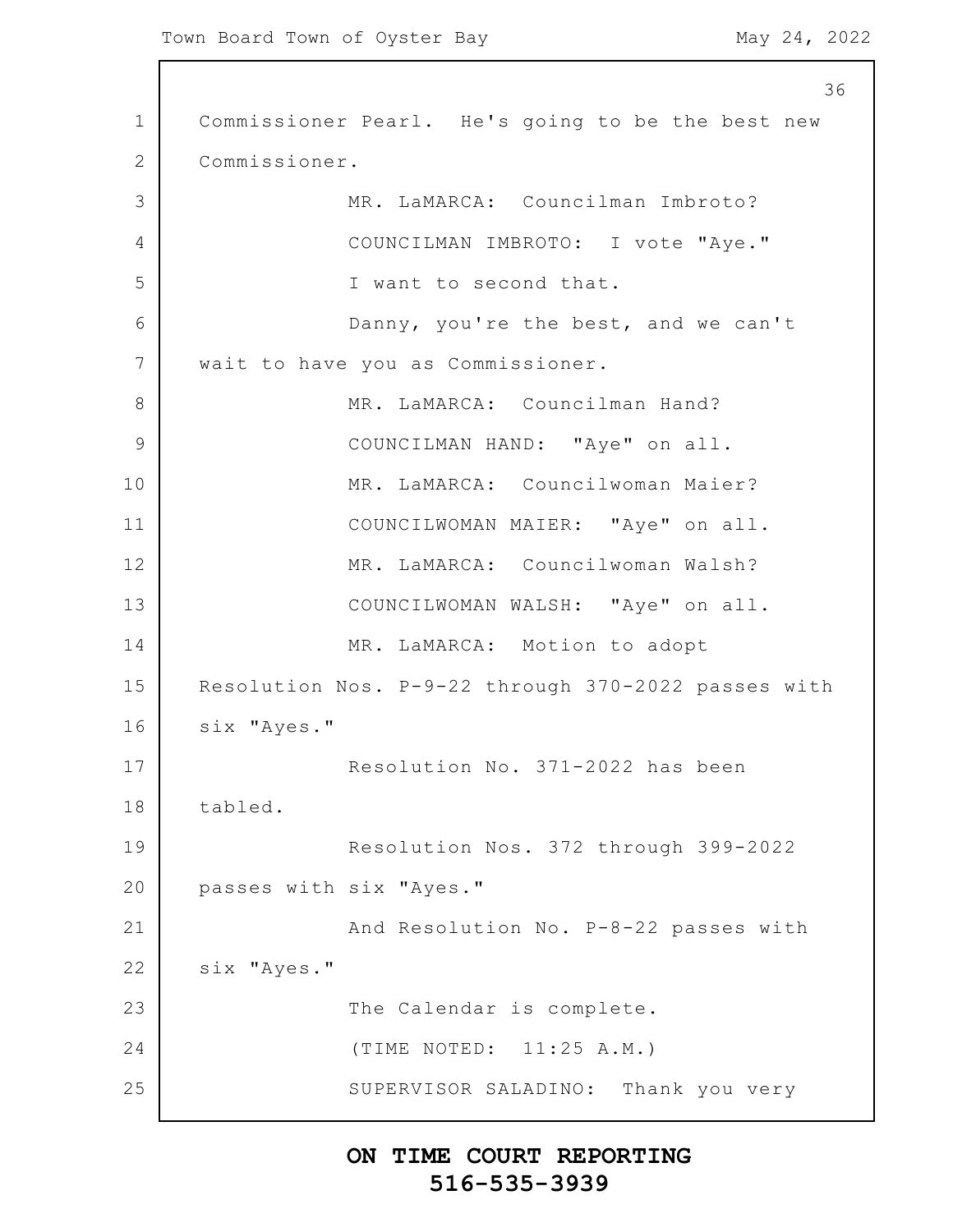1 2 3 4 5 6 7 8 9 10 11 12 13 14 15 16 17 18 19 20 21 22 23 24 25 37 much. With that, may I have a motion? COUNCILWOMAN JOHNSON: Supervisor, I'll make a motion that this meeting be closed. COUNCILMAN IMBROTO: Second that motion. SUPERVISOR SALADINO: All in favor, please signify by saying, "Aye." ALL: "Aye." SUPERVISOR SALADINO: Those opposed, "Nay." (Whereupon, there were no "Nay" responses from the Board.) SUPERVISOR SALADINO: The "Ayes" have it. Thank you. Congratulations to Commissioner Dan Pearl and there will be more positions filled with very talented people to ensure that this department, this new department, is running the best it has ever been and, as I said earlier, because we have folded another department into DWP, there is no net gain of government. It remains equal. Thank you very much and thank you to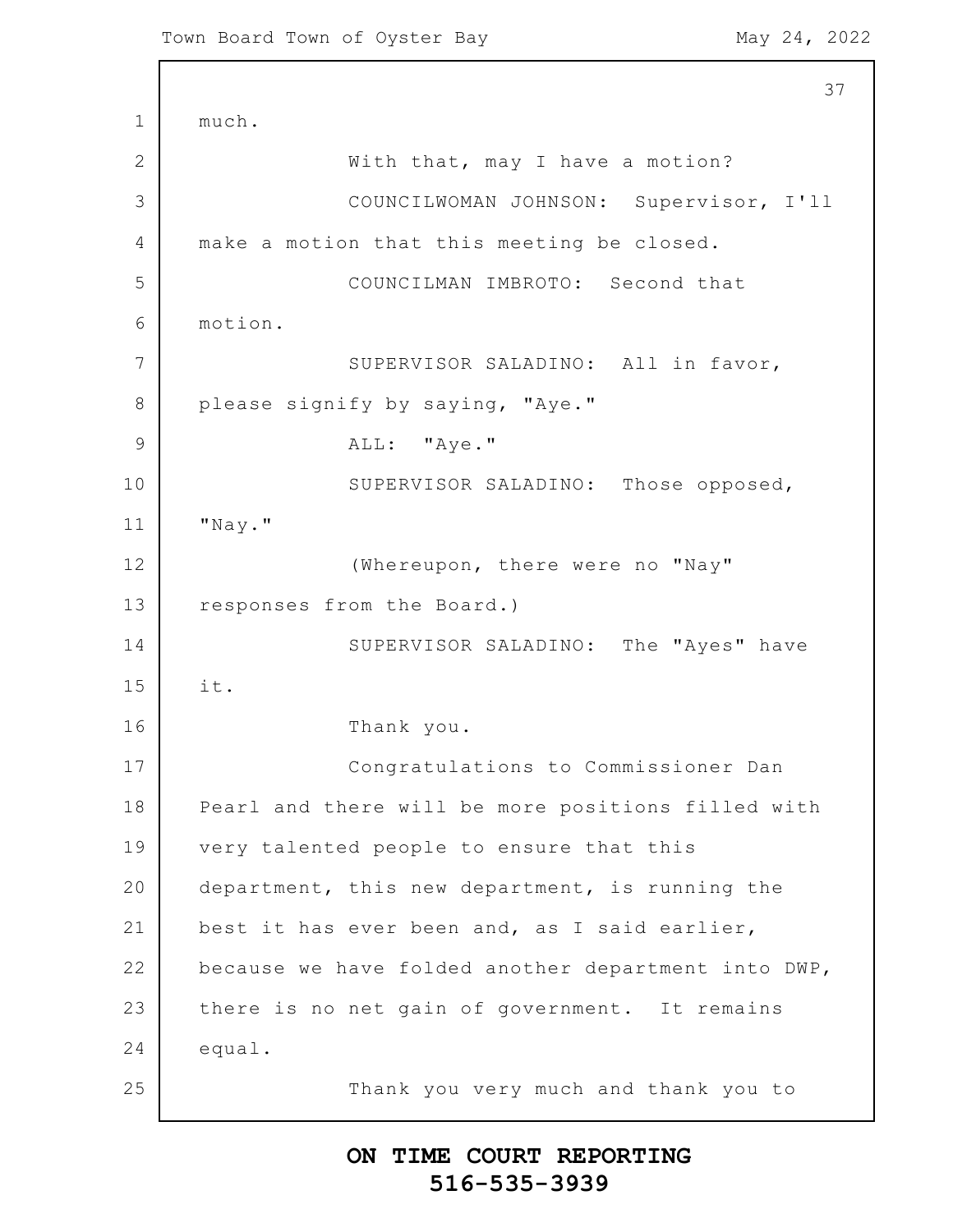$\Gamma$ 

|                            |                          | 38 |
|----------------------------|--------------------------|----|
| $\ensuremath{\mathbbm{1}}$ | all my colleagues.       |    |
| $\sqrt{2}$                 | (TIME NOTED: 11:25 A.M.) |    |
| $\mathfrak{Z}$             |                          |    |
| $\sqrt{4}$                 |                          |    |
| $\mathbf 5$                |                          |    |
| $\epsilon$                 |                          |    |
| $\sqrt{ }$                 |                          |    |
| $\,8\,$                    |                          |    |
| $\overline{9}$             |                          |    |
| 10                         |                          |    |
| 11                         |                          |    |
| 12                         |                          |    |
| 13                         |                          |    |
| 14                         |                          |    |
| 15                         |                          |    |
| 16                         |                          |    |
| 17                         |                          |    |
| 18                         |                          |    |
| 19                         |                          |    |
| 20                         |                          |    |
| 21                         |                          |    |
| $\overline{22}$            |                          |    |
| 23                         |                          |    |
| 24                         |                          |    |
| 25                         |                          |    |
|                            |                          |    |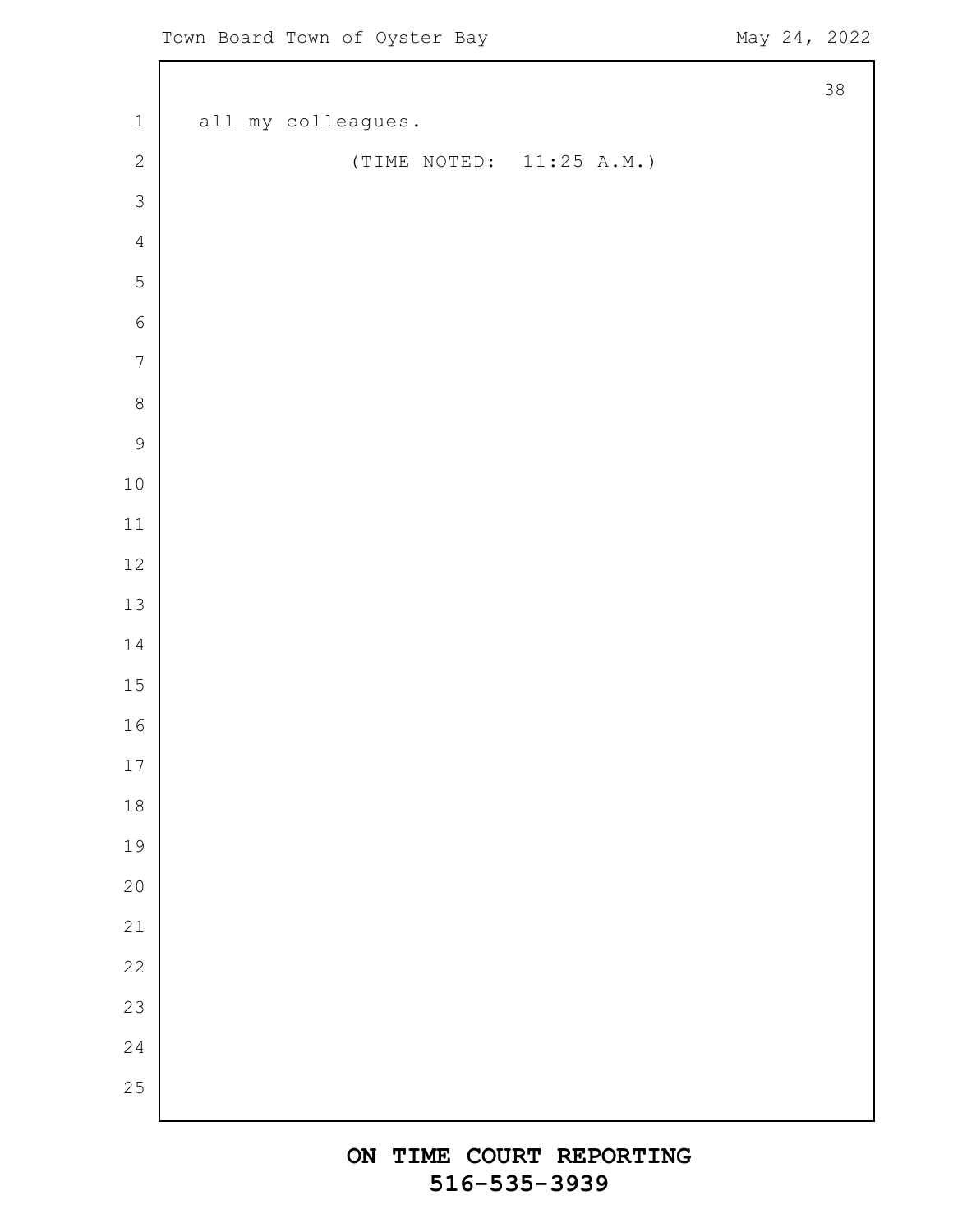| #                                                     | 17 [1] - 20:19<br>17) [3] - 5:19, 11:6, 18:4     | 359-2022 [1] - 9:12<br>360-2022 [1] - 9:19          | 48340 [1] - 13:16<br>39                                     |
|-------------------------------------------------------|--------------------------------------------------|-----------------------------------------------------|-------------------------------------------------------------|
|                                                       | <b>171</b> [1] - 10:10                           | 361-2022 [1] - 9:24                                 | 5                                                           |
| #25 [1] - 16:25                                       | <b>18</b> [2] - 6:21, 19:6                       | 362-2022 [1] - 10:3                                 |                                                             |
|                                                       | 18) [3] - 5:25, 11:12, 18:10                     | 363-2022 [1] - 10:8                                 |                                                             |
| \$                                                    | 19) [4] - 6:11, 11:18, 14:7,                     | 364-2022 [1] - 10:12                                | $5$ [1] - 24:2                                              |
|                                                       | 18:21                                            | 365-2022 [1] - 10:16                                | 5) $[1] - 12.7$                                             |
|                                                       | 1902 $[1]$ - 15:8                                | 366-2022 [1] - 10:20                                | $5/10/22$ [18] - 12:7, 12:13,                               |
| \$75,000 [1] - 21:14                                  | 1972 $[1] - 21:11$                               | 367-2022 [1] - 11:1                                 | 12:19, 12:24, 13:8, 13:17,                                  |
| 0                                                     | 1989 [2] - 13:7, 13:21                           | 368-2022 [1] - 11:7                                 | 13.22, 13.25, 14.7, 14.17,                                  |
|                                                       |                                                  | 369-2022 [1] - 11:13                                | 14:25, 15:9, 15:16, 15:22,                                  |
|                                                       | $\mathbf 2$                                      | 370-2022 [2] - 11:19, 36:15                         | 16:6, 16:11, 16:16, 16:25                                   |
| <b>000</b> [15] - 9:18, 10:25, 11:5,                  |                                                  | 371-2022 [4] - 2:4, 3:7, 9:7,                       | $5/17/22$ [19] - 4:22, 5:5,<br>5:13, 5:19, 5:25, 6:5, 6:11, |
| 11:23, 11:24, 12:6, 13:7,                             |                                                  | 36:17                                               | 6:16, 6:23, 16:25, 17:7,                                    |
| 13:16, 13:21, 14:17, 15:8,                            | $2$ [1] - 11:16<br>$20$ [1] - 9:15               | 371-2022 [1] - $2:5$                                | 17:15, 17:23, 18:4, 18:10,                                  |
| 15:21, 16:5                                           | <b>20)</b> [3] $-6.5$ , 14:18, 18:15             | $372$ [1] - 36:19                                   | 18:15, 18:21, 19:1, 19:8                                    |
| 0000 [6] - 9:18, 11:6, 12:6,                          | 20000 [6] - 11:23, 11:24,                        | 372-2022 [1] - 11:25                                | $5/3/22$ [12] - 9:18, 9:23,                                 |
| 12:12, 12:18, 12:24                                   | 14:17, 14:25, 15:8, 16:5                         | 373-2022 [1] - 12:8                                 | 10.2, 10.7, 10.11, 10.15,                                   |
| <b>0001</b> [3] - 12:12, 12:18,                       | 2002 [2] - 14:25, 16:5                           | $374 - 2022$ [1] - 12:14                            | 10:19, 10:25, 11:6, 11:12,                                  |
| 12:24                                                 | <b>2021</b> [2] - 11:4, 14:5                     | 375-2022 [1] - 12:20                                | 11:18, 11:24                                                |
| $001$ [5] - 11:23, 11:24,                             | 2022 [34] - 1:2, 2:11, 3:11,                     | 376-2022 [1] - 12:25                                | $510$ [3] - 12:12, 12:18,                                   |
| 14:25, 15:8, 16:5<br>002 $[1]$ - 10:25                | 4.20, 5.4, 5.13, 5.16, 5.19,                     | 377-2022 [1] - 13:9                                 | 12:24                                                       |
| $008$ [1] - 14:17                                     | 5:24, 5:25, 6:22, 9:15, 9:16,                    | 378-2022 [1] - 13:18                                | 516-624-6350 [1] - 25:7                                     |
| 02001 $[3] - 12:12, 12:18,$                           | 10.2, 10:23, 11:10, 11:16,                       | 379-2022 [1] - 13:23                                | 5197 [1] - 14:17                                            |
| 12:24                                                 | 12.9, 12:15, 12:21, 13:3,                        | 380-2022 [1] - 14:2                                 | 54 [2] - 6.9, 18:19                                         |
| 09-22 $[1]$ - 14:20                                   | 13:15, 13:25, 15:20, 16:11,                      | 381-2022 [1] - 14:8                                 | 5660 $[1] - 2:9$                                            |
|                                                       | 16.23, 17:5, 17:14, 17:23,                       | 382-2022 [1] - 14:19                                |                                                             |
| 1                                                     | 18:1, 18:4, 18:9, 18:10, 19:7                    | 383-2022 [1] - 15:1                                 | 6                                                           |
|                                                       | <b>2023</b> [1] - 15:21                          | <b>384-2022</b> [1] - 15:10<br>385-2022 [1] - 15:17 |                                                             |
|                                                       | $2024$ [1] - 13:4                                | 386-2022 [1] - 15:23                                | 6) $[2] - 9.23, 12.13$                                      |
| $1$ [6] - 5:18, 11:10, 13:3,                          | 2025 [2] - 13:15, 16:24                          | 387-2022 [1] - 16:7                                 | 62 $[1] - 11:15$                                            |
| 13:15, 15:20, 18:3                                    | 21) [4] - 6:16, 11:24, 14:25,                    | 388-2022 [1] - 16:12                                | 624-6300 $[1]$ - 25:8                                       |
| $10$ [2] - 3:11, 9:16                                 | 19:1                                             | 389-2022 [1] - 16:17                                | 6293 [2] - 13:16, 15:21                                     |
| $100$ [1] - 33:11                                     | $2102$ [1] - 11:24                               | <b>390</b> [2] - 4:14, 7:20                         | 665-2021 [1] - 11:2                                         |
| <b>1000</b> [2] - 6:20, 19:5<br>11 $[2] - 4.20, 17.5$ | $2103$ [1] - 14:17                               | 390-2022 [2] - 4:16, 17:1                           |                                                             |
| 112 $[1] - 14.4$                                      | 22) [3] - 6:24, 15:9, 19:9<br>$2202$ [1] - 11:23 | 391-2022 [2] - 4:23, 17:8                           | 7                                                           |
| <b>11:04</b> [3] - 1:3, 3:8, 4:12                     | 221-2022 [1] - 13:1                              | 392-2022 [2] - 5:6, 17:16                           |                                                             |
| 11:05 [1] - 7:22                                      | $23$ [2] - 10:2, 14:5                            | 393-2022 [2] - 5:14, 17:24                          | $7)$ [2] - 10:2, 12:19                                      |
| 11:06 [1] - 9:3                                       | $24$ [1] - 1:2                                   | 394-2022 [2] - 5:20, 18:5                           | 7020 [2] - 9:18, 12:6                                       |
| 11:25 [2] - 36:24, 38:2                               | 24) [1] - 15:16                                  | <b>395-2022</b> [2] - 6:1, 18:11                    | 7197 [5] - 11:23, 14:25,                                    |
| $12$ [1] - 2:11                                       | 25 [3] - 10:23, 20:15, 20:24                     | 396-2022 [2] - 6:6, 18:16                           | 15:8, 16:5                                                  |
| 12-22 $[1]$ - 14:9                                    | $26$ [1] - 34:19                                 | 397-2022 [2] - 6:12, 18:22                          | $75$ [1] - 11:4                                             |
| $120$ [2] - 6:3, 18:13                                | $26$ ) [1] - 15:22                               | 398-2022 [4] - 4:15, 6:17,                          |                                                             |
| 13) [2] - 10:11, 16:25                                | $26000$ [1] - 10:25                              | 7:20, 19:2                                          | 8                                                           |
| $1315$ [1] - 11:5                                     | $27$ [1] - 16:23                                 | $399 - 2022$ [5] - 7:25, 9:2,                       |                                                             |
| 14 [9] - 5:4, 5:13, 5:19,                             | $27$ ) [1] - 16:6                                | 9:5, 19:10, 36:19                                   |                                                             |
| 5.25, 16:11, 17:14, 17:23,                            | $28$ ) [1] - 16:11                               |                                                     | $8)$ [2] - 10:7, 12:24                                      |
| 18:4, 18:10                                           | $29$ ) [1] - 16:16                               | 4                                                   | 881 [2] - 6:21, 19:6                                        |
| <b>14)</b> [4] - 4:22, 10:15, 13:17,                  | $296$ [1] - 10:14                                |                                                     | 8997 [1] - 10:24                                            |
| 17:7                                                  | 29th [1] - 21:9                                  | 4) $[2] - 2.11, 9.18$                               | 9                                                           |
| <b>14-21</b> [1] - 13:13                              |                                                  | $4/12/22$ [1] - 2:11                                |                                                             |
| <b>15)</b> [4] $-$ 5:5, 10:19, 13:22,                 | 3                                                | 415-2018 [1] - 10:5                                 |                                                             |
| 17:15                                                 |                                                  | 41800 $[1] - 9.18$                                  | $9)$ [1] - 13:8                                             |
| 150 [3] - 5:12, 10:18, 17:22                          | 30 [3] - 13:15, 15:21, 16:24                     | 44800 [1] - 11:5                                    | $92$ [2] - 5:3, 17:13                                       |
| <b>1508</b> [1] - 10:25<br>$16$ [1] - 32:23           | 300 $[1] - 34.9$                                 | 47660 [1] - 12:6                                    |                                                             |
| 16) [4] - 5:13, 10:25, 14:1,                          | $31$ [2] - 11:4, 13:4                            | 47900 [3] - 13:7, 13:21,                            |                                                             |
| 17:23                                                 | $35$ [1] - 11:9                                  | 15:21                                               |                                                             |
|                                                       |                                                  |                                                     |                                                             |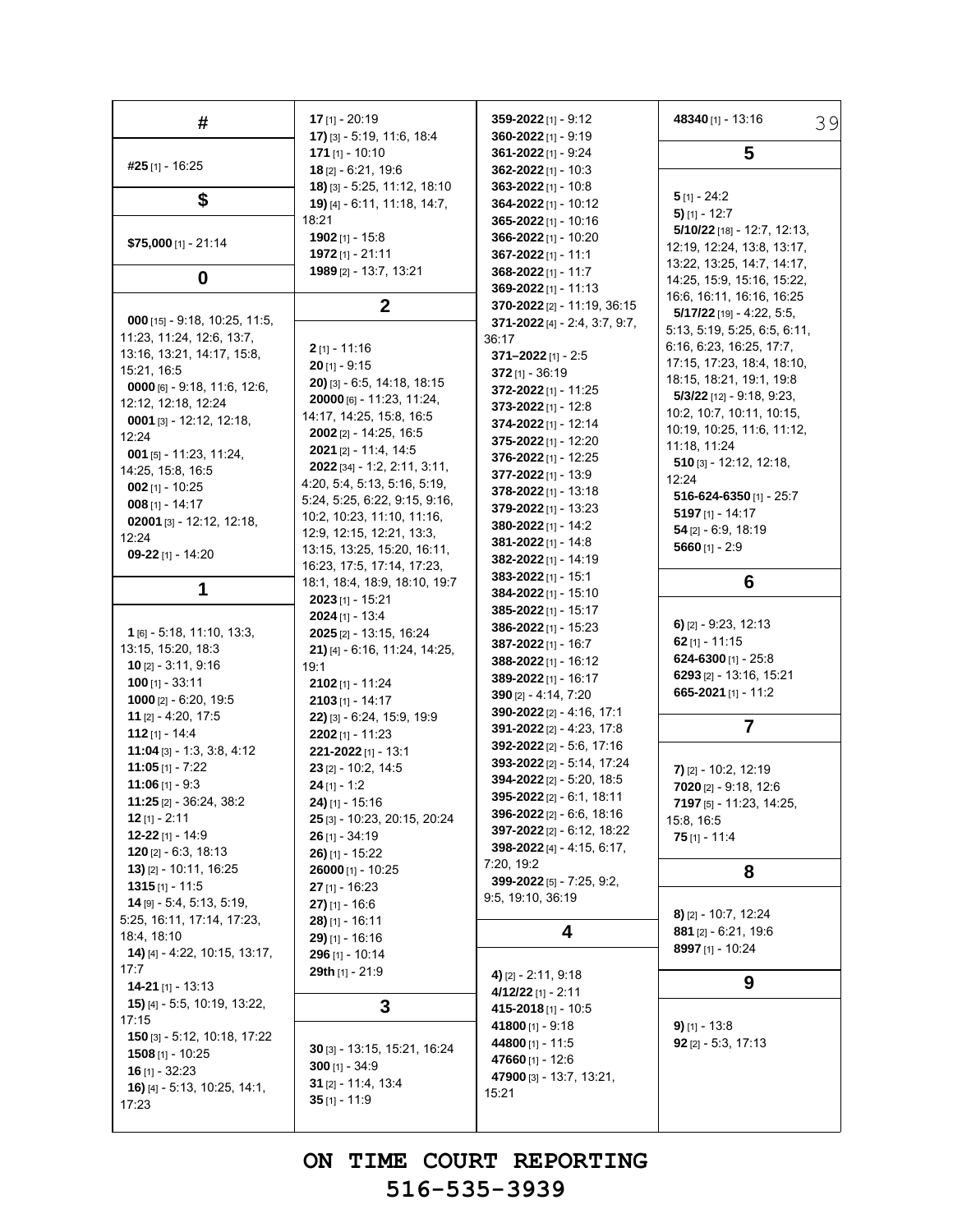| А                                                       |
|---------------------------------------------------------|
|                                                         |
| <b>a.m</b> [1] - 1:3<br>A.M [6] - 3:8, 4:12, 7:22,      |
| 9:3, 36:24, 38:2                                        |
| <b>abandons</b> [1] - 30:18                             |
| ability [1] - 31:5                                      |
| Absolutely [1] - 23:12                                  |
| $acceptance$ [1] - 9:20                                 |
| accomplishing [1] - 28:8                                |
| Account [17] - 9:17, 10:24,                             |
| 11:5, 11:22, 11:23, 12:6,<br>12:12, 12:18, 12:23, 13:7, |
| 13.16, 13:21, 14:16, 14:24,                             |
| 15:8, 15:21, 16:5                                       |
| Act $[1]$ - 13:14                                       |
| <b>ACTION</b> $[1]$ - 1:2                               |
| Action [2] - 2:2, 19:24                                 |
| add [3] - 4:14, 7:20, 7:24                              |
| added [2] - 9:1, 32:8<br>additional $[1]$ - 13:4        |
| address [2] - 23:25, 27:1                               |
| administration $[3]$ - 29:5,                            |
| 29:6, 34:8                                              |
| adopt [2] - 9:5, 36:14                                  |
| advertise [10] - 4:24, 5:7,                             |
| 5:15, 5:21, 10:6, 16:8, 17:9,                           |
| 17:17, 17:25, 18:6                                      |
| $AFL$ [2] - 6:20, 19:5                                  |
| AFL-CIO [2] - 6:20, 19:5<br>AFSCME [2] - 6:20, 19:5     |
| age [3] - 20:18, 21:22,                                 |
| 32:23                                                   |
| <b>aged</b> [1] - 13:13                                 |
| aggressively [1] - 28:22                                |
| ago [1] - 28:20                                         |
| <b>Agreement</b> [8] - 6:18, 6:23,                      |
| 8.1, 8.3, 19.3, 19.8, 19.11,                            |
| 19:13<br>agreement [3] - 16:23,                         |
| 30:17.35:25                                             |
| agreements [1] - 12:6                                   |
| Agreements [2] - 5:18, 18:3                             |
| air $[1] - 35:12$                                       |
| ALL [1] - 37:9                                          |
| Allen [3] - 12:11, 12:17,                               |
| 12:23                                                   |
| allow [2] - 31:7, 31:11                                 |
| allowed [3] - 29:11, 30:21,<br>31:3                     |
| almost [1] - 28:14                                      |
| alone [1] - 32:7                                        |
| amend [2] - 6:22, 19:7                                  |
| amending [2] - 11:2, 13:1                               |
| America <sup>[1]</sup> - 34:16                          |
| amount [3] - 30:6, 32:12,                               |
| 34:15                                                   |
| <b>amuck</b> [1] - 26:13                                |
| Animal [2] - 33:2, 34:5                                 |

**animals** [1] - 34:6 **announcements** [1] - 28:7 **Annual** [2] - 14:12, 14:13 **Anthony** [4] - 10:9, 22:4, 22:5 **Appeals** [1] - 30:2 **application** [7] - 2:6, 4:25, 5:8, 16:9, 16:13, 17:10, 17:18 **Application** [3] - 10:9, 10:13, 10:17 **appointment** [2] - 31:25, 35:16 **appreciate** [1] - 24:25 **Approval** [2] - 5:3, 17:13 **approve** [1] - 30:15 **April** [1] - 2:11 **ARAS3** [2] - 5:9, 17:19 **area** [1] - 25:25 **Article** [2] - 6:22, 19:7 **Artist's** [1] - 12:2 **aspects** [1] - 34:3 **assemblage** [1] - 27:22 **assessment**[3] - 11:8, 11:14, 14:3 **Assessment**[3] - 11:11, 11:17, 14:7 **Assessments**[1] - 14:15 **assist** [1] - 33:20 **Assistance** [1] - 15:25 **assistance** [2] - 4:18, 17:3 **assisting** [1] - 14:11 **Associated**[1] - 16:20 **Association** [5] - 6:19, 8:5, 15:19, 19:4, 19:15 **Associations** [1] - 13:20 **assured** [2] - 31:11, 35:10 **Atlantic** [3] - 2:7, 5:17, 18:2 **attempted** [1] - 30:1 **attended** [1] - 33:15 **Attorney**[2] - 6:3, 18:13 **Attorney's** [1] - 25:14 **attorneys** [1] - 25:14 **auction** [1] - 10:7 **Audrey** [4] - 4:19, 6:9, 17:4, 18:19 **August** [1] - 9:16 **authorize** [3] - 6:3, 16:22, 18:13 **authorizing** [22] - 6:2, 8:2, 9:13, 9:20, 9:25, 10:4, 10:21, 11:8, 11:14, 11:20, 12:1, 12:9, 12:15, 12:21, 13:19, 13:24, 14:3, 15:11, 15:18, 16:18, 18:12, 19:12 **Avenue** [7] - 4:19, 6:9, 10:18, 14:4, 17:4, 18:19, 24:4 **award** [3] - 9:25, 11:20,

#### 15:13 **aware** [1] - 28:20 **Awareness** [1] - 16:19 **Aye** [33] - 2:20, 2:22, 2:24, 3:1, 3:3, 3:5, 3:23, 3:25, 4:2, 4:4, 4:6, 4:8, 7:8, 7:10, 7:12, 7:14, 7:16, 7:18, 8:14, 8:16, 8:18, 8:20, 8:22, 8:24, 35:16, 35:22, 35:24, 36:4, 36:9, 36:11, 36:13, 37:8, 37:9 **Ayes** [8] - 3:7, 4:11, 7:21, 9:2, 36:16, 36:20, 36:22, 37:14

**B**

**babies** [1] - 22:1 **backed** [1] - 30:13 **Bad** [2] - 22:4, 22:5 **bad** [1] - 22:5 **BAN/Bond** [1] - 13:25 **Bargaining** [4] - 6:23, 8:3, 19:8, 19:13 **Bartolotti** [2] - 23:15, 24:1 **BARTOLOTTI**[8] - 23:17, 23:19, 23:22, 24:1, 25:10, 25:19, 26:5, 26:21 **battle** [1] - 26:15 **BAY**[1] - 1:1 **Bay** [42] - 3:14, 4:17, 4:19, 5:16, 6:8, 6:10, 6:21, 8:4, 8:5, 9:11, 10:1, 11:21, 12:3, 12:10, 12:16, 12:22, 13:6, 15:15, 16:10, 16:14, 16:15, 17:2, 17:4, 18:1, 18:18, 18:20, 19:6, 19:14, 19:15, 20:11, 20:15, 20:24, 21:11, 21:14, 21:18, 28:21, 33:17, 34:20, 35:3, 35:18 **Bay's** [1] - 30:23 **Bay-East** [2] - 4:17, 17:2 **Beach** [1] - 9:22 **became** [1] - 22:1 **become** [1] - 33:9 **began** [1] - 32:23 **beginning** [1] - 20:10 **Bell** [1] - 25:22 **BELL** [1] - 26:3 **belong** [1] - 21:1 **bench** [5] - 6:8, 9:21, 18:18, 21:2, 22:10 **BERTOLOTTI** [4] - 26:23, 27:3, 27:9, 27:13 **best** [3] - 36:1, 36:6, 37:21 **Bethpage** [1] - 35:8 **between** [4] - 6:18, 8:4, 19:3, 19:14 **Bid** [1] - 9:25 **bid** [3] - 10:6, 14:22

**Bids**  $[1]$  - 10:1 4 0 **Biloba** [1] - 15:15 **Biltmore** [1] - 10:10 **bit** [2] - 28:15, 34:25 **blanket** [1] - 26:12 **bless** [2] - 23:4, 27:17 **blind** [2] - 24:8, 24:14 **board** [1] - 31:19 **BOARD** [1] - 1:1 **Board** [5] - 25:8, 28:10, 28:21, 29:2, 37:13 **Bond** [1] - 16:10 **Bottom** [1] - 31:2 **bought** [1] - 21:13 **Boulevard** [2] - 10:10, 11:15 **brand** [4] - 23:19, 24:13, 31:25, 32:1 **brand-new** [4] - 23:19, 24:13, 31:25, 32:1 **breach** [1] - 26:17 **bridge** [2] - 21:13, 21:15 **bring** [2] - 20:21, 22:11 **broken** [1] - 20:18 **Brown** [1] - 12:17 **Buckram** [1] - 11:9 **Building** [1] - 29:19 **building** [3] - 28:23, 30:19, 31:14 **bulkhead** [1] - 15:5 **Burman** [2] - 4:25, 17:10 **bushes** [2] - 24:9, 24:21 **business** [3] - 20:8, 20:12, 26:6 **Business** [1] - 13:20 **bypass** [1] - 31:12

#### **C**

**CALENDAR**[1] - 1:2 **Calendar**[4] - 2:2, 19:25, 27:20, 36:23 **Cancer**[1] - 16:19 **cannot** [1] - 24:15 **canopy** [1] - 16:2 **car**[1] - 21:1 **care** [1] - 34:4 **career**[1] - 20:10 **careers** [1] - 33:20 **CD** [2] - 13:16, 15:21 **celebrate** [1] - 21:25 **celebrating** [1] - 28:18 **Center**[1] - 9:17 **Certainly** [1] - 22:19 **certainly** [3] - 23:2, 26:3, 28:14 **Chamber**[2] - 4:18, 17:3 **Chambers** [1] - 13:19 **change** [1] - 33:20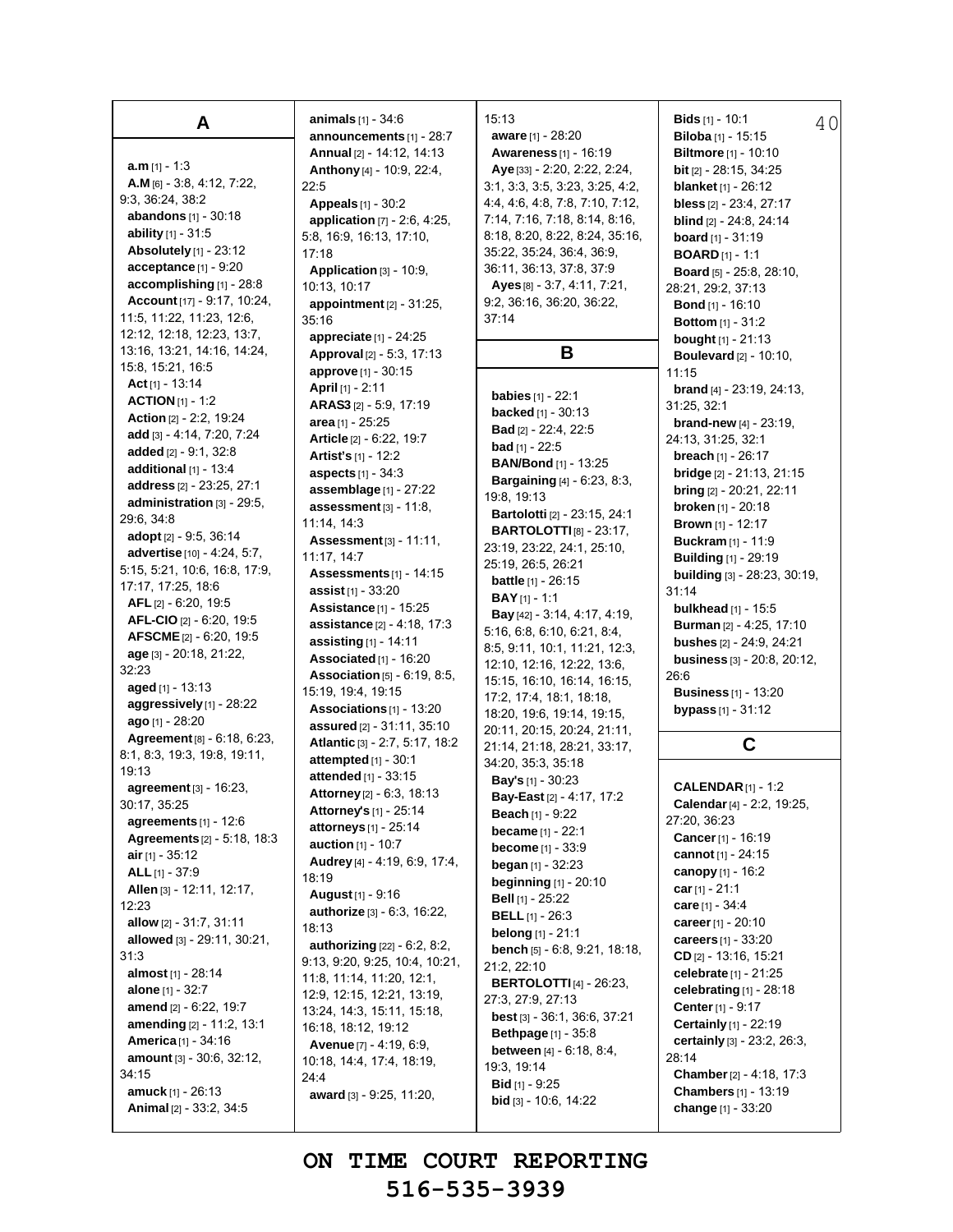**Change** [2] - 29:18, 29:19 **chapter**[1] - 31:22 **children** [1] - 33:12 **choose** [1] - 27:7 **CINQUEMANI** [1] - 1:24 **CIO** [2] - 6:20, 19:5 **Citizen** [1] - 9:13 **citizens** [1] - 33:12 **Civil** [2] - 6:19, 19:4 **cleanup** [3] - 11:8, 11:14, 14:3 **clear**[1] - 30:7 **Clerk** [10] - 4:24, 5:7, 5:15, 5:21, 13:10, 16:8, 17:9, 17:17, 17:25, 18:6 **CLERK** [2] - 1:5, 1:14 **closed** [2] - 32:7, 37:4 **CMP** [1] - 11:5 **co** [1] - 12:1 **co-sponsorship** [1] - 12:1 **Code** [3] - 29:13, 29:18, 29:19 **Codes** [1] - 31:14 **Colby** [1] - 11:21 **Colin** [1] - 25:22 **colleagues** [3] - 31:19, 35:14, 38:1 **collection** [1] - 34:16 **Collective** [4] - 6:23, 8:3, 19:8, 19:13 **college** [1] - 32:25 **coming** [1] - 27:16 **Commerce** [3] - 4:18, 13:20, 17:3 **Commissioner**[12] - 12:5, 32:1, 32:10, 32:21, 33:10, 33:22, 35:1, 35:17, 36:1, 36:2, 36:7, 37:17 **commitment** [1] - 28:17 **community** [13] - 20:17, 20:20, 21:8, 21:11, 21:16, 21:19, 22:2, 22:4, 22:8, 23:11, 29:15, 30:8, 30:12 **Community** [3] - 9:17, 16:3, 33:5 **Company** [2] - 5:17, 18:2 **competitive** [1] - 10:6 **complete** [1] - 36:23 **completion** [1] - 10:24 **complex** [1] - 34:11 **Compliance** [2] - 13:2, 14:15 **concerns** [4] - 23:22, 24:3, 25:25, 27:1 **Concert** [1] - 12:2 **concerts** [1] - 33:15 **conditions** [1] - 26:11 **condo** [1] - 10:22 **condolences** [1] - 23:9

**Congratulations** [1] - 37:17 **connection** [11] - 10:9, 10:13, 10:17, 11:3, 13:11, 13:24, 14:11, 14:22, 15:4, 15:12, 16:1 **Conservation** [2] - 6:15, 18:25 **consider**[4] - 5:16, 16:9, 18:1, 22:10 **consolidated** [1] - 34:7 **constitutional** [1] - 30:23 **construction** [3] - 11:20, 16:1, 26:7 **consultant** [1] - 16:4 **consultants** [1] - 15:7 **contained** [1] - 32:20 **continue** [1] - 31:3 **Contract** [9] - 2:7, 5:1, 11:20, 13:2, 14:9, 14:20, 15:2, 15:24, 17:11 **contract** [1] - 13:3 **contractor**[3] - 14:23, 26:13, 26:17 **Control** [1] - 33:2 **convert** [1] - 28:22 **convince** [1] - 30:2 **Corallo** [1] - 10:10 **corner**[4] - 24:12, 24:14, 24:15, 24:23 **Corp** [4] - 5:9, 5:24, 17:19, 18:9 **correct** [1] - 13:3 **correspondence** [2] - 28:2, 28:4 **cost** [1] - 16:21 **costs** [1] - 13:24 **Council** [2] - 15:14, 25:9 **Councilman** [15] - 2:16, 2:23, 2:25, 3:19, 4:1, 4:3, 7:4, 7:11, 7:13, 8:10, 8:17, 8:19, 19:20, 36:3, 36:8 **COUNCILMAN** [19] - 1:9, 1:9, 1:12, 2:14, 2:24, 3:1, 3:17, 4:2, 4:4, 7:2, 7:12, 7:14, 8:8, 8:18, 8:20, 19:18, 36:4, 36:9, 37:5 **Councilwoman** [20] - 2:16, 2:21, 3:2, 3:4, 3:19, 3:24, 4:5, 4:7, 7:4, 7:9, 7:15, 7:17, 8:10, 8:15, 8:21, 8:23, 19:20, 35:23, 36:10, 36:12 **COUNCILWOMAN** [29] - 1:8, 1:10, 1:10, 2:13, 2:22, 3:3, 3:5, 3:16, 3:25, 4:6, 4:8, 7:1, 7:10, 7:16, 7:18, 8:7, 8:16, 8:22, 8:24, 19:17, 22:16, 22:20, 23:12, 25:21, 26:4, 35:24, 36:11, 36:13, 37:3 **County** [12] - 6:21, 11:10,

11:11, 11:16, 11:17, 14:5, 14:6, 19:6, 29:6, 29:7, 30:4, 30:11 **County's** [1] - 29:9 **couple** [1] - 25:2 **course** [2] - 23:1, 31:15 **Course** [1] - 11:22 **Court** [3] - 29:21, 29:23, 30:2 **court** [1] - 30:4 **cousins** [1] - 22:23 **Cove** [2] - 16:14, 21:14 **Covenants** [2] - 5:11, 17:21 **COVID-19** [1] - 32:20 **created** [2] - 24:9, 35:2 **crying** [1] - 22:22 **current** [1] - 29:8 **CW21** [2] - 13:16, 15:22 **CYS** [2] - 9:17, 12:6

#### **D**

**Dan** [6] - 32:21, 33:9, 34:8, 34:25, 35:15, 37:17 **Daniel** [2] - 32:23, 33:4 **Danny** [1] - 36:6 **Date** [2] - 5:25, 18:10 **date** [7] - 5:4, 5:13, 5:18, 16:11, 17:14, 17:23, 18:3 **dated** [2] - 6:21, 19:6 **dates** [1] - 12:3 **days** [1] - 21:4 **dealing** [1] - 26:7 **Deborah** [1] - 12:17 **decades** [1] - 30:25 **December**[2] - 11:4, 13:4 **decision** [2] - 2:6, 30:2 **Declaration** [2] - 5:10, 17:20 **dedicated** [1] - 33:3 **delivered** [1] - 33:11 **delivery** [1] - 13:12 **department** [11] - 10:5, 32:7, 32:8, 32:13, 33:10, 33:15, 33:21, 37:20, 37:22 **Department** [15] - 5:17, 6:14, 10:22, 12:5, 18:2, 18:24, 32:1, 32:6, 32:11, 32:25, 33:5, 33:19, 34:24, 35:2, 35:17 **departments** [2] - 3:14, 9:11 **Deputy** [2] - 33:9, 33:22 **design** [1] - 14:22 **designee** [5] - 8:2, 12:4, 15:11, 16:22, 19:12 **Despite** [1] - 30:3 **Development**[2] - 10:23, 14:21

**difference** [2] - 21:21, 22:94 1 **directing** [10] - 4:24, 5:7, 5:15, 5:21, 13:10, 16:8, 17:9, 17:17, 17:25, 18:6 **direction** [2] - 24:17, 26:18 **directly** [2] - 27:11, 29:1 **disabled** [1] - 33:12 **Disclosure** [1] - 11:4 **disease** [1] - 32:20 **Dispensers** [1] - 16:18 **disposal** [1] - 33:25 **Distinguished** [1] - 12:1 **district** [1] - 16:15 **District** [4] - 5:23, 16:10, 16:14, 18:8 **division** [1] - 32:6 **Division's** [1] - 9:13 **Dock** [3] - 10:9, 10:13, 10:17 **document** [1] - 10:21 **documents** [5] - 6:4, 14:13, 14:14, 15:12, 18:14 **Dog** [1] - 9:15 **donate** [2] - 6:8, 18:18 **donation** [2] - 9:20, 22:10 **done** [1] - 34:11 **door** [2] - 22:7, 31:22 **Dorothy** [1] - 19:25 **Dottie** [3] - 20:6, 20:8,  $22.17$ **down** [5] - 21:3, 24:4, 30:5, 30:14, 32:8 **DP22-228** [1] - 11:21 **Drive** [2] - 10:14, 24:2 **due** [1] - 26:16 **duration** [1] - 29:12 **during** [4] - 26:9, 26:13, 31:20, 32:17 **DWP** [1] - 37:22

#### **E**

**East** [3] - 4:17, 10:14, 17:2 **effectuate** [2] - 6:4, 18:14 **effort** [1] - 34:12 **elimination** [1] - 16:14 **Ellsworth** [3] - 12:11, 12:17, 12:23 **embracing** [1] - 34:22 **employee** [2] - 20:24, 32:24 **Employees** [2] - 6:19, 19:4 **employees** [2] - 33:11, 34:9 **Employment**[1] - 15:19 **employment**[1] - 13:12 **end** [1] - 28:18 **Enforcement** [1] - 31:14 **Engel** [2] - 4:25, 17:10 **Engineering** [5] - 14:10, 14:21, 15:3, 15:4, 15:25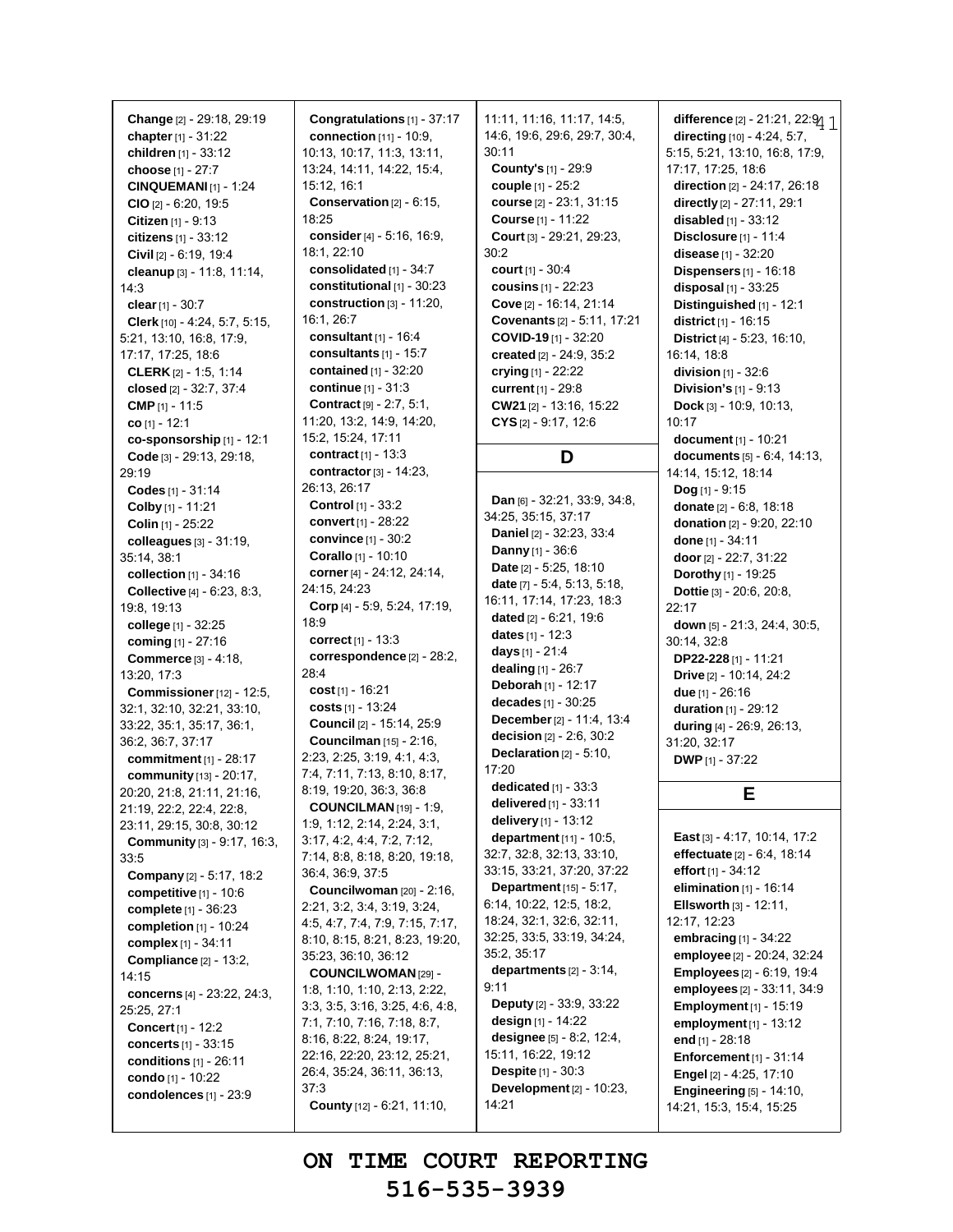**engineering** [1] - 15:4 **enormous** [3] - 30:6, 30:22, 32:11 **ensure** [1] - 37:19 **entire** [4] - 28:9, 31:20, 32:13, 34:10 **entry** [1] - 33:1 **entry-level** [1] - 33:1 **environment** [3] - 32:3, 32:4, 35:11 **environmental** [1] - 33:23 **Environmental** [4] - 6:15, 14:10, 18:25, 33:19 **equal** [1] - 37:24 **equipment** [3] - 4:21, 10:6, 17:6 **especially** [2] - 32:18, 35:25 **ethic** [1] - 33:5 **event** [2] - 4:22, 17:7 **eWaste** [1] - 34:2 **exaggeration** [1] - 31:6 **example** [1] - 33:17 **Excellent** [1] - 26:23 **execute** [7] - 6:4, 8:3, 12:5, 15:12, 16:23, 18:14, 19:13 **Executive** [3] - 29:8, 30:4, 30:11 **existing** [1] - 16:2 **expenditures** [1] - 10:21 **Expenses** [1] - 13:25 **experience** [2] - 32:12, 34:19 **experiencing** [1] - 34:20 **expression** [1] - 31:6 **extension** [1] - 16:25 **Extension** [1] - 16:15 **extensions** [1] - 13:5 **extremely** [3] - 28:10, 31:9, 31:10 **eye** [1] - 24:22 **F Facilities** [1] - 16:21 **Facility** [1] - 14:14 **facility** [1] - 28:24 **facing** [1] - 30:10 **factory** [1] - 31:7 **facts** [1] - 28:11 **familiar**[1] - 24:6 **family** [3] - 20:21, 21:6, 23:9 **Farmingdale** [1] - 14:4 **father**[1] - 21:13 **favor**[1] - 37:7 **fee** [6] - 2:8, 5:1, 5:9, 11:2, 17:11, 17:19 **Field** [2] - 4:20, 17:5

**fierce** [1] - 30:11 **fighting** [1] - 28:22 **figure** [1] - 25:18 **filed** [1] - 30:9 **files** [1] - 10:22 **filled** [2] - 25:15, 37:18 **Financing** [1] - 16:10 **fine** [1] - 25:12 **finest** [1] - 25:14 **Fire** [9] - 5:16, 5:17, 5:18, 5:23, 18:1, 18:2, 18:3, 18:8, 34:24 **firefighter**[1] - 34:23 **first** [2] - 13:7, 19:24 **fitting** [2] - 22:21, 23:2 **five** [1] - 15:14 **Flower** [2] - 6:15, 18:25 **folded** [1] - 37:22 **follow** [2] - 31:2, 33:17 **following** [1] - 7:24 **Forest** [1] - 10:18 **Forestry** [1] - 15:14 **forgive** [1] - 22:21 **former**[1] - 35:9 **formerly** [1] - 20:14 **forward** [1] - 35:15 **fourth** [2] - 34:15 **Frank** [2] - 6:15, 18:25 **frankly** [2] - 23:10, 28:9 **friends** [1] - 23:21 **front** [2] - 6:9, 18:19 **full** [3] - 23:25, 33:1, 34:19 **full-time** [1] - 34:19 **funding** [1] - 13:5 **G gain** [1] - 37:23 **Garafola** [1] - 10:14 **garbage** [3] - 32:14, 32:19 **GASB** [1] - 11:4 **general** [1] - 33:13 **Georgia** [9] - 6:10, 18:20, 20:14, 20:16, 20:19, 20:24, 21:5, 21:24, 22:6 **Georgia's** [2] - 21:7, 22:11 **Geral** [2] - 5:1, 17:11 **Ginko** [1] - 15:14 **Glass** [1] - 9:25 **Glen** [4] - 5:23, 18:8, 21:18,  $24.2$ **Glenwood** [3] - 5:22, 18:7, 24:5 **God** [2] - 21:12, 23:4 **god** [1] - 27:17 **Golf** [1] - 11:22

**government**[3] - 29:1,

**GP-0-22-002** [1] - 14:12

32:9, 37:23

**grace** [1] - 21:12 **graduating** [1] - 32:25 **grant** [1] - 15:13 **granted** [1] - 29:24 **granting** [4] - 4:17, 6:7, 17:2, 18:17 **great** [3] - 22:11, 25:16, 25:19 **green** [1] - 33:24 **Greenvale** [1] - 25:24 **greet** [1] - 21:24 **grew** [2] - 21:15, 21:16 **Grove** [3] - 24:4, 24:9, 24:16 **guess** [1] - 26:6 **gunpowder** [1] - 31:7 **guy** [1] - 26:16 **guys** [1] - 26:12 **H Hall** [2] - 6:9, 18:19 **Hampton** [2] - 28:11, 28:23 **Hand** [5] - 2:25, 4:3, 7:13, 8:19, 36:8 **hand** [1] - 27:24 **HAND** [6] - 1:9, 3:1, 4:4, 7:14, 8:20, 36:9 **happy** [1] - 22:24 **harbor**[1] - 33:23 **hard** [1] - 33:6 **Harry** [1] - 9:22 **hazardous** [1] - 34:1 **Head** [4] - 5:23, 18:8, 21:18, 24:2 **Health** [1] - 13:1 **heard** [4] - 27:19, 28:12, 28:15, 31:16 **Hearing** [19] - 2:10, 4:25, 5:4, 5:8, 5:12, 5:16, 5:18, 5:22, 5:25, 16:9, 16:10, 17:10, 17:14, 17:18, 17:22, 18:1, 18:3, 18:7, 18:10 **hearing** [3] - 26:9, 31:13, 31:17 **heartbroken** [1] - 21:9 **heartfelt** [1] - 23:6 **hearts** [1] - 23:9 **held** [2] - 2:10, 9:16 **helpful** [1] - 31:20 **hi** [1] - 20:2 **High** [1] - 20:11 **Highland** [2] - 24:4, 24:12 **highly** [1] - 34:2 **Highway** [1] - 2:10 **himself** [1] - 34:25 **Home** [2] - 6:7, 18:17 **home** [5] - 20:18, 21:1, 21:5, 21:13, 26:8 **homeless** [5] - 28:12,  $42$ 28:19, 28:23, 30:12, 30:18 **Homestead** [1] - 20:13 **honor** [4] - 21:7, 21:19, 21:20, 22:11 **Honorable** [1] - 11:21 **hope** [2] - 20:2, 22:10 **hosting** [2] - 4:18, 17:3 **Hot** [1] - 9:14 **hotel** [2] - 29:11, 30:20 **house** [1] - 30:18 **houses** [1] - 24:13 **housing** [1] - 28:24 **humane** [1] - 34:4 **HWY** [1] - 14:17 **Hydrant**[2] - 5:22, 18:7 **I ice** [1] - 16:2 **ice-skating** [1] - 16:2 **IGA** [2] - 13:16, 15:21 **II** [2] - 6:22, 19:7 **illegal** [1] - 28:22 **Imbroto** [10] - 2:17, 2:23, 3:20, 4:1, 7:5, 7:11, 8:11, 8:17, 19:21, 36:3 **IMBROTO** [12] - 1:9, 2:14, 2:24, 3:17, 4:2, 7:2, 7:12, 8:8, 8:18, 19:18, 36:4, 37:5 **immediately** [2] - 25:17, 29:16 **important** [6] - 31:9, 31:10, 31:13, 32:18, 33:11, 34:17 **improvements** [1] - 15:5 **in-school** [1] - 13:13 **Inc** [6] - 5:17, 6:16, 6:20, 18:2, 19:1, 19:5 **include** [1] - 11:2 **including** [2] - 34:10, 34:20 **increase** [2] - 13:5, 32:9 **incredible** [1] - 34:12 **incurred** [1] - 13:24 **indicating** [2] - 25:6, 25:13 **initiation** [2] - 6:13, 18:23 **initiatives** [2] - 33:23, 33:25 **Inn** [2] - 28:11, 28:23 **Innovation** [1] - 13:14 **inspection** [1] - 31:12 **Inspections** [1] - 14:16 **integral** [1] - 22:1 **intervention** [1] - 29:21 **intricate** [1] - 34:2 **invested** [1] - 20:8 **issuance** [3] - 12:9, 12:15, 12:21 **issue** [2] - 26:12, 28:13 **issued** [1] - 29:16 **issues** [1] - 27:6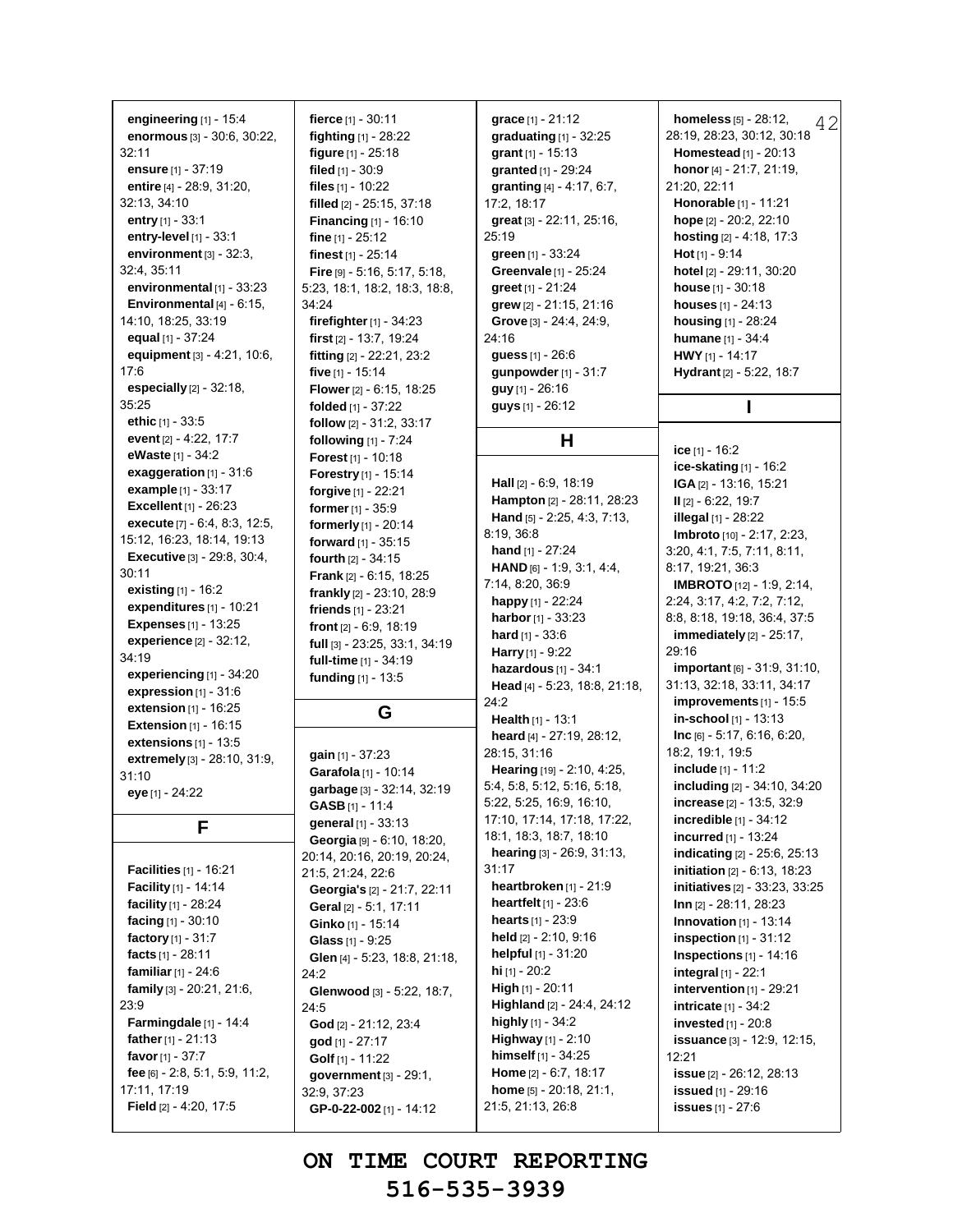| item [1] - 31:24                                          | 35.23, 36.3, 36.8, 36.10,<br>36:12, 36:14                | 13.25, 14.7, 14.17, 14.25,<br>15.8, 15:16, 15:22, 16:5, | motion [18] - 2:3, 2:12, 3:64 3<br>3.9, 3.15, 4.9, 4.13, 6.25, |
|-----------------------------------------------------------|----------------------------------------------------------|---------------------------------------------------------|----------------------------------------------------------------|
| J                                                         | <b>landfill</b> $[1]$ - 35:9                             | 16:11, 16:16, 16:25, 17:7,                              | 7:19, 7:23, 8:6, 8:25, 9:4,                                    |
|                                                           | <b>Landing</b> [1] - 24:5                                | 17:15, 17:23, 18:4, 18:10,                              | 19:16, 36:14, 37:2, 37:4,                                      |
|                                                           | <b>Lane</b> $[2] - 5.3, 17.13$                           | 18:15, 18:20, 19:1, 19:8                                | 37:6                                                           |
| <b>January</b> [1] - 13:3                                 | $largest$ [2] $-34.14$ , 34:15                           | <b>MAIER</b> [6] - 1:10, 3:3, 4:6,                      | moved $[5] - 2:13$ , $3:16$ , $7:1$ ,                          |
| <b>JEFFREY</b> [1] - 1:15                                 | last [2] - 20:3, 26:1                                    | 7:16, 8:22, 36:11                                       | 8:7, 19:17                                                     |
| Jericho [9] - 5:8, 5:12,                                  | <b>LAURA</b> $[1]$ - 1:10                                | Maier [5] - 3:2, 4:5, 7:15,                             | MR [55] - 2:3, 2:15, 2:21,                                     |
| 16:13, 17:18, 17:22, 28:13,                               | <b>Law</b> $[1]$ - 29:7                                  | 8:21, 36:10                                             | 2.23, 2.25, 3.2, 3.4, 3.6, 3.9,                                |
| 28:14, 28:19, 28:23                                       | Lawrence [1] - 10:13                                     | Maintenance <sup>[1]</sup> - 16:20                      | 3.18, 3.24, 4.1, 4.3, 4.5, 4.7,                                |
| job [6] - 25:1, 25:16, 33:1,                              | Laws [4] - 29:9, 30:24,                                  | Management $[1]$ - 14:13                                | 4.9, 4.13, 7.3, 7.9, 7.11,                                     |
| 33:3, 34:3, 34:12                                         | 31:3, 31:8                                               | management [2] - 33:18,                                 | 7:13, 7:15, 7:17, 7:19, 7:23,                                  |
| john [2] - 23:23, 24:1                                    | <b>lawsuit</b> [1] - 30:9                                | 33:24                                                   | 8.9, 8:15, 8:17, 8:19, 8:21,                                   |
| John [5] - 5:1, 17:11, 23:15,                             | learned [1] - 29:2                                       | managing [2] - 34:9, 34:21                              | 8:23, 8:25, 9:4, 19:19, 23:17,                                 |
| 23.16, 24.24                                              | learning $[1] - 28.25$                                   | <b>Map</b> $[1]$ - 14:13                                | 23:19, 23:22, 24:1, 25:10,                                     |
| Johnson [10] - 2:16, 2:21,                                | legal [2] - 26:15, 30:10                                 | March [4] - 10:2, 11:10,                                | 25:19, 26:3, 26:5, 26:21,                                      |
| 3.19, 3.24, 7.4, 7.9, 8.10,                               | <b>Lennart</b> $[1] - 9:22$                              | 11:16, 21:9                                             | 26:23, 27:3, 27:9, 27:13,                                      |
| 8:15, 19:20, 35:23                                        | lessee [2] - 5:9, 17:19                                  | <b>Marina</b> $[1]$ - 15:6                              | 28:3, 35:21, 35:23, 36:3,                                      |
| JOHNSON [15] - 1:8, 2:13,                                 | level $[1] - 33:1$                                       | Marjorie [1] - 16:3                                     | 36.8, 36:10, 36:12, 36:14                                      |
| 2.22, 3.16, 3.25, 7:1, 7:10,                              | Liberty [2] - 5:23, 18:8                                 | marriages [1] - 21:25                                   | $MS$ <sub>[4]</sub> - 20:1, 20:4, 20:7,                        |
| 8:7, 8:16, 19:17, 22:16,                                  | libraries $[1]$ - 12:2                                   | married [1] - 21:23                                     | 23:7                                                           |
| 22:20, 23:12, 35:24, 37:3                                 | life [4] - 21:5, 22:9, 29:15,                            | Massapequa [9] - 2:7, 2:10,                             | <b>MS4</b> [1] - 14:13                                         |
| join [1] - 35:14                                          | 31:1                                                     | 9:17, 10:10, 10:14, 10:18,                              | Mueller [1] - 12:23                                            |
| joined [1] - 32:25                                        | Lifeguard [2] - 8:5, 19:15                               | 11:15, 16:3, 34:24                                      | Municipal [3] - 4:20, 14:14,                                   |
| joining [2] - 23:5, 27:2                                  | limited [1] - 29:12                                      | matter [2] - 35:4, 35:13                                | 17:5                                                           |
| JOSEPH $[2] - 1:5, 1:8$                                   | <b>Linda</b> $[1]$ - 9:21                                | meet [3] - 25:3, 25:16,                                 | municipal $[1]$ - 33:25                                        |
| <b>Joseph</b> $[2] - 11:21, 15:6$                         | line $[1] - 31:2$                                        | 25:22                                                   |                                                                |
| joy $[1] - 22:11$                                         | listed [2] - 12:3, 13:19                                 | meeting [4] - 1.23, 25:24,                              | N                                                              |
| <b>judge</b> [1] - 22:7                                   | litigation [4] - 6:2, 6:13,                              | 26:1, 37:4                                              |                                                                |
| July [2] - 9:15, 15:20                                    | 18:12, 18:23                                             | <b>members</b> $[4] - 21:19$ , 22:9,                    | name [2] - 20:3, 23:24                                         |
| June [12] - 4:20, 5:4, 5:13,                              | live [5] - 21:17, 35:4, 35:8,                            | 23:10, 25:9                                             | named [1] - 22:4                                               |
| 5:19, 5:25, 15:21, 16:11,                                 | 35:13                                                    | membership [2] - 13:19,                                 | Nassau [8] - 6.21, 11:10,                                      |
| 17:5, 17:14, 17:23, 18:4,<br>18:10                        | <b>Liz</b> $[1]$ - 25:7                                  | 15:18                                                   | 11:11, 11:16, 11:17, 14:6,                                     |
|                                                           | LLC $[8] - 2.7, 2.8, 5.1, 5.8$                           | Memorandum $[4] - 6:18$ ,                               | 19:6                                                           |
| jurisdiction $[1]$ - 30:24                                | 6:3, 17:11, 17:18, 18:13                                 | 8:1, 19:3, 19:11                                        | <b>National</b> [2] - 9:14, 9:15                               |
| K                                                         | Local [7] - 6:20, 6:21, 19:5,                            | <b>memorial</b> $[1]$ - 9:21                            | Nay [2] - 37:11, 37:12                                         |
|                                                           | 19.6, 29.9, 30.24, 31.14                                 | Memorial [2] - 14:24, 15:6                              | nearly [1] - 28:20                                             |
|                                                           | located $[5] - 2.9, 5.3, 5.11,$                          | memory [4] - 6:10, 9:22,                                | necessary [1] - 15:12                                          |
| Kara [1] - 12:23                                          | 17:13, 17:21                                             | 18:20, 21:7                                             | need [2] - 26:14, 26:18                                        |
| Karen [4] - 25:5, 25:13,                                  | Locust [1] - 11:9                                        | message $[1] - 31.23$                                   | needed [1] - 33:18                                             |
| 26:19, 27:8                                               | Logdberg [2] - 9:21, 9:23                                | met $[1] - 20.18$                                       | net [2] - 32.9, 37:23                                          |
| <b>Kasper</b> [1] - 2:8                                   | look $[2] - 24:18, 35:15$                                | <b>Michael</b> [1] - 10:17                              | never [6] - 20:25, 22:7,                                       |
| <b>keep</b> $[1]$ - 26:9                                  | <b>looking</b> [1] - 24:17                               | <b>MICHELE</b> $[1] - 1.8$                              | 31.6, 31.11, 32.14, 32.15                                      |
| <b>kept</b> $[1] - 32:12$                                 | <b>losing</b> $[1]$ - 30:3                               | might [2] - 20:22, 28:12                                | New [17] - 2:10, 5:4, 5:12,                                    |
| <b>kid</b> [1] - 20:17                                    | <b>LOUIS</b> $[1] - 1.9$                                 | <b>Milton</b> $[1]$ - 20:10                             | 5:24, 6:14, 10:11, 10:15,                                      |
| known [1] - 20:16                                         | love $[1] - 21:16$                                       | minute [1] - 32:21                                      | 10:19, 11:22, 15:13, 15:18,                                    |
| Koslow [1] - 12:11                                        | loved [2] - 20:19, 23:10                                 | <b>Minutes</b> $[1] - 1:23$                             | 17:14, 17:22, 18.9, 18:24,                                     |
|                                                           |                                                          | Miscellaneous [1] - 14:16                               | 24:2, 29:23                                                    |
| L                                                         | loves $[1] - 34.6$                                       |                                                         |                                                                |
|                                                           | lunch [2] - 21:2, 21:4                                   | misquided [1] - 29:22                                   | new [14] - 8:3, 19:13, 23:19,                                  |
|                                                           |                                                          | missed $[2] - 32.14$ , $32.15$                          | 24:13, 30:9, 30:11, 31:25,                                     |
|                                                           | M                                                        | <b>mom</b> $[1]$ - 22:23                                | 32:1, 32:10, 33:18, 34:8,                                      |
| <b>LABRIOLA</b> $[1]$ - 1:12                              |                                                          | moment $[1] - 26:1$                                     | 35:17, 36:1, 37:20                                             |
| <b>LaMARCA</b> $[44] - 1.5, 1.14,$                        |                                                          | month $[1] - 26:1$                                      | <b>newly</b> $[1]$ - 35:2                                      |
| 2.3, 2.15, 2.21, 2.23, 2.25,                              | <b>M.D</b> $[49] - 2.11$ , 4.22, 5.5,                    | morning [1] - 20:5                                      | next [4] - 23:15, 24:22,                                       |
| 3.2, 3.4, 3.6, 3.9, 3.18, 3.24,                           | 5:13, 5:19, 5:25, 6:5, 6:10,                             | most [5] - 20:9, 20:16,                                 | 26.6, 31:7                                                     |
| 4.1, 4.3, 4.5, 4.7, 4.9, 4.13,                            | 6.16, 6.23, 9.18, 9.23, 10.2,                            | 20:23, 34:17, 35:1                                      | Nicole [1] - 12:11                                             |
| 7.3, 7.9, 7.11, 7.13, 7.15,                               | 10.7, 10:11, 10:15, 10:19,                               | mother [2] - 22:6, 22:22                                | NO [52] - 2:5, 3:12, 4:16,                                     |
| 7:17, 7:19, 7:23, 8:9, 8:15,                              | 10.25, 11:6, 11:12, 11:18,                               | Motion [5] - 2:15, 3:18, 7:3,                           | 4:23, 5:6, 5:14, 5:20, 6:1,                                    |
| 8:17, 8:19, 8:21, 8:23, 8:25,<br>9:4, 19:19, 28:3, 35:21, | 11:24, 12:7, 12:12, 12:18,<br>12.24, 13.8, 13.16, 13.22, | 8.9, 19.19                                              | 6.6, 6.12, 6.17, 9.9, 9.12,                                    |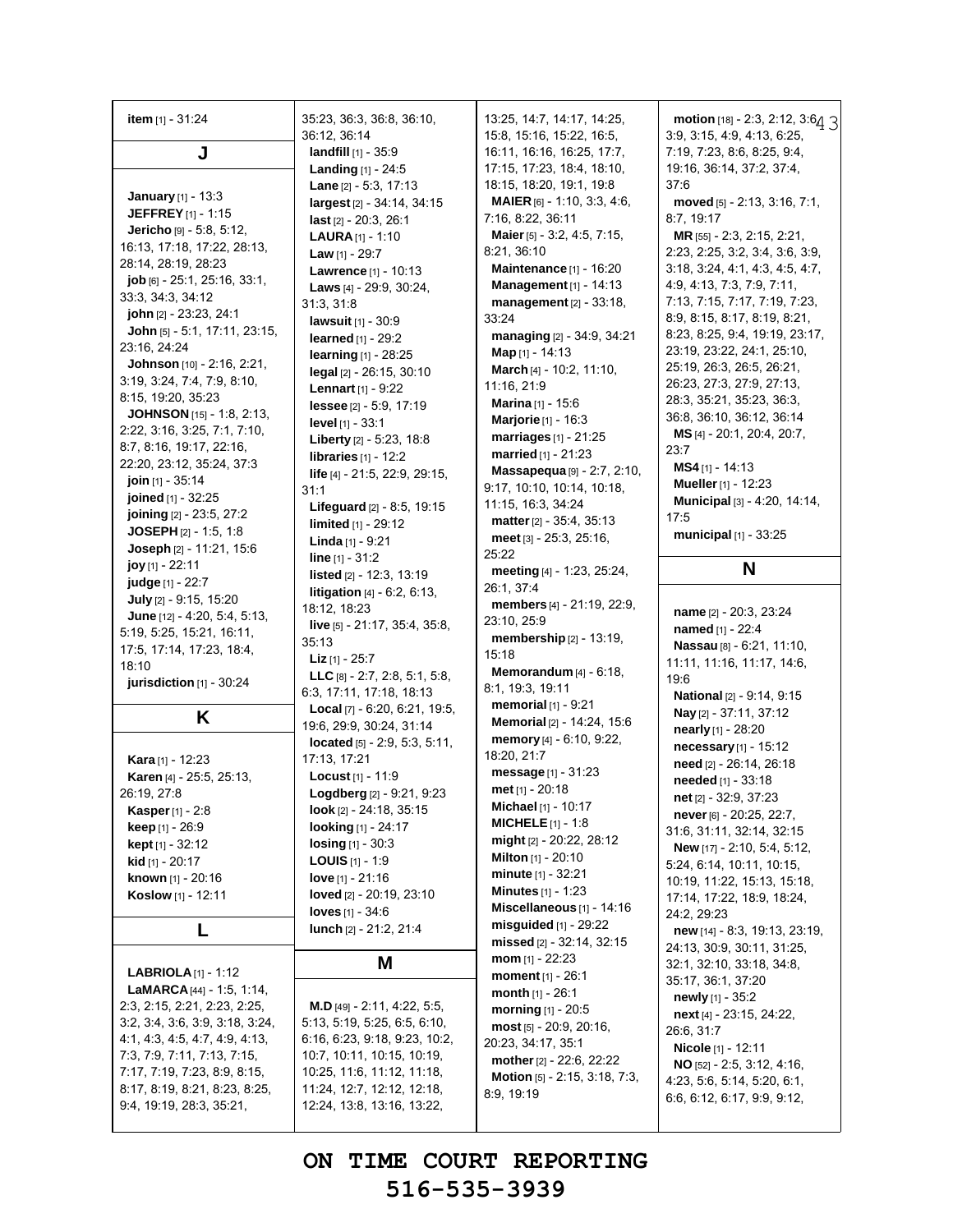9:19, 9:24, 10:3, 10:8, 10:12, 10:16, 10:20, 11:1, 11:7, 11:13, 11:19, 11:25, 12:8, 12:14, 12:20, 12:25, 13:9, 13:18, 13:23, 14:2, 14:8, 14:19, 15:1, 15:10, 15:17, 15:23, 16:7, 16:12, 16:17, 17:1, 17:8, 17:16, 17:24, 18:5, 18:11, 18:16, 18:22, 19:2, 19:10 **NOI** [1] - 14:12 **North** [1] - 9:16 **Norwich** [2] - 4:17, 17:2 **Nos** [5] - 4:14, 7:20, 9:5, 36:15, 36:19 **nose** [1] - 24:15 **NOTED** [6] - 3:8, 4:12, 7:22, 9:3, 36:24, 38:2 **Notice** [10] - 4:24, 5:7, 5:15, 5:21, 16:8, 17:9, 17:17, 17:25, 18:6, 29:17 **notice** [1] - 13:10 **notifying** [1] - 29:6 **noting** [1] - 9:7 **number**[1] - 27:8 **numbers** [1] - 27:6 **nursery** [1] - 31:7 **NY** [2] - 2:7, 2:8 **O O-8** [2] - 4:21, 17:6 **objections** [1] - 29:5 **obstacles** [1] - 30:11 **obvious** [1] - 31:8 **obviously** [1] - 23:8 **Occupancy** [1] - 29:19 **October**[1] - 13:15 **OF** [2] - 1:1, 1:15 **office** [5] - 20:11, 21:23, 25:6, 25:8, 34:8 **Office** [1] - 25:14 **officer**[1] - 33:2 **officially** [1] - 30:13 **officials** [1] - 31:15 **old** [1] - 21:10 **Old** [2] - 2:9, 35:8 **On-Call** [4] - 14:9, 14:20, 15:2, 15:24 **once** [1] - 29:2 **One** [2] - 26:24, 30:16 **one** [18] - 13:5, 13:21, 16:24, 20:22, 22:18, 24:3, 25:3, 25:5, 25:13, 27:23, 28:11, 29:8, 31:18, 32:14, 32:15, 33:14, 34:17, 35:14 **one-year**[1] - 13:5 **ones** [1] - 23:10

**open** [1] - 22:7

**opened** [1] - 21:5 **opening** [1] - 14:22 **operation** [2] - 29:11, 34:13 **operations** [3] - 34:7, 34:10, 34:21 **operator**[1] - 30:12 **Opportunity** [1] - 13:14 **opposed** [1] - 37:10 **opposition** [1] - 30:12 **option** [1] - 16:25 **order**[1] - 26:6 **Order**[2] - 29:17, 29:25 **organization** [1] - 30:10 **original** [1] - 29:11 **OSHA/PESH** [1] - 13:2 **Outreach** [1] - 16:19 **overhauling** [1] - 33:21 **overhead** [1] - 16:1 **overseeing** [1] - 33:22 **owner** [9] - 2:8, 5:2, 5:9, 17:12, 17:19, 20:9, 30:1, 30:13, 30:18 **OYSTER** [1] - 1:1 **Oyster**[43] - 3:14, 4:17, 4:19, 5:16, 6:8, 6:10, 6:20, 8:4, 8:5, 9:11, 10:1, 11:21, 12:3, 12:10, 12:16, 12:22, 13:6, 15:15, 16:9, 16:14, 16:15, 17:2, 17:4, 18:1, 18:18, 18:20, 19:5, 19:14, 19:15, 20:11, 20:15, 20:24, 21:11, 21:14, 21:18, 28:21, 30:23, 33:17, 34:20, 35:3, 35:18 **P P-8-22** [4] - 3:10, 3:12, 4:10, 36:21 **P-9-22** [3] - 9:5, 9:9, 36:15 **PA-5-22** [1] - 9:10 **PAD** [1] - 10:24 **pandemic** [2] - 32:14, 32:17 **Park** [5] - 12:11, 12:17, 12:23, 14:24, 16:3

**park** [1] - 24:12 **parked** [1] - 21:1 **Parking** [2] - 4:20, 17:5 **Parks** [2] - 16:21, 32:24 **part** [3] - 22:1, 26:2, 29:13 **partners** [1] - 30:4 **partnership** [1] - 20:12 **passed** [1] - 21:8

**passes** [7] - 3:7, 4:10, 7:21, 9:2, 36:15, 36:20, 36:21 **Patio** [2] - 6:7, 18:17 **pay** [1] - 22:8 **payment**[1] - 13:24 **Pearl** [8] - 32:21, 32:23,

33:20, 34:8, 34:25, 35:15, 36:1, 37:18 **people** [6] - 20:20, 21:21, 24:11, 25:6, 25:15, 37:19 **performed** [3] - 11:9, 11:15, 14:4 **period** [5] - 13:3, 13:14, 13:20, 15:20, 16:23 **permit** [2] - 26:12, 26:18 **Permit** [5] - 2:9, 5:2, 5:10, 17:12, 17:20 **permits** [1] - 29:10 **permitted** [2] - 26:10 **permitting** [2] - 21:4, 31:12 **person** [4] - 22:21, 26:21, 26:22, 35:1 **PERSONNEL** [2] - 3:12, 9:9 **personnel** [2] - 3:13, 9:10 **pertaining** [10] - 2:6, 3:13, 5:22, 9:10, 14:9, 14:20, 15:2, 15:24, 16:13, 18:7 **pets** [1] - 34:5 **picked** [1] - 35:7 **pickup** [2] - 32:15, 32:16 **pile** [1] - 32:19 **Piquets** [2] - 5:3, 17:13 **PKS** [8] - 11:22, 11:23, 12:12, 12:18, 12:24, 14:25, 15:8, 16:5 **place** [2] - 30:25, 32:10 **placed** [3] - 6:9, 9:22, 18:19 **placement** [3] - 11:11, 11:17, 14:6 **plan** [1] - 29:10 **Plan** [2] - 5:2, 17:12 **Planning** [1] - 10:23 **plans** [3] - 28:19, 28:22, 30:18 **Plans** [1] - 11:5 **plant** [1] - 15:14 **planted** [1] - 24:9 **plaque** [3] - 6:8, 9:21, 18:18 **pleasure** [1] - 27:15 **Policy** [1] - 10:4 **politicians** [1] - 21:20 **portion** [1] - 33:14 **positions** [1] - 37:18 **positive** [1] - 28:15 **Post** [1] - 16:3 **PRAVATO**[1] - 1:15 **precedent** [1] - 31:4 **premises** [5] - 2:9, 5:3, 5:11, 17:13, 17:21 **present** [1] - 27:22 **presentation** [1] - 23:6 **prized** [1] - 20:23 **Procedure** [1] - 9:1 **process** [4] - 23:24, 31:13, 31:20, 35:5

44 **products** [1] - 34:1 **professional** [1] - 20:10 **Professionals** [1] - 15:20 **Program** [5] - 9:14, 12:10, 12:16, 12:22, 16:19 **program** [1] - 16:18 **Programs** [1] - 13:2 **project** [8] - 15:7, 16:4, 26:8, 26:9, 29:22, 29:25, 30:5, 30:7 **project's** [1] - 10:24 **promoted** [1] - 33:5 **proper**[2] - 29:16, 33:25 **properly** [2] - 31:5, 35:7 **Properties** [1] - 2:8 **property** [5] - 11:8, 11:14, 14:3, 30:1, 30:13 **proposal** [2] - 28:25, 29:9 **Proposal** [1] - 9:25 **proposals** [1] - 13:11 **proposed** [1] - 31:16 **proposing** [1] - 21:7 **protect** [5] - 29:14, 30:25, 35:11, 35:12 **protecting** [1] - 32:4 **protection** [1] - 33:23 **Protection** [4] - 5:18, 5:23, 18:3, 18:8 **proud** [3] - 28:10, 31:21, 35:15 **proved** [1] - 33:2 **proven** [1] - 34:25 **proves** [1] - 34:6 **proving** [1] - 28:16 **provisions** [1] - 9:14 **PSI** [1] - 2:7 **public** [2] - 10:7, 33:13 **Public** [3] - 1:25, 24:3, 32:6 **publish** [1] - 13:10 **pull** [1] - 24:14 **purchase** [1] - 15:14 **purchasing** [1] - 9:14 **purpose** [1] - 30:21 **put** [4] - 24:11, 24:20, 29:22, 32:10 **putting** [1] - 21:12 **PWC** [2] - 14:9, 14:20 **PWC19-22** [2] - 15:2, 15:24 **Q qualified** [2] - 25:15, 35:1

**quality** [3] - 29:15, 31:1, 35:12 **quite** [4] - 23:10, 28:9, 28:15, 34:24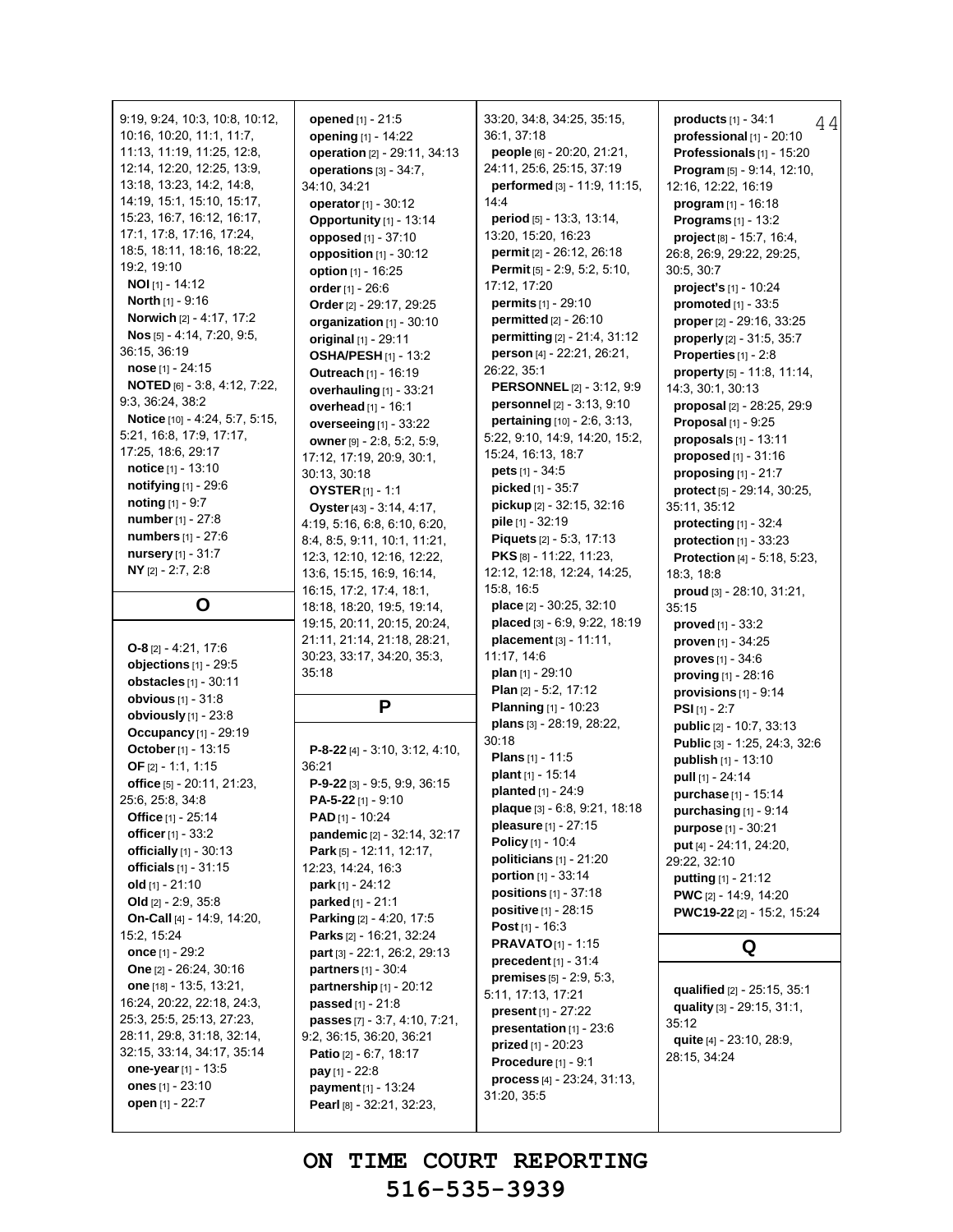| R                              | 29:3, 29:14, 30:6, 31:11,<br>31:15, 31:21 | <b>running</b> [1] - 37:20         | <b>sets</b> $[1] - 31.4$<br>45<br>settlement [8] - 6:2, 6:5, |
|--------------------------------|-------------------------------------------|------------------------------------|--------------------------------------------------------------|
|                                | resolution $[2] - 36:17$ ,                | S                                  | 18:12, 18:15, 28:12, 30:15,                                  |
| <b>raised</b> [1] - $27:23$    | 36:19                                     |                                    | 30:17, 30:22                                                 |
| rather [1] - 25:10             | Resolution [69] - 2:4, 2:5,               |                                    | seven [1] - 33:21                                            |
| ratifying [6] - 6:13, 6:18,    | 3.7, 3.10, 3.13, 4.10, 4.14,              | <b>S'mores</b> $[1]$ - 9:15        | shared [1] - 21:6                                            |
| 8:1, 18:23, 19:3, 19:11        | 4:16, 4:23, 5:6, 5:14, 5:20,              | Safety [2] - 13:1, 24:4            | shelter [3] - 28:12, 28:19,                                  |
| reach [1] - 27:7               | 6.1, 6.6, 6.12, 6.17, 7.20,               | SALADINO [33] - 1:5, 1:8,          | 30:12                                                        |
| ready $[1] - 27:25$            | 7:25, 9:1, 9:5, 9:6, 9:7, 9:10,           | 2.1, 2.20, 3.23, 7.8, 8.14,        | Shelter [1] - 34:5                                           |
| real [1] - 30:10               | 9:12, 9:19, 9:24, 10:3, 10:5,             | 19:23, 20:2, 20:5, 22:14,          | Shop [1] - 20:12                                             |
| reality [1] - 34:17            | 10.8, 10:12, 10:16, 10:20,                | 22:19, 23:1, 23:8, 23:13,          | shopping [1] - 26:25                                         |
| really [5] - 21:25, 22:22,     | 11:1, 11:2, 11:7, 11:13,                  | 23.18, 23.20, 23.23, 24.24,        | Shore [1] - 10:14                                            |
| 24:20, 32:22, 34:12            | 11:19, 11:25, 12:8, 12:14,                | 25:12, 26:19, 26:22, 26:24,        | shortly [1] - 31:25                                          |
| <b>reasons</b> $[1] - 31:8$    | 12:20, 12:25, 13:1, 13:9,                 | 27:5, 27:10, 27:15, 27:23,         | <b>shutting</b> [1] - 31:22                                  |
| <b>Received</b> [1] - 10:2     | 13.18, 13:23, 14.2, 14:8,                 | 28:5, 35:22, 36:25, 37:7,          | sign [2] - 24:11, 24:20                                      |
| <b>RECEIVER</b> $[1]$ - 1:15   | 14:19, 15:1, 15:10, 15:17,                | 37:10, 37:14                       |                                                              |
| Recognition $[2] - 6:22$ ,     | 15:23, 16:7, 16:12, 16:17,                | Saladino [6] - 2:19, 3:22,         | significant $[1]$ - 34:13                                    |
| 19:7                           | 17:1, 17:8, 17:16, 17:24,                 | 7:7, 8:13, 15:6, 35:21             | <b>signify</b> $[1] - 37.8$                                  |
| recognized [1] - 33:4          | 18.5, 18:11, 18:16, 18:22,                | <b>Sale</b> [1] - $13:25$          | Signorelli [1] - 10:18                                       |
| record [1] - 23:25             | 19:2, 19:10, 36:15, 36:21                 | sale [1] - 10:7                    | Simons [2] - 19:25, 20:8                                     |
| Recreation [3] - 12:10,        | <b>RESOLUTION</b> [52] - 2:5,             | Sanctuary [2] - 6:7, 18:17         | <b>SIMONS</b> [4] - 20:1, 20:4,                              |
| 12:16, 12:22                   | 3.12, 4.16, 4.23, 5.6, 5.14,              | Sanitation [10] - 32:2, 32:5,      | 20.7, 23.7                                                   |
| Recyclables [1] - 35:6         | 5.20, 6.1, 6.6, 6.12, 6.17,               | 32:11, 34:10, 34:16, 34:21,        | single [1] - 20:25                                           |
| recycling [2] - 32:15, 33:24   | 9.9, 9.12, 9.19, 9.24, 10.3,              | 35:2, 35:5, 35:6, 35:17            | Site [4] - 5:2, 14:15, 14:21,                                |
|                                | 10.8, 10.12, 10.16, 10.20,                | sat $[1] - 21:2$                   | 17:12                                                        |
| Recycling [1] - 10:1           | 11:1, 11:7, 11:13, 11:19,                 | save [1] - 27:11                   | site [2] - 30:19, 35:9                                       |
| referred [3] - 11:10, 11:16,   | 11:25, 12:8, 12:14, 12:20,                | <b>saved</b> [1] - 24:25           | $\textsf{six}[7] - 3.7, 4.10, 7.21, 9.2,$                    |
| 14:5                           | 12.25, 13:9, 13:18, 13:23,                | scanning [1] - 10:22               | 36:16, 36:20, 36:22                                          |
| referring $[1]$ - 29:8         | 14:2, 14:8, 14:19, 15:1,                  | School [2] - 20:11, 29:2           | <b>skating</b> [1] - 16:2                                    |
| refund [3] - 12:9, 12:15,      | 15:10, 15:17, 15:23, 16:7,                | school [3] - 13:13, 21:10,         | <b>skill</b> [1] - 34:25                                     |
| 12:21                          | 16:12, 16:17, 17:1, 17:8,                 | 31:8                               | <b>Skin</b> $[1]$ - 16:19                                    |
| regarding [2] - 15:5, 29:18    | 17:16, 17:24, 18:5, 18:11,                | <b>Sciences</b> [1] - 14:11        | small [2] - 33:14, 34:15                                     |
| Regular [1] - 2:2              | 18:16, 18:22, 19:2, 19:10                 | <b>SE002A-22</b> [1] - 9:25        | smile $[1] - 21:24$                                          |
| reinforced [1] - 29:24         | Resolutions $[2] - 27:19$ ,               | seasonal [1] - 32:24               | sole [1] - 30:20                                             |
| rekindled [1] - 24:10          | 30:16                                     | Second [1] - 2:14                  | solely [1] - 30:20                                           |
| relate $[1] - 27:19$           | resolve $[1]$ - 25:18                     | second $[8] - 3.17, 7.2, 8.8$ ,    | solid [2] - 34:1, 34:11                                      |
| relates $[1] - 28:7$           | Resources $[1]$ - 33:19                   | 19:18, 22:18, 22:22, 36:5,         | someone [3] - 25:11, 32:11,                                  |
| relative $[1] - 15.3$          | respect $[1] - 22.8$                      | 37:5                               | 32:12                                                        |
| Relative [3] - 14:10, 14:21,   | response $[1] - 27:21$                    | seconded [5] - 2:16, 3:19,         | Son [2] - 6:16, 19:1                                         |
| 15:25                          | responses $[1] - 37:13$                   | 7:4, 8:10, 19:20                   | soon $[1]$ - 32:21                                           |
| <b>remains</b> $[1] - 37:23$   | responsibilities [1] - 34:23              | see [3] - 24:10, 24:15,            | soon-to-be [1] - 32:21                                       |
| remember [1] - 27:5            | rest [3] - 31:11, 34:5, 35:10             | 24.21                              | sought [1] - 29:21                                           |
| remove [2] - 3:10, 4:9         | <b>Restaurant</b> $[1] - 20:13$           | <b>Self</b> [1] - 14:15            | sounds [1] - 25:19                                           |
| removed [1] - 9:6              | Restraining [1] - 29:24                   | sending [1] - 31:23                | speaker [2] - 19:24, 23:15                                   |
| rendered $[1] - 11:3$          | Restrictive <sup>[2]</sup> - 5:11, 17:21  | Senior [1] - 9:13                  | speakers [1] - 19:22                                         |
| renewal $[1]$ - 15:18          | <b>Resuspend</b> [2] - 7:24, 8:25         | <b>senior</b> [1] - 33:12          | Special [5] - 2:8, 5:2, 5:9,                                 |
| <b>Rental [2] - 5:22, 18:7</b> | <b>Retiree</b> [1] - 11:4                 | <b>sense</b> [1] - 20:21           | 17:12, 17:19                                                 |
| reopens $[1] - 30:19$          | <b>reverse</b> $[1] - 30:2$               | sent [1] - 29:5                    | <b>spent</b> [1] - $33:21$                                   |
| replacement $[1]$ - 14:24      | review [2] - 14:23, 31:13                 | September [3] - 13:15,             | sponsorship [1] - 12:1                                       |
| Report [2] - 14:12, 14:13      | Revocation $[2] - 5:10$ ,                 | 14.5, 16.24                        | spot [2] - 24:8, 24:14                                       |
| Reporter/Notary [1] - 1:25     | 17:20                                     | <b>Series</b> [1] - 12:2           | staff $[1] - 13.6$                                           |
| representatives [1] - 25:4     | <b>RICHARD</b> [2] - 1:5, 1:14            | <b>seriously</b> $[1]$ - 32:5      | <b>stand</b> $[1] - 32:7$                                    |
| represented $[1]$ - 22:24      | <b>rink</b> $[1]$ - 16:2                  | <b>serve</b> [1] - $35:1$          | stand-alone [1] - 32:7                                       |
| request $[5] - 4:17, 6:7$ ,    | <b>Road</b> [1] - 11:9                    | serves [1] - 34:14                 | start $[1] - 23:24$                                          |
| 13:11, 17:2, 18:17             | rolls [3] - 11:12, 11:18, 14:7            | <b>Service</b> [2] - 6:19, 19:4    | State [5] - 6:14, 18:24,                                     |
| <b>required</b> $[1] - 10.4$   | Roosevelt [1] - 14:24                     | <b>services</b> [6] - 11:3, 13:12, | 29:13, 29:19, 29:23                                          |
| resident $[1]$ - 22:4          | rubs $[1] - 26:9$                         | 15.4, 32.4, 33.11, 34:17           | <b>station</b> $[1] - 35:10$                                 |
| residential $[1]$ - 10:21      | Rules [4] - 4:14, 7:20, 7:24,             | Services [6] - 14:10, 14:16,       | <b>stays</b> $[2] - 29.12$                                   |
| residents [11] - 22:12,        | 9:1                                       | 14:21, 15:3, 16:20, 33:6           | Steamer [2] - 5:17, 18:2                                     |
| 25:25, 28:16, 28:17, 28:20,    | run $[1] - 26:13$                         | <b>serving</b> $[1] - 33:22$       | step $[1] - 33.7$                                            |
|                                |                                           |                                    |                                                              |